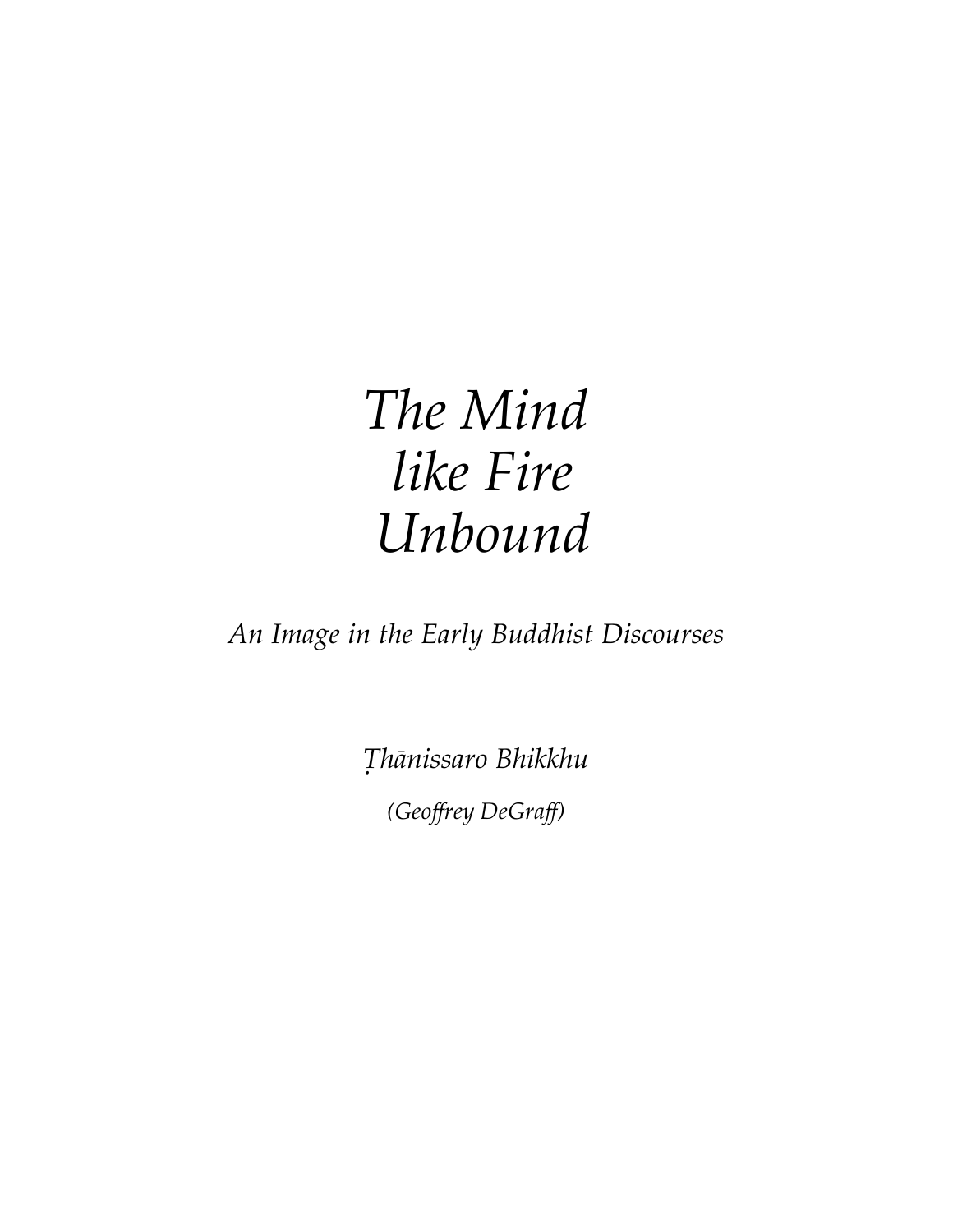Copyright © Țhānissaro Bhikkhu 1993

This book may be copied or reprinted *for free distribution* without permission from the publisher. Otherwise all rights reserved.

FOURTH EDITION, REVISED 2010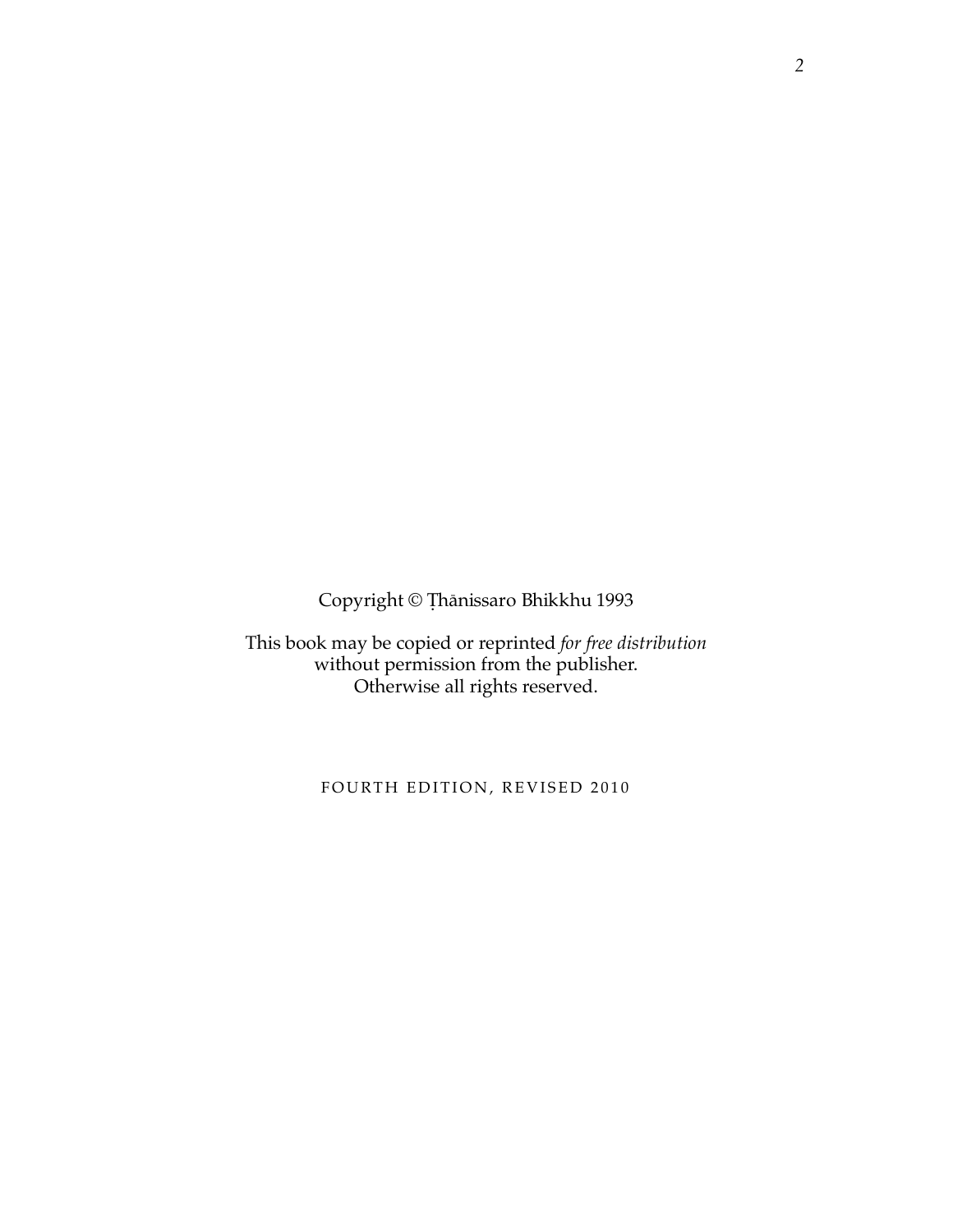*Very well then, my friend, I will give you an analogy; for there are cases where it is through the use of an analogy that intelligent people can understand the meaning of what is being said.*

*MN 24*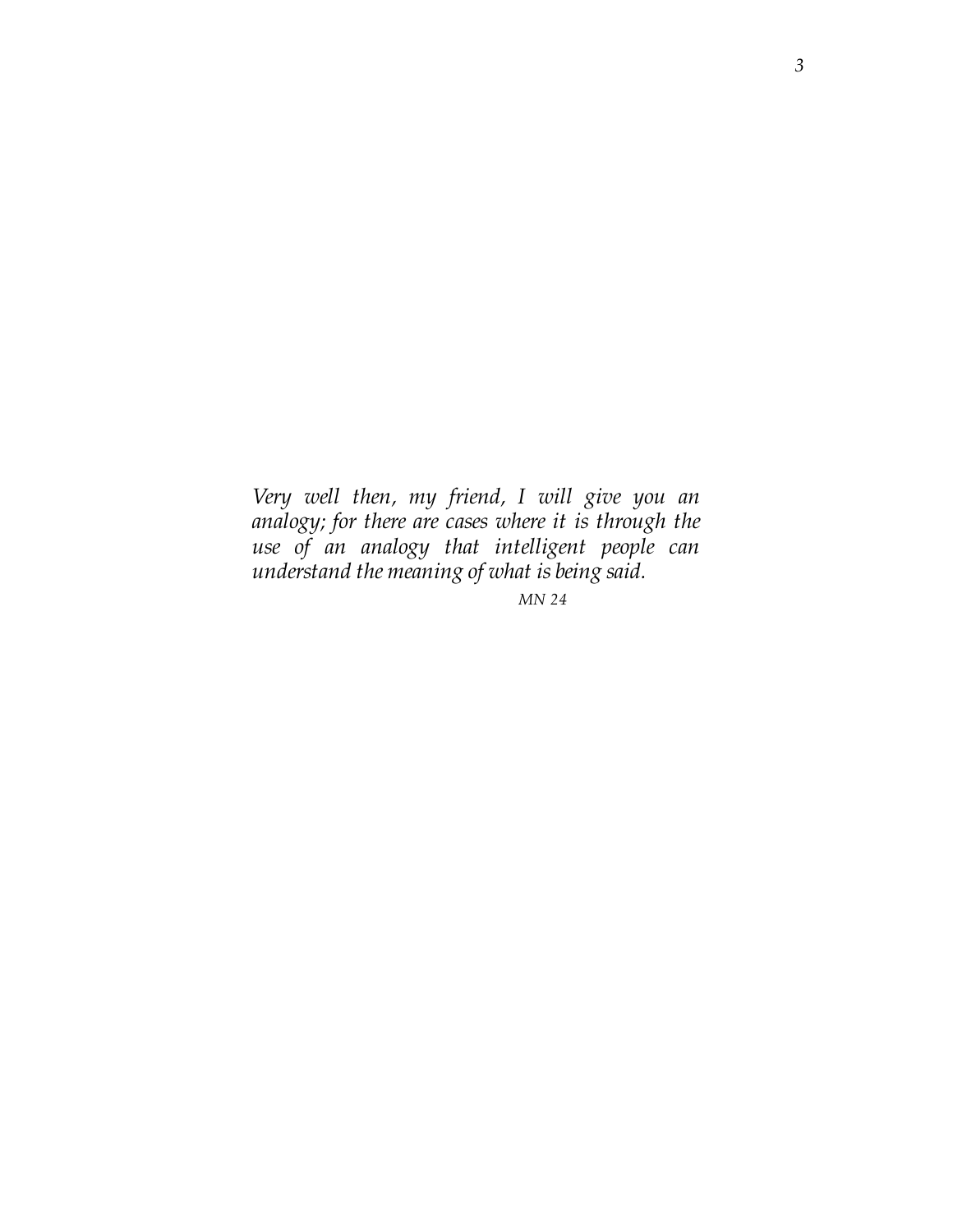### *Contents*

Preface

PART ONE: THE ABSTRACT—

*"Released…with unrestricted awareness."* 

PART TWO: THE ESSAY

Introduction—

*"The enlightened go out like this flame."*

- I *"This fire that has gone out… in which direction from here has it gone?"*
- II *"Fire burns with clinging, and not without clinging."*
- III *"Forty cartloads of timber."*
	- Sensuality Views Habits & practices Doctrines of the self

IV *"And taking a pin, I pulled out the wick."*

End Notes

Bibliography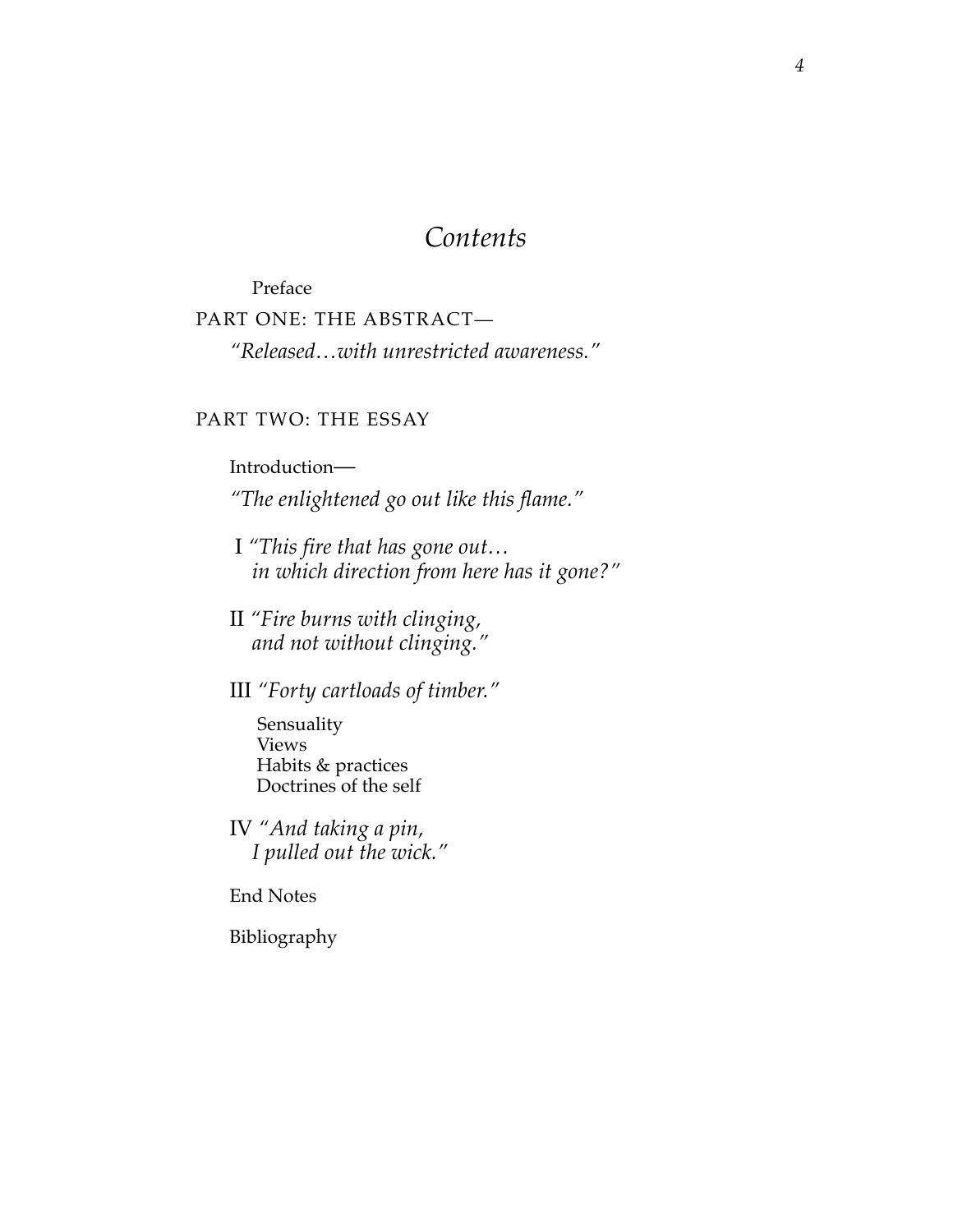## *Abbreviations*

#### VEDIC TEXTS:

| AV    | Atharva Veda           |
|-------|------------------------|
| BAU   | Brhadāraņyaka Upanisad |
| ChU   | Chāndogya Upanisad     |
| KathU | Katha Upanisad         |
| Kau U | Kauśītakī Upanisad     |
| MaiU  | Maitrī Upanisad        |
| RV    | Rg Veda                |
| ŚvU   | Śvetāśvatara Upanisad  |

#### PALI BUDDHIST TEXTS:

| AN         | Anguttara Nikāya |
|------------|------------------|
| DN         | Digha Nikāya     |
| <i>Iti</i> | Itivuttaka       |
| Khp        | Khuddaka Pātha   |
| MN         | Majjhima Nikāya  |
| Mυ         | Mahāvagga        |
| SN         | Samyutta Nikāya  |
| Sn         | Sutta Nipāta     |
| Thag       | Theragāthā       |
| Thig       | Therīgāthā       |
| Ud         | Udāna            |

References to DN, Iti, Khp, & MN are to discourse *(sutta).* The reference to Mv is to chapter, section, & sub-section. References to other Pali texts are to section *(samyutta, nipāta, or vagga)* & discourse.

All translations are the author's own. Those from the Pali Canon are from the Royal Thai Edition (Bangkok: Mahamakut Rajavidyalaya, 1982).

Terms marked in the text with an asterisk (\*) are explained in the End Notes.

Because Pali has many ways of expressing the word 'and,' I have—to avoid monotony—used the ampersand (&) to join lists of words & short phrases, and the word 'and' to join long phrases & clauses.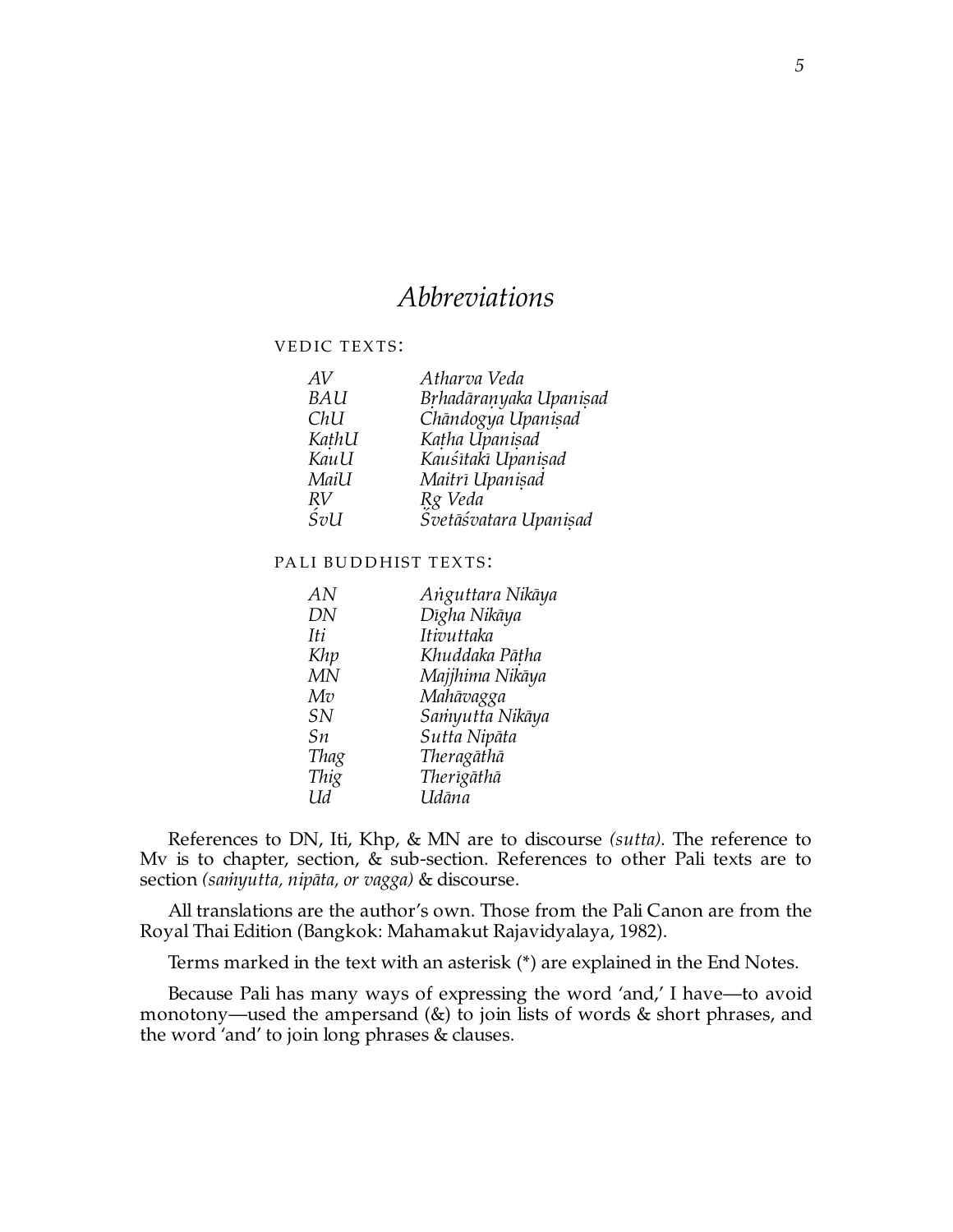## *Preface*

TO STUDY ANCIENT TEXTS is like visiting a foreign city: Time & inclination determine whether you want a quick, pre-packaged tour of the highlights, a less structured opportunity for personal exploration, or both. This book on the connotations of the words *nibbāna* (*nirvāna*) & *upādāna* in the early Buddhist texts is organized on the assumption that both approaches to the topic have their merits, and so it consists of two separate but related parts. Part I, The Abstract, is the quick tour—a brief survey to highlight the main points of the argument. Part II, The Essay, is a chance to make friends with the natives, soak up the local atmosphere, and gain your own insights. It takes a more oblique approach to the argument, letting the texts themselves point the way with a minimum of interference, so that you may explore & ponder them at leisure. Part I is for those who need their bearings and who might get impatient with the seeming indirection of Part II; Part II is for those who are interested in contemplating the nuances, the tangential connections, & the sense of context that usually get lost in a more structured approach.

Either part may be read on its own, but I would like to recommend that anyone seriously interested in the Buddha's teachings take the time to read reflectively the translations that form the main body of Part II. People in the West, even committed Buddhists, are often remarkably ignorant of the Buddha's original teachings as presented in the early texts. Much of what they know has been filtered for them, at second or third hand, without their realizing what was added or lost in the filtration. Although the quotations in Part II, by their sheer length & numbers, may at times seem like overkill, they are important for the context they give to the teachings. Once the teachings have context, you can have a surer sense of what is true Buddha Dhamma and what are filtration products.

This book has been many years in preparation. It began from a casual remark made one evening by my meditation teacher—Phra Ajaan Fuang Jotiko—to the effect that the mind released is like fire that has gone out: The fire is not annihilated, he said, but is still there, diffused in the air; it simply no longer latches on to any fuel. This remark gave me food for thought for a long time afterwards. When I came to learn Pali, my first interest was to explore the early texts to learn what views they contained about the workings of fire and how these influenced the meaning of nibbana—literally, 'extinguishing'—as a name for the Buddhist goal. The result of my research is this book.

Many people have helped in this project, directly or indirectly, and I would like to acknowledge my debts to them. First of all, Phra Ajaan Fuang Jotiko, in addition to being the original inspiration for the research, provided me with the training that has formed the basis for many of the insights presented here. The example of his life & teachings was what originally convinced me of Buddhism's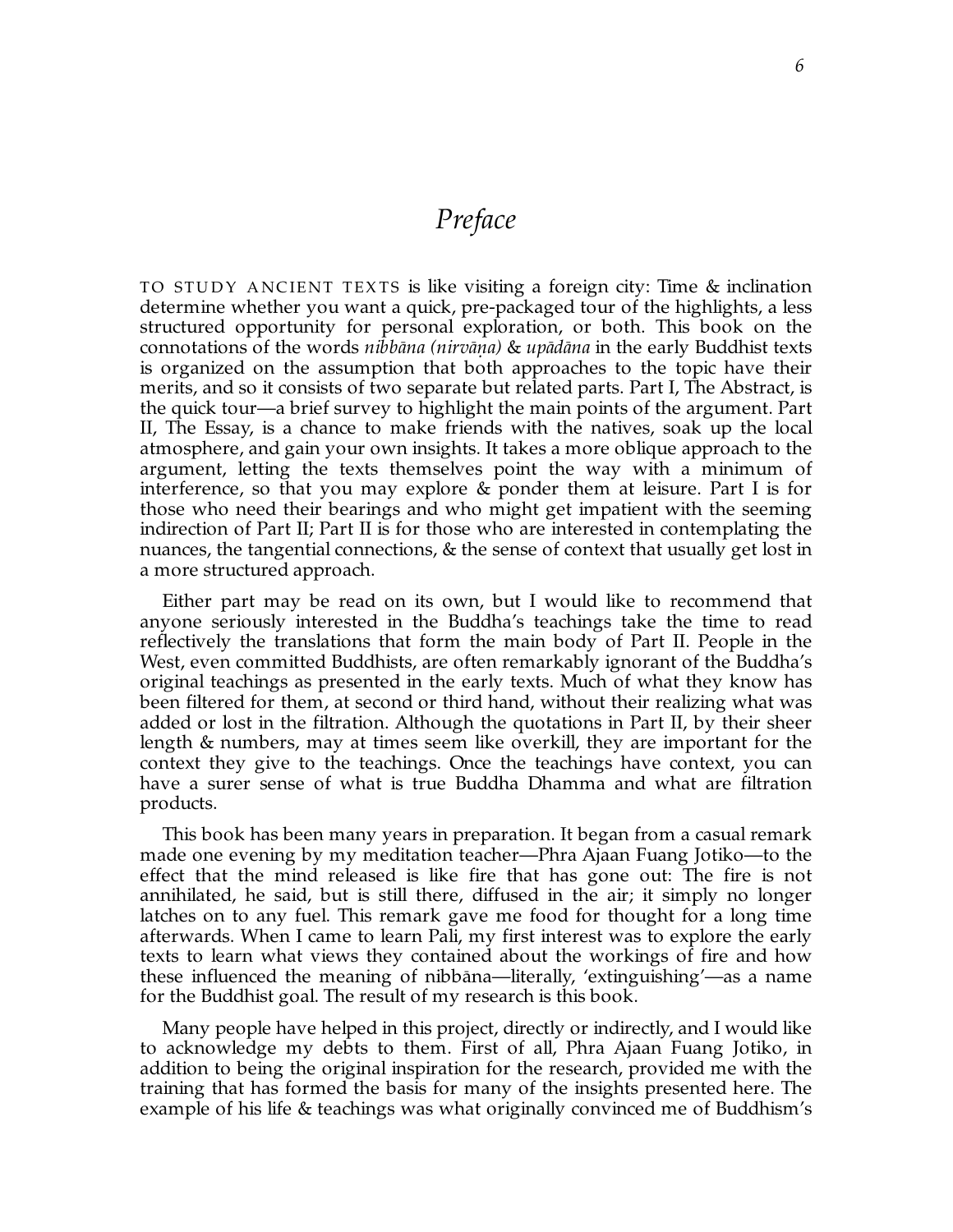worth. A. K. Warder's excellent *Introduction to Pali* made learning Pali a joy. Marcia Colish & J. D. Lewis, two of my professors at Oberlin College, taught me—with no small amount of patience—how to read & interpret ancient texts. Ven. Bhikkhu Bodhi, Donald Swearer, John Bullitt, Margaret Dornish, Robert Ebert, Michael Grossi, Lawrence Howard, & Doris Weir all read earlier incarnations of the manuscript and made valuable suggestions for improvements. I, of course, am responsible for any mistakes that may still remain.

Finally, I would like to dedicate this book in gratitude to my father, Henry Lewis DeGraff, and to the memory of my mother, Esther Penny Boutcher DeGraff, who taught me the value of truth, inner beauty, & goodness from an early age.

> *≥h›nissaro Bhikkhu (Geoffrey DeGraff)*

Metta Forest Monastery August, 1993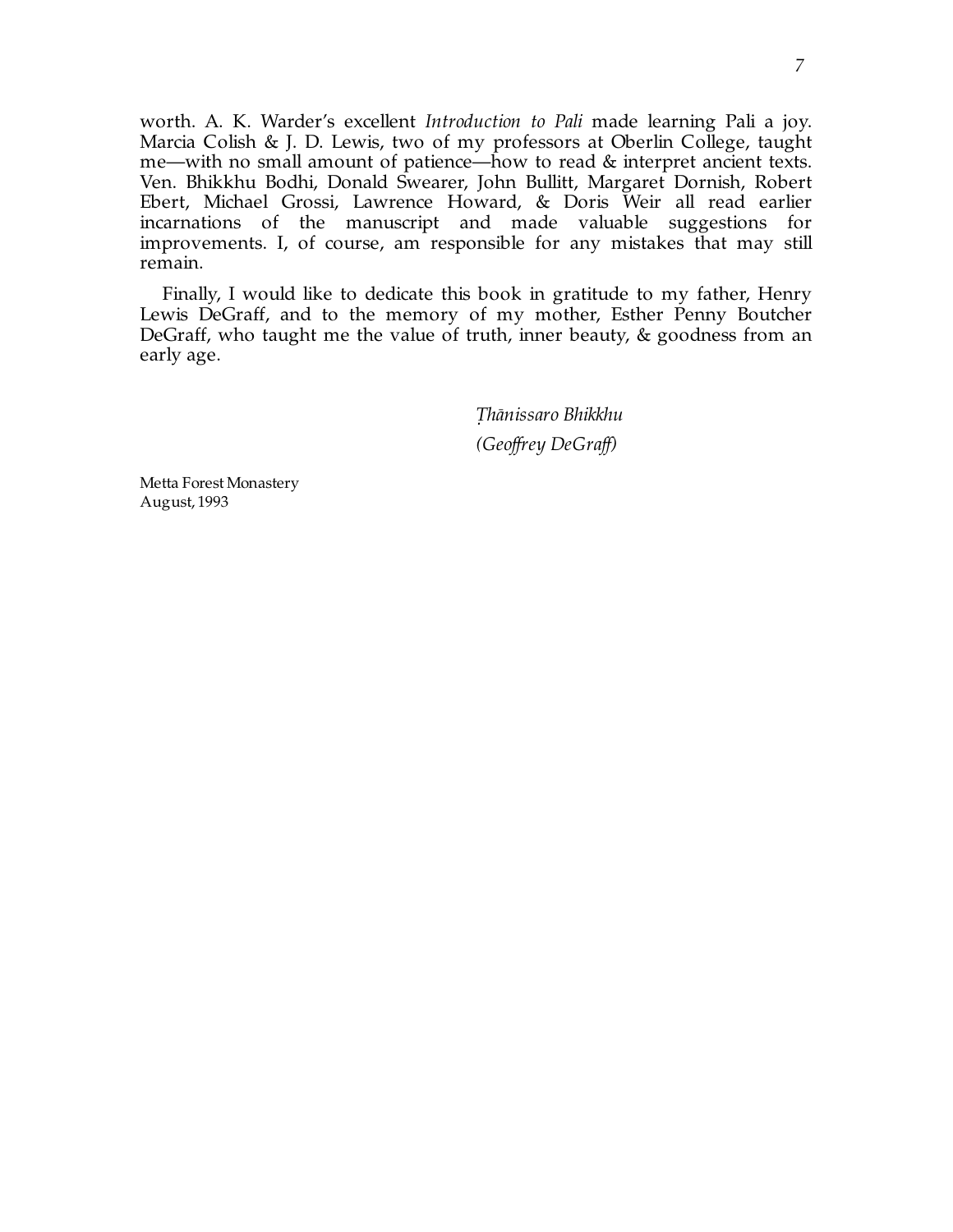# *Part One: The Abstract*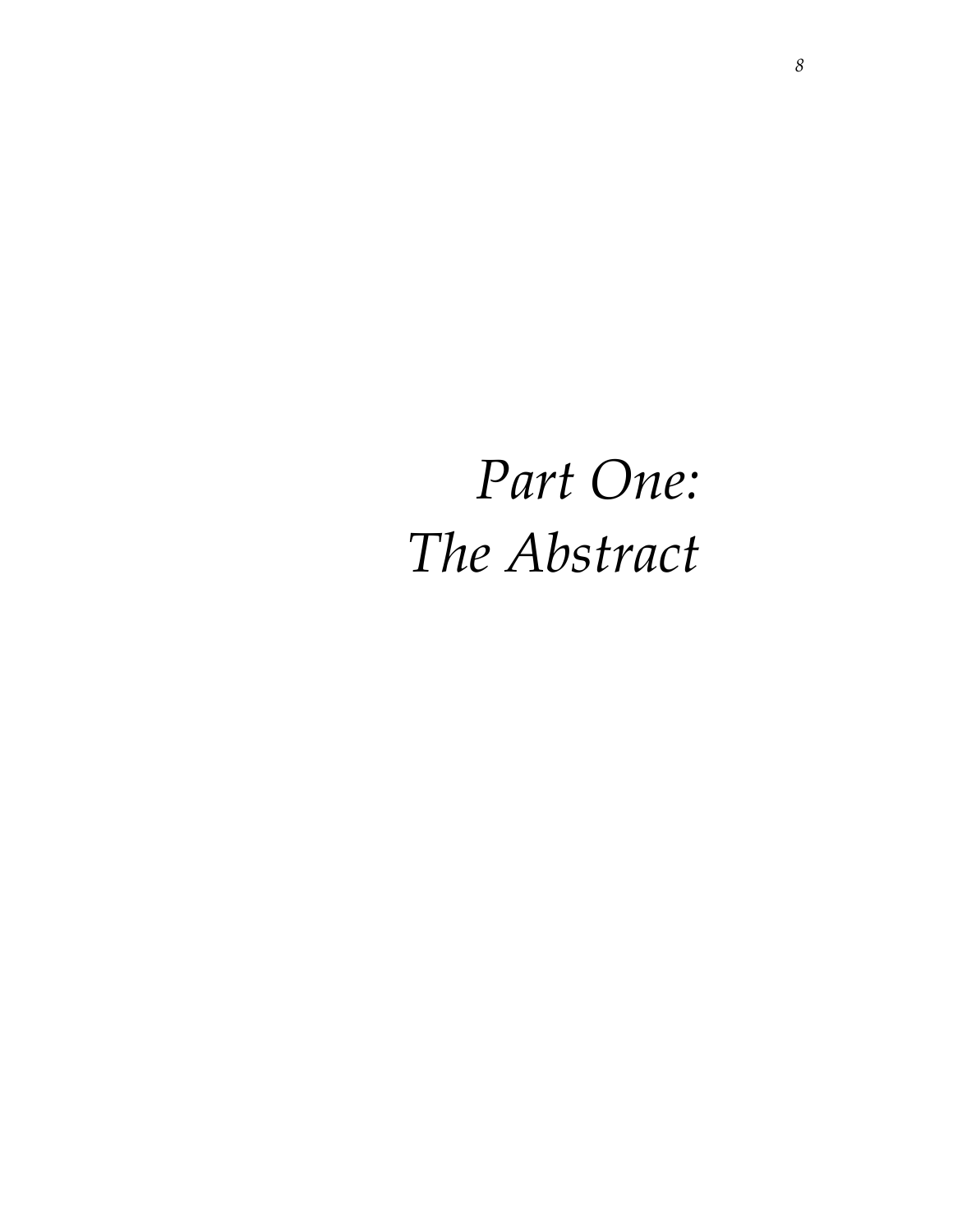#### ABSTRACT

### *"Released…with unrestricted awareness."*

ACCORDING TO THE PALI CANON—the earliest extant record of the Buddha's teachings—the fabrications of language cannot properly be used to describe anything outside of the realm of fabrication. In one mode of analysis, this realm is divided into the six senses (counting the mind as the sixth) & their objects; in another mode, into the five aggregates of form, feeling, perception, fabrications, & consciousness. However, passages in the Canon (such as AN 4:173 and SN 35:117) point to another realm—where the six senses & their objects cease—which can be experienced although not otherwise described, even in terms of existing, not existing, both, or neither. The goal of Buddhist practice belongs to this second realm, and this of course raised problems for the Buddha in how to teach & describe that goal.

He solved the problem by illustrating the goal with similes & metaphors. The best-known metaphor for the goal is the name *nibbāna (nirvāna)*, which means the extinguishing of a fire. Attempts to work out the implications of this metaphor have all too often taken it out of context. Some writers, drawing on modern, everyday notions of fire, come to the conclusion that nibbana implies extinction, as we feel that a fire goes out of existence when extinguished. Others, however, note that the Vedas—ancient Indian religious texts that predate Buddhism by many thousands of years—describe fire as immortal: Even when extinguished it simply goes into hiding, in a latent, diffused state, only to be reborn when a new fire is lit. These writers then assume that the Buddha accepted the Vedic theory in its entirety, and so maintain that nibbana implies eternal existence.

The weakness of both these interpretations is that they do not take into account the way the Pali Canon describes (1) the workings of fire, (2) the limits beyond which no phenomenon may be described, and (3) the precise implications that the Buddha himself drew from his metaphor in light of  $(1)$  &  $(2)$ . The purpose of this essay is to place this metaphor in its original context to show what it was and was not meant to imply.

Any discussion of the way the Buddha used the term nibbana must begin with the distinction that there are two levels of nibbana (or, to use the original terminology, two nibbana properties). The first is the nibbana experienced by a person who has attained the goal and is still alive. This is described metaphorically as the extinguishing of passion, aversion, & delusion. The second is the nibbana after death. The simile for these two states is the distinction between a fire that has gone out but whose embers are still warm, and one so totally out that its embers are cold. The Buddha used the views of fire current in his day in somewhat different ways when discussing these two levels of nibbāna, and so we must consider them separately.

To understand the implications of nibbāna in the present life, it is necessary to know something of the way in which fire is described in the Pali Canon. There,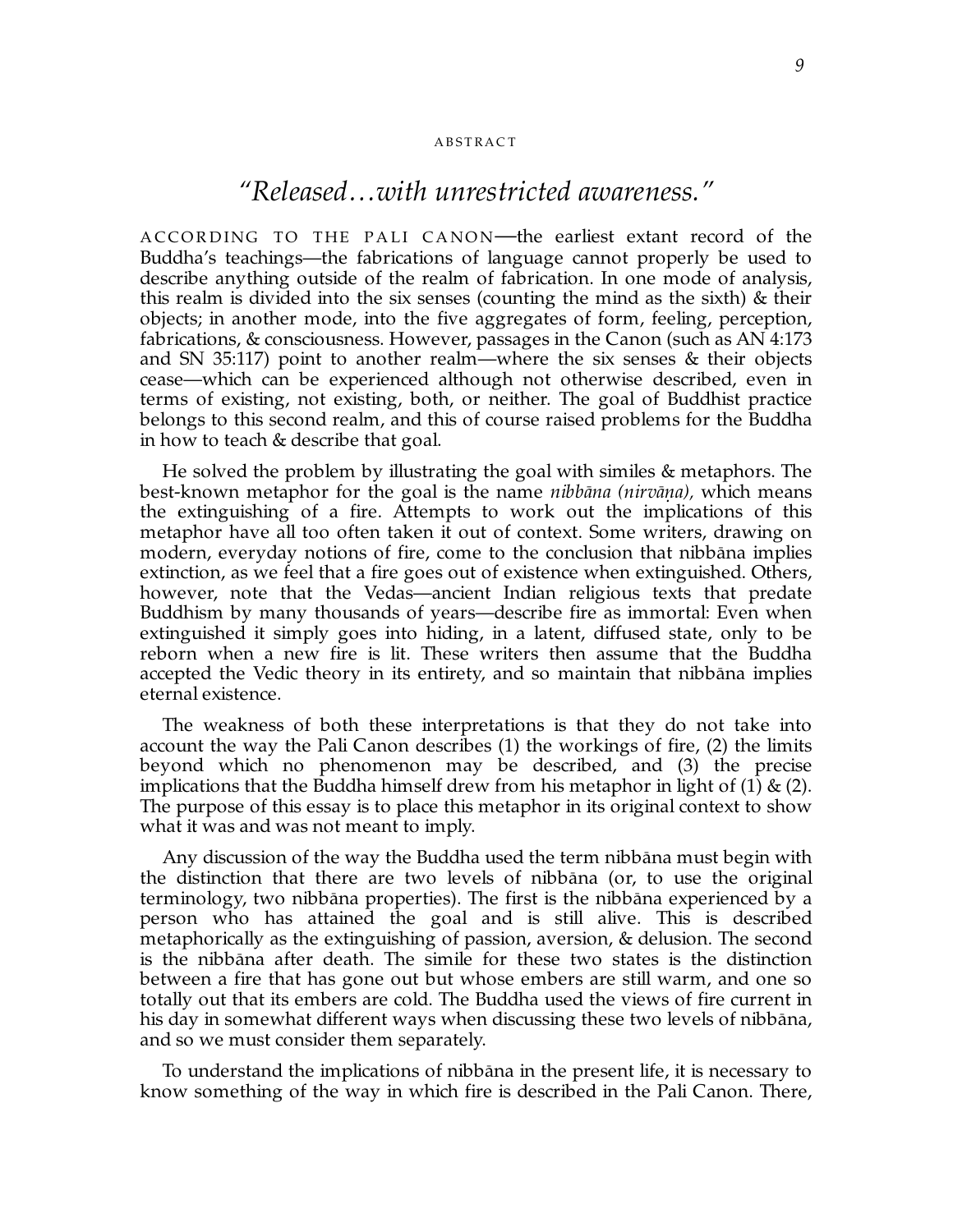fire is said to be caused by the excitation or agitation of the heat property. To continue burning, it must have sustenance *(upādāna)*. Its relationship to its sustenance is one of clinging, dependence, & entrapment. When it goes out, the heat property is no longer agitated, and the fire is said to be freed. Thus the metaphor of nibbana in this case would have implications of calming together with release from dependencies, attachments, & bondage. This in turn suggests that of all the attempts to describe the etymology of the word nibbana, the closest is the one Buddhaghosa proposed in The Path of Purification: Un- *(nir)* + binding *(vāna)*: Unbinding.

To understand further what is meant by the unbinding of the mind, it is also important to know that the word upadana—the sustenance for the fire—also means clinging, and that according to the Buddha the mind has four forms of clinging that keep it in bondage: clinging to sensuality, to views, to precepts  $\&$ practices, and to doctrines of the self. In each case, the clinging is the passion  $\&$ desire the mind feels for these things. To overcome this clinging, then, the mind must see not only the drawbacks of these four objects of clinging, but, more importantly, the drawbacks of the act of passion & desire itself.

The mind does this by following a threefold training: virtue, concentration,  $\&$ discernment. Virtue provides the joy & freedom from remorse that are essential for concentration. Concentration provides an internal basis of pleasure, rapture, equanimity, & singleness of mind that are not dependent on sensual objects, so that discernment can have the strength & stability it needs to cut through the mind's clingings. Discernment functions by viewing these clingings as part of a causal chain: seeing their origin, their passing away, their allure, the drawbacks of their results, &, finally, emancipation from them.

Although the Canon reports cases where individuals cut through all four forms of clinging at the same time, the more common pattern is for discernment first to cut through sensual clinging by focusing on the inconstancy  $\&$ stressfulness of all sensory objects and on the worthlessness of any passion or desire directed to them. Thus freed, the mind can turn its discernment inward in a similar way to cut through its clinging to the practice of concentration itself, as well as to views in general and notions of 'self' in particular. Once it no longer views experience in terms of self, the entire self/not-self dichotomy collapses.

The mind at this point attains Deathlessness, although there is no sense of 'I' in the attainment. There is simply the realization, 'There is this.' From this point onward the mind experiences mental & physical phenomena with a sense of being dissociated from them. One simile for this state is that of a hide removed from the carcass of a cow: Even if the hide is then placed back on the cow, one cannot say that it is attached as before, because the connective tissues that once held the hide to the carcass—in other words, passion & desire—have all been cut (by the knife of discernment). The person who has attained the goal—called a Tath<sub>agata</sub> in some contexts, an arahant in others—thus lives out the remainder of his/her life in the world, but independent of it.

Death as experienced by a Tathāgata is described simply as, 'All this, no longer being relished, grows cold right here.' All attempts to describe the experience of nibbāna or the state of the Tathāgata after death—as existing, not existing, both, or neither—are refuted by the Buddha. To explain his point, he again makes use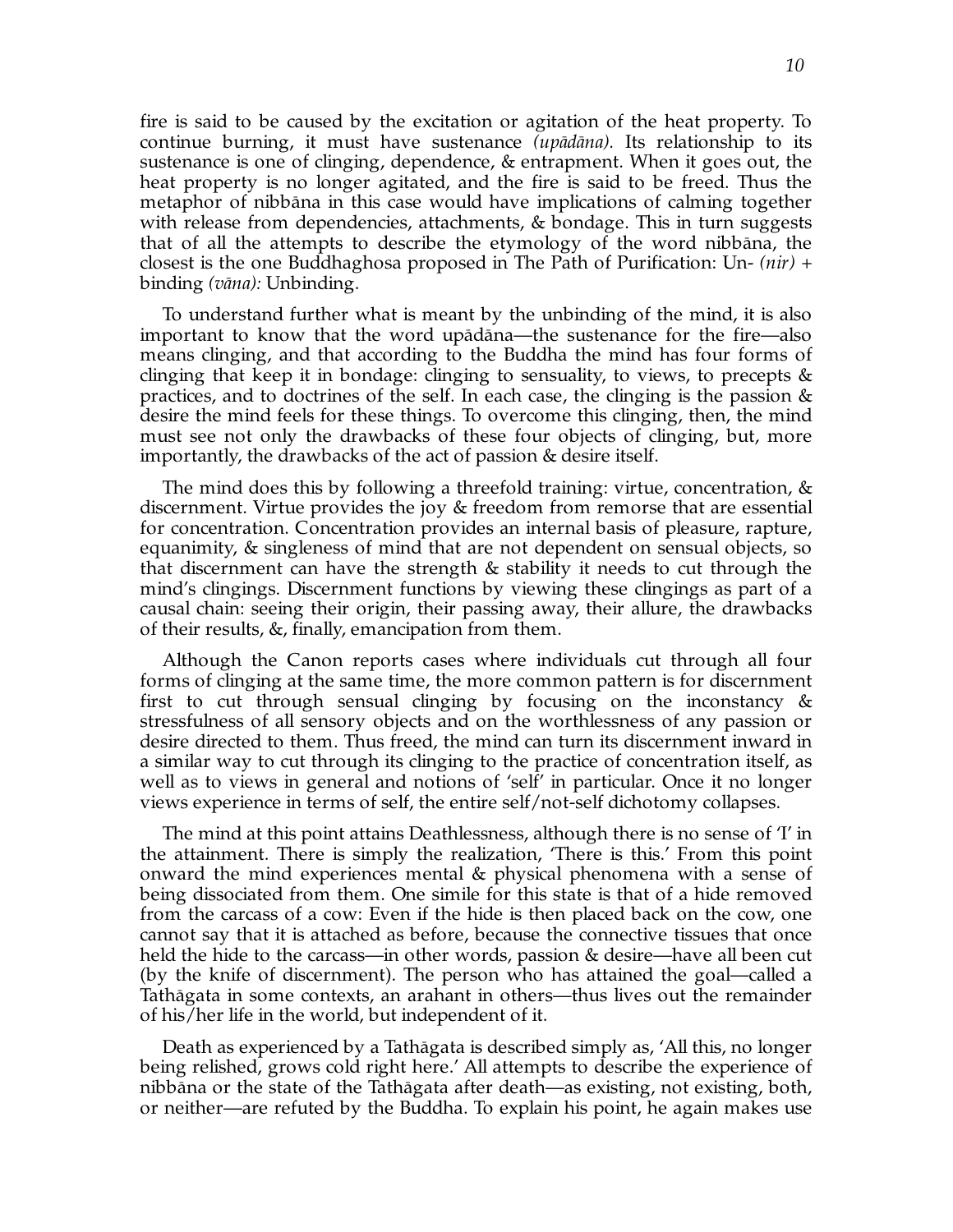of the metaphor of the extinguished fire, although here he draws on the Vedic view of latent fire as modified by Buddhist notions of what does and does not lie within the realm of valid description.

To describe the state of the Tathagata's mind, there has to be a way of knowing what his/her consciousness is dependent on. Here we must remember that, according to the texts, a meditator may develop intuitive powers through the practice of concentration enabling him/her to know the state of another person's mind, or the destination of that person after death. To do so, though, that person's consciousness must be dwelling on a particular object, for it is only through knowledge of the object that the state of the mind can be known. With ordinary people this is no problem, for ordinary consciousness is always dependent on one object or another, but with Tathagatas this is impossible, for their consciousness is totally independent. Because terms such as existing, not existing, both, or neither, apply only to what may be measured against a criterion of knowing, they cannot apply to the Tathagata.

The Buddha borrows two points from the Vedic notion of fire to illustrate this point. Even if one wants to assume that fire still exists after being extinguished, it is (1) so subtle that it cannot be perceived, and (2) so diffuse that it cannot be said to go to any one place or in any particular direction. Just as notions of going east, west, north, or south do not apply to an extinguished fire, notions of existing and so forth do not apply to the Tathagata after death.

As for the question of how nibbana is experienced after death, the Buddha says that there is no limit in that experience by which it could be described. The word 'limit' here is the important one. In one of the ancient Vedic myths of creation, the universe starts when a limit appears that separates male from female, sky from earth. Thus the implication of the Buddha's statement is that the experience of nibbana is so free from even the most basic notions making up the universe that it lies beyond description. This implication is borne out by other passages stating that there is nothing in that experience of the known universe earth, water, wind, fire, sun, moon, darkness, coming, going, or stasis—at all.

Thus, when viewed in light of the way the Pali Canon describes the workings of fire and uses fire imagery to describe the workings of the mind, it is clear that the word nibbana is primarily meant to convey notions of freedom: freedom in the present life from agitation, dependency, & clinging; and freedom after death from even the most basic concepts or limitations—such as existence, nonexistence, both, or neither—that make up the describable universe.

> Here, Hemaka, with regard to things that are dear —seen, heard, sensed, & cognized there is: the dispelling of desire & passion, the undying state of Unbinding. Those knowing this, mindful, fully extinguished/unbound in the here & now, are forever calmed,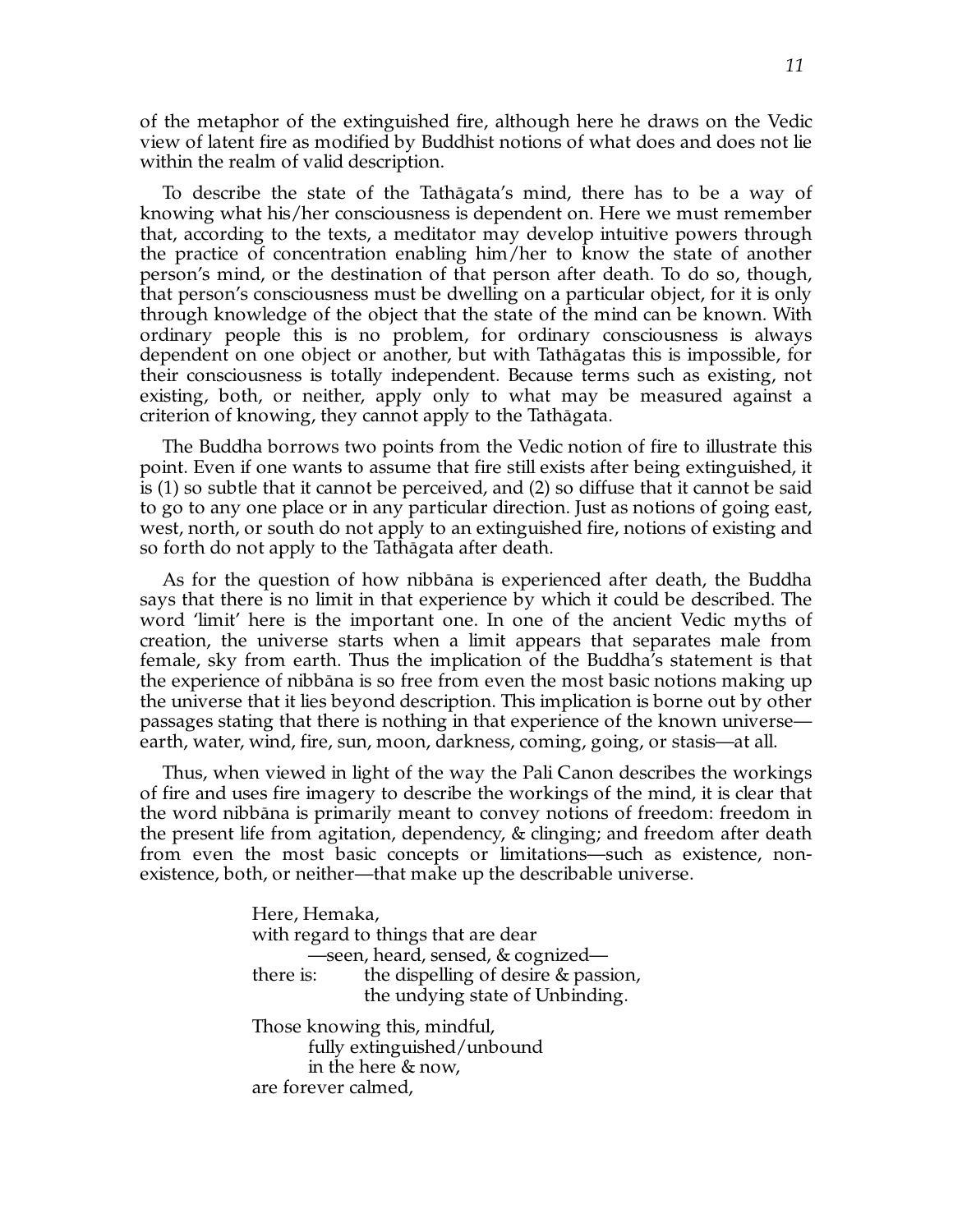*Sn 5:8*

'Freed, disjoined, & released from ten things, the Tathāgata dwells with unrestricted awareness, Vāhuna. Which ten? Freed, disjoined, & released from form… feeling… perception… fabrications… consciousness… birth… aging… death… stress\*… defilement, he dwells with unrestricted awareness. Just as a red, blue, or white lotus born in the water and growing in the water, rises up above the water and stands with no water adhering to it, in the same way the Tathagata—freed, disjoined, & released from these ten things—dwells with unrestricted awareness.'

*AN 10:81*

'Just as the great ocean has but one taste, the taste of salt, even so does this doctrine & discipline have but one taste: the taste of release.'

*AN 8:19*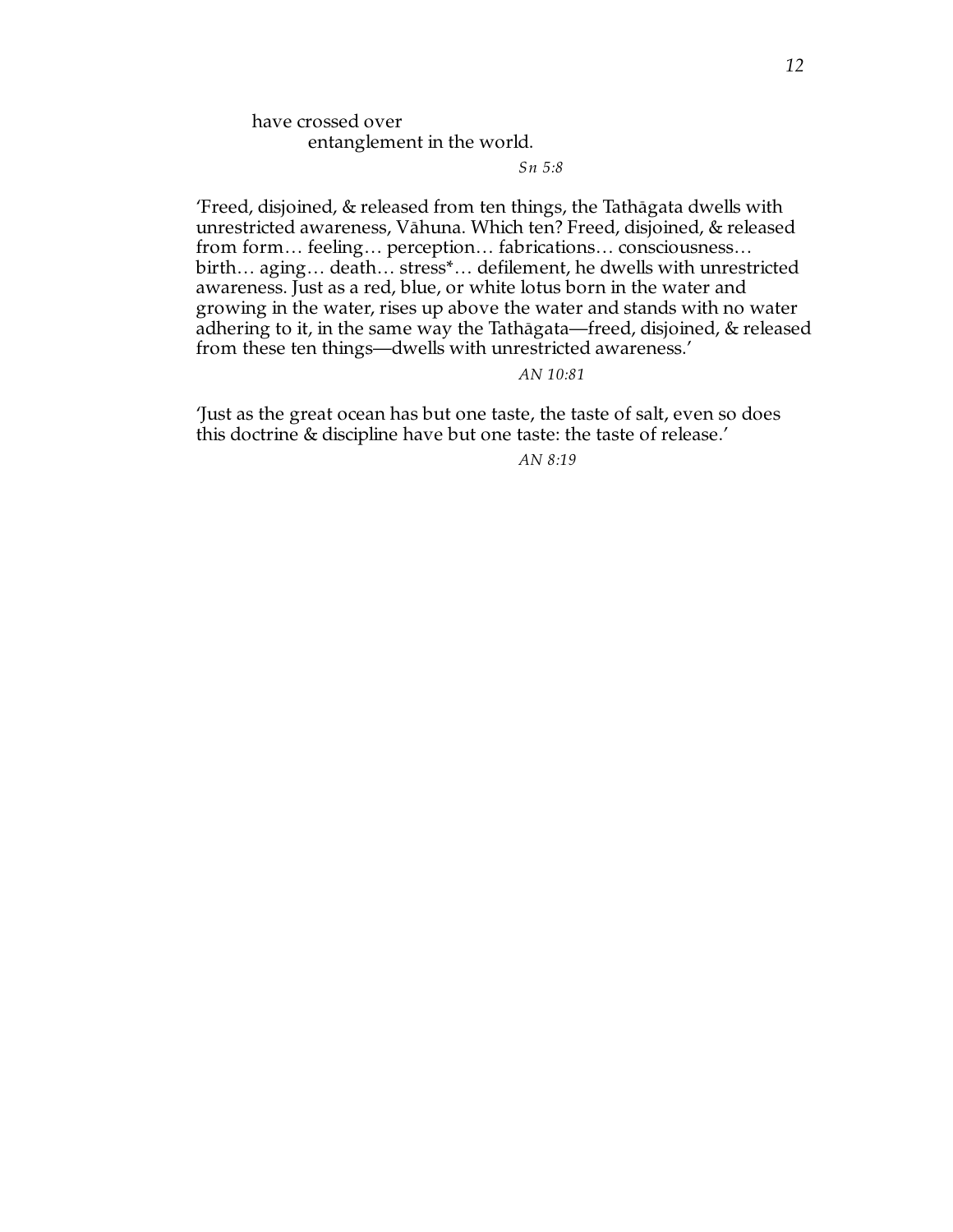# *Part Two: The Essay*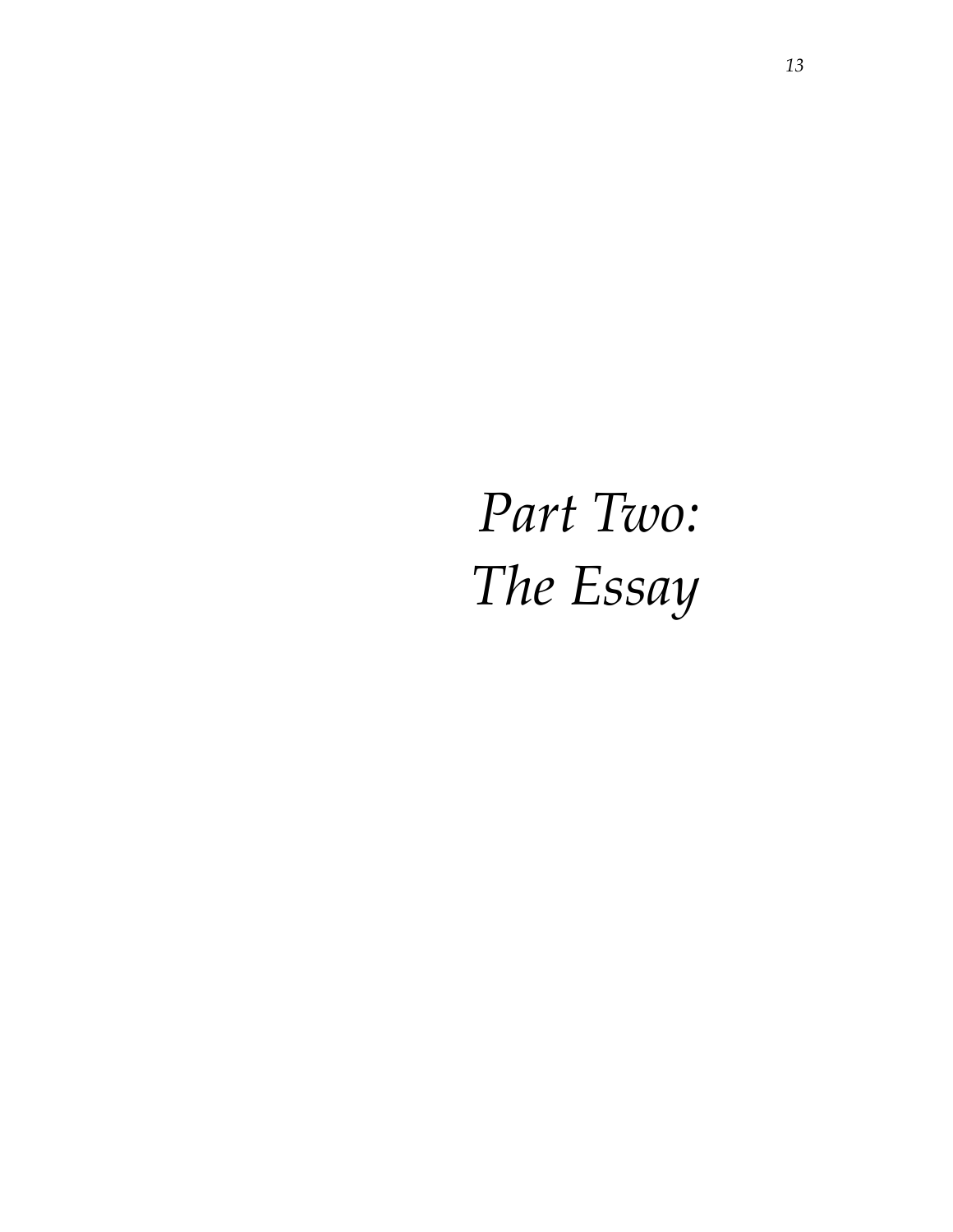#### INTRODUCTION

### *"The enlightened go out like this flame."*

THE DISCOURSES of the Pali Canon make a frequent analogy between the workings of fire and those of the mind: The mind unawakened to the supreme goal is like a burning fire; the awakened mind, like a fire gone out. The analogy is made both indirectly & directly: indirectly in the use of terminology borrowed from the physics of fire to describe mental events (the word nibbana being the best-known example); directly in any number of metaphors:

I have heard that on one occasion the Blessed One—while staying at Uruvela on the bank of the Nerañjara River in the shade of the Bodhi tree, newly awakened—was sitting in the shade of the Bodhi tree for seven days in one session, sensitive to the bliss of release. After the passing of those seven days, on emerging from that concentration, he surveyed the world with the eye of an Awakened One. As he did so, he saw living beings burning with the many fevers and aflame with the many fires born of passion, aversion, & delusion.

*Ud 3:10*

'The All is aflame. Which All is aflame? The eye is aflame. Forms are aflame. Eye-consciousness is aflame. Eye-contact is aflame. And whatever there is that arises in dependence on eye-contact, experienced as pleasure, pain, or neither pleasure nor pain, that too is aflame. Aflame with what? Aflame with the fire of passion, the fire of aversion, the fire of delusion. Aflame, I tell you, with birth, aging, & death, with sorrows, lamentations, pains, distresses, & despairs.

'The ear is aflame. Sounds are aflame…. 'The nose is aflame. Aromas are aflame…. 'The tongue is aflame. Flavors are aflame…. 'The body is aflame. Tactile sensations are aflame….

'The intellect is aflame. Ideas are aflame. Intellect-consciousness is aflame. Intellect-contact is aflame. And whatever there is that arises in dependence on intellect-contact, experienced as pleasure, pain or neither pleasure nor pain, that too is aflame. Aflame with what? Aflame with the fire of passion, the fire of aversion, the fire of delusion. Aflame, I tell you, with birth, aging, & death, with sorrows, lamentations, pains, distresses, & despairs.

*SN 35:28*

The fire of passion burns in a mortal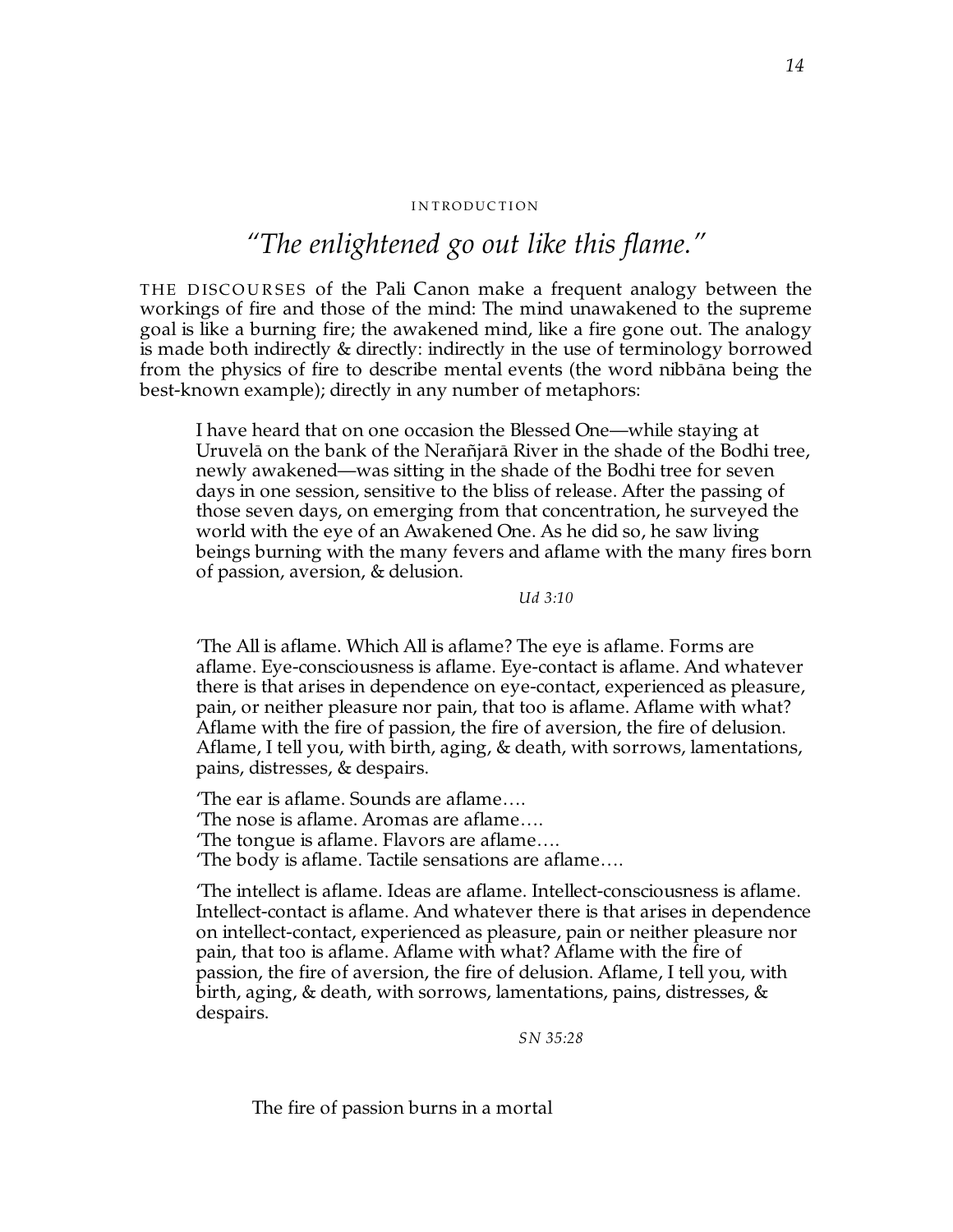excited, smitten, with sensuality; the fire of aversion, in a malevolent person taking life; the fire of delusion, in a bewildered person ignorant of the noble Dhamma. Not understanding these fires, people —fond of self-identity unreleased from the shackles of death, swell the ranks of hell, the wombs of common animals, demons, the realm of the hungry shades. While those who, day & night, are devoted to the message of the One Rightly Self-awakened, put out the fire of passion, constantly perceiving the repulsive. They, superlative people, put out the fire of aversion with good will, and the fire of delusion with the discernment leading to penetration. They, masterful, untiring by night & day, having put out [the fires], having, without remainder, understood stress, go, without remainder, totally out. They, the wise, with an attainer-of-wisdom's noble vision with regard to right gnosis, directly knowing the ending of birth, return to no further becoming.\* *Iti 93*

Not only is the extinguishing of passion, aversion, & delusion compared to the extinguishing of a fire, but so is the passing away of a person in whom they are extinguished.

> Ended the old, there is no new taking birth. Dispassioned their minds toward future becoming, they, with no seed, no desire for growth, the enlightened go out like this flame.

> > *Khp 6*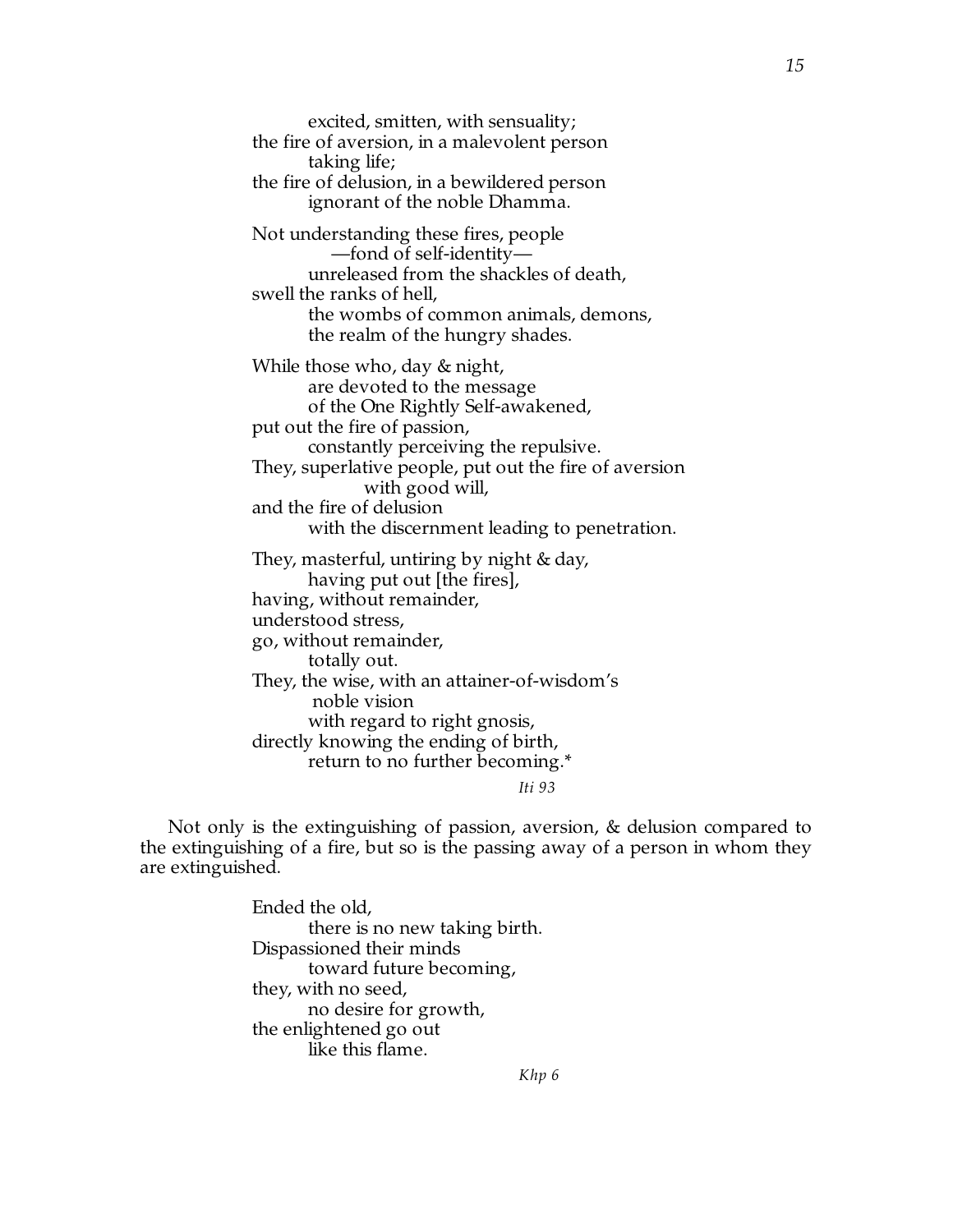Sister Sumedhā:

This, without aging, this without death, this, the unaging, undying state with no sorrow, hostility, bonds,

with no burning….

*Thig 16:1*

When the Blessed One was totally gone out—simultaneously with the total going out—Ven. Anuruddha uttered these stanzas:

'He had no in-&-out breathing, the one who was Such\*, the firm-minded one. imperturbable & bent on peace: the sage completing his span.

With heart unbowed he endured the pain. Like a flame's going out was the liberation of awareness.'

*DN 16*

The aim of this essay is to explore the implications of this imagery—to give a sense of what it was & was not intended to convey—by first making reference to the views concerning the physics of fire current in the Buddha's time. This, short of an actual experience of Awakening—something no book can provide—seems the most natural approach for drawing the proper inferences from this imagery. Otherwise, we are bound to interpret it in terms of our own views of how fire works, a mistake as misleading & anachronistic as that of painting a picture of the Buddha dressed as Albert Einstein or Isaac Newton.

The presentation here is more like a photo-mosaic than an exposition. Quotations have been aligned & overlapped so as to reflect & expand on one another. Comments have intentionally been kept to a bare minimum, so as to allow the quotations to speak for themselves. The weakness of this approach is that it covers several fronts at once and can make its points only incrementally. Its strength lies in its cumulative effect: revealing—beneath apparently disparate teachings—unifying patterns that might go unnoticed in a more linear narrative, much as satellite pictures can reveal buried archeological remains that would go unnoticed by a person standing on the ground.

One of the noteworthy features of the Pali Canon is that common patterns of thought & imagery shape the extemporaneous words of a wide variety of people reported within it. Here we will hear the voices not only of the Buddha the speaker in all passages from the Canon where none is identified—but also of lay people such as Citta, monks such as Vens. Ananda & MahāKaccāyana, and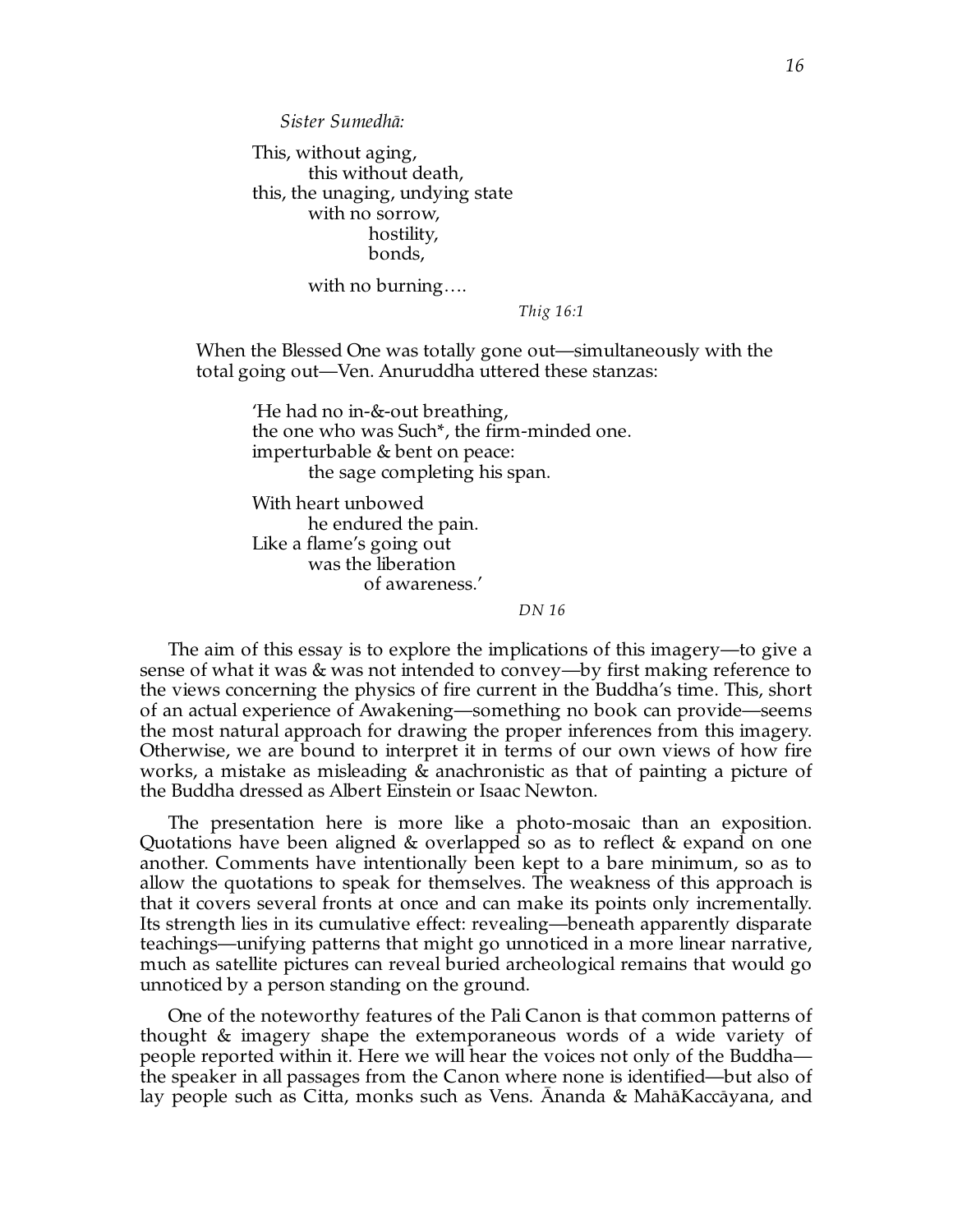nuns such as Sisters Nandā, Sumedhā, & Pāṭācārā. Each has his or her own style of expression, both in poetry & in prose, but they all speak from a similarity of background & experience that makes it possible to view their message as a single whole, in structure as well as content.

The structure we are most concerned with here centers on the image of extinguished fire and its implications for the word 'nibbāna' (nirvāna) & related concepts. Used with reference to fire, nibbana means 'being out' or 'going out.' Used with reference to the mind, it refers to the final goal and to the goal's attainment. Our essay into the cluster of meanings surrounding this word is meant to read like a journey of exploration, but a brief preview will help us keep track both of where we are in relation to the map provided by the Abstract, and of where we are going.

The first chapter surveys ancient Vedic ideas of fire as subsisting in a diffused state even when extinguished. It then shows how the Buddha took an original approach to those ideas to illustrate the concept of nibbana after death as referring not to eternal existence, but rather to absolute freedom from all constraints of time, space, & being.

The remaining three chapters deal with the concept of nibbana in the present life. Chapter II introduces a cluster of Buddhist ideas concerning the nature of burning fire—as agitated, clinging, bound, & dependent—and draws out the implications that these ideas have for what happens when a fire goes out and, in parallel fashion, when the mind attains nibbāna. In particular, it concludes that of all the etymologies traditionally offered for nibbāna, Buddhaghosa's 'unbinding' is probably closest to the original connotations of the term.

Chapter III takes up the notion of clinging as it applies to the mind—as sensuality, views, habits & practices, and doctrines of the self—to show in detail what is loosened in the mind's unbinding, whereas Chapter IV shows how, by detailing the way in which the practice of virtue, concentration, & discernment frees the mind from its fetters. This final chapter culminates in an array of passages from the texts that recapitulate the pattern of fire-&-freedom imagery covered in the preceding discussion. If read reflectively, they also serve as reminders that their perspectives on the concept of nibbana can best be connected only in light of that pattern.

We should note at the outset, though, that nibbana is only one of the Buddhist goal's many names. One section of the Canon lists 33, and the composite impression they convey is worth bearing in mind:

> The unfabricated, the unbent, the effluent-less\*, the true, the beyond, the subtle, the very-hard-to-see, the ageless, permanence, the undecaying, the surface-less, non-objectification, peace, the deathless, the exquisite, bliss, rest, the ending of craving, the amazing, the astounding,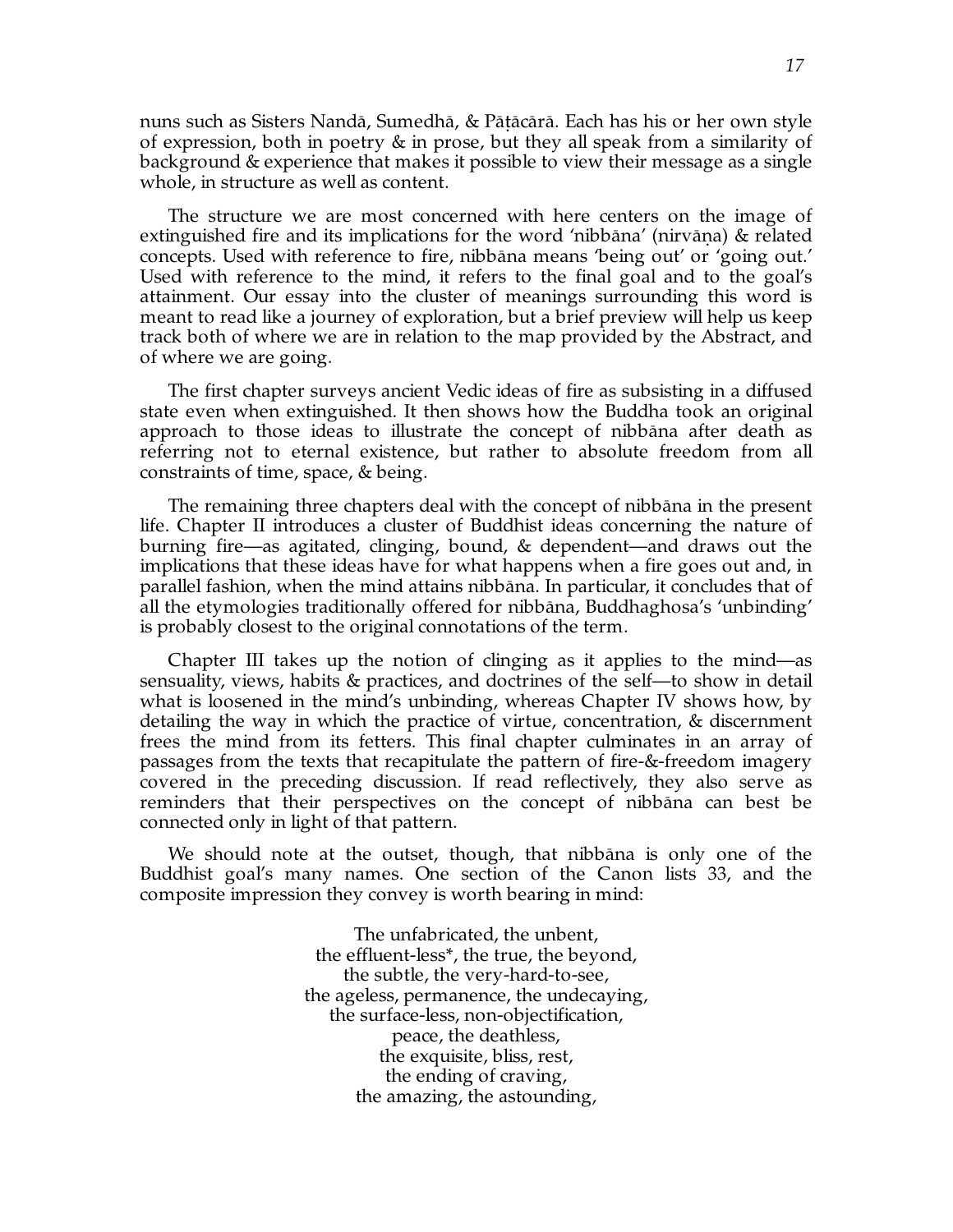the secure, security, nibbāna, the unafflicted, dispassion, purity, release, the attachment-free, the island, shelter, harbor, refuge,

the ultimate.

*SN 42:1-44*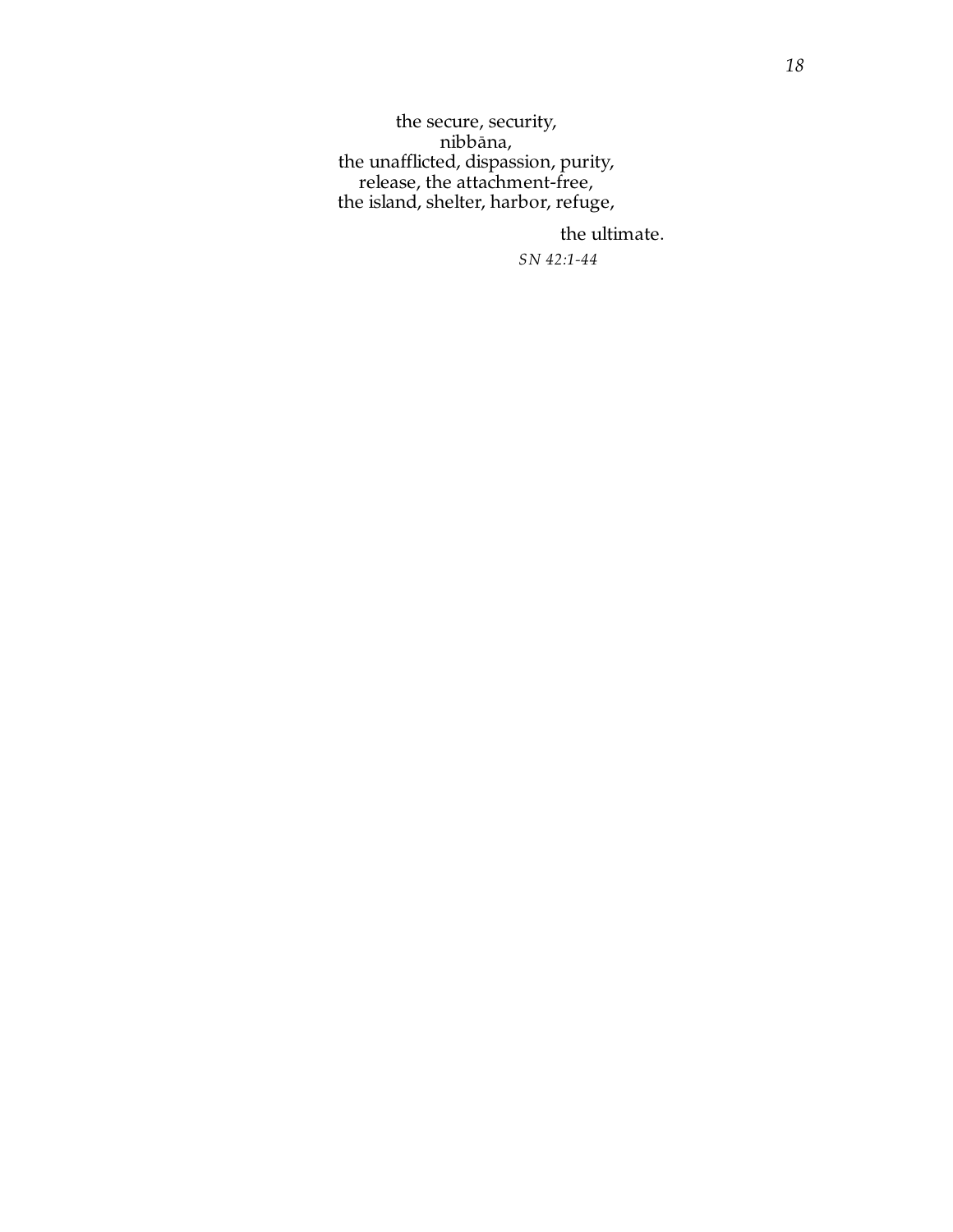#### CHAPTER I

## *"This fire that has gone out… in which direction from here has it gone?"*

THE DISCOURSES report two instances where brāhmans asked the Buddha about the nature of the goal he taught, and he responded with the analogy of the extinguished fire. There is every reason to believe that, in choosing this analogy, he was referring to a concept of fire familiar to his listeners, and, as they had been educated in the Vedic tradition, that he probably had the Vedic concept of fire in mind. This, of course, is not to say that he himself adhered to the Vedic concept or that he was referring to it in all its details. He was simply drawing on a particular aspect of fire as seen in the Vedas so that his listeners could have a familiar reference point for making sense of what he was saying.

Now, although the Vedic texts contain several different theories concerning the physics of fire, there is at least one basic point on which they agree: Fire, even when not manifest, continues to exist in a latent form. The Vedic view of all physical phenomena is that they are the manifestation of pre-existent potencies inherent in nature. Each type of phenomenon has its corresponding potency, which has both personal & impersonal characteristics: as a god and as the powers he wields. In the case of fire, both the god & the phenomenon are called Agni:

Agni, who is generated, being produced [churned] by men through the agency of *sahas.*

#### *RV 6,48,5*

'Sahas' here is the potency, the power of subjugation, wielded by Agni himself. Jan Gonda, in discussing this passage, comments, 'The underlying theory must have been…that a man and his physical strength are by no means able to produce a god or potency of Agni's rank. Only the cooperation or conjunction of that special principle which seems to have been central in the descriptions of Agni's character, his power of subjugation, his overwhelming power, can lead to the result desired, the appearance of sparks and the generation of fire.' Further, 'a divine being like Agni was in a way already preexistent when being generated by a pair of kindling sticks' (1957, pp. 22-3). As fire burns, Agni 'continues entering' into the fire (AV 4,39,9). Scattered in many places—as many separate fires—he is nevertheless one & the same thing (RV 3,55). Other fires are attached to him as branches to a tree (RV 8,19).

When fire is extinguished, Agni and his powers do not pass out of existence. Instead, they go into hiding. This point is expressed in a myth, mentioned frequently in the Vedic texts, of Agni's trying to hide himself from the other gods in places where he thought they would never perceive him. In the version told in RV 10,51, the gods finally find the hidden Agni as an embryo in the water.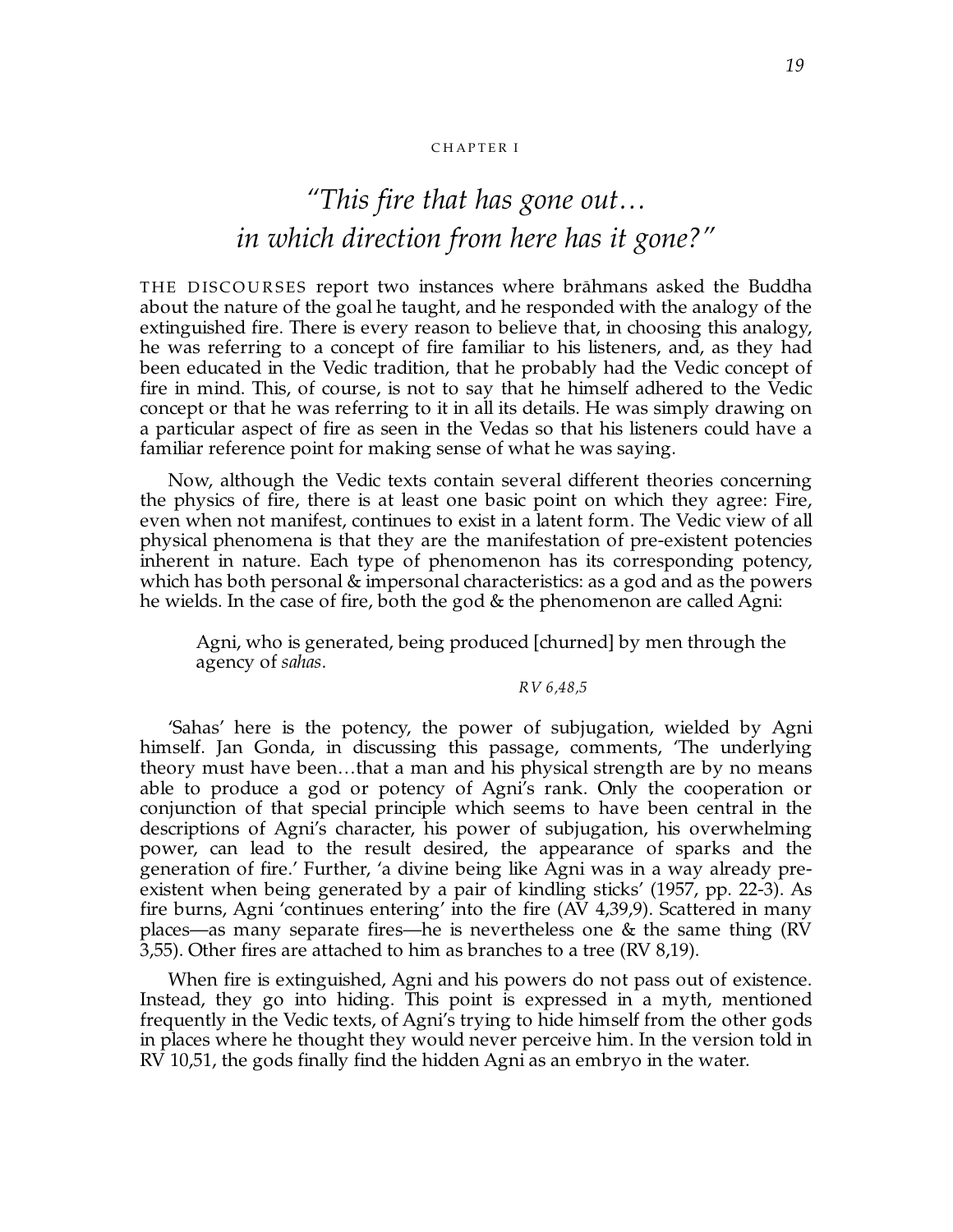[Addressed to Agni]: Great was the membrane & firm, that enveloped you when you entered the waters…. We searched for you in various places, O Agni, knower of creatures, when you had entered into the waters & plants.

#### *RV 10,51*

As Chauncey Blair notes, 'The concept of Agni in the waters does not imply destruction of Agni. He is merely a hidden, a potential Agni, and no less capable of powerful action' (1961, p. 103).

The implications of Agni's being an embryo are best understood in light of the theories of biological generation held in ancient India:

The husband, after having entered his wife, becomes an embryo and is born again of her.

#### Laws of Mānu, 9,8

Just as ancient Indians saw an underlying identity connecting a father & his offspring, so too did they perceive a single identity underlying the manifest & embryonic forms of fire. In this way, Agni, repeatedly reborn, was seen as immortal; and in fact, the Vedas attribute immortality to him more frequently than to any other of the gods.

To you, immortal! When you spring to life, all the gods sing for joy….By your powers they were made immortal….[Agni], who extended himself over all the worlds, is the protector of immortality.

#### *RV 6,7*

Not only immortal, but also omnipresent: Agni in his manifest form is present in all three levels of the cosmos—heaven, air, & earth—as sun, lightning, & flame-fire. As for his latent presence, he states in the myth of his hiding, 'my bodies entered various places'; a survey of the Vedas reveals a wide variety of places where his embryos may be found. Some of them—such as stone, wood, plants, & kindling sticks—relate directly to the means by which fire is kindled  $\&$ fueled. Others relate more to fire-like qualities  $\&$  powers, such as brilliance  $\&$ vitality, present in water, plants, animals, & all beings. In the final analysis, Agni fills the entire universe as the latent embryo of growth & vitality. As Raimundo Panikkar writes, 'Agni…is one of the most comprehensive symbols of the reality that is all-encompassing' (1977, p.325).

Agni pervades & decks the heaven & earth…his forms are scattered everywhere.

#### *RV 10,80*

He [Agni] who is the embryo of waters, embryo of woods, embryo of all things that move & do not move.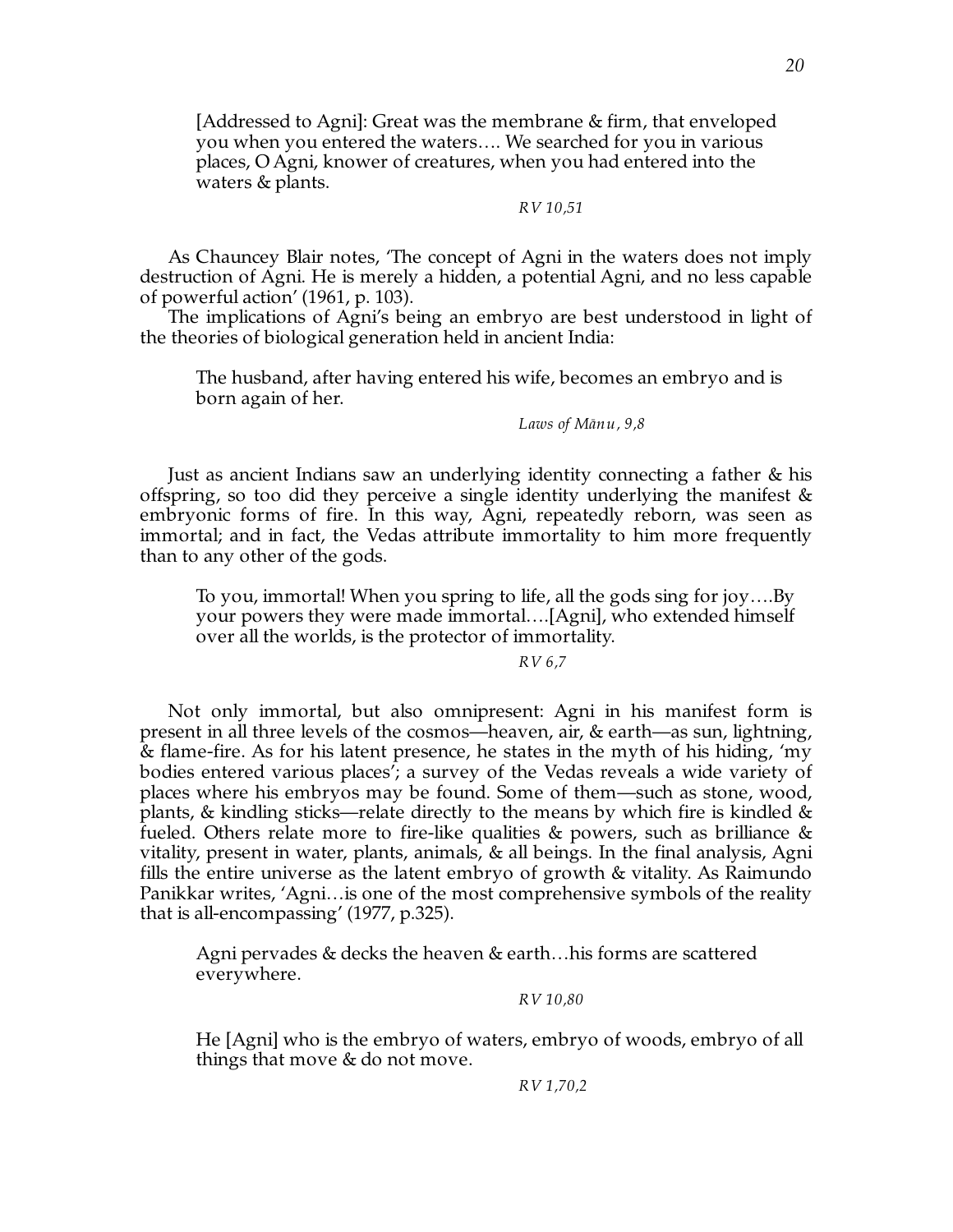In plants & herbs, in all existent beings, I [Agni] have deposited the embryo of increase. I have engendered all progeny on earth, and sons in women hereafter.

#### *RV 10,183,3*

You [Agni] have filled earth, heaven, & the air between, and follow the whole cosmos like a shadow.

#### *RV 1,73,8*

We call upon the sage with holy verses, Agni Vaisvānara the everbeaming, who has surpassed both heaven & earth in greatness. He is a god below, a god above us.

#### *RV 10,88,14*

This view that Agni/fire in a latent state is immortal & omnipresent occurs also in the Upanisads that were composed *circa* 850-750 B.C. and later accepted into the Vedic Canon. The authors of these texts use this view to illustrate, by way of analogy, the doctrines of a unitary identity immanent in all things, and of the immortality of the soul in spite of apparent death.

Now, the light that shines higher than this heaven, on the backs of all, on the backs of everything, in the highest worlds, than which there are no higher—truly that is the same as the light here within a person. There is this hearing of it—when one closes one's ears and hears a sound, a roar, as of a fire blazing.

#### *ChU 3.13.7-8*

Truly, this Brahma [the god that the Upanisads say is immanent in the cosmos] shines when fire blazes, and disappears when it does not blaze. Its brilliance goes to the sun; its vital breath to the wind. This Brahma shines when the sun is seen, and disappears when it is not

seen. Its brilliance goes to the moon, its vital breath to the wind. [Similarly for moon & lightning.]

Truly, all these divinities, having entered into wind, do not perish when they die [disappear] in the wind; indeed, from there they come forth again.

#### *KauU 2.12*

In the major non-canonical Upanisads—whose period of composition is believed to overlap with the time of the Buddha—the analogy is even more explicit:

> As the one fire has entered the world and becomes corresponding in form to every form, so the Inner Soul of all things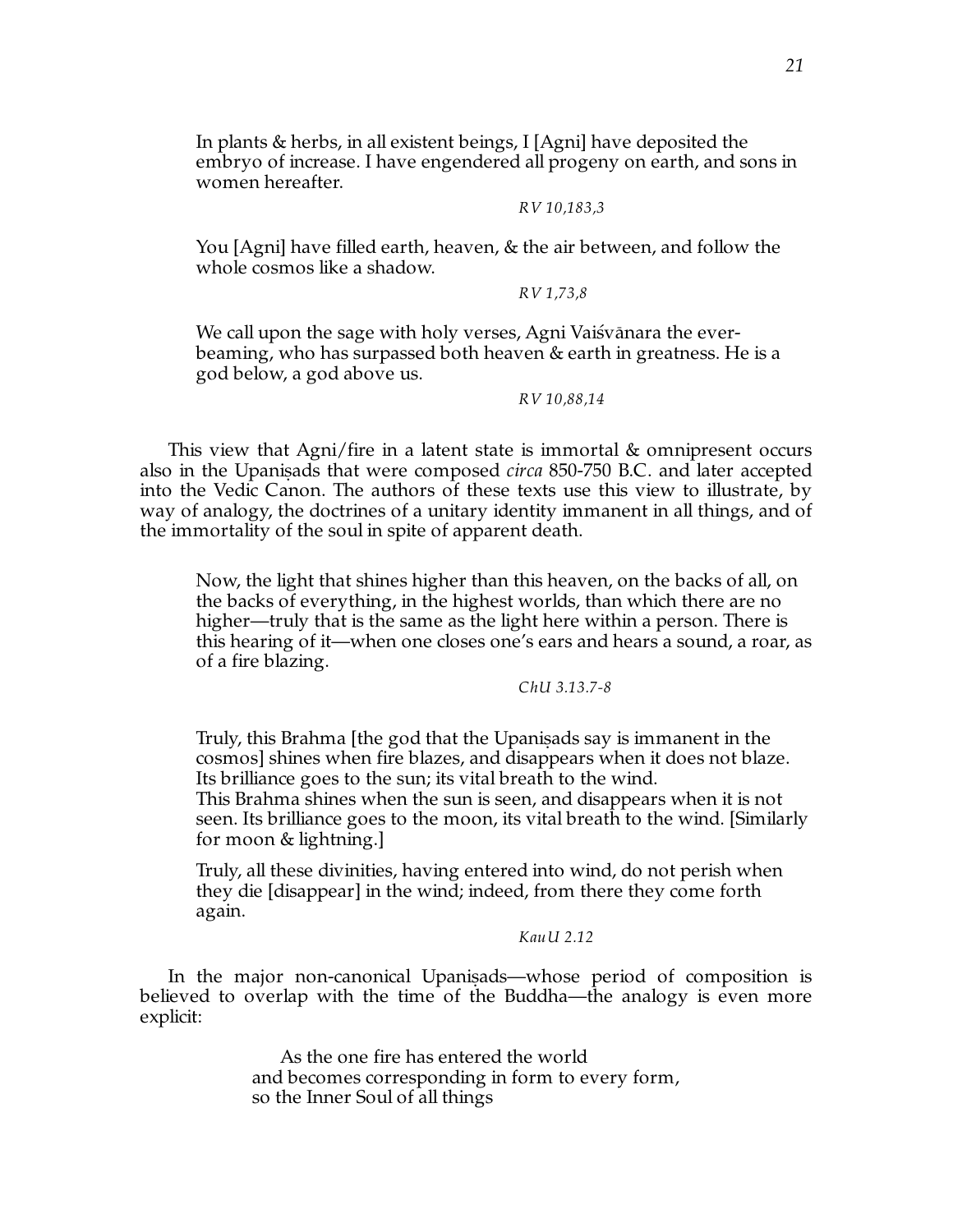corresponds in form to every form, and yet is outside.

*Ka˛hU 2.2.9*

As the material form of fire, when latent in its source, is not perceived and yet its subtle form is not destroyed, but may be seized again in its fuel-source so truly both [the universal Brahma]

& the individual soul] are [to be seized] in the body by means of [the meditation word] AUM. Making one's body the lower friction stick,

and AUM the upper stick, practicing the drill of meditative absorption, one may see the god, hidden as it were.

*⁄vU 1.13-14*

One interesting development in this stratum of the Vedic literature is the positive sense in which it comes to regard extinguished fire. The Vedic hymns  $\&$ earlier Upanisads saw burning fire as a positive force, the essence of life  $\&$ vitality. These texts, though, see the tranquility & inactivity of the extinguished fire as an ideal image for the soul's desired destination.

> To that God, illumined by his own intellect, do I, desiring liberation, resort for refuge to him without parts, without activity, tranquil, impeccable, spotless, the highest bridge to the deathless, like a fire with fuel consumed.

> > *⁄vU 6.18-19*

As fire through loss of fuel grows still [extinguished] in its own source, so thought by loss of activeness grows still in its own source…. For by tranquility of thought

 one destroys good & evil karma.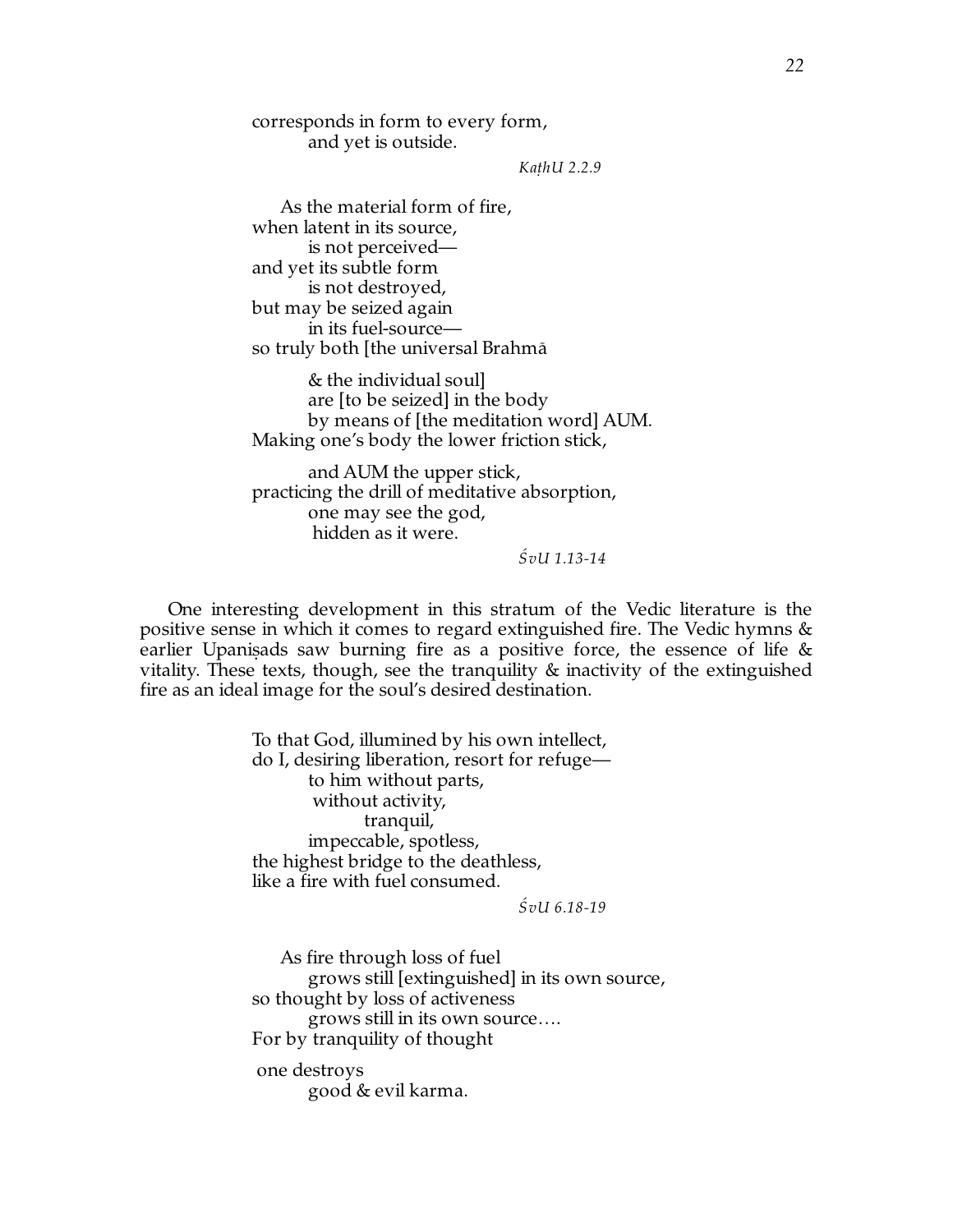With tranquil soul, stayed on the Soul, one enjoys

unending ease.

#### *MaiU 6.34*

Whether this re-evaluation of the image of fire—seeing its extinguishing as preferable to its burning—predated the founding of Buddhism, was influenced by it, or simply paralleled it, no one can say for sure, as there are no firm dates for any of the Upanisads. At any rate, in both stages of the Vedic attitude toward fire, the thought of a fire going out carried no connotations of going out of existence at all. Instead, it implied a return to an omnipresent, immortal state. This has led some scholars to assume that, in using the image of an extinguished fire to illustrate the goal he taught, the Buddha was simply adopting the Vedic position wholesale and meant it to carry the same implications as the last quotation above: a pleasant eternal existence for a tranquil soul.

But when we look at how the Buddha actually used the image of extinguished fire in his teachings, we find that he approached the Vedic idea of latent fire from another angle entirely: If latent fire is everywhere all at once, it is nowhere in particular. If it is conceived as always present in everything, it has to be so loosely defined that it has no defining characteristics, nothing by which it might be known at all. Thus, instead of using the subsistence of latent fire as an image for immortality, he uses the diffuse, indeterminate nature of extinguished fire as understood by the Vedists to illustrate the absolute indescribability of the person who has reached the Buddhist goal.

> Just as the destination of a glowing fire struck with a [blacksmith's] iron hammer, gradually growing calm, isn't known: Even so, there's no destination to describe

> > for those who are rightly released —having crossed over the flood of sensuality's bonds for those who've attained unwavering ease.

> > > *Ud 8:10*

'But, Venerable Gotama [the brāhman, Aggivessana Vacchagotta, is addressing the Buddha], the monk whose mind is thus released: Where does he reappear?'

'"Reappear," Vaccha, doesn't apply.'

'In that case, Venerable Gotama, he does not reappear.'

'"Does not reappear," Vaccha, doesn't apply.'

'…both does & does not reappear.'

'…doesn't apply.'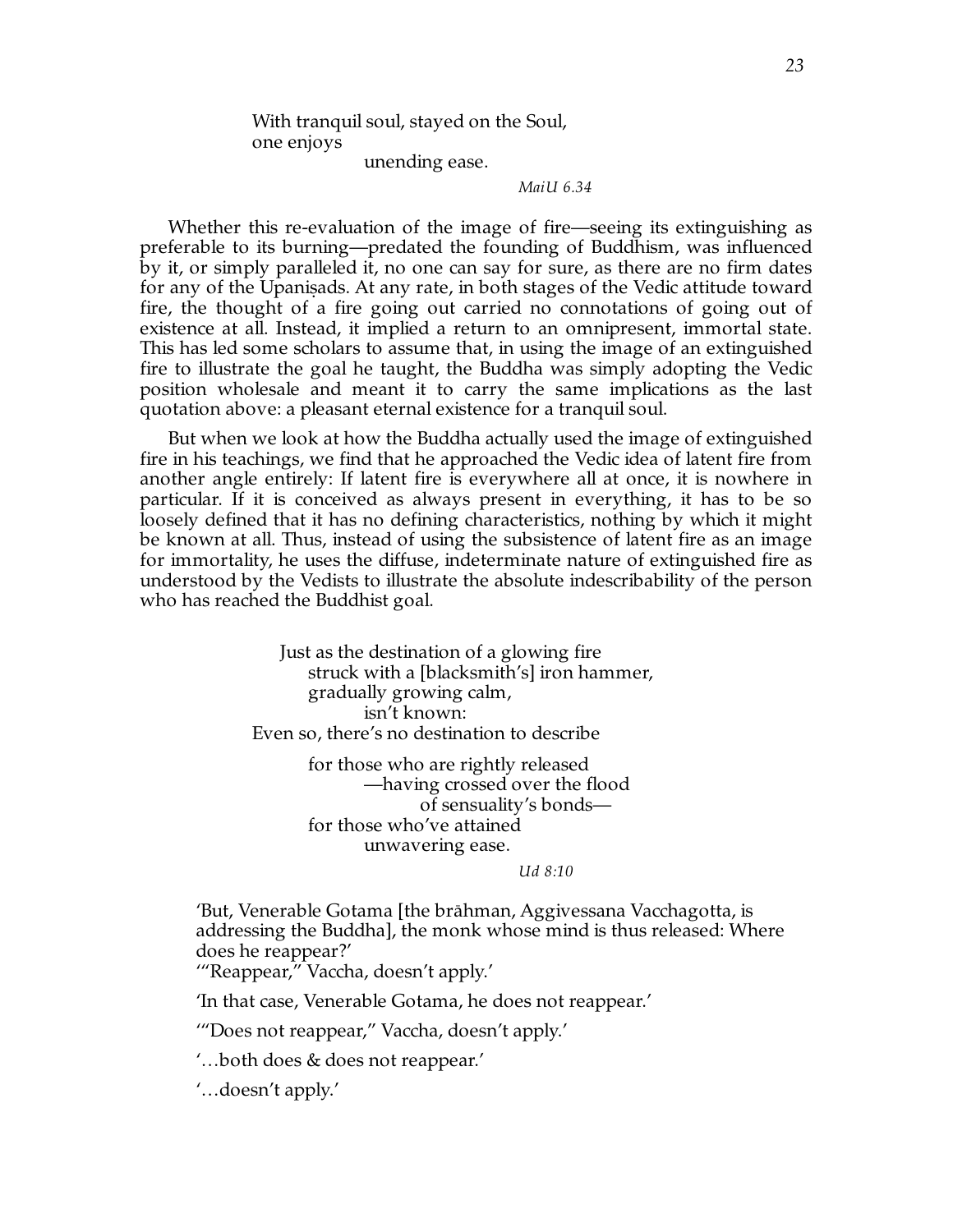'…neither does nor does not reappear.'

'…doesn't apply.'….

'At this point, Venerable Gotama, I am befuddled; at this point, confused. The modicum of clarity coming to me from your earlier conversation is now obscured.'

'Of course you're befuddled, Vaccha. Of course you're confused. Deep, Vaccha, is this phenomenon, hard to see, hard to realize, tranquil, refined, beyond the scope of conjecture, subtle, to-be-experienced by the wise. For those with other views, other practices, other satisfactions, other aims, other teachers, it is difficult to know. That being the case, I will crossquestion you on this matter. Answer as you see fit. How do you construe this, Vaccha: If a fire were burning in front of you, would you know that, "This fire is burning in front of me"?'

'…yes…'

'And if someone were to ask you, Vaccha, "This fire burning in front of you, dependent on what is it burning?": Thus asked, how would you reply?'

'…I would reply, "This fire burning in front of me is burning dependent on grass & timber as its sustenance."'

'If the fire burning in front of you were to go out, would you know that "This fire burning in front of me has gone out"?'

'…yes…'

'And if someone were to ask you, "This fire that has gone out in front of you, in which direction from here has it gone? East? West? North? Or south?": Thus asked, how would you reply?'

'That doesn't apply, Venerable Gotama. Any fire burning dependent on a sustenance of grass & timber, being unnourished—from having consumed that sustenance and not being offered any other—is classified simply as "out" *[nibbuto].'*

'Even so, Vaccha, any form by which one describing the Tathagata would describe him: That the Tathāgata has abandoned, its root destroyed, made like a palmyra stump, deprived of the conditions of existence, not destined for future arising. Freed from the classification of form, Vaccha, the Tathāgata is deep, boundless, hard-to-fathom, like the sea. "Reappears" doesn't apply. "Does not reappear" doesn't apply. "Both does & does not reappear" doesn't apply. "Neither reappears nor does not reappear" doesn't apply.

'Any feeling… Any perception… Any fabrication…

'Any consciousness by which one describing the Tathagata would describe him: That the Tathāgata has abandoned.... Freed from the classification of consciousness, Vaccha, the Tathagata is deep, boundless, hard-to-fathom, like the sea.'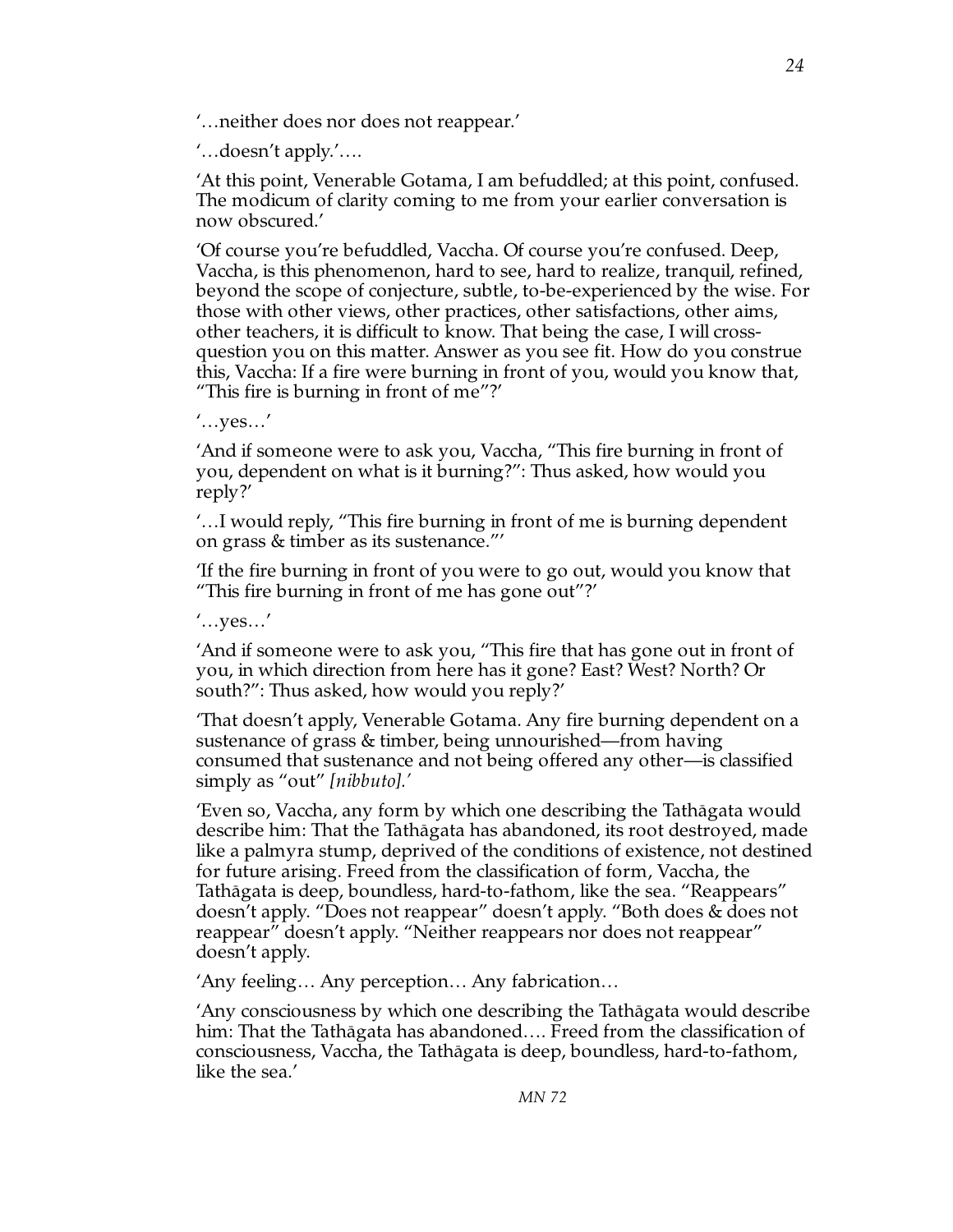The person who has attained the goal is thus indescribable because he/she has abandoned all things by which he/she could be described. This point is asserted in even more thoroughgoing fashion in a pair of dialogues where two inexperienced monks who have attempted to describe the state of the Tathagata after death are cross-examined on the matter by Ven. Sariputta  $\&$  the Buddha himself.

Ven. Sāriputta: 'How do you construe this, my friend Yamaka: Do you regard form as the Tathagata?'

Ven. Yamaka: 'No, friend.'

Ven. Sāriputta: 'Do you regard feeling as the Tathāgata?'

Ven. Yamaka: 'No, friend.'

Ven. Sāriputta: '... perception...?'

Ven. Yamaka: 'No, friend.'

Ven. Sāriputta: '...fabrications...?'

Ven. Yamaka: 'No, friend.'

Ven. Sariputta: '...consciousness...?'

Ven. Yamaka: 'No, friend.'

Ven. Sāriputta: 'Do you regard the Tathāgata as being in form? Elsewhere than form? In feeling? Elsewhere than feeling? In perception? Elsewhere than perception? In fabrications? Elsewhere than fabrications? In consciousness? Elsewhere than consciousness?'

Ven. Yamaka: 'No, friend.'

Ven. Sariputta: 'Do you regard the Tathagata as form-feeling-perceptionfabrications-consciousness?'

Ven. Yamaka: 'No, friend.'

Ven. Sāriputta: 'Do you regard the Tathāgata as that which is without form, without feeling, without perception, without fabrications, without consciousness?'

Ven. Yamaka: 'No, friend.'

- Ven. Sariputta: 'And so, my friend Yamaka—when you can't pin down the Tathāgata as a truth or reality even in the present life—is it proper for you to declare, "As I understand the Teaching explained by the Blessed One, a monk with no more effluents, on the break-up of the body, is annihilated, perishes, & does not exist after death"?'
- Ven. Yamaka: 'Previously, friend Sāriputta, I did foolishly hold that evil supposition. But now, having heard your explanation of the Teaching, I have abandoned that evil supposition, and the Teaching has become clear.'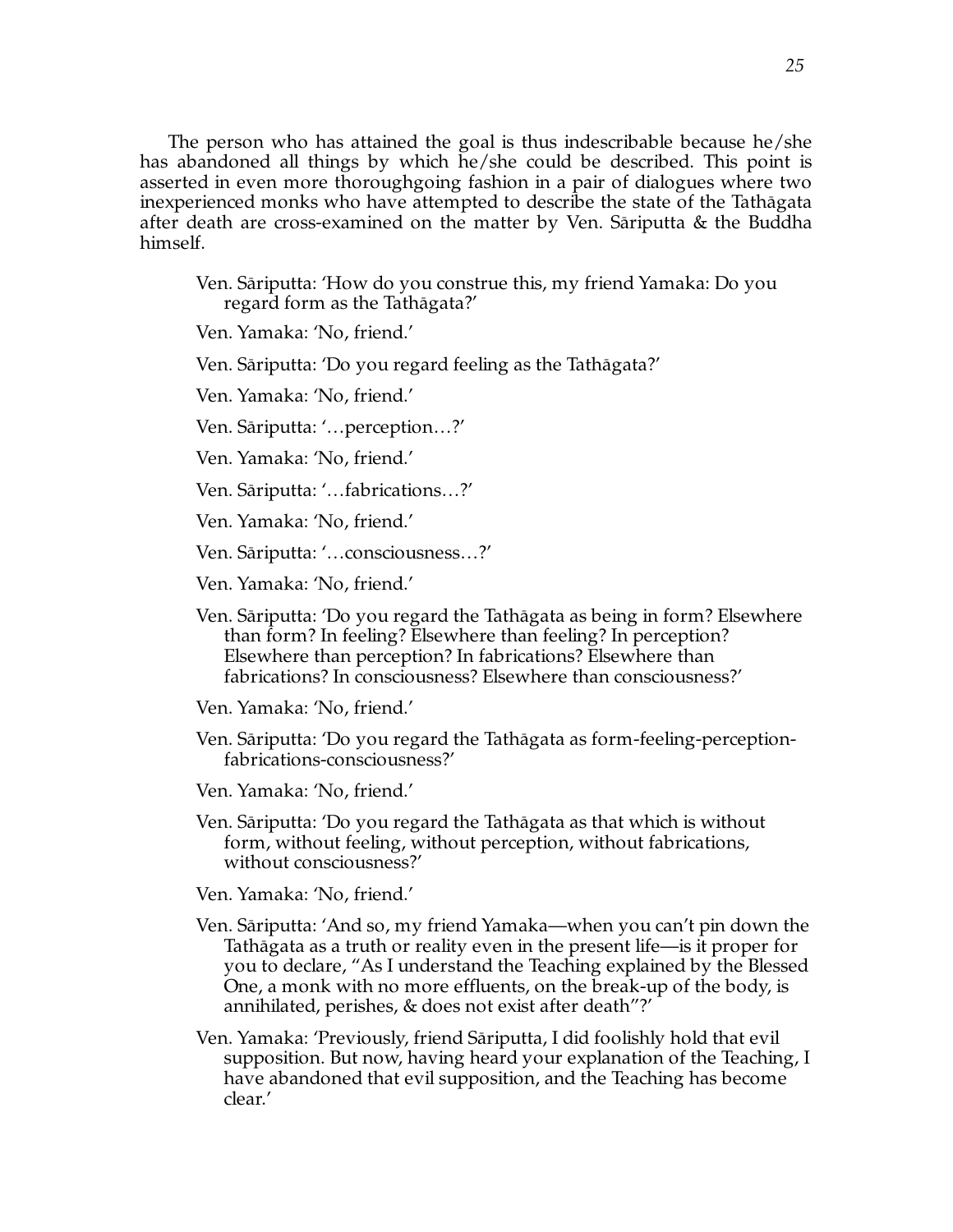Ven. Sāriputta: 'Then, friend Yamaka, how would you answer if you are thus asked: "A monk, a worthy one, with no more effluents, what is he on the break-up of the body, after death?"'

Ven. Yamaka: 'Thus asked, I would answer, "Form…feeling… perception… fabrications…consciousness are inconstant. That which is inconstant is stressful. That which is stressful has stopped and gone to its end."'

*SN 22:85*

The Buddha puts the same series of questions to the monk Anurādha who knowing that the Tathagata after death could not be described in terms of existence, non-existence, both, or neither—had attempted to describe the Tathāgata in other terms. After receiving the same answers as Ven. Yamaka had given Ven. Sariputta, the Buddha concludes:

'And so, Anurādha—when you can't pin down the Tathāgata as a truth or reality even in the present life—is it proper for you to declare, "Friend, the Tathāgata—the supreme man, the superlative man, attainer of the superlative attainment—being described, is described otherwise than with these four positions: The Tath<sub>agata</sub> exists after death, does not exist after death, both does & does not exist after death, neither exists nor does not exist after death"?'

'No, lord.'

'Very good, Anurādha. Both formerly & now, Anurādha, it is only stress that I describe, and the stopping of stress.'

*SN 22:86* 

Thus none of the four alternatives—reappearing/existing, not reappearing/ existing, both, & neither—can apply to the Tathagata after death, because even in this lifetime there is no way of defining or identifying what the Tathagata is.

To identify a person by the contents of his or her mind—such things as feelings, perceptions, or fabrications—there would have to be a way of knowing what those contents are. In ordinary cases, the texts say, this is possible through either of two cognitive skills that a meditator can develop through the practice of meditation and that beings on higher planes of existence can also share: the ability to know where a living being is reborn after death, and the ability to know another being's thoughts.

In both skills the knowledge is made possible by the fact that the ordinary mind exists in a state of dependency on its objects. When a being is reborn, its consciousness has to become established at a certain point: This point is what a master of the first skill perceives. When the ordinary mind thinks, it needs a mental object to act as a prop or support *(arammana)* for its thoughts: This support is what a master of the second skill perceives. The mind of a person who has attained the goal, though, is free from all dependencies and so offers no means by which a master of either skill can perceive it.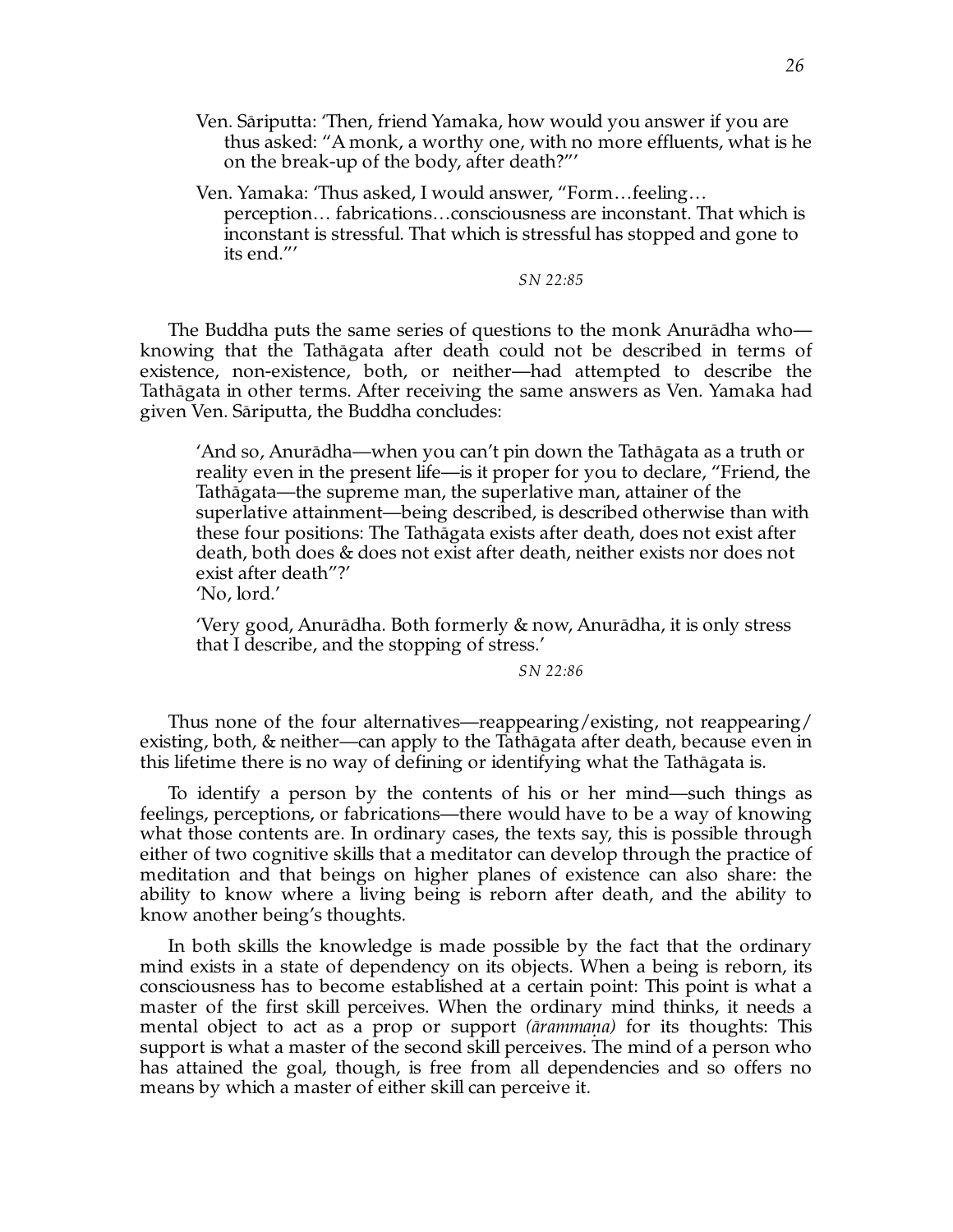Then the Blessed One went with a large number of monks to the Black Rock on the slope of Isigili. From afar he saw Ven. Vakkali lying dead on a couch. Now at that time a smokiness, a darkness was moving to the east, moving to the west, moving to the north, the south, above, below, moving to the intermediate directions. The Blessed One said, 'Monks, do you see that smokiness, that darkness…?'

'Yes, lord.'

 $\hat{\mathcal{L}}$  That is Māra\*, the Evil One. He is searching for the consciousness of Vakkali the clansman: "Where is the consciousness of Vakkali the clansman established?" But, monks, through unestablished consciousness, Vakkali the clansman has attained total nibbāna.'

*SN 22:87*

[The Buddha describes the meditative state of a person who has achieved the goal and is experiencing a foretaste of nibbana after death while still alive. We will discuss the nature of this meditative state below. Here, though, we are interested in how this person appears to those who would normally be able to fathom another person's mind.]

'There is the case, Sandha, where for an excellent thoroughbred of a man the perception of earth with regard to earth has ceased to exist; the perception of liquid with regard to liquid…the perception of heat with regard to heat…the perception of wind with regard to wind…the perception of the dimension of the infinitude of space with regard to the dimension of the infinitude of space…the perception of the dimension of the infinitude of consciousness with regard to the dimension of the infinitude of consciousness…the perception of the dimension of nothingness with regard to the dimension of nothingness…the perception of the dimension of neither perception nor non-perception with regard to the sphere of neither perception nor non-perception…the perception of this world with regard to this world…the next world with regard to the next world…and whatever is seen, heard, sensed, cognized, attained, sought after, pondered by the intellect: the perception with regard even to that has ceased to exist.

'Absorbed in this way, the excellent thoroughbred of a man is absorbed dependent neither on earth, liquid, heat, wind, the dimension of the infinitude of space, the dimension of the infinitude of consciousness, the dimension of nothingness, the dimension of neither perception nor nonperception, this world, the next world; nor on whatever is seen, heard, sensed, cognized, attained, sought after or pondered by the intellect—and yet he is absorbed. And to this excellent thoroughbred of a man, absorbed in this way, the gods, together with Indra, the Brahmas  $\&$  their viceroys, pay homage even from afar:

"Homage to you, O thoroughbred man. Homage to you, O superlative man of whom we have no direct knowledge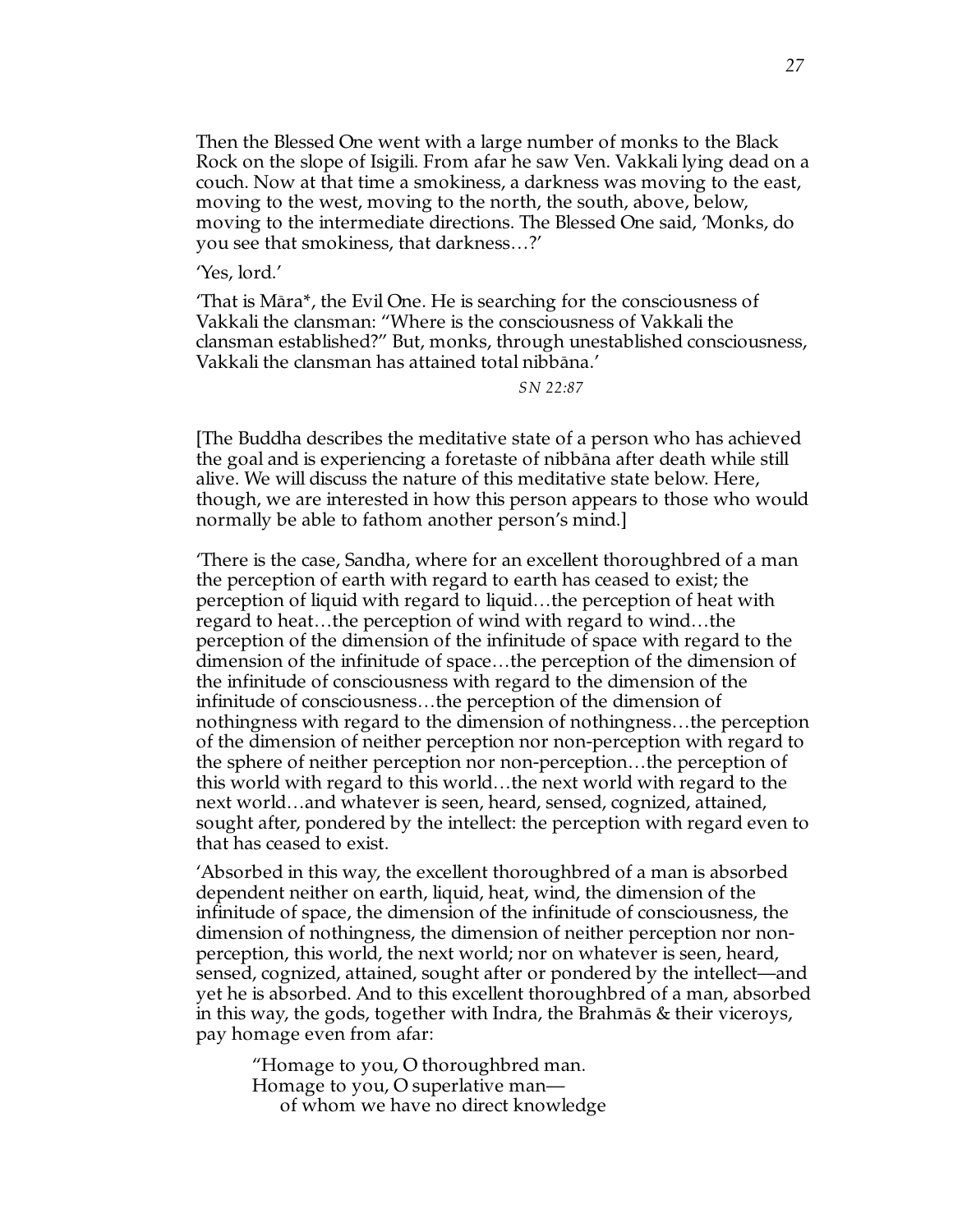#### *AN 11:10*

Thus the mind that has attained the goal cannot be known or described from the outside because it is completely free of any dependency—any support or object inside it—by which it might be known. This point forms the context for the dialogue in which the brāhman Upasiva asks the Buddha about the person who attains the goal.

#### *Upasıva:*

If he stays there, O All-around Eye, unaffected for many years, right there would he be cooled & released? Would [his] consciousness become like that?

#### *The Buddha:*

As a flame overthrown by the force of the wind goes to an end not fitting to classify, so the sage freed from naming (mental) activity goes to an end not fitting to classify.

#### *Upasıva:*

He who has reached the end: Does he not exist, or is he for eternity free from affliction? Please, sage, declare this to me as this phenomenon has been known by you.

#### *The Buddha:*

One who has reached the end has no criterion by which anyone would say that for him it doesn't exist. When all phenomena are done away with, done away are all means of speaking as well.

*Sn 5:6*

The important term in the last verse is *pamana:* 'criterion'. It is a pregnant term, with meanings both in philosophical and in ordinary usage. In philosophical discourse, it refers to a means of knowledge or a standard used to assess the validity of an assertion or object. In the Buddha's time and later, various schools of thought specialized in discussing the nature and role of such criteria. The Maitri Upanisad contains one of their basic tenets: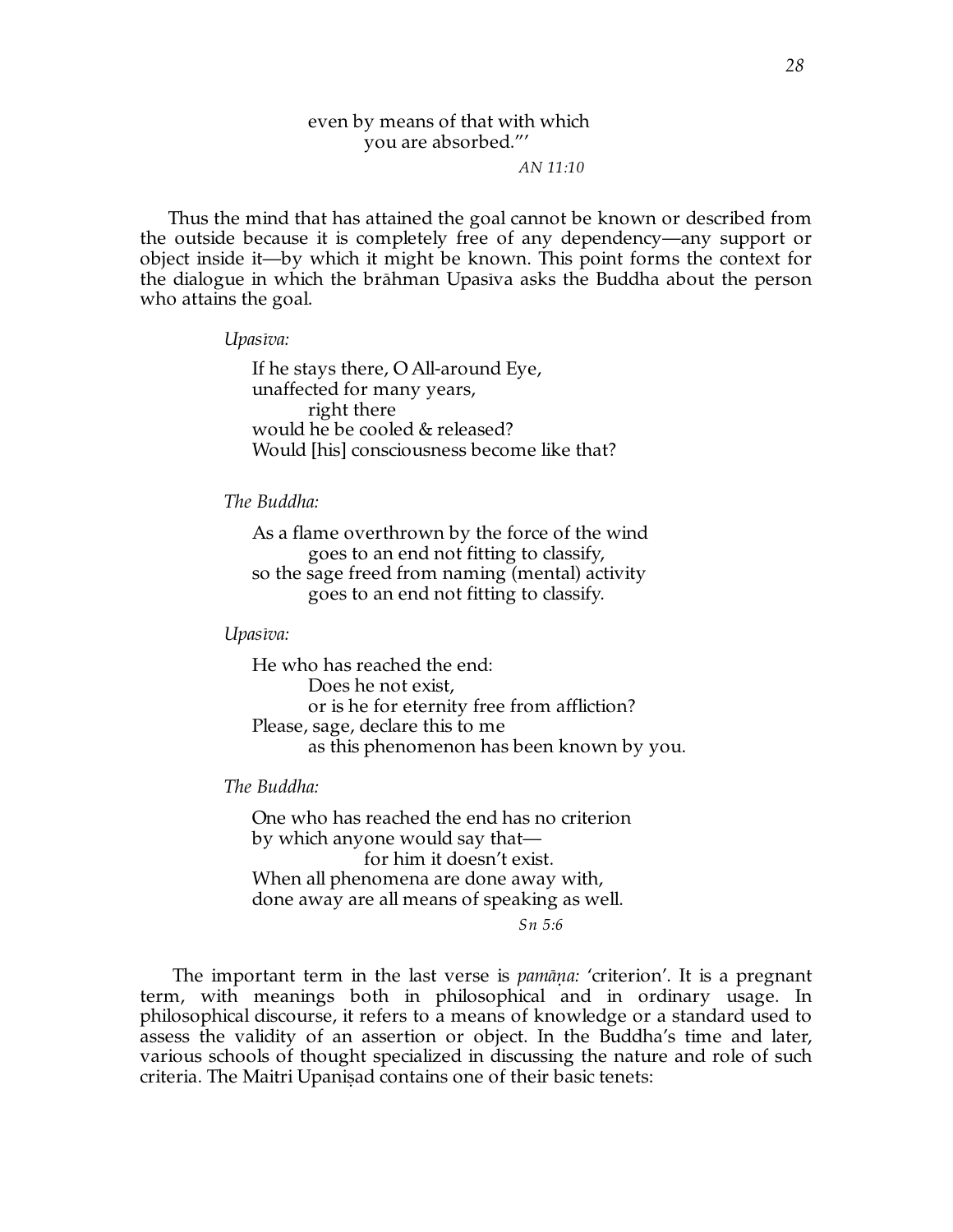Because of its precision, this [the course of the sun through the zodiac] is the criterion for time. *For without a criterion, there is no ascertaining the things to be assessed.*

*MaiU 6.14*

Thus when a mind has abandoned all phenomena, there is no means or criterion by which anyone else could know or say anything about it. This much is obvious. But the verse also seems to be saying that the goal is indescribable from the inside—for the person experiencing it—as well. First, the verse is in response to Upasıva's inquiry into the goal as the Buddha has known it. Secondly, the line, 'for him it doesn't exist,' can mean not only that the person experiencing the goal offers no criteria to the outside by which anyone else might describe him/her, but also that the experience offers no criteria from the inside for describing it either. And as we have already noted, the outside criteria by which a person might be described are determined precisely by what is there inside the person's mind. Thus, for the person experiencing the goal, there would not even be any means of knowing whether or not there was a person having the experience. There would simply be the experience in & of itself.

This is where the ordinary meaning of *pamāna*—as limit or measurement comes in. This meaning goes back to the Vedic hymns. There, the act of measuring is seen as an essential part of the process of the creation (or 'building,' like a house) of the cosmos. In one  $Rg$  Vedic hymn  $(X.129)$ , for example, the creation of mind is followed by the appearance of a horizontal limit or measuring line separating male from female (heaven from earth). From this line, the rest of the cosmos is laid out.

So to say that no criterion/measurement/limit exists for the person experiencing the goal means that the person's experience is totally free of all the most elementary perceptions & distinctions that underlie our knowledge of the cosmos. And the word 'free'—one of the few the Buddha uses in a straightforward way to describe the mind that has attained the goal—thus carries two meanings: free from dependency, as we have already seen; and free from limitations, even of the most abstruse & subtlest sort.

This second reading of the verse—dealing with the limitlessness  $\&$ indescribability of the goal for the person experiencing it—is supported by a number of other passages in the Pali Canon referring explicitly to the inner experience of the goal.

Consciousness without surface, without end, luminous all around: Here water, earth, fire, & wind have no footing. Here long & short, coarse & fine, fair & foul, name & form are all brought to an end. With the stopping of [sensory] consciousness,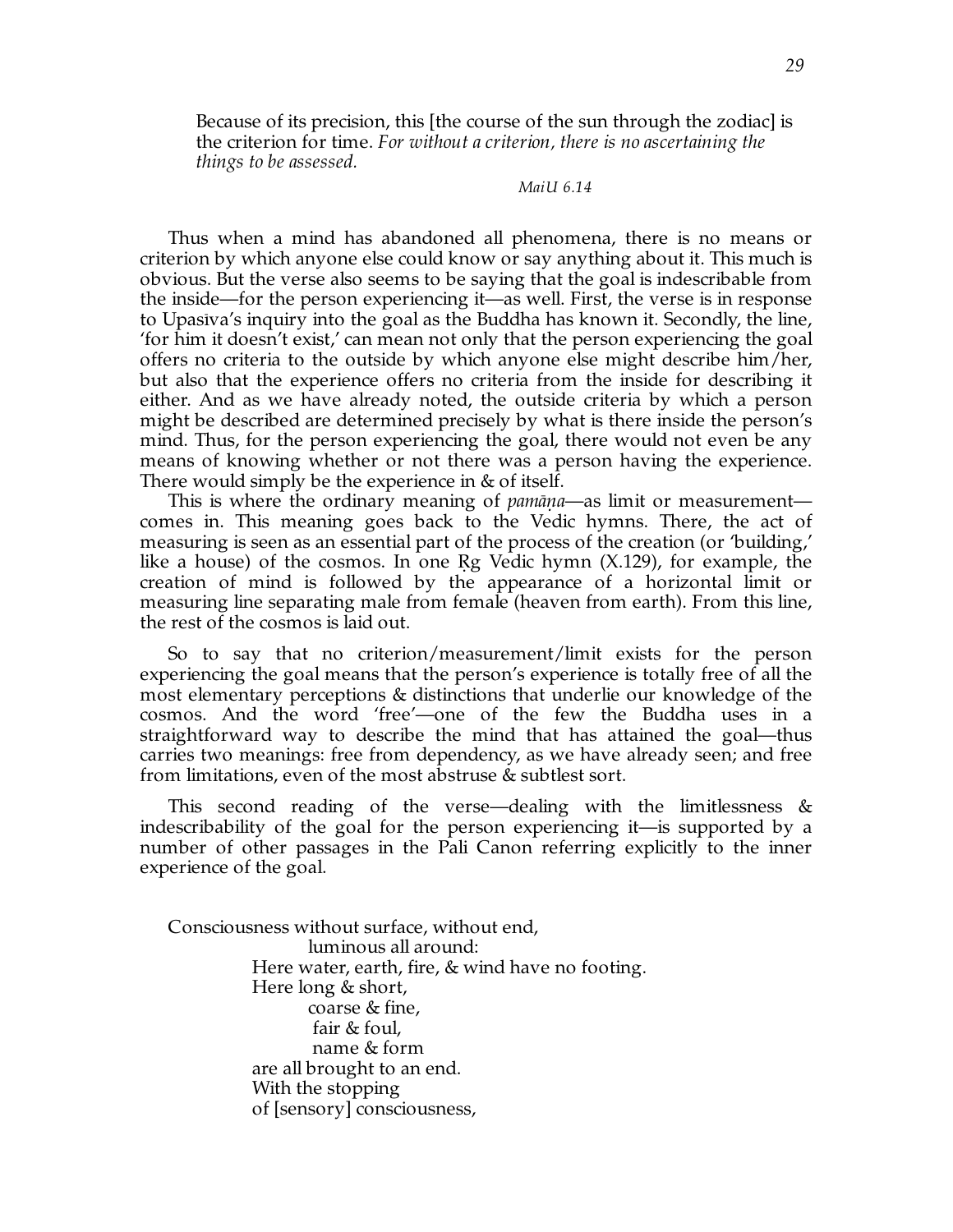#### each is here brought to an end.

*DN 11*

'There is, monks, that dimension where there is neither earth nor water, nor fire nor wind, nor dimension of the infinitude of space, nor dimension of the infinitude of consciousness, nor dimension of nothingness, nor dimension of neither perception nor non-perception, nor this world, nor the next world, nor sun, nor moon. And there, I say, there is neither coming, nor going, nor stasis, nor passing away, nor arising: without stance, without foundation, without support [mental object]. This, just this, is the end of stress.'

*Ud 8:1*

Where water, earth, fire, & wind have no footing: There the stars do not shine, the sun is not visible, the moon does not appear, darkness is not found. And when a brāhman, a sage through sagacity

has known [this] for himself, then from form & formless, from pleasure & pain, he is freed.

*Ud 1:10*

'Consciousness without surface, without end, radiant all around, is not experienced through the solidity of earth, the liquidity of water, the radiance of fire, the windiness of wind, the divinity of devas [and so on through a list of the various levels of godhood to] the allness of the All.'

*MN 49*

The phrase 'the allness of the All' can best be understood with reference to the following three passages:

'What is the All? Simply the eye & forms, ear & sounds, nose & aromas, tongue & flavors, body & tactile sensations, intellect & ideas. This, monks, is termed the All. Anyone who would say, "Repudiating this All, I will describe another," if questioned on what exactly might be the grounds for his statement, would be unable to explain, and furthermore, would be put to grief. Why? Because it lies beyond range.'

*SN 35:23*

If the six senses & their objects—sometimes called the six spheres of contact constitute the All, is there anything beyond the All?

Ven. Mah $\bar{a}$ Kotthita: 'With the remainderless fading & stopping of the six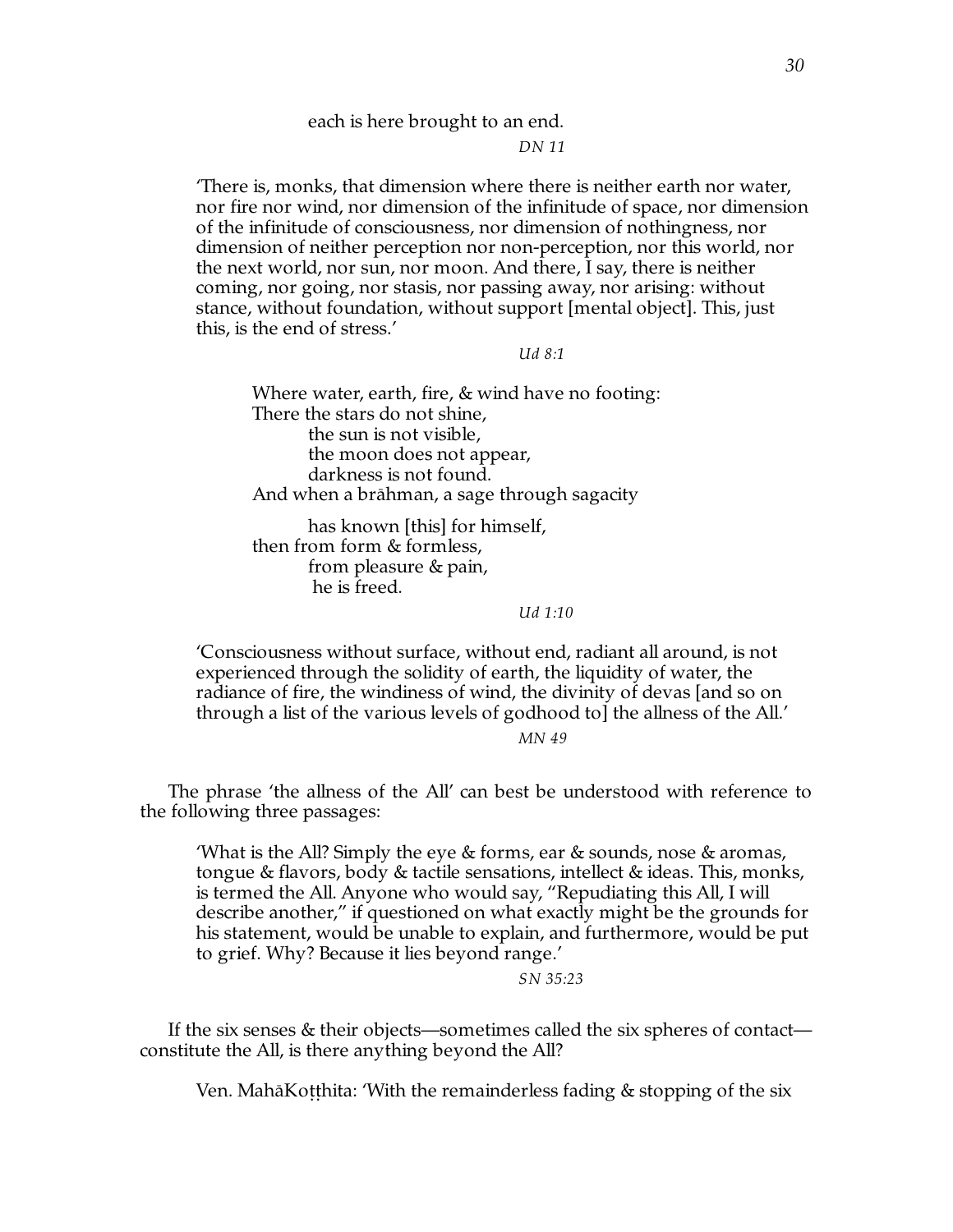spheres of contact [vision, hearing, smell, taste, touch, & intellection] is it the case that there is anything else?'

- Ven. Sariputta: 'Don't say that, my friend.'
- Ven. Mah $\bar{a}$ Kotthita: 'With the remainderless fading & stopping of the six spheres of contact, is it the case that there is not anything else?'
- Ven. Sariputta: 'Don't say that, my friend.'
- Ven. Mah $\bar{a}$ Kotthita: '... is it the case that there both is  $\&$  is not anything else?'

Ven. Sariputta: 'Don't say that, my friend.'

Ven. MahāKotthita: '... is it the case that there neither is nor is not anything else?'

Ven. Sariputta: 'Don't say that, my friend.'

- Ven. Mahā Kotthita: 'Being asked... if there is anything else, you say, "Don't say that, my friend." Being asked… if there is not anything else... if there both is  $\&$  is not anything else... if there neither is nor is not anything else, you say, "Don't say that, my friend." Now, how is the meaning of this statement to be understood?'
- Ven. Sariputta: 'Saying, "... is it the case that there is anything else... is it the case that there is not anything else… is it the case that there both is & is not anything else… is it the case that there neither is nor is not anything else?" objectifies the non-objectified. However far the six spheres of contact go, that is how far objectification goes. However far objectification goes, that is how far the six spheres of contact go. With the remainderless fading & stopping of the six spheres of contact, there comes to be the stopping of objectification, the stilling of objectification.'

*AN 4:173*

The dimension of non-objectification, although it may not be described, may be realized through direct experience.

'Monks, that dimension should be experienced where the eye [vision] stops and the perception [label] of form fades. That dimension should be experienced where the ear stops and the perception of sound fades… where the nose stops and the perception of aroma fades… where the tongue stops and the perception of flavor fades… where the body stops and the perception of tactile sensation fades… where the intellect stops and the perception of idea/phenomenon fades: That dimension should be experienced.'

*SN 35:117*

This experience of the goal—absolutely unlimited freedom, beyond classification and exclusive of all else—is termed the elemental nibbāna property with no 'fuel' remaining *(anupadisesa-nibbana-dhatu)*. It is one of two ways in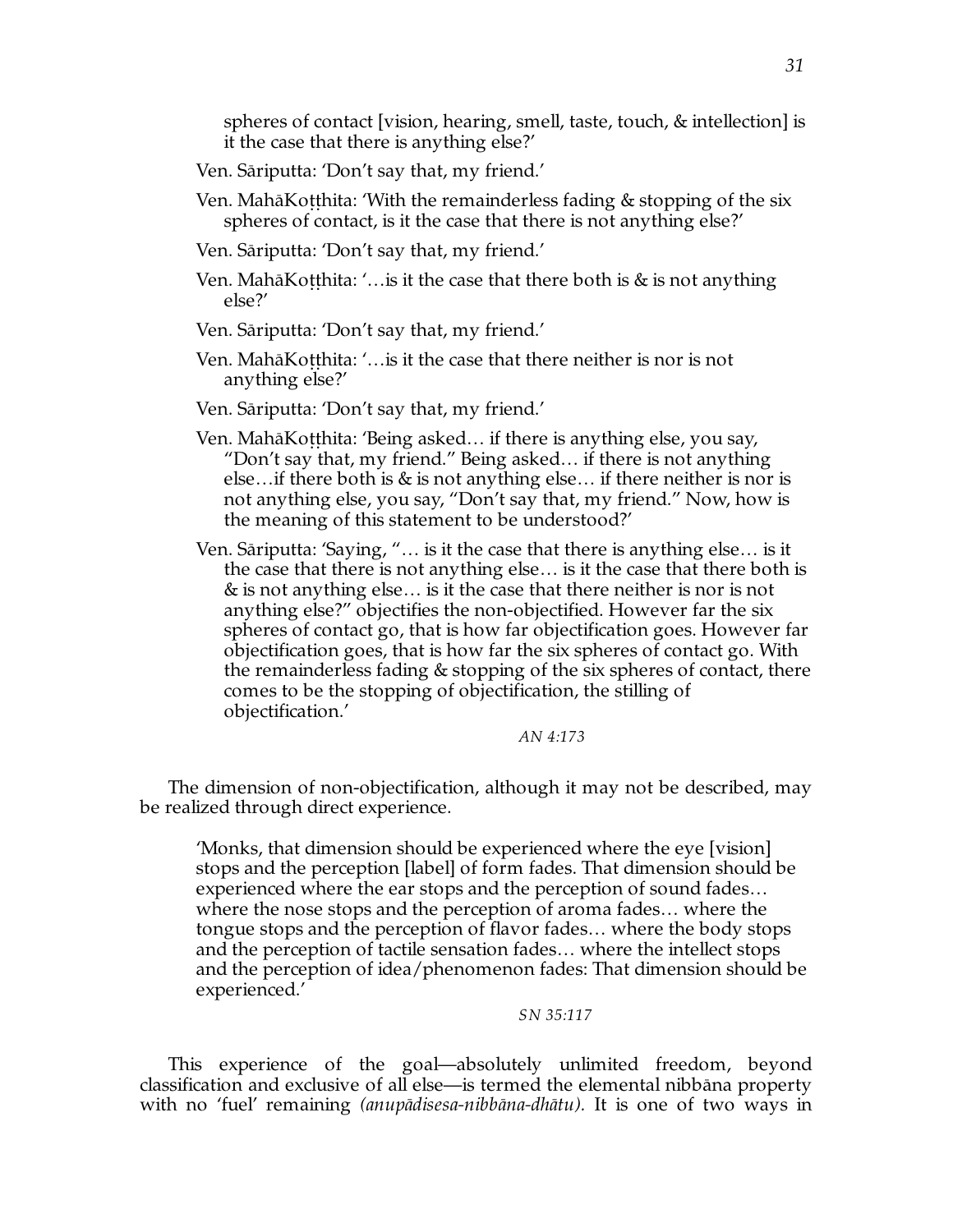which nibbāna is experienced, the distinction between the two being expressed as follows:

'Monks, there are these two forms of the nibbana property. Which two? The nibbana property with fuel remaining, and the nibbana property with no fuel remaining.

'And which is the nibbana property with fuel remaining? There is the case where a monk is an arahant whose effluents have ended, who has reached fulfillment, finished the task, laid down the burden, attained the true goal, destroyed the fetter of becoming, and is released through right gnosis. His five [sense] faculties still remain and, owing to their being intact, he experiences the pleasing & the displeasing, and is sensitive to pleasure & pain. His ending of passion, aversion, & delusion is termed the nibbana property with fuel remaining.

'And which is the nibbana property with no fuel remaining? There is the case where a monk is an arahant…released through right gnosis. For him, all that is sensed, being unrelished, will grow cold right here. This is termed the nibbana property with no fuel remaining.

*Iti 44*

The phrase referring to the range of feeling as 'growing cold right here' is a set expression describing death as experienced by one who has reached the goal. The verse following this passage states explicitly that this is what is meant here.

| These two                                                                                                                                                                                                                                          | proclaimed                                                            |  |
|----------------------------------------------------------------------------------------------------------------------------------------------------------------------------------------------------------------------------------------------------|-----------------------------------------------------------------------|--|
| nibbāna properties<br>one property, here in this life                                                                                                                                                                                              | by the one with vision<br>the one independent<br>the one who is Such: |  |
| with fuel remaining<br>from the ending of [craving],<br>the guide to becoming<br>and that with no fuel remaining                                                                                                                                   |                                                                       |  |
| after this life<br>in which becomings<br>entirely stop.                                                                                                                                                                                            |                                                                       |  |
| Those who know this unfabricated state,<br>their minds released<br>through the ending of [craving],<br>the guide to becoming,<br>they, attaining the Teaching's core,<br>delighting in ending,<br>have abandoned all becomings:<br>they, the Such. |                                                                       |  |

*32*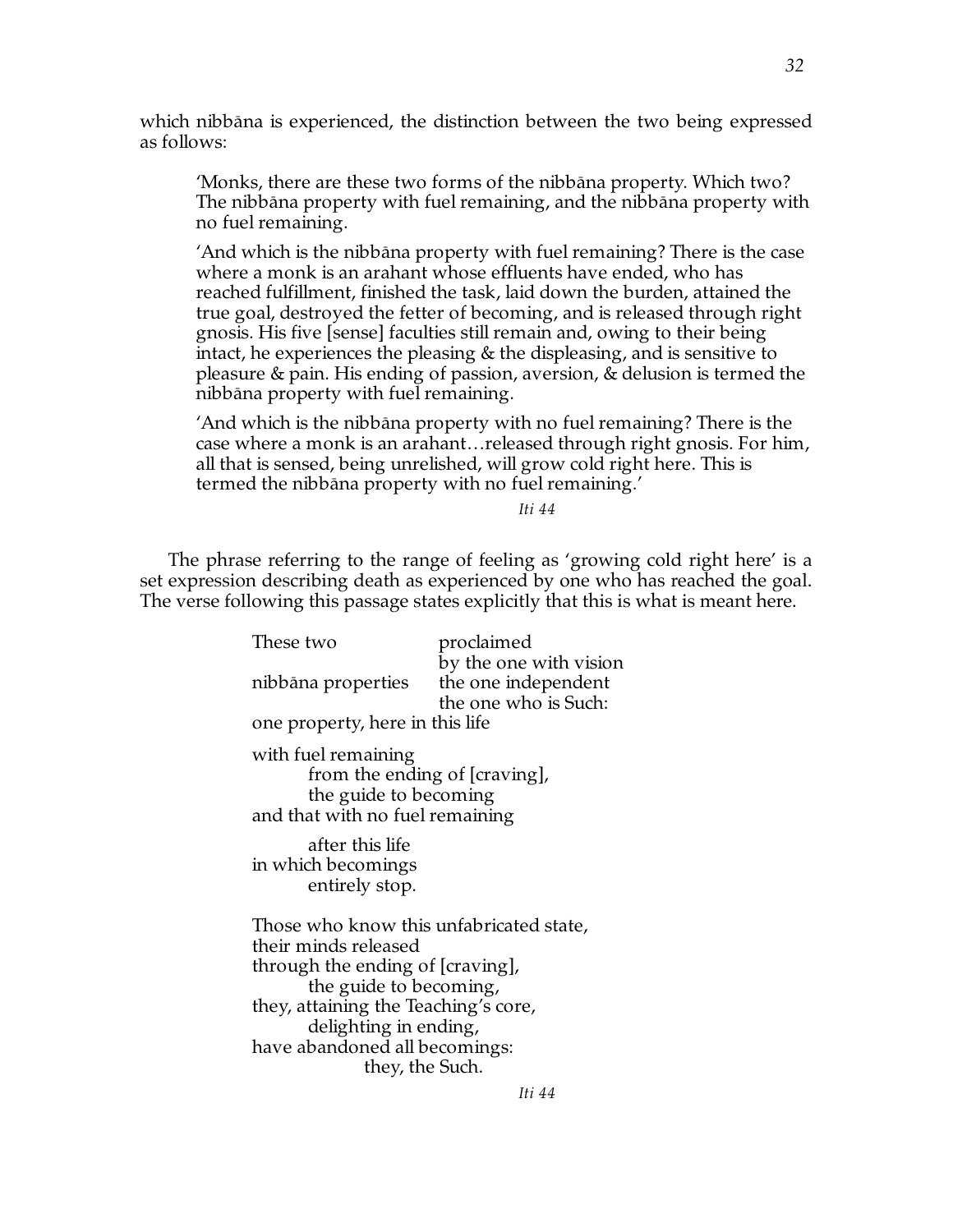The Verses of the Elder Udayin suggest a simile to illustrate the distinction between these two nibbana properties:

> A great blazing fire unnourished grows calm and though its embers exist is said to be out: Conveying a meaning, this image is taught by the cognizant. Great Nāgas\* will recognize

the Nāga as taught by the Nāga as free from passion, free from aversion, free from delusion, without effluent. His body discarded, the Naga

> will go totally out without effluent.

> > *Thag 15:2*

Here Ven. Udayin compares the nibbana property with fuel remaining—the state of being absolutely free from passion, aversion, & delusion—to a fire whose flames have died out, but whose embers are still glowing. Although he does not complete the analogy, he seems to imply that the nibbana property without fuel remaining—when the Worthy One discards his body at death—is like a fire so totally out that its embers have grown cold.

Thus the completely free & unadulterated experience we have been discussing is that of nibbana after death. There are, though, states of concentration which give a foretaste of this experience in the present life and which enabled the Buddha to say that he taught the goal on the basis of direct knowledge.

- Ven. Ananda: 'In what way, venerable sir, might a monk attain concentration of such a form that he would have neither the perception of earth with regard to earth, nor of water with regard to water, nor of fire… wind… the dimension of the infinitude of space… the dimension of the infinitude of consciousness… the dimension of nothingness… the dimension of neither perception nor nonperception… this world… nor of the next world with regard to the next world, and yet he would still be percipient?'
- The Buddha: 'There is the case, Ananda, where he would be percipient of this: "This is peace, this is exquisite—the resolution of all fabrications; the relinquishing of all acquisitions; the ending of craving; dispassion; stopping; nibbāna."'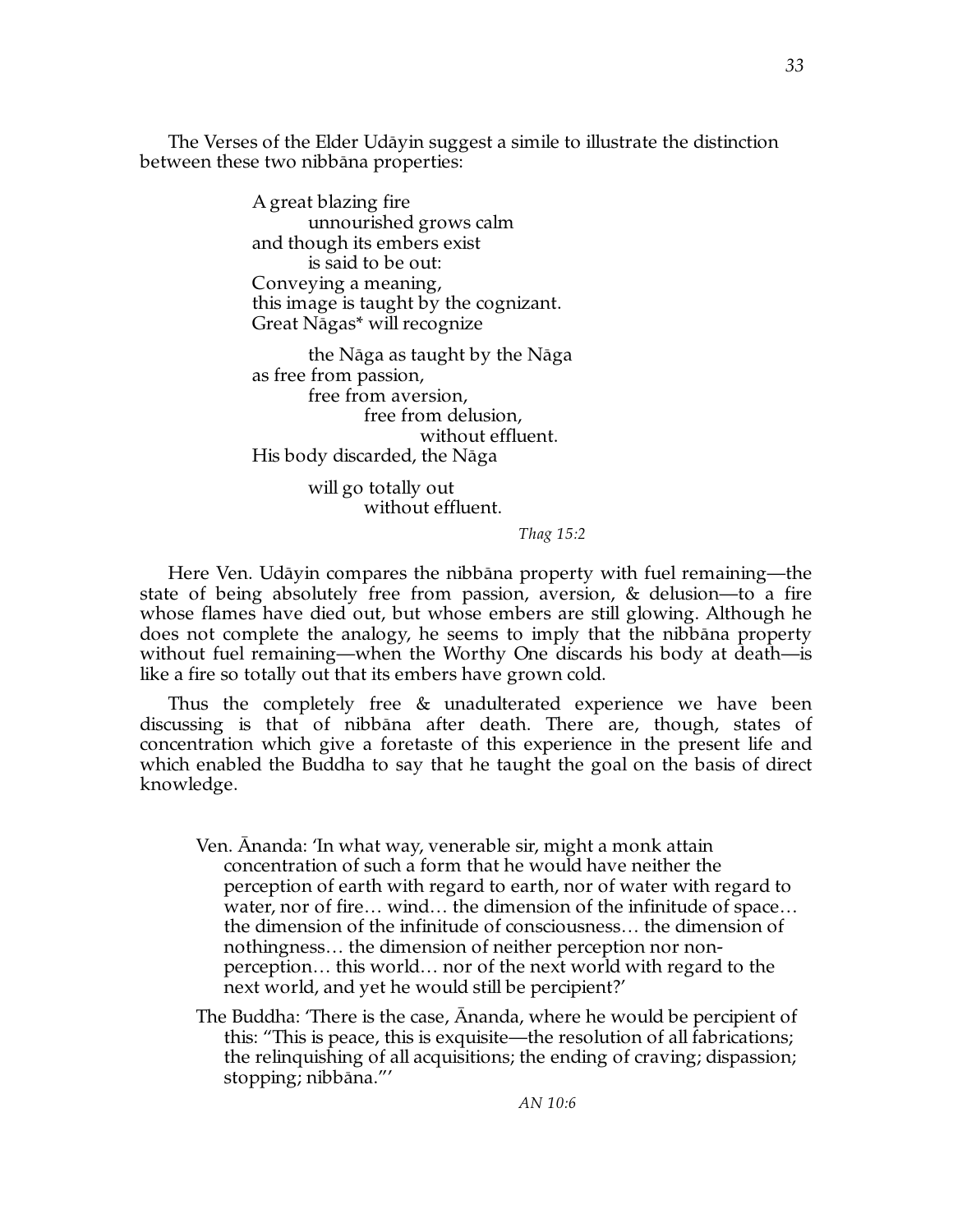[Ven. Ananda puts the same question to Ven. Sariputta, who responds that he himself once had experienced such a concentration.]

Ven. Ananda: 'But what were you percipient of at that time?'

Ven. Sāriputta: "The stopping of becoming—nibbāna—the stopping of becoming—nibbāna": One perception arose in me as another perception stopped. Just as in a blazing woodchip fire, one flame arises as another flame stops, even so, "The stopping of becoming nibbāna—the stopping of becoming—nibbāna": One perception arose in me as another one stopped. I was percipient at that time of "the stopping of becoming—nibbana."'

*AN 10:7*

- Ven. Ananda: 'It is amazing, my friend, it is marvelous, how the Blessed One has attained & recognized the opportunity for the purification of beings...and the direct realization of nibbana, where the eye will be, and forms, and yet one will not be sensitive to that dimension; where the ear will be, and sounds…where the nose will be, and aromas… where the tongue will be, and flavors…where the body will be, and tactile sensations, and yet one will not be sensitive to that dimension.'
- Ven. Udayin: 'Is one insensitive to that dimension percipient or not percipient?'
- Ven. Ananda: '... percipient...'
- Ven. Udāyin: '... percipient of what?'
- Ven. Ananda: 'There is the case where—with the complete transcending of perceptions of form, and the passing away of perceptions of resistance, and not attending to perceptions of diversity—(perceiving,) 'infinite space,' one remains in the dimension of the infinitude of space: Percipient in this way, one is not sensitive to that dimension.

'Further, with the complete transcending of the dimension of the infinitude of space, (perceiving,) 'infinite consciousness,' one remains in the dimension of the infinitude of consciousness: Percipient in this way, one is not sensitive to that dimension.

'Further, with the complete transcending of the dimension of the infinitude of consciousness, (perceiving,) 'There is nothing,' one remains in the dimension of nothingness: Percipient in this way, one is not sensitive to that dimension.

'Once, friend, when I was staying in Saketa at the Game Refuge in the Black Forest, the nun Jaṭilā Bhāgikā went to me and, on arrival having bowed to me—stood to one side. As she was standing to one side, she said to me: "Ven. Ananda, the concentration whereby neither pressed down nor forced back, nor with fabrications kept blocked or suppressed—still as a result of release, contented as a result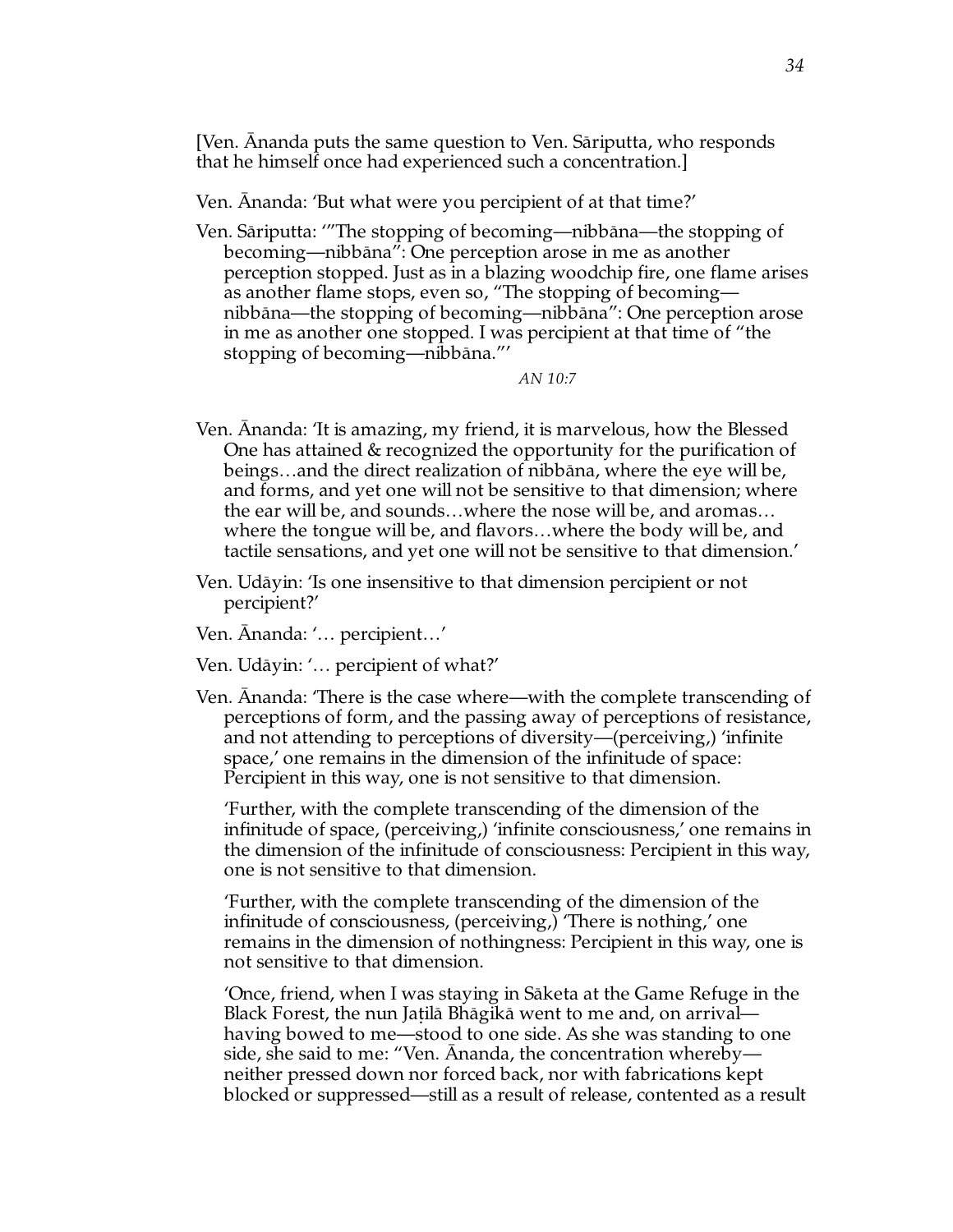of stillness, and as a result of contentment one is not agitated: This concentration is said by the Blessed One to be the fruit of what?"'

'I said to her, "…This concentration is said by the Blessed One to be the fruit of gnosis [the knowledge of full Awakening]." Percipient in this way, friend, one is not sensitive to that dimension.'

#### *AN 9:37*

In this extraordinary state of mental poise—neither pressed, forced, blocked, or suppressed—nibbāna in the present life is experienced as freedom from all perception dealing with the six sensory spheres & the dimensions of meditative absorption. Although one is conscious, and these dimensions are present, one does not partake of them.

On the level of ordinary sensory experience, however, nibbana in the present life is experienced by the Worthy One as the passing away of passion, aversion, & delusion. This implies that these three states are analogous to fire; and as we saw in the Introduction, they are directly referred to as fires at various points in the Canon. On the surface, the notion of passion & aversion as fires hardly requires explanation, but in order to gain a fuller appreciation of the analogies that the Canon draws between fire on the one hand, and passion, aversion,  $\&$ delusion on the other, we first need some background on the specifically Buddhist views on fire it contains.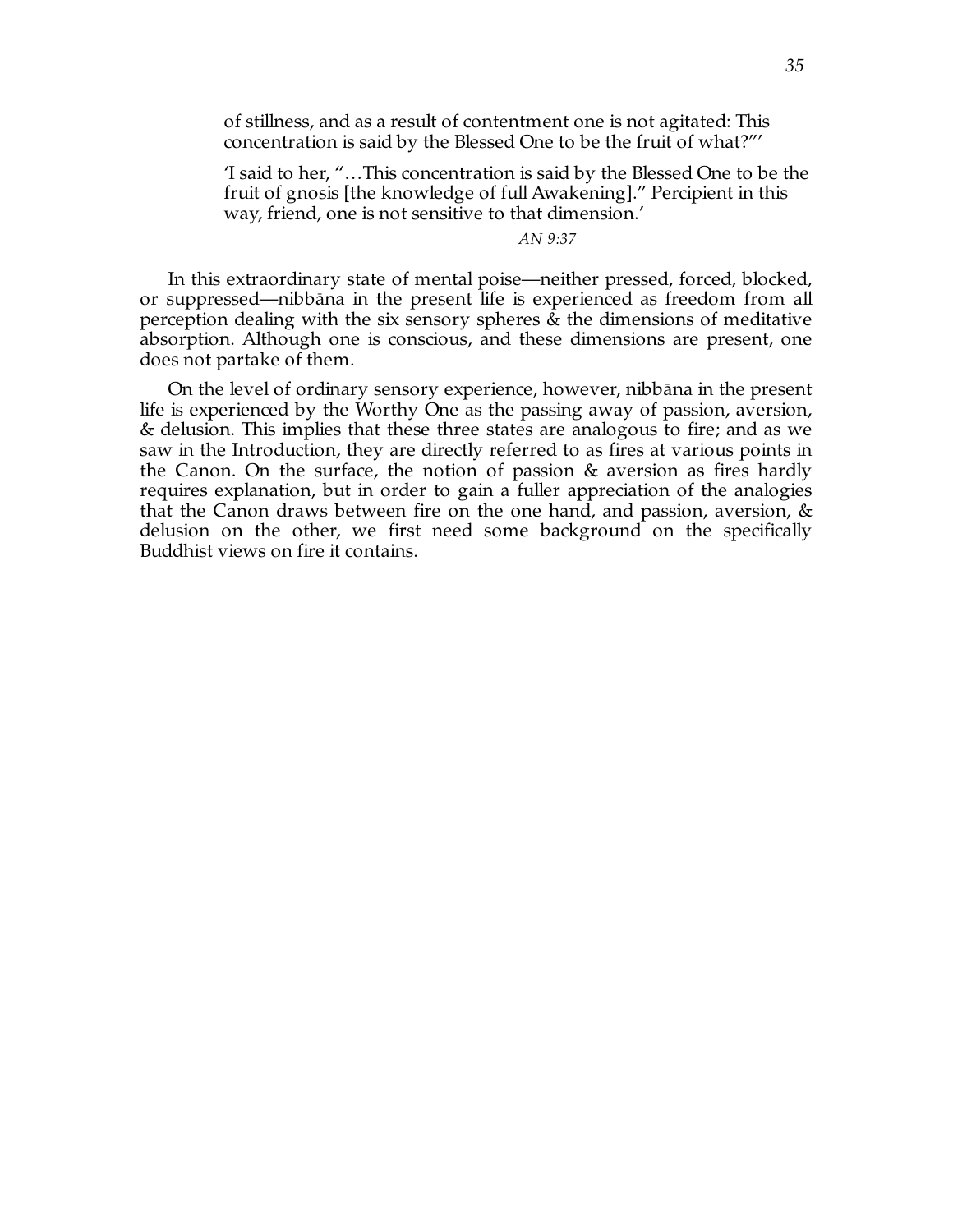#### CHAPTER II

## *"Fire burns with clinging, and not without clinging."*

ALTHOUGH THE COMPILER S of the Pali Canon were not concerned with teaching the physical sciences, there are frequent passages where they cite the behavior of the physical universe, in similes or examples, to illustrate points of doctrine. A number of these passages discuss questions of heat, motion, meteorology, the etiology of diseases, and so forth, in enough detail to show that a common theory underlies their explanation. That theory centers on the concept of *'dhātu*,' property or potential. The physical properties presented in this theory are four: those of earth (solidity), liquid, heat, & wind (motion). Three of them liquid, heat, & wind—are potentially active. When they are aggravated, agitated or provoked—the Pali term here, *'pakuppati',* is used also on the psychological level, where it means angered or upset—they act as the underlying cause for activity in nature. Fire, for example, is said to occur when the heat property is provoked.

'There comes a time when the external heat property is provoked and consumes village, town & city, countryside & rural area; and then, coming to the edge of a green district, the edge of a road, the edge of a rocky district, to the water's edge, or to a lush, well-watered area, goes out from lack of sustenance.'

*MN 28*

Once a fire has been provoked, it needs 'upadana'—commonly translated as fuel—to continue burning. Upādāna has other meanings besides fuel, though one is the nourishment that sustains the life  $\&$  growth of a tree—and as we will see below, wind can also function as a fire's upadana. Thus, 'sustenance' would seem to be a more precise translation for the term.

'How do you construe this, young man: Which fire would be more brilliant, luminous, & dazzling—that which burned in dependence on a sustenance of grass & timber, or that which burned in dependence on having relinquished a sustenance of grass & timber?'

'If it were possible, Gotama, for a fire to burn in dependence on having relinquished a sustenance of grass & timber, that fire would be the more brilliant, luminous, & dazzling.'

'It's impossible, young man, there is no way that a fire could burn in dependence on having relinquished a sustenance of grass & timber, aside from a feat of psychic power….'

*MN 99*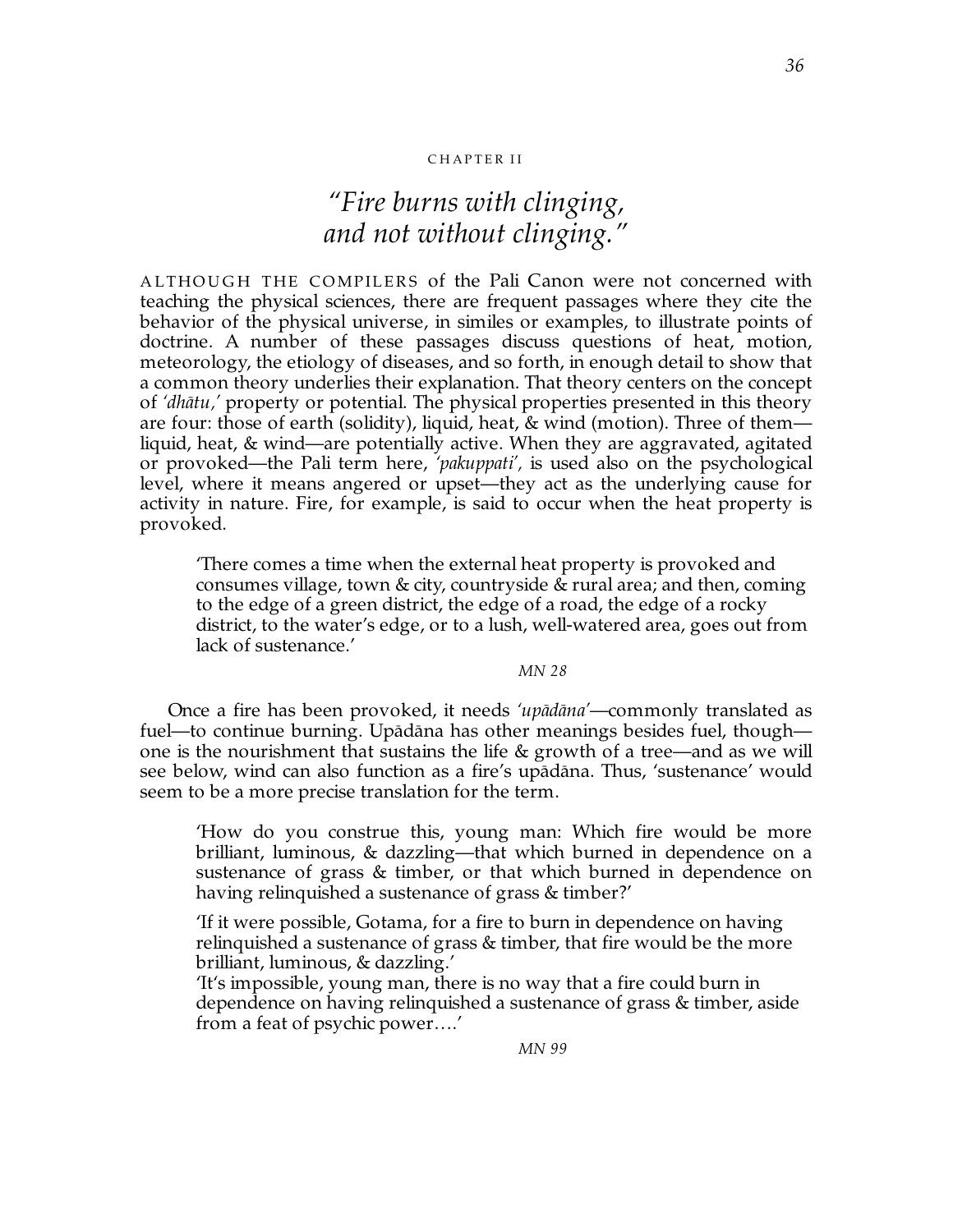'Just as a fire, Vaccha, burns with sustenance, and not without sustenance, even so I declare the rebirth of one who has sustenance, and not of one without sustenance.'

'But, Venerable Gotama, at the moment a flame is being swept on by the wind and goes a far distance, what do you say is its sustenance then?'

'Vaccha, when a flame is being swept on by the wind and goes a far distance, I say that it is wind-sustained. The wind, Vaccha, is its sustenance at that time.'

'And at the moment when a being sets this body aside and has not yet attained another body, what do you say is its sustenance then?'

'Actually, Vaccha, when a being sets this body aside and has not yet attained another body, I say that it is craving-sustained. Craving, Vaccha, is its sustenance at that time.'

*SN 44:9*

Another meaning for upadana is clinging, which suggests that, just as a tree clings to the soil that provides its sustenance, fire clings to its fuel. Thus the above passage could also read, 'fire burns with clinging and not without clinging'—a characteristic of fire that was observed in other ancient Asian traditions, such as the Chinese *I Ching,* as well.

The clinging nature of fire is reflected in a number of other idioms used by the Pali Canon to describe its workings. For one, an object that catches fire is said to get 'stuck' (passive) or to 'stick' (active): Adherence is a two-way process.

'Just as a wing bone or tendon parings, monks, thrown into a fire don't catch fire [lit: 'stick' or 'get stuck'], keep apart, turn aside, and are not drawn in; even so the heart of a monk who spends time often with a mind accustomed to focusing on the repulsive, doesn't stick to the [thought of] engaging in the sexual act, keeps apart, turns aside, and is not drawn in, and remains either indifferent or repelled.'

*AN 7:46*

The second side of the attachment—that fire, in sticking to something, gets stuck—is reflected in yet another idiom in the Pali Canon: When it leaves a piece of fuel it has been clinging to, it is said to be released.

'Just as fire… after being released from a house of reeds or a house of grass, burns even gabled houses, plastered, latched, shut against the wind; even so, all dangers that arise, arise from fools, and not from wise people; all disasters… all troubles that arise, arise from fools and not from wise people.'

*MN 115*

This sense of fire's being entrapped as it burns echoes the stanza from the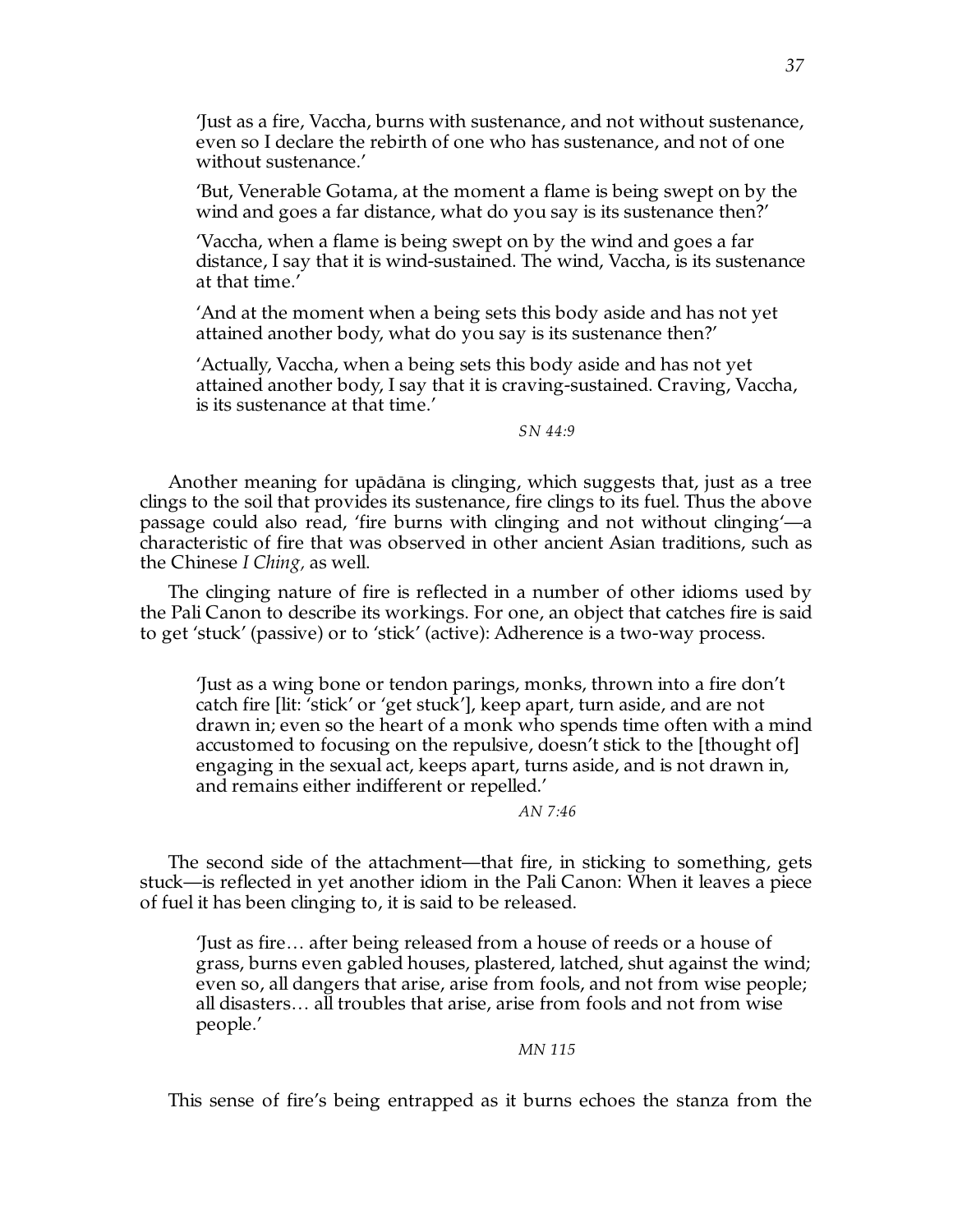Śvetāśvatara Upaniṣad, quoted above (page 23), that refers to fire as being 'seized' when ignited by the friction of fire sticks. Apparently the Buddhists were not alone in their time in seeing attachment & entrapment as they watched a fire burn. And this would account for the way early Buddhist poetry tends to couple the image of an extinguished fire with the notion of freedom:

> like a flame's *going out* was the *liberation* of awareness.

> > *DN 16*

as a *flame overthrown* by the force of the wind… so the sage *freed* from naming activity…

*Sn 5:6*

So, to summarize: The image of an extinguished fire carried no connotations of annihilation for the early Buddhists. Rather, the aspects of fire that to them had significance for the mind-fire analogy are these: Fire, when burning, is in a state of agitation, dependence, attachment, & entrapment—both clinging & being stuck to its sustenance. Extinguished, it becomes calm, independent, indeterminate, & unattached: It lets go of its sustenance and is released.

This same nexus of events, applied to the workings of the mind, occurs repeatedly in Canonical passages describing the attainment of the goal:

'One attached is unreleased; one unattached is released. Should consciousness, when standing [still], stand attached to form, supported by form [as its object], established on form, watered with delight, it would exhibit growth, increase, & proliferation. Should consciousness, when standing [still], stand attached to feeling… to perception… to fabrications… it would exhibit growth, increase, & proliferation. Were someone to say, "I will describe a coming, a going, a passing away, an arising, a growth, an increase, or a proliferation of consciousness apart from form, from feeling, from perception, from fabrications," that would be impossible.

'If a monk abandons passion for the property of form… feeling… perception… fabrications… consciousness, then owing to the abandoning of passion, the support is cut off, and there is no base for consciousness. Consciousness, thus unestablished, not proliferating, not performing any function, is released. Owing to its release, it stands still. Owing to its stillness, it is contented. Owing to its contentment, it is not agitated. Not agitated, he [the monk] is totally "nibbāna-ed" right within. He discerns that "Birth is ended, the holy life fulfilled, the task done. There is nothing further for this world."'

*SN 22:53*

This being the set of events—stillness, independence, unattachment associated with the extinguishing of a fire and the attainment of the goal, it would appear that of all the etymologies offered to explain the word 'nibbana,'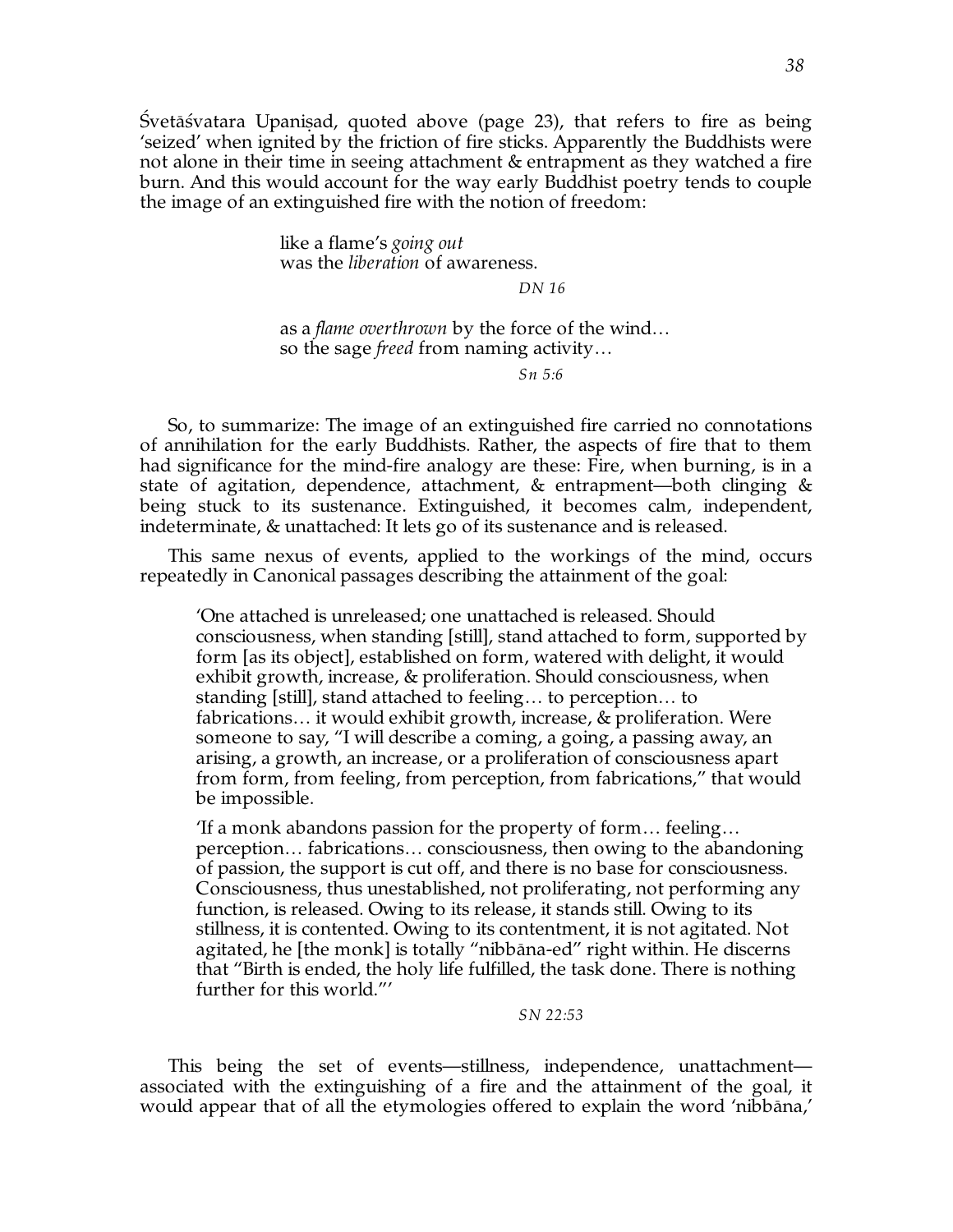the one closest to its original connotations is that quoted by Buddhaghosa in The Path of Purification (VIII, 247). There he derives the word from the negative prefix 'nir,' plus 'vāna,' or binding\*: 'Unbinding'.

Modern scholars have tended to scorn this derivation as fanciful, and they favor such hypotheses as 'blowing out,' 'not blowing' or 'covering.' But although these hypotheses may make sense in terms of modern Western ideas about fire, they are hardly relevant to the way nibbana is used in the Canon. Freedom, on the other hand, is more than relevant. It is central, both in the context of ancient Indian theories of fire and in the psychological context of attaining the goal: 'Not agitated, he is totally unbound right within.'

So 'Unbinding' would seem to be the best equivalent for nibbana we have in English. What kind of unbinding? We have already gained some idea—liberation from dependency & limitations, from agitation & death—but it turns out that nibbana is not the only term the Buddha borrowed from the workings of fire to describe the workings of the mind. Upadana is another, and a survey of how he applied it to the mind will help to show what is loosed in the mind's unbinding and how.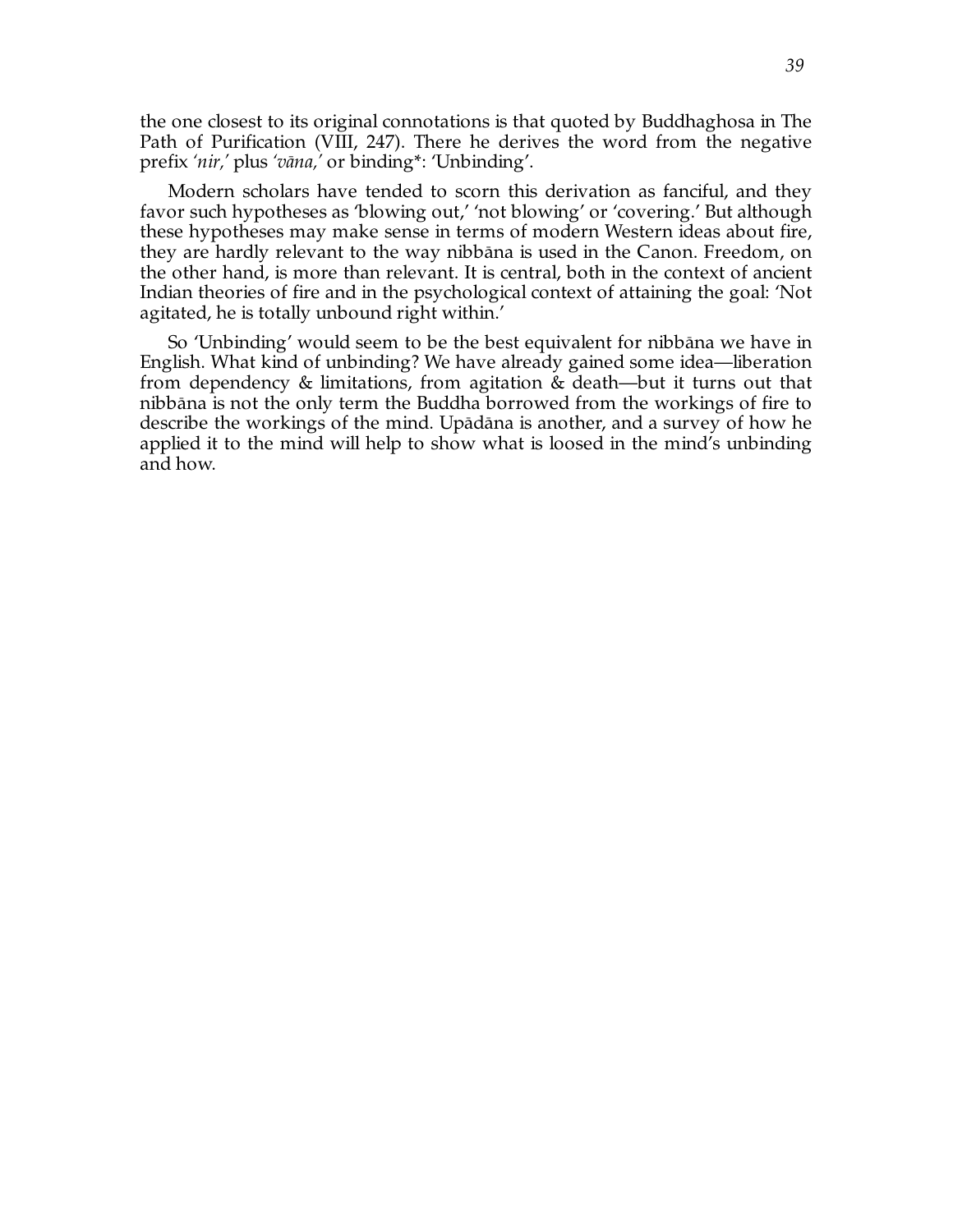### CHAPTER III

# *"Forty cartloads of timber."*

UPĀDĀNA carries both of its meanings—clinging  $&$  sustenance—when applied to the mind. It refers on the one hand both to mental clinging & to the object clung to, and on the other to both the act of taking mental sustenance & the sustenance itself. This, of course, raises the question, 'Sustenance for what?' In the description of dependent co-arising, upadana forms the condition for becoming and, through becoming, for birth, aging, death, and the entire mass of suffering & stress. Thus the answer: 'Sustenance for becoming' & its attendant ills.

'Just as if a great mass of fire, of ten… twenty… thirty or forty cartloads of timber were burning, and into it a man would periodically throw dried grass, dried cow dung, & dried timber, so that the great mass of fire—thus nourished, thus sustained—would burn for a long, long time; even so, monks, in one who keeps focusing on the allure of those phenomena that offer sustenance [lit: "flammable phenomena"], craving develops; with craving as condition, sustenance; with sustenance as condition, becoming; with becoming as condition, birth; with birth as condition, aging, illness  $\&$ death, sorrow, lamentation, pain, distress, & despair all come into play. Thus is the origin of this entire mass of suffering & stress.

'Just as if a great mass of fire… were burning, into which a man simply would not periodically throw dried grass, dried cow dung, or dried timber, so that the great mass of fire—its original sustenance being consumed, and no other being offered—would, without nourishment, go out; even so, monks, in one who keeps focusing on the drawbacks of those phenomena that offer sustenance, craving stops. From the stopping of craving, sustenance stops. From the stopping of sustenance, becoming… birth… aging, illness & death, sorrow, lamentation, pain, distress, & despair all stop. Thus is the stopping of this entire mass of suffering & stress.'

### *SN 12:52*

The Buddha made a distinction between phenomena that offer sustenance  $\&$ the sustenance itself.

'And what, monks, are phenomena that offer sustenance? What is sustenance? Form, monks, is a phenomenon offering sustenance. Any desire or passion related to it, is sustenance related to it. Feeling… Perception… Fabrications… Consciousness is a phenomenon offering sustenance. Any desire or passion related to it, is sustenance related to it.'

*SN 22:121*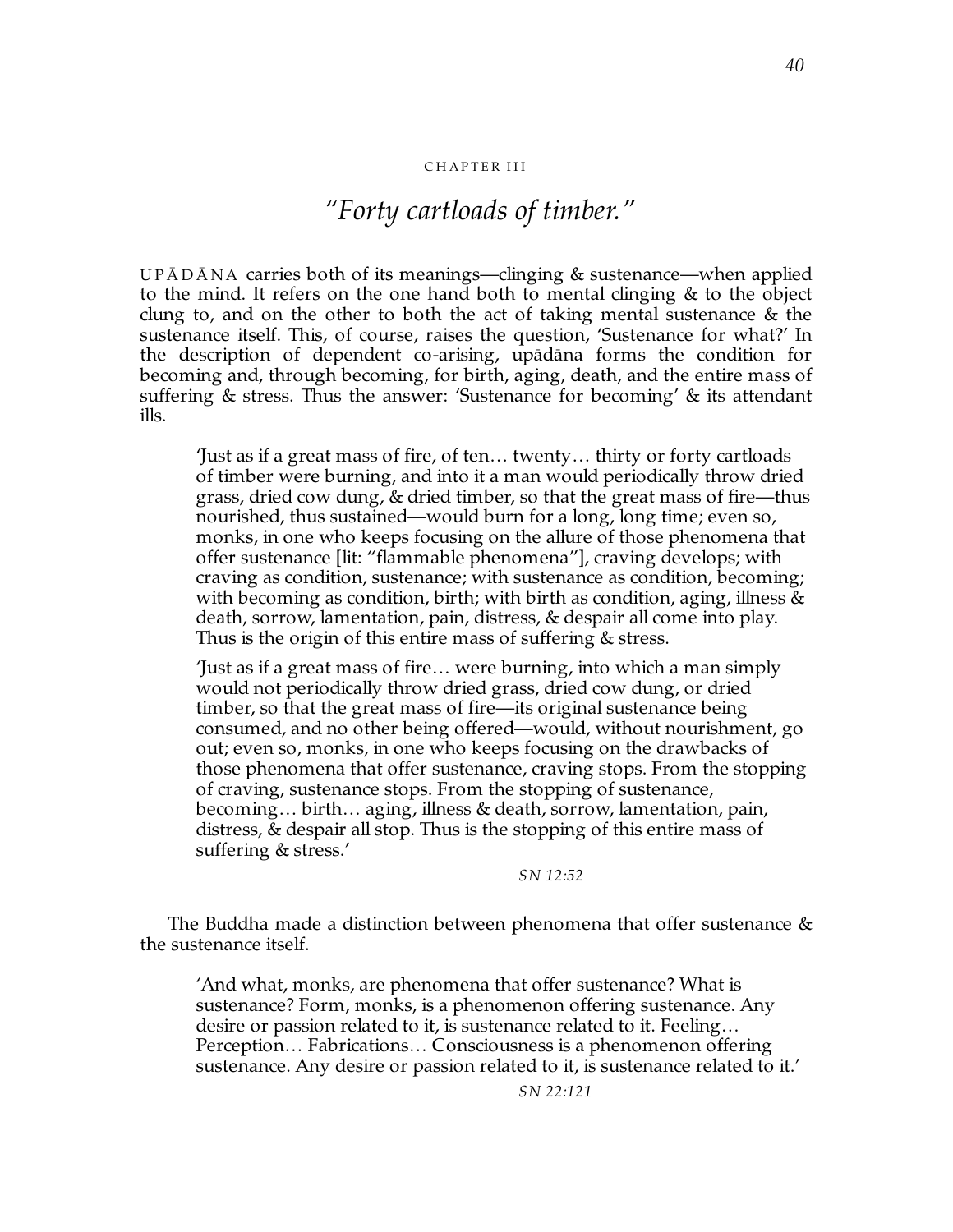Thus passion & desire are both the act of taking sustenance and the sustenance itself, while form, feeling, perception, fabrications, & consciousness simply offer the opportunity for them to occur.

Alternatively, we can translate the distinction as one between clingable phenomena & the clinging itself.

'And what, monks, are clingable phenomena? What is clinging? Form, monks, is a clingable phenomenon. Any desire or passion related to it, is clinging related to it. Feeling… Perception… Fabrications… Consciousness is a clingable phenomenon. Any desire or passion related to it, is clinging related to it.'

## *SN 22.121*

In this case, passion & desire are the act of clinging and the object clung to, while form, feeling, & the rest simply offer the opportunity for them to occur.

Still, the two sides of this distinction are so closely interrelated that they are hardly distinct at all.

Visākha: 'Is it the case that clinging/sustenance is the same thing as the five aggregates for clinging/sustenance [form, feeling, perception, fabrications, & consciousness], or is it something separate?' Sister Dhammadinnā: 'Neither is clinging/sustenance the same thing as the five aggregates for clinging/ sustenance, my friend, nor is it something separate. Whatever desire & passion there is with regard to the five aggregates for clinging/sustenance, that is the clinging/sustenance there.'

### *MN 44*

(The use of the word aggregate *(khandha)* here may relate to the fire image, as khandha can also mean the trunk of a tree.)

The desire & passion for these five aggregates can take any of four forms.

'Monks, there are four [modes of] sustenance for becoming. Which four? Sensuality as a form of sustenance, views as a form of sustenance, habits & practices as a form of sustenance, doctrines of the self as a form of sustenance.'

### *MN 11*

These four modes of sustenance act as the focus for many of the passages in the Canon describing the attainment of the goal. Because they are so closely related to the notion of nibbana—they are the binding loosened in the unbinding of the mind—each of them deserves to be considered in detail.

First, **sensuality.** The Buddha recommended relinquishing attachment to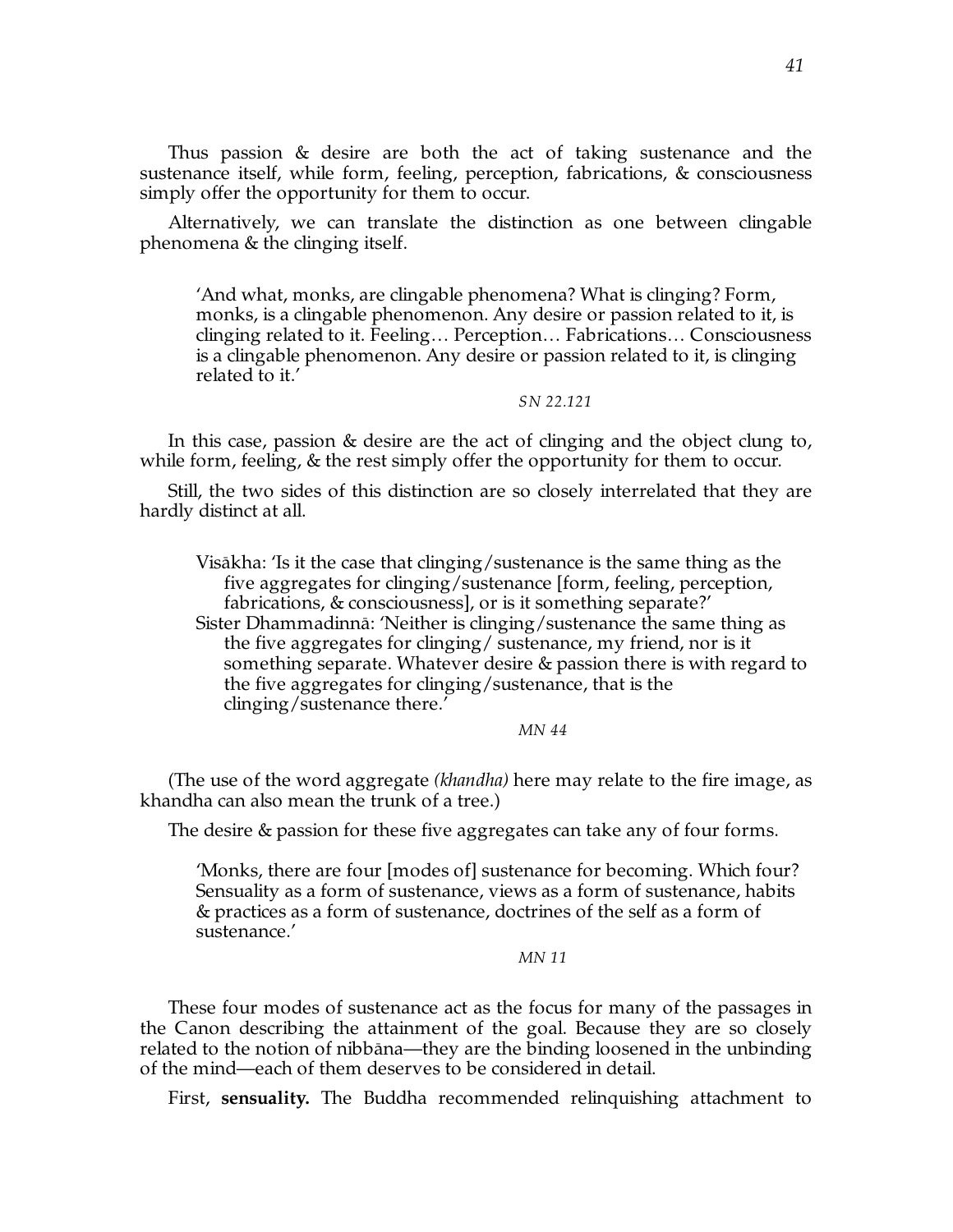sensuality, not because sensual pleasures are in any way evil, but because the attachment itself is dangerous: both in terms of the pain experienced when a relished pleasure inevitably ends, and in terms of the detrimental influence such attachment can have on a person's actions—and thus on his or her future condition.

'It's with a cause, monks, that sensual thinking occurs, and not without a cause….And how is it, monks, that sensual thinking occurs with a cause and not without a cause? In dependence on the property of sensuality there occurs the perception of sensuality. In dependence on the perception of sensuality there occurs the resolve for sensuality… the desire for sensuality…the fever for sensuality…the quest for sensuality. Questing for sensuality, monks, an uninstructed, run-of-the-mill person conducts himself wrongly through three means: through body, through speech, & through mind….

'Just as if a man were to throw a burning firebrand into a dry, grassy wilderness and not quickly stamp it out with his hands & feet, and thus whatever animals inhabiting the grass & timber would come to ruin & loss; even so, monks, any contemplative or brāhman who does not quickly abandon, dispel, demolish, & wipe out of existence an out-of-tune, unskillful perception once it has arisen, will dwell in stress in the present life—threatened, despairing, & feverish—and on the break-up of the body, after death, can expect a bad destination.'

*SN 14:12*

This is not to deny that sensual pleasures provide a certain form of happiness, but this happiness must be weighed against the greater pains & disappointments sensuality can bring.

'Now what is the allure of sensuality? There are, monks, these five strings of sensuality. Which five? Forms cognizable via the eye—agreeable, pleasing, charming, endearing, fostering desire, enticing. Sounds cognizable via the ear… Aromas cognizable via the nose… Flavors cognizable via the tongue… Tactile sensations cognizable via the body agreeable, pleasing, charming, endearing, fostering desire, enticing. Now whatever pleasure or joy arises in dependence on these five strings of sensuality, that is the allure of sensuality.

'And what is the drawback of sensuality? There is the case where, on account of the occupation by which a clansman makes a living—whether checking or accounting or calculating or plowing or trading or cattle tending or archery or as a king's man, or whatever the occupation may be—he faces cold, he faces heat, being harassed by mosquitoes & flies, wind & sun & creeping things, dying from hunger & thirst.

'Now this drawback in the case of sensuality, this mass of stress visible here & now, has sensuality for its reason, sensuality for its source, sensuality for its cause, the reason being simply sensuality.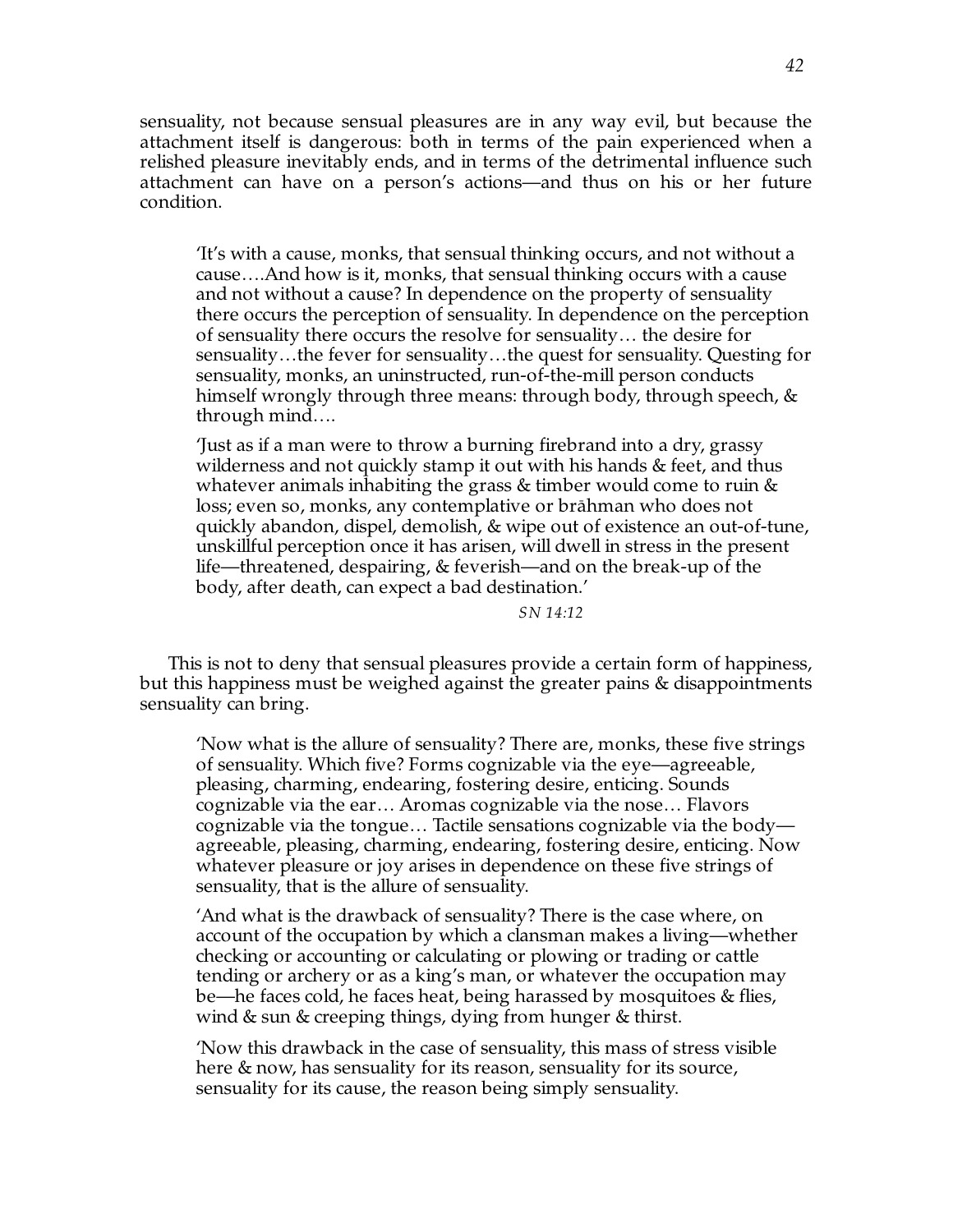'If the clansman gains no wealth while thus working & striving & making effort, he sorrows, grieves, & laments, beats his breast, becomes distraught: "My work is in vain, my efforts are fruitless!" Now this drawback too in the case of sensuality, this mass of stress visible here  $\&$ now, has sensuality for its reason….

'If the clansman gains wealth while thus working & striving & making effort, he experiences pain & distress in protecting it: "How will neither kings nor thieves make off with my property, nor fire burn it, nor water sweep it away, nor hateful heirs make off with it?" And as he thus guards and watches over his property, kings or thieves make off with it, or fire burns it, or water sweeps it away, or hateful heirs make off with it. And he sorrows, grieves, & laments, beats his breast, becomes distraught: "What was mine is no more!" Now this drawback too in the case of sensuality, this mass of stress visible here & now, has sensuality for its reason….

'Furthermore, it is with sensuality for the reason, sensuality for the source, sensuality for the cause, the reason being simply sensuality, that kings quarrel with kings, nobles with nobles, brāhmans with brāhmans, householders with householders, mother with child, child with mother, father with child, child with father, brother with brother, sister with sister, brother with sister, sister with brother, friend with friend. And then in their quarrels, brawls, & disputes, they attack one another with fists or with clods or with sticks or with knives, so that they incur death or deadly pain. Now this drawback too in the case of sensuality, this mass of stress visible here & now, has sensuality for its reason….

'Furthermore, it is with sensuality for the reason, sensuality for the source…that (men), taking swords & shields and buckling on bows & quivers, charge into battle massed in double array while arrows & spears are flying and swords are flashing; and there they are wounded by arrows & spears, and their heads are cut off by swords, so that they incur death or deadly pain. Now this drawback too in the case of sensuality, this mass of stress visible here & now, has sensuality for its reason….

'Furthermore, it is with sensuality for the reason, sensuality for the source…that (men), taking swords & shields and buckling on bows & quivers, charge slippery bastions while arrows & spears are flying and swords are flashing; and there they are splashed with boiling cow dung and crushed under heavy weights, and their heads are cut off by swords, so that they incur death or deadly pain. Now this drawback too in the case of sensuality, this mass of stress visible here & now, has sensuality for its reason, sensuality for its source, sensuality for its cause, the reason being simply sensuality.'

*MN 13*

Sumedhā to her fiancé:

In the face of the Deathless, what worth are your sensual pleasures?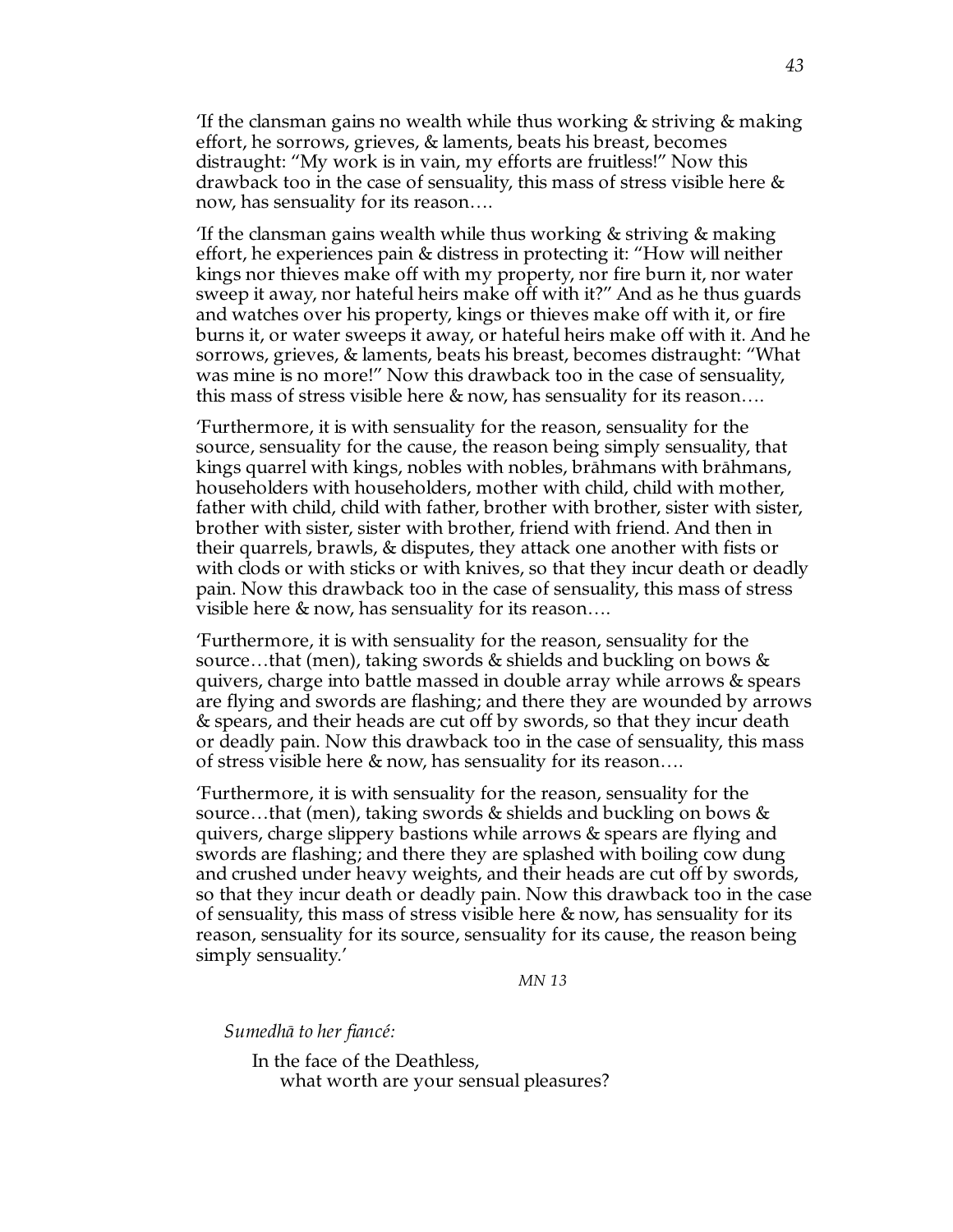For all delights in sensuality are burning & boiling, aggravated, aglow…. A blazing grass firebrand, held in the hand:

Those who let go do not get burned. Sensuality is like a firebrand. It burns

> those who do not let go.

> > *Thig 16:1*

Even the more honorable emotions that can develop from sensual attraction—such as love & personal devotion—ultimately lead to suffering & stress when one is inevitably parted from the person one loves.

'Once in this same Sāvatthī there was a certain man whose wife died. Owing to her death he went mad, out of his mind and—wandering from street to street, crossroads to crossroads—would say, "Have you seen my wife? Have you seen my wife?" From this it may be realized how from a dear one, owing to a dear one, comes sorrow & lamentation, pain, distress, & despair.

'Once in this same Savatthi there was a wife who went to her relatives' home. Her relatives, having separated her from her husband, wanted to give her to another against her will. So she said to her husband, "These relatives of mine, having separated us, want to give me to another against my will," whereupon he cut her in two and slashed himself open, thinking, "Dead we will be together." And from this it may be realized how from a dear one, owing to a dear one, comes sorrow & lamentation, pain, distress, & despair.'

*MN 87*

'How do you construe this, monks: Which is greater, the tears you have shed while transmigrating & wandering this long time—crying & weeping from being joined with what is displeasing, from being separated from what is pleasing—or the water in the four great oceans?'… 'This is the greater: The tears you have shed….Why is that? From an inconstruable beginning, monks, comes transmigration. A beginning point is not evident, though beings hindered by ignorance and fettered by craving are transmigrating & wandering on. Long have you thus experienced stress, experienced pain, experienced loss, swelling the cemeteries—long enough to become disenchanted with all conditioned things, enough to become dispassionate, enough to be released.'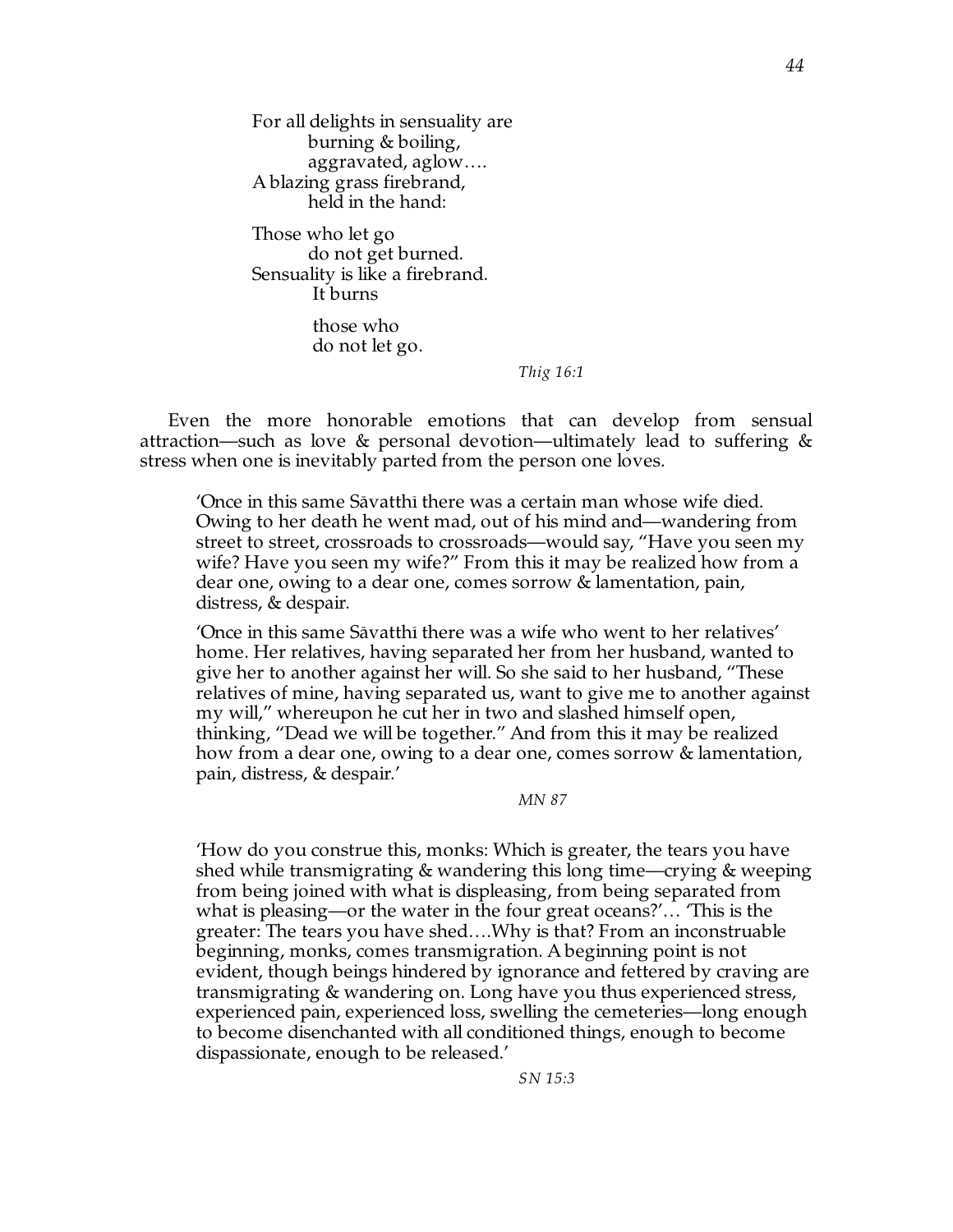A theme recurrent throughout the Canon is that complete knowledge of any object does not end with an understanding of its allure & drawbacks, but goes on to comprehend what brings emancipation from the mental fetters based on both.

'And what is the escape from sensuality? Whatever is the subduing of passion & desire, the abandoning of passion & desire for sensuality, that is the escape from sensuality.'

*MN 13*

*Ven. Sundara Samudda:* Ornamented, finely clothed garlanded, adorned, her feet stained red with lac, she wore slippers: a courtesan. Stepping out of her slippers her hands raised before me palm-to-palm over her heart she softly, tenderly, in measured words spoke to me first: 'You are young, recluse. Heed my message: Partake of human sensuality. I will give you luxury. Truly I vow to you, I will tend to you as to a fire. When we are old, both leaning on canes, then we will both become recluses, winning the benefits of both worlds.' And seeing her before me a courtesan, ornamented, finely clothed, hands palm-to-palm over her heart like a snare of death laid out, apt attention arose in me, the drawbacks appeared, disenchantment stood at an even keel: With that, my heart was released.... *Thag 7:1*

Seeing a form unmindfully, focusing on its pleasing features, one knows with mind enflamed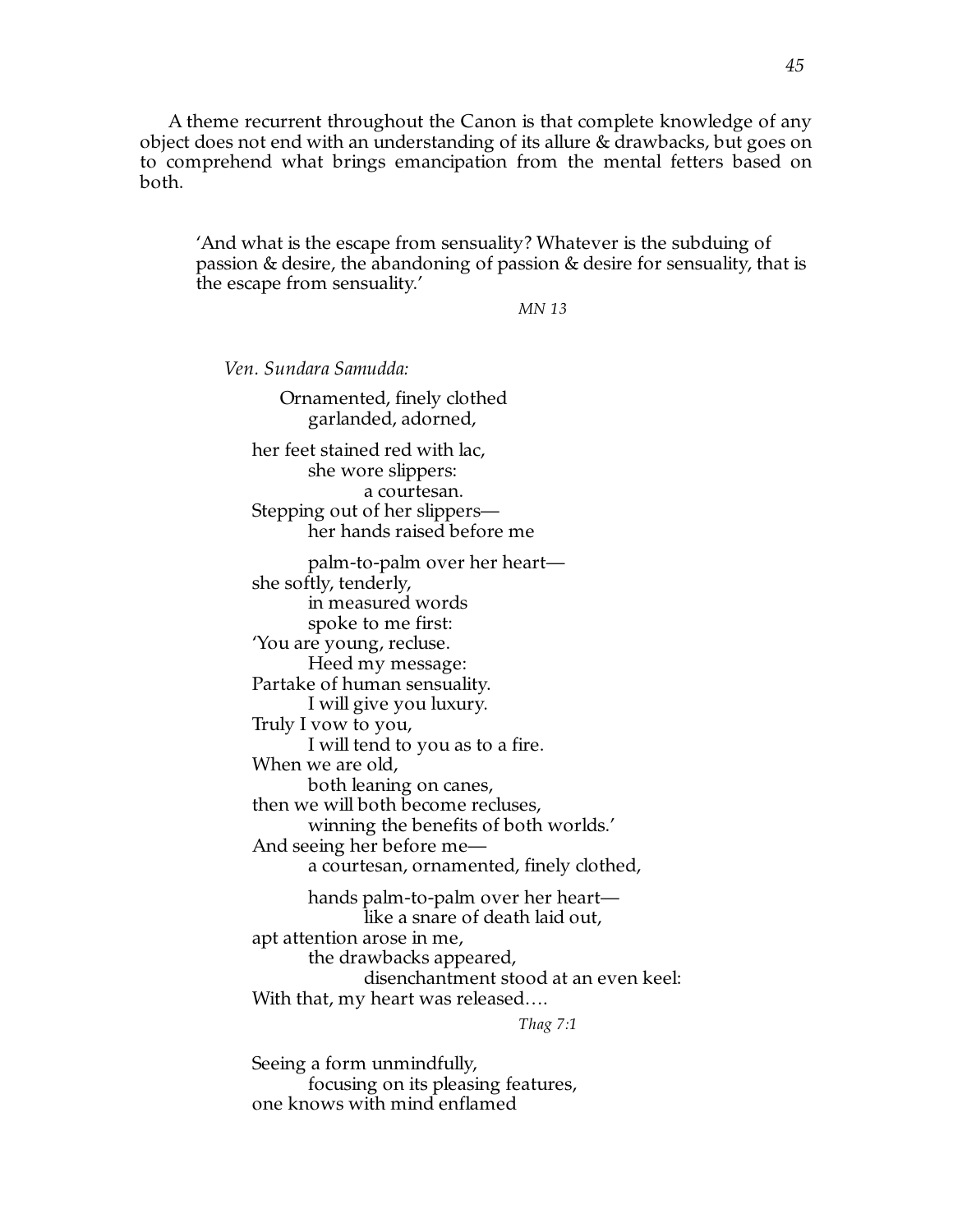and remains fastened to it.

[Notice how these lines draw directly on the image of burning as entrapment.]

One's feelings, born of the form, grow numerous. Greed & provocation injure one's mind. Thus amassing stress one is said to be far from Unbinding. [And so on with the rest of the six senses.] One not enflamed with forms —seeing a form with mindfulness firm knows with mind unenflamed and doesn't remain fastened there. While one is seeing a form —and even experiencing feeling it falls away and does not accumulate. Faring mindful. and thus not amassing stress, one is said to be in the presence of Unbinding. [And so on with the rest of the six senses.]

*SN 35:95*

'There are forms, monks, cognizable via the eye—agreeable, pleasing, charming, endearing, fostering desire, enticing. If a monk relishes them, welcomes them, & remains fastened to them, he is said to be a monk fettered by forms cognizable by the eye. He has gone over to Māra's camp; he has come under Māra's power. The Evil One can do with him as he will.'

[And so on with the rest of the six senses.]

*SN 35:115*

'There are forms cognizable by the eye—agreeable…enticing. If a monk relishes them, welcomes them, & remains fastened to them, then…his consciousness is dependent on them, is sustained by them. With sustenance/clinging, the monk is not totally unbound....

'If he does not relish them, welcome them, or remain fastened to them, then…his consciousness is not dependent on them, is not sustained by them. Without sustenance/clinging, the monk is totally unbound.'

[And so on with the rest of the six senses.]

*SN 35:118*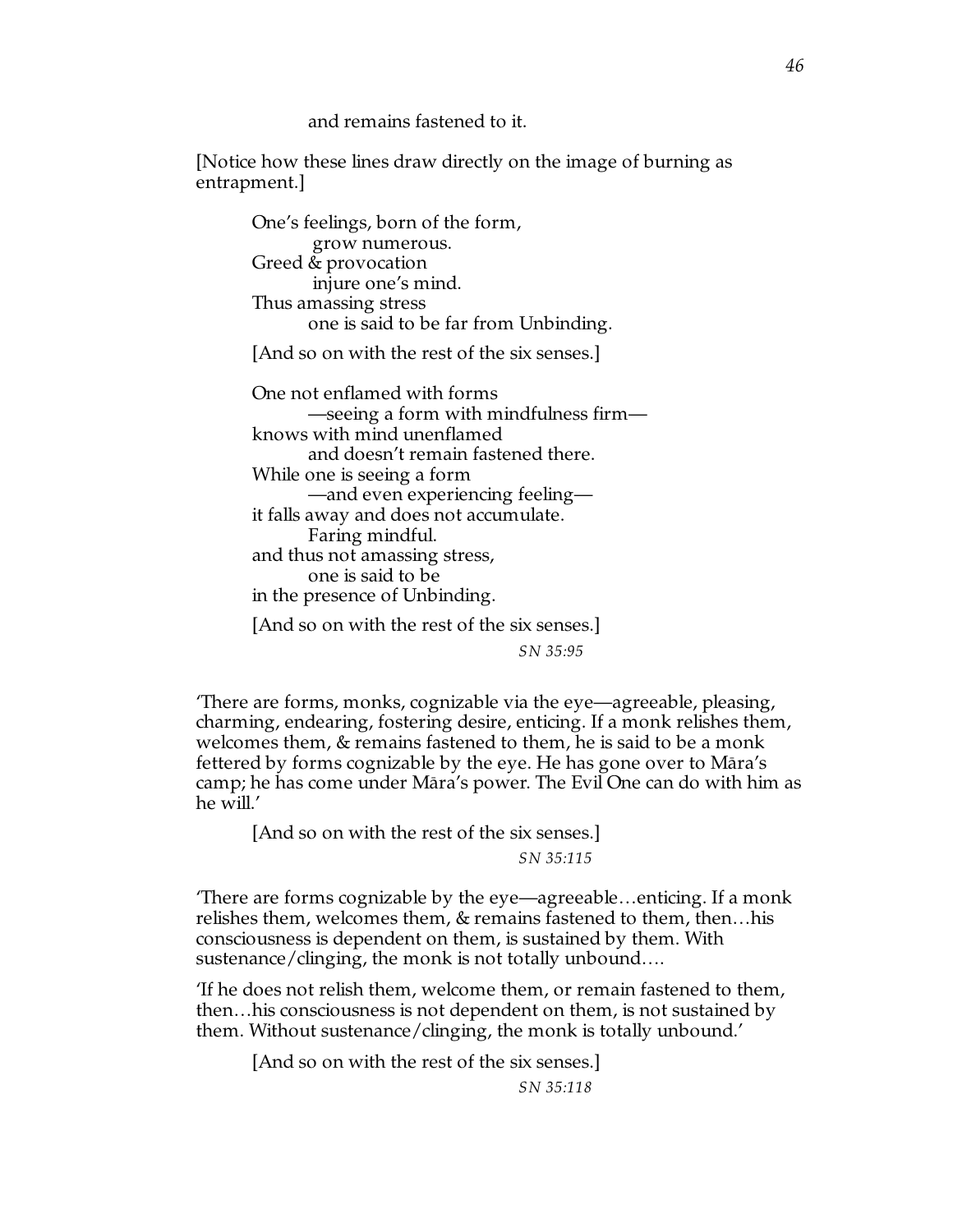Here again, we see the reciprocal nature of attachment: One is bound by what one relishes & latches onto—or rather, by the act of relishing & latching on, in and of itself.

- Citta: 'Venerable sirs, it is just as if a black ox & a white ox were joined with a single collar or yoke. If someone were to say, "The black ox is the fetter of the white ox, the white ox is the fetter of the black" speaking this way, would he be speaking rightly?'
- Some elder monks: 'No, householder. The black ox is not the fetter of the white ox, nor is the white ox the fetter of the black. The single collar or yoke by which they are joined: That is the fetter there.'
- Citta: 'In the same way, the eye is not the fetter of forms, nor are forms the fetter of the eye. Whatever desire & passion arises in dependence on the two of them: That is the fetter there. The ear is not the fetter of sounds…. The nose is not the fetter of aromas…. The tongue is not the fetter of flavors…. The body is not the fetter of tactile sensations…. The intellect is not the fetter of ideas, nor are ideas the fetter of the intellect. Whatever desire & passion arises in dependence on the two of them: That is the fetter there.'

*SN 41:1*

In other words, neither the senses nor their objects are fetters for the mind. Beautiful sights, sounds,  $\&$  so forth, do not entrap it, nor do the senses themselves. Instead, it is trapped by the act of desire & passion based on such things.

'Monks, there are these five strings of sensuality. Which five? Forms cognizable via the eye—agreeable… enticing; sounds… aromas… flavors... tactile sensations cognizable via the body—agreeable...enticing. But these are not sensuality. They are called stings of sensuality in the discipline of the Noble Ones.

'The passion for his resolves is a man's sensuality, not the beautiful sensual pleasures found in the world.

The passion for his resolves is a man's sensuality. The beauties remain as they are in the world, while the wise, in this regard,

subdue their desire.'

*AN 6:63*

Thus sensual pleasures, which belong to the realm of form, are the 'clingable phenomena' that offer sustenance for the bond of desire & passion. Or, to borrow an image from Ven. Rāhula, they are the bait—as long as one is blind to their true nature—for falling into the trap of one's own craving & heedlessness.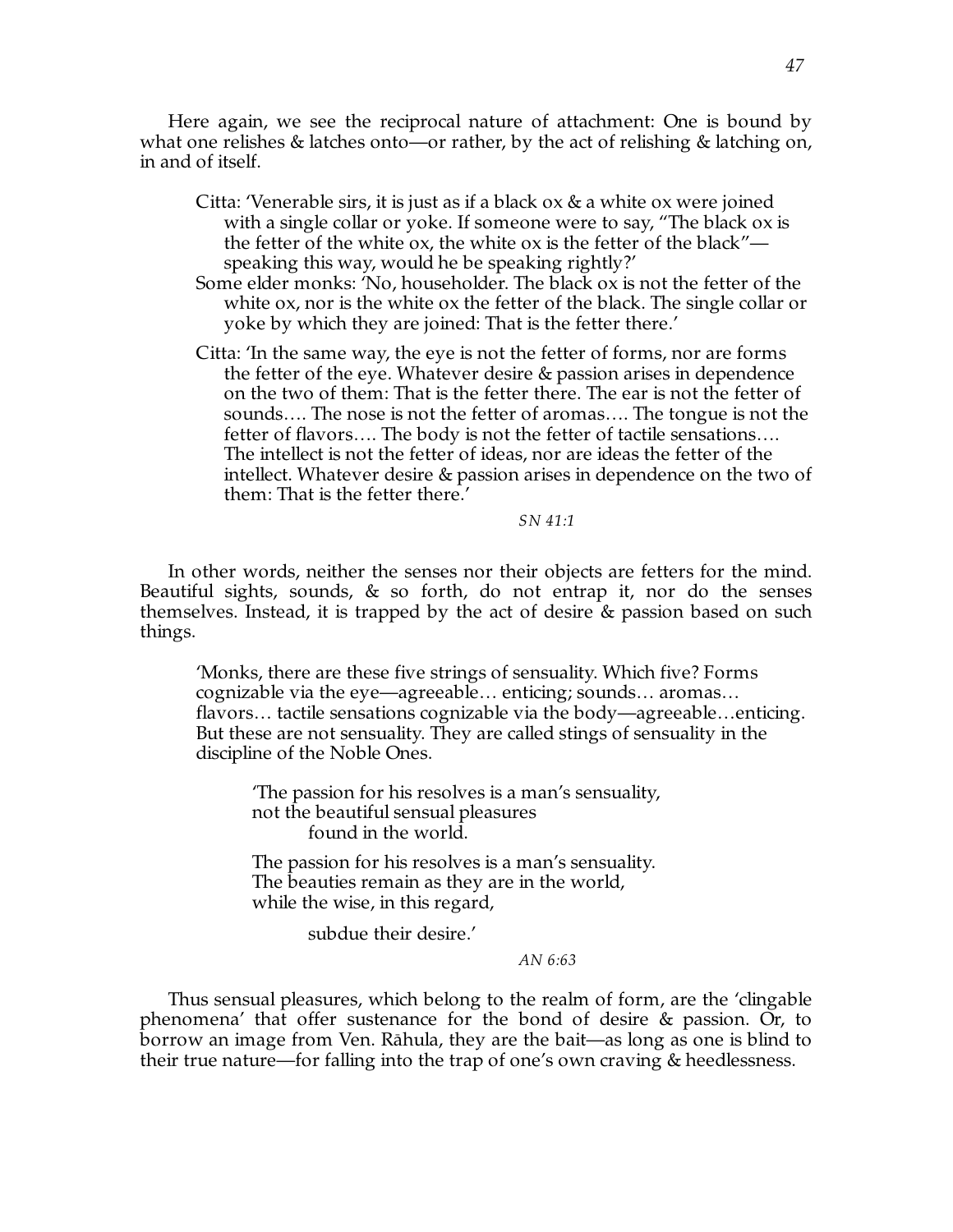*Ven. R›hula:*

They [the unawakened]: blinded by sensual pleasures,

covered by the net, veiled with the veil of craving, bound by the Kinsman of the Heedless\* like fish in the mouth of a trap.

*Thag 4:8*

 For this reason, freedom from sensuality as a clinging/sustenance requires a two-pronged approach: to realize the true nature of the bait and to extricate oneself from the trap. The first step involves examining the unattractive side of the human body, for as the Buddha says,

'Monks, I don't know of even one other form that stays in a man's mind and consumes it like the form of a woman… one other sound… smell… taste… touch that stays in a man's mind and consumes it like the touch of a woman. The touch of a woman stays in a man's mind and consumes it.

'I don't know of even one other form that stays in a woman's mind and consumes it like the form of a man…one other sound… smell… taste… touch that stays in a woman's mind and consumes it like the touch of a man. The touch of a man stays in a woman's mind and consumes it.'

*AN 1:1*

'Just as if a sack with openings at both ends were full of various kinds of grain—wheat, rice, mung beans, kidney beans, sesame seeds, husked rice—and a man with good eyesight, pouring it out, were to reflect, "This is wheat. This is rice. These are mung beans. These are kidney beans. These are sesame seeds. This is husked rice," in the same way, monks, a monk reflects on this very body from the soles of the feet on up, from the crown of the head on down, surrounded by skin and full of various kinds of unclean things: "In this body there are head hairs, body hairs, nails, teeth, skin, flesh, tendons, bones, bone marrow, kidneys, heart, liver, membranes, spleen, lungs, large intestines, small intestines, gorge, feces, bile, phlegm, pus, blood, sweat, fat, tears, oil, saliva, mucus, fluid in the joints, urine"….

'Or again, as if he were to see a corpse cast away in a charnel ground one day, two days, three days dead—bloated, livid & festering, he applies it to this very body, "This body, too: Such is its nature, such is its future, such its unavoidable fate"….

'Or again, as if he were to see a corpse cast away in a charnel ground, picked at by crows, vultures, & hawks; by dogs, hyenas, & various other creatures… a skeleton smeared with flesh & blood, connected with tendons… a fleshless skeleton smeared with blood, connected with tendons… a skeleton without flesh or blood, connected with tendons…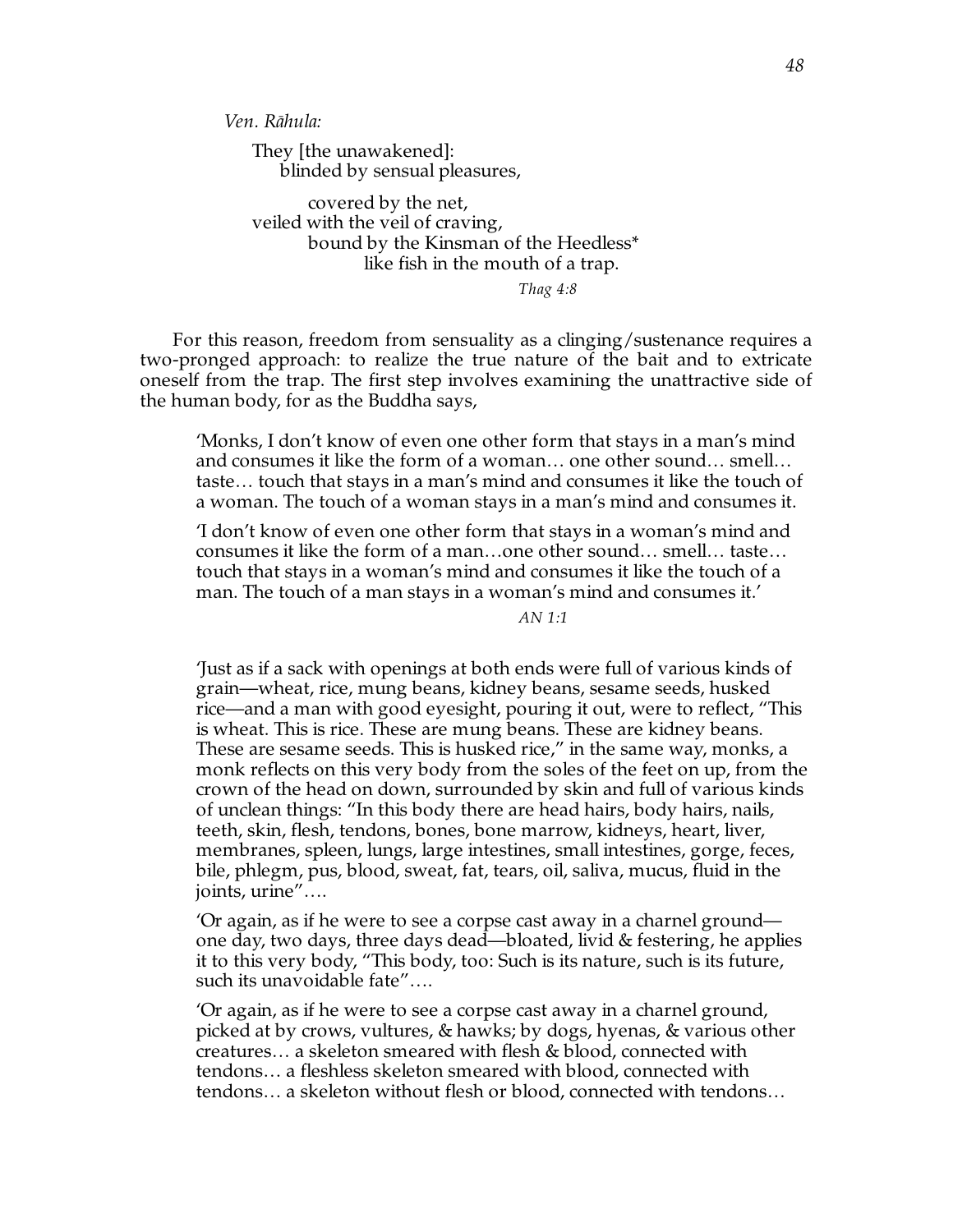bones detached from their tendons, scattered in all directions—here a hand bone, there a foot bone, here a shin bone, there a thigh bone, here a hip bone, there a back bone, here a rib, there a chest bone, here a shoulder bone, there a neck bone, here a jaw bone, there a tooth, here a skull… the bones whitened, somewhat like the color of shells… piled up, more than a year old… decomposed into a powder, he applies it to this very body, "This body, too: Such is its nature, such is its future, such its unavoidable fate." So he abides contemplating the body in & of itself, internally, externally or both internally & externally.'

### *DN 22*

The purpose of this contemplation is not to develop a morbid fascination with the grotesque, but simply to correct the distortion of perception that tries to deny the unattractive aspects of the body and to admit only 'the sign of the beautiful'—its attractive side. Now of course this contemplation has its dangers, for it can go overboard into states of aversion & depression, but these are not incurable. At several points in the Canon, where the Buddha sees that monks have let the contemplation of foulness adversely affect their minds, he recommends that they calm their aversion by focusing on the in & out breath as a companion meditation.

Ultimately, as a more balanced perception of the body develops, one may make use of the second prong of the approach: turning one's attention from the object of the lust to the act of lust itself, seeing it as an act of mental fabrication foolish, inconstant, & stressful—and so removing any sense of identification with it. This, in turn, can calm the mind to an even deeper level and lead on to its Unbinding.

*Ven. Vangisa:* 

| With sensual lust<br>My mind | I burn.<br>is on fire. |
|------------------------------|------------------------|
|                              |                        |

Please, Gotama, but of kindness, tell me how to put it out.

*Ven. finanda:* 

From distorted perception your mind is on fire.

Shun the sign of the beautiful, accompanied by lust. See fabrications as other, as stress, not as self. Extinguish your great lust. Don't keep burning again & again.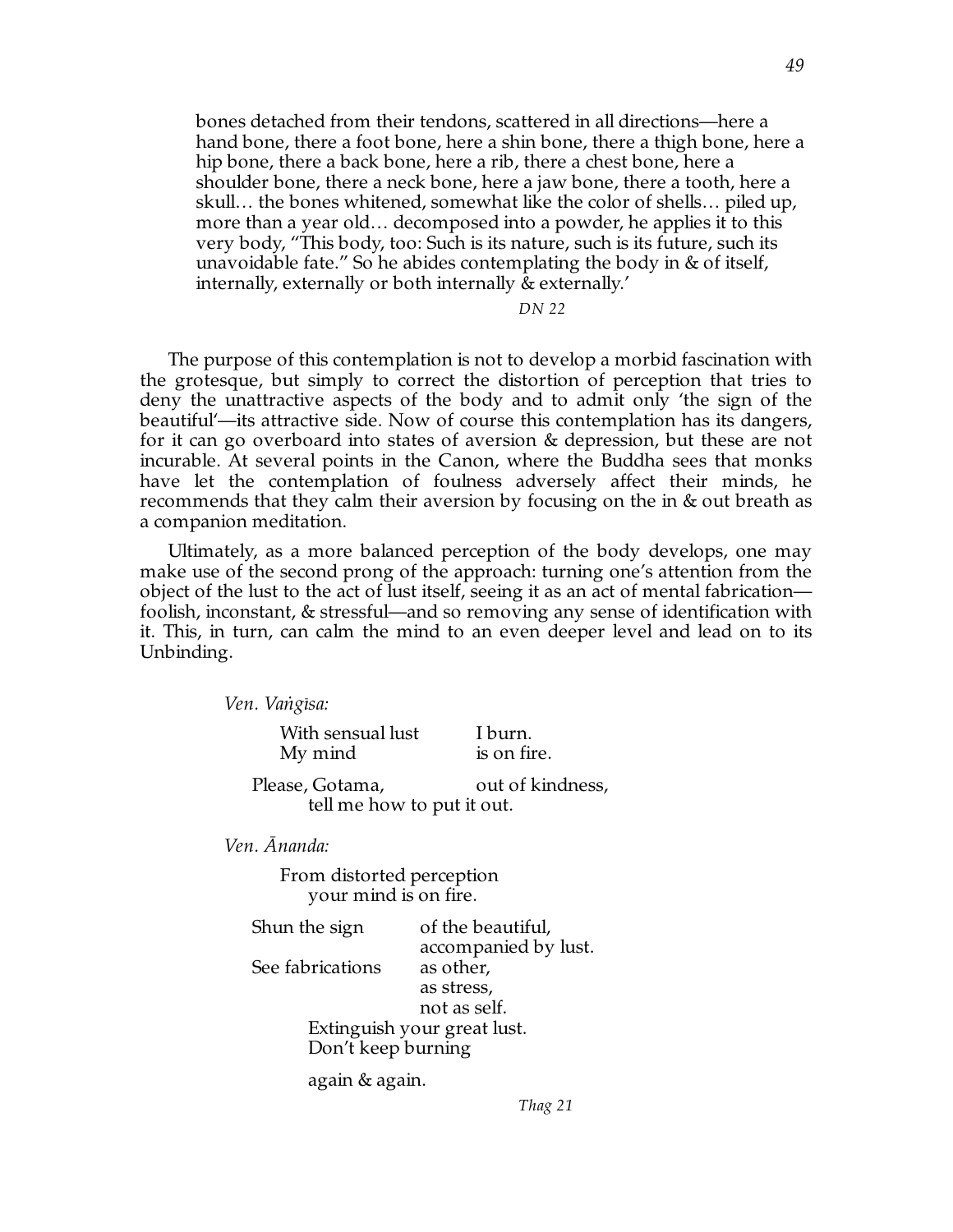'For one who keeps focusing on the foulness [of the body], any obsession with passion for the property of beauty is abandoned. For one who has mindfulness of breathing well-established to the fore within oneself, annoying external thoughts & inclinations don't exist. For one who keeps focusing on the inconstancy of all fabrications, ignorance is abandoned, clear knowing arises.

Focusing on foulness in the body, mindful of in & out breathing, seeing the calming of all fabrications —always ardent he is a monk who's seen rightly. From that he is there set free. A master of direct knowing, at peace,

he is a sage

gone beyond bonds.'

*Iti 85*

*Sister Nandā:* 

As I, heedful, examined it aptly,

[a vision of a beautiful person growing sick, unclean, & putrid] this body—as it actually is was seen inside & out. Then was I disenchanted with the body and dispassionate within:

Heedful, detached, calmed was I, unbound.

*Thig 5:4*

**Views** are the second mode of clinging/sustenance. And, as with the abandoning of attachment to sensuality, the abandoning of attachment to views can lead to an experience of Unbinding.

> 'I argue for this,' doesn't occur to one when considering what's grasped among doctrines.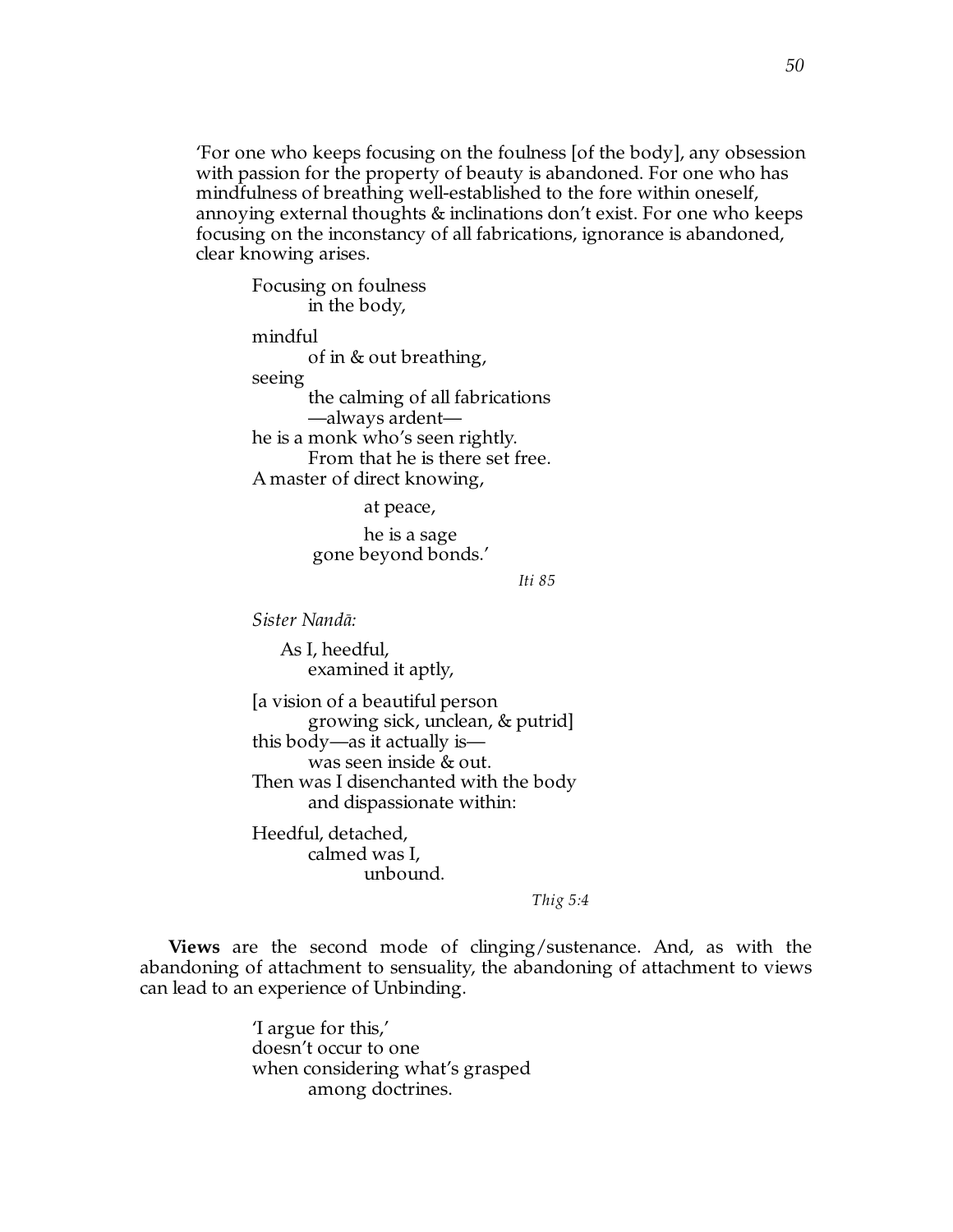# Looking for what is ungrasped with regard to views, and detecting inner peace, I saw. *Sn 4:9*

Attachment to views can block an experience of Unbinding in any of three major ways. First, the content of the view itself may not be conducive to the arising of discernment and may even have a pernicious moral effect on one's actions, leading to an unfavorable rebirth.

I have heard that once the Blessed One was dwelling among the Koliyans…. Then Puṇṇa the Koliyan, a bovine, and Seniya, a canine naked ascetic, approached the Blessed One. On arrival, Punna the Koliyan bovine, bowing down to the Blessed One, sat to one side, while Seniya, the canine naked ascetic, exchanged courteous greetings with the Blessed One, and after an exchange of friendly greetings and courtesies, sat to one side, curling up like a dog. While he was sitting there, Punna the Koliyan bovine said to the Blessed One, 'Sir, Seniya, this naked ascetic, is a canine, a doer-of-hard-tasks. He eats food that is thrown on the ground. He has long undertaken & conformed to that dog-practice. What is his future destination, what is his future course?'

[The Buddha at first declines to answer, but on being pressed, finally responds:] 'There is the case where a person develops the dog-practice fully & perfectly…. Having developed the dog-practice fully & perfectly, having developed a dog's virtue fully & perfectly, having developed a dog's mind fully & perfectly, having developed a dog's demeanor fully & perfectly, then on the break-up of the body, after death, he reappears in the company of dogs. But if he is of such a view as, "By this virtue or practice or asceticism or holy life I will become a greater or lesser god," that is his wrong view. Now, Punna, there are two destinations for one with wrong view, I say: hell or the animal womb. So the dog-practice, if perfected, leads him to the company of dogs; if defective, to hell.'

*MN 57*

Just as if in the last month of the hot season a maluva creeper pod were to burst open, and a maluva creeper seed were to fall at the foot of a sala tree. The deity living in the tree would become frightened, apprehensive, & anxious. Her friends & companions, relatives & kin—garden deities, forest deities, tree deities, deities living in herbs, grass, & forest monarchs—would gather together to console her: "Have no fear, have no fear. In all likelihood a peacock is sure to swallow this maluva creeper seed, or a deer will eat it, or a brush fire will burn it up, or woodsmen will pick it up, or termites will carry it off, and anyway it probably isn't really a seed."

'And then no peacock swallowed it, no deer ate it, no brush fire burned it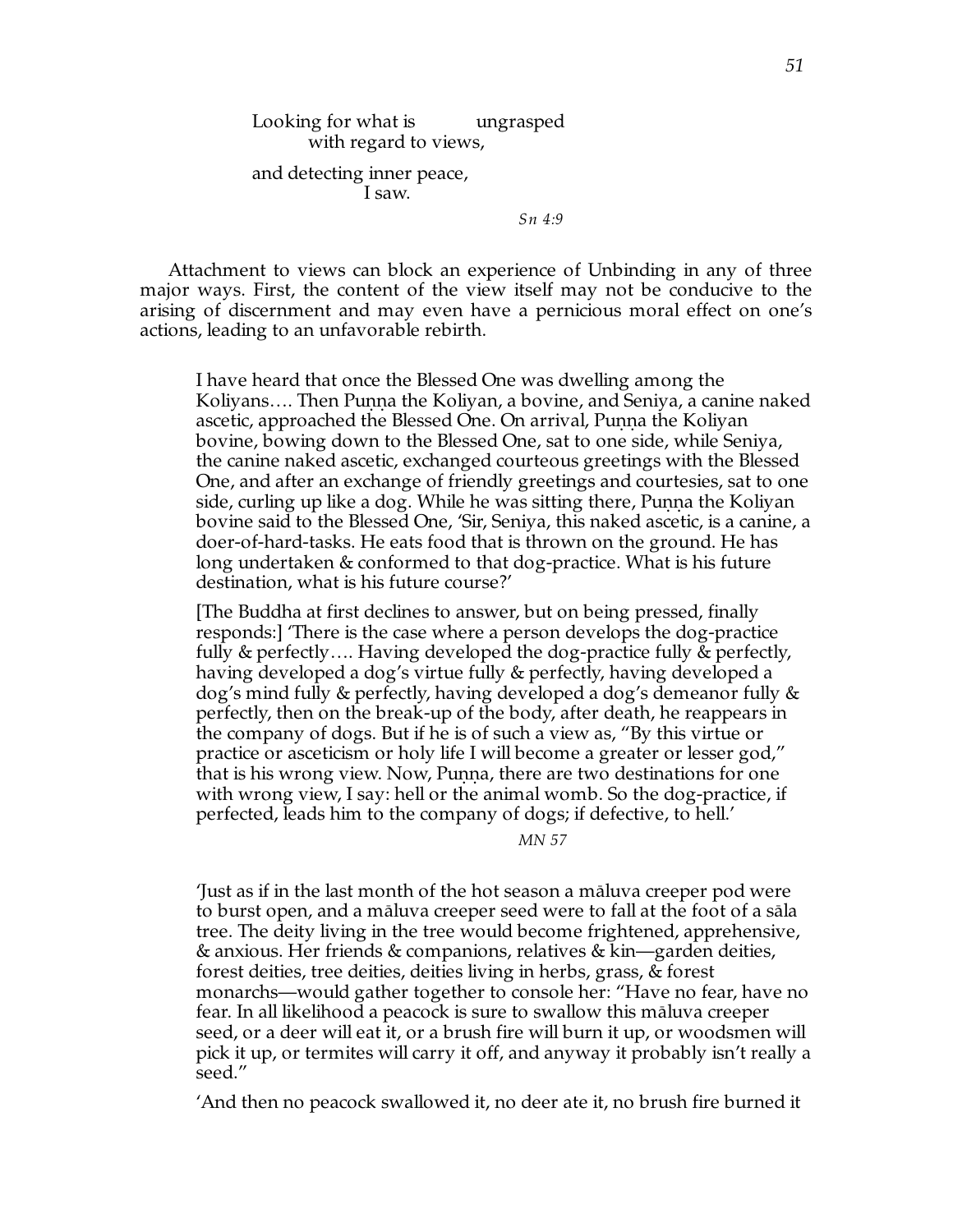up, no woodsmen picked it up, no termites carried it off, and it really was a seed. Watered by a rain-laden cloud, it sprouted in due course and curled its soft, tender, downy tendril around the sala tree.

The thought occurred to the deity living in the sala tree: "Now what future danger did my friends…foresee, that they gathered together to console me?... It's pleasant, the touch of this maluva creeper's soft, tender, downy tendril."

Then the creeper, having enwrapped the sala tree, having made a canopy over it, & cascading down around it, caused the massive limbs of the sala tree to come crashing down. The thought occurred to the deity living in the tree: "This was the future danger my friends…foresaw, that they gathered together to console me....It's because of that maluva creeper seed that I'm now experiencing sharp, burning pains."

In the same way, monks, there are some contemplatives  $\&$  brahmans who hold to a doctrine, a view like this: "There is no harm in sensuality." Thus they meet with their downfall through sensuality. They consort with women wanderers who wear their hair coiled and long.

'The thought occurs to them: "Now what future danger do those [other] contemplatives & brāhmans foresee that they teach the relinquishing  $\&$ analysis of sensuality? It's pleasant, the touch of this woman wanderer's soft, tender, downy arm."

'Thus they meet with their downfall through sensuality. With the break-up of the body, after death, they will go to a bad bourn, destitution, the realm of the hungry shades, hell. There they will experience sharp, burning pains. The thought will occur to them: *"This* was the future danger those contemplatives & brāhmans foresaw that they taught the relinquishing  $\&$ analysis of sensuality. It's because of sensuality, as a result of sensuality, that we are now experiencing these sharp, burning pains."'

*MN 45*

Secondly, apart from the actual content of the views, a person attached to views is bound to get into disputes with those who hold opposing views, resulting in unwholesome mental states for the winners as well as the losers.

> Engaged in disputes in the midst of an assembly, —anxious, desiring praise the one defeated is chagrined. Shaken with criticism, he seeks for an opening. he whose doctrine is [judged as] demolished, defeated, by those judging the issue: He laments, he grieves—the inferior exponent— 'He beat me,' he mourns. These disputes have arisen among contemplatives. In them are elation & dejection.

Seeing this, one should abstain from disputes,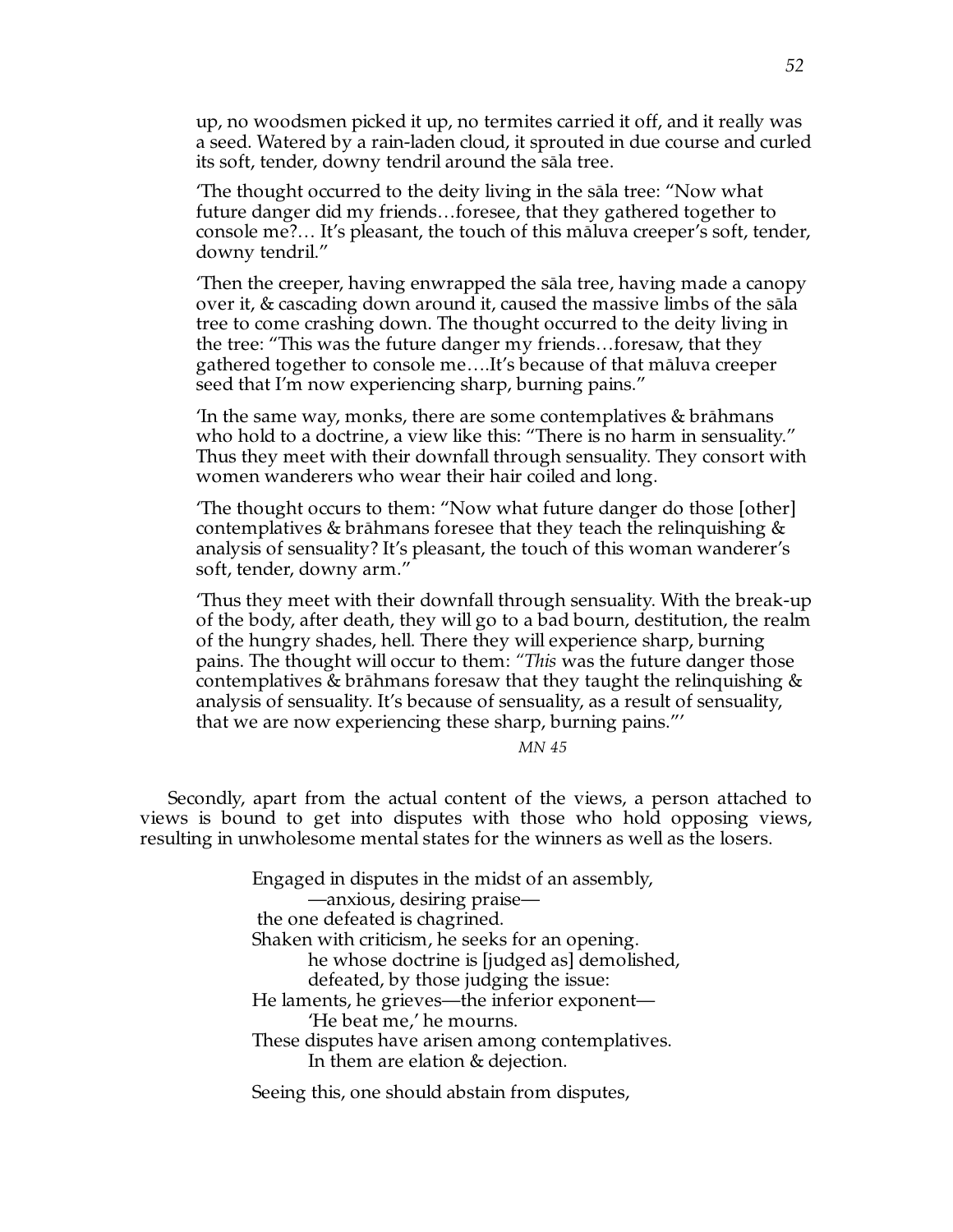for they have no other goal than the gaining of praise. He who is praised there for expounding his doctrine in the midst of the assembly,

laughs on that account & grows haughty, attaining his heart's desire. That haughtiness will be his grounds for vexation, for he'll speak in pride & conceit. Seeing this, one should abstain from disputes. No purity is attained by them, say the skilled.

*Sn 4:8*

Thirdly, and more profoundly, attachment to views implicitly involves attachment to a sense of 'superior' & 'inferior,' and to the criteria used in measuring and making such evaluations. As we saw in Chapter I, any measure or criterion acts as a limitation or bond on the mind.

> That, say the skilled, is a binding knot: that in dependence on which you regard another as inferior.

> > *Sn 4:5*

Whoever construes 'equal' 'superior' or 'inferior,' by that he'd dispute; whereas to one unaffected by these three, 'equal' 'superior' do not occur. Of what would the brāhman\* say 'true' or 'false,' disputing with whom, he in whom 'equal,' 'unequal' are not…. As the prickly lotus is unsmeared by water & mud, so the sage, an exponent of peace, without greed, is unsmeared by sensuality & the world. An attainer-of-wisdom isn't measured, made proud, by views or by what is thought,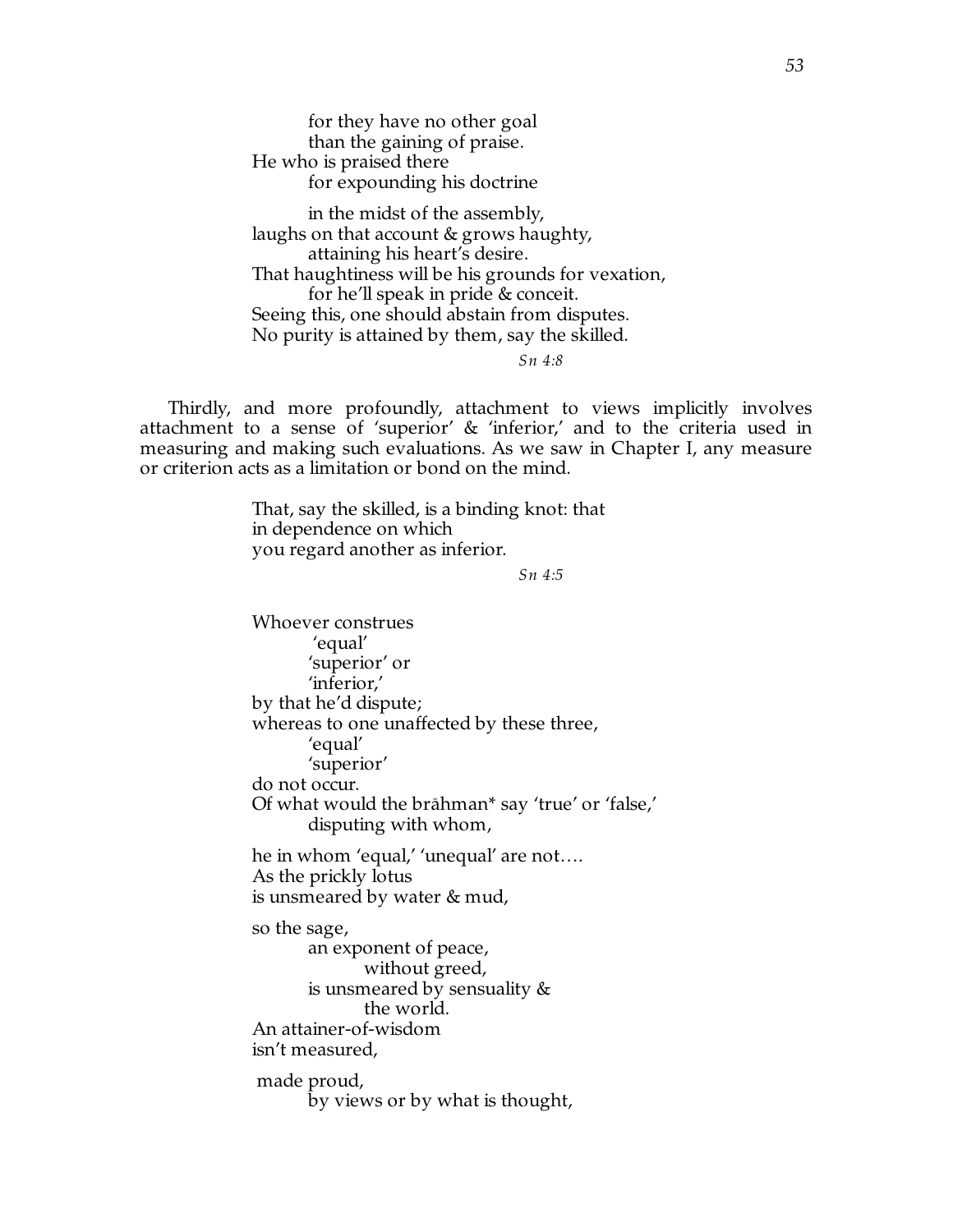for he isn't affected by them. He wouldn't be led by action, learning; doesn't reach a conclusion in any entrenchments. For one dispassionate toward perception there are no ties; for one released by discernment, no delusions. Those who grasp at perceptions & views go about butting their heads in the world. *Sn 4:9*

An important point to notice is that attachment to views must be abandoned through knowledge, and not through skepticism, agnosticism, ignorance, or a mindless openness to all views. This point is made clear in the Discourse of the Supreme Net. There the Buddha gives a list of 62 philosophical positions concerning the nature of the self, the cosmos, & the state of ultimate freedom in the immediate present. The list is intended to be exhaustive—the 'net' in the title of the discourse—covering all possible views & positions on these subjects divided into ten categories, one of the categories—equivocation—including cases of agnosticism.

There are, monks, some contemplatives  $\&$  brāhmans who, being asked questions regarding this or that, resort to verbal contortions, to eel-like wriggling, on four grounds….There is the case of a certain contemplative or brāhman who does not discern as it has come to be that "This is skillful," or that "This is unskillful." The thought occurs to him: "I don't discern as it has come to be that 'This is skillful,' or that 'This is unskillful.' If I…were to declare that 'This is skillful,' or that 'This is unskillful,' desire, passion, aversion, or irritation would occur to me; that would be a falsehood for me. Whatever would be a falsehood for me would be a distress for me. Whatever would be a distress for me would be an obstacle for me." So, out of fear of falsehood, a loathing for falsehood, he does not declare that "This is skillful," or that "This is unskillful." Being asked questions regarding this or that, he resorts to verbal contortions, to eel-like wriggling: "I don't think so. I don't think in that way. I don't think otherwise. I don't think not. I don't think not not."

[The second case is virtually identical with the first, substituting 'clinging' for 'falsehood.']

'[The third case:] There is the case of a certain contemplative or brāhman who does not discern as it has come to be that "This is skillful," or that "This is unskillful"…. "If I, not discerning as it has come to be that 'This is skillful,' or that 'This is unskillful,' were to declare that 'This is skillful,' or that 'This is unskillful'—There are contemplatives & brāhmans who are pundits, subtle, skilled in debate, who prowl about like hair-splitting marksmen, as it were, shooting [philosophical] positions to pieces with their dialectic. They might cross-question me, press me for reasons, rebuke me. I might not be able to stand my ground, that would be a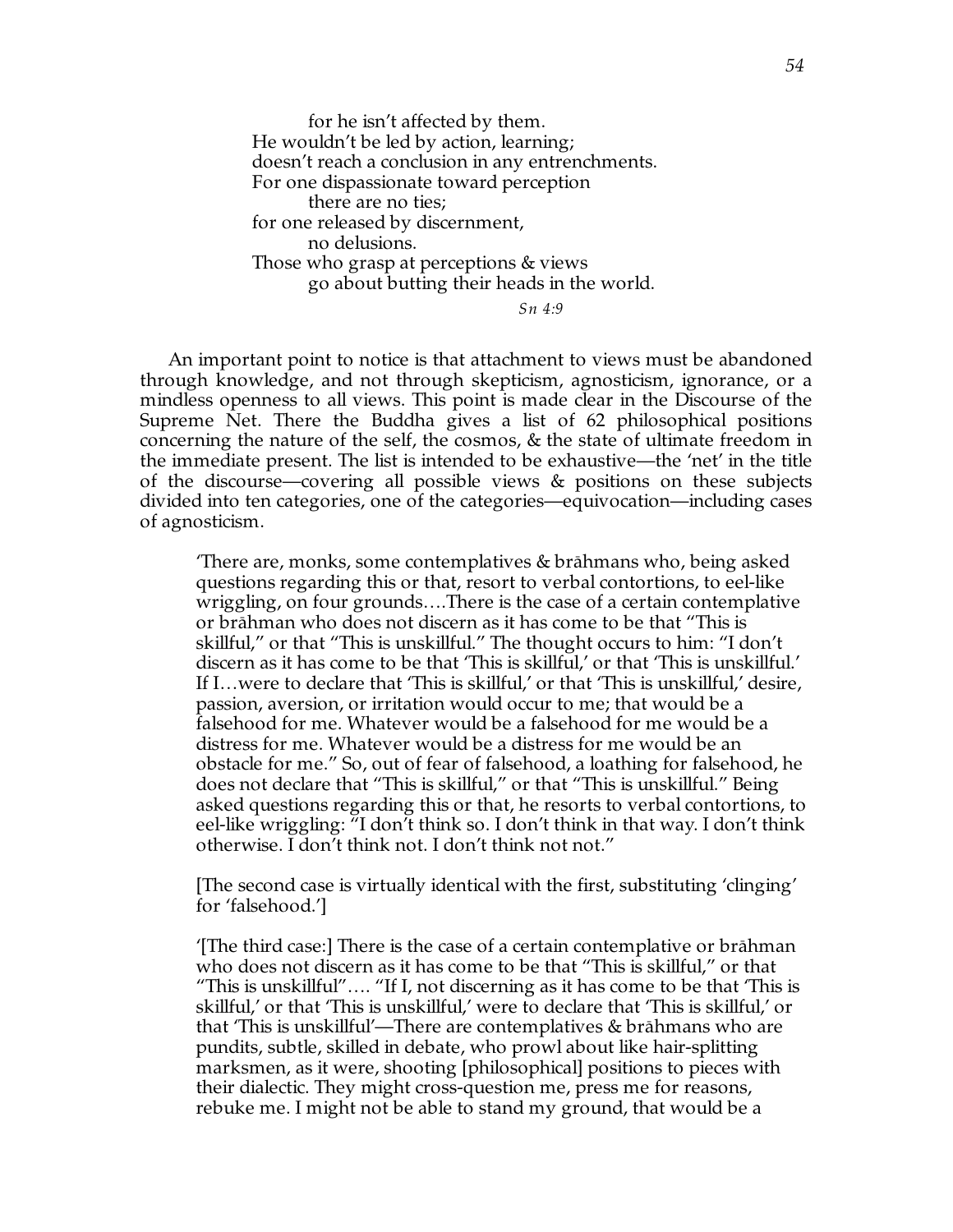distress for me…an obstacle for me." So, out of a fear for questioning, a loathing for questioning…he resorts to verbal contortions, to eel-like wriggling….

'[The fourth case:] There is the case of a certain contemplative or brāhman who is dull & exceedingly stupid. Out of dullness & exceeding stupidity, he—being asked questions regarding this or that—resorts to verbal contortions, to eel-like wriggling: "If you ask me if there exists another world [after death], if I thought that there exists another world, would I declare that to you? I don't think so. I don't think in that way. I don't think otherwise. I don't think not. I don't think not not. If you asked me if there isn't another world… both is & isn't… neither is nor isn't… if there are beings who transmigrate…if there aren't…both are & aren't… neither are nor aren't…if the Tathāgata exists after death… doesn't… both… neither… I don't think so. I don't think in that way. I don't think otherwise. I don't think not. I don't think not not."'

*DN 1*

Agnosticism, then, is not a way of abandoning standpoints but is simply another standpoint: Like all standpoints, it must be abandoned through knowledge. The type of knowledge called for—in which standpoints are regarded, not in terms of their content, but as events in a causal chain—is indicated by the refrain that follows each of the ten categories of the Supreme Net.

'This, monks, the Tathāgata discerns. And he discerns that these standpoints, thus seized, thus grasped at, lead to such & such a destination, to such & such a state in the world beyond. And he discerns what is higher than this. And yet discerning that, he does not grasp at that act of discerning. And as he is not grasping at it, unbinding *[nibbuti]* is experienced right within. Knowing, as they have come to be, the origin, ending, allure, & drawbacks of feelings, along with the escape from feelings, the Tathagata, monks—through lack of sustenance/ clinging—is released.'

### *DN 1*

Another list of speculative views—a set of ten positions summarizing the standard topics debated by the various schools of contemplatives in the Buddha's time—recurs frequently in the Canon. Non-Buddhist debaters used it as a readymade checklist for gauging an individual's positions on the controversial issues of the day and they often put it to the Buddha. Invariably, he would reply that he did not hold to any of the ten positions.

'Seeing what drawback, then, is Master Gotama thus entirely dissociated from each of these ten positions?'

'Vaccha, the position that "the world is eternal" is a thicket of views, a wilderness of views, a contortion of views, a writhing of views, a fetter of views. It is accompanied by suffering, distress, despair, & fever, and it does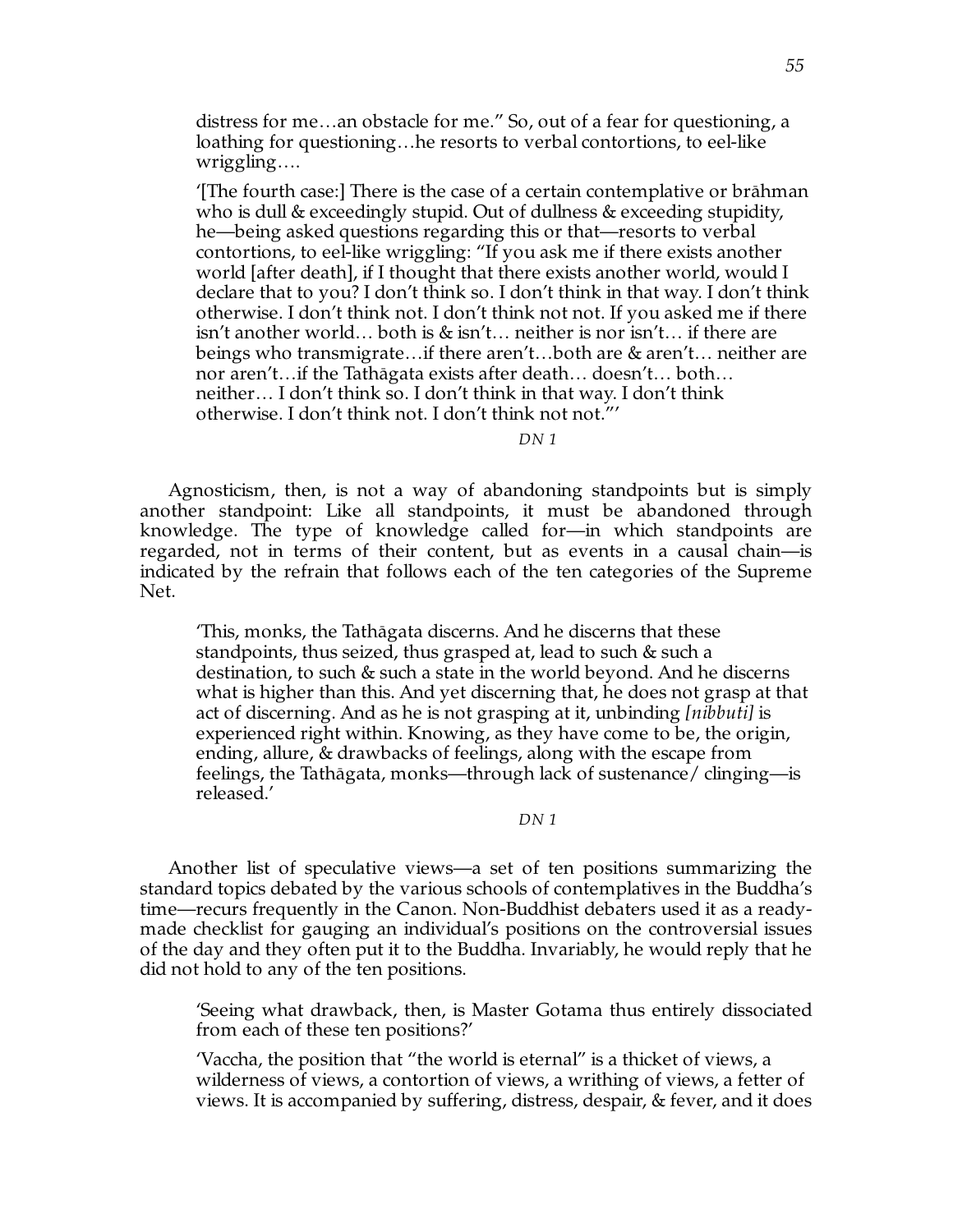not lead to disenchantment, dispassion, stopping; to calm, direct knowledge, self-awakening, Unbinding.

'The position that "the world is not eternal"…

'…"the world is finite"…

'…"the world is infinite"…

'…"the soul is the same thing as the body "…

'…"the soul is one thing and the body another"…

"..." after death a Tathagata exists"...

'..."after death a Tathāgata does not exist"...

 $\cdot$ …"after death a Tathāgata both exists & does not exist"…

"..."after death a Tathāgata neither exists nor does not exist"...does not lead to disenchantment, dispassion, stopping; to calm, direct knowledge, self-awakening, Unbinding.'

'Does Master Gotama have any position at all?'

'A "position," Vaccha, is something that a Tathāgata has done away with. What a Tathagata sees is this: "Such is form, such its origination, such its disappearance; such is feeling, such its origination, such its disappearance; such is perception…such are fabrications…such is consciousness, such its origination, such its disappearance." Because of this, I say, a Tathāgata with the ending, fading away, stopping, renunciation & relinquishing of all construings, all excogitations, all I-making & my-making & obsessions with conceit—is, through lack of sustenance/clinging, released.'

*MN 72*

The construings the Buddha relinquished include views not only in their fullblown form as specific positions, but also in their rudimentary form as the categories & relationships that the mind reads into experience. This is a point he makes in his instructions to Bāhiya, which led immediately to the latter's attaining the goal. When the mind imposes interpretations on its experience, it is engaging implicitly in system-building and all the limitations of location  $\&$ relationship that system-building involves. Only when it can free itself of those interpretations and the fetters they place on it, can it gain true freedom.

'Therefore, Bahiya, you should train yourself thus: In reference to the seen, there will be only the seen. In reference to the heard, only the heard. In reference to the sensed, only the sensed. In reference to the cognized, only the cognized. That is how you should train yourself. When for you there will be only the seen in reference to the seen… only the heard… only the sensed… only the cognized in reference to the cognized, then, Bahiya, there is no you in connection with that. When there is no you in connection with that, there is no you there. When there is no you there, you are neither here nor yonder nor between the two. This, just this, is the end of stress.'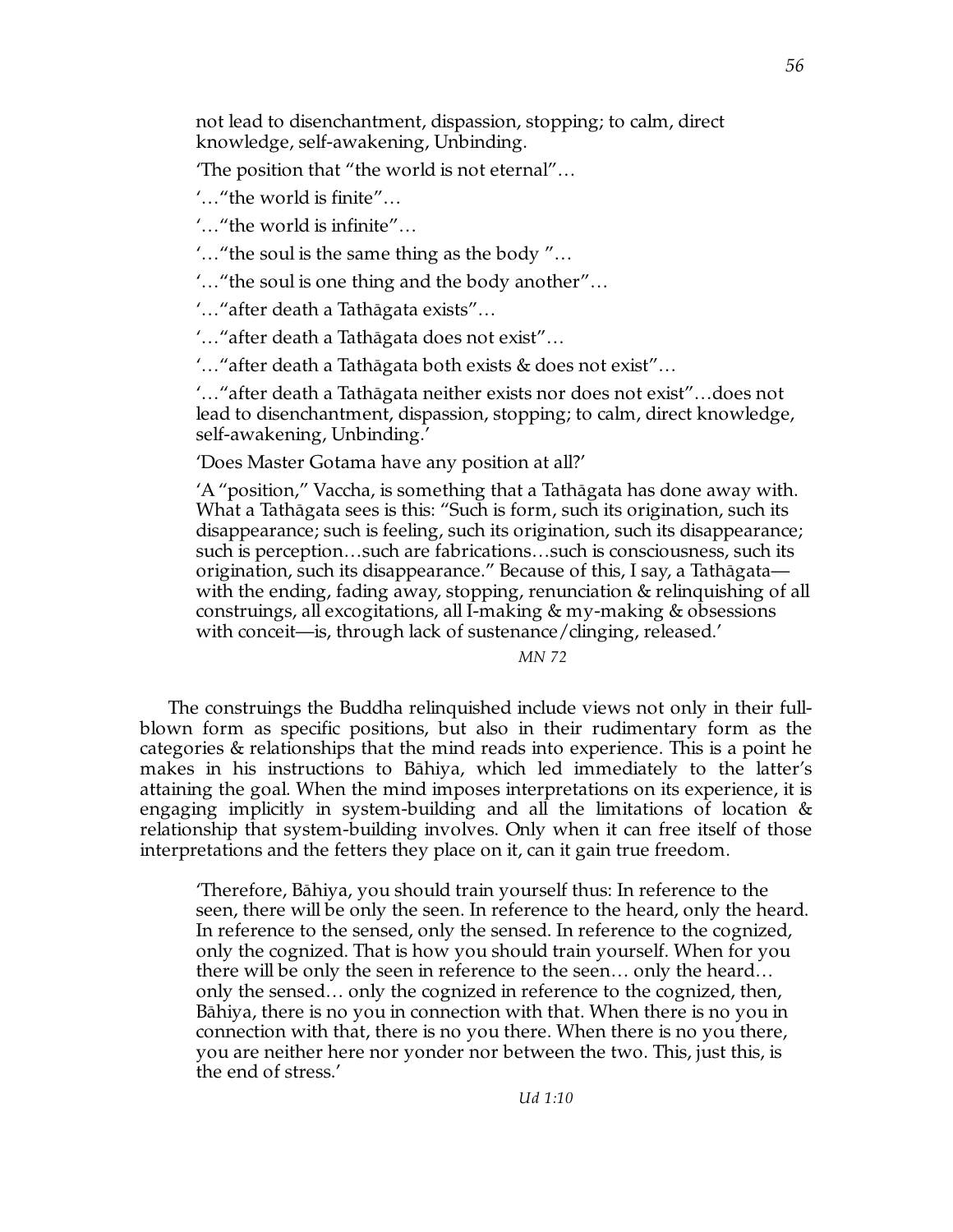**Habits & practices.** The Canon mentions a variety of habits & practices—the third mode of clinging/sustenance. Prominent among them are Brāhmanical rituals & Jain practices of self-torture, and according to the Commentary these are the habits & practices referred to in this context. Yet although the goal will always remain out of reach as long as one remains attached to such practices, the abandonment of this attachment is never in & of itself sufficient for attaining the goal.

But there is another practice which, though a necessary part of the Buddhist path, can nevertheless offer sustenance for becoming; and which—as the object of attachment to be transcended—figures prominently in descriptions of the goal's attainment. That practice is *jhāna*, or meditative absorption. It might be argued that this is stretching the term, 'practice' *(vata)*, a little far, but jhāna does not fall under any of the other three sustenances for becoming at all, and yet it definitely does function as such a sustenance, so there seems to be little choice but to place it here.

Different passages in the Canon number the levels of jhāna in different ways. The standard description gives four, although the pure mindfulness  $\&$ equanimity attained on the fourth level may further be applied to four progressively more & more refined formless sensations—termed the 'peaceful emancipations, formlessness beyond forms'—that altogether give eight levels, often referred to as the eight attainments.

A number of objects can serve as the basis for jhāna. The breath is one, and an analysis of the Canon's description of the first stages of breath meditation will give an idea of what jhāna involves.

The first step is simply being mindful of the breath in the present:

'There is the case of a monk who, having gone to a forest, to the shade of a tree or to an empty building, sits down folding his legs crosswise, holding his body erect, & keeping mindfulness to the fore. Always mindful, he breathes in; mindful he breathes out.

Then comes evaluation: He begins to discern variations in the breath:

'Breathing in long, he discerns, "I am breathing in long"; or breathing out long, he discerns, "I am breathing out long." Or breathing in short, he discerns, "I am breathing in short"; or breathing out short, he discerns, "I am breathing out short."

The remaining steps are willed, or determined: He 'trains himself,' first by manipulating his sense of conscious awareness, making it sensitive to the body as a whole. (This accounts for the term *'mahaggatam'*—enlarged or expanded used to describe the mind in the state of jhāna.)

'He trains himself, "I will breathe in sensitive to the entire body"… "I will breathe out sensitive to the entire body."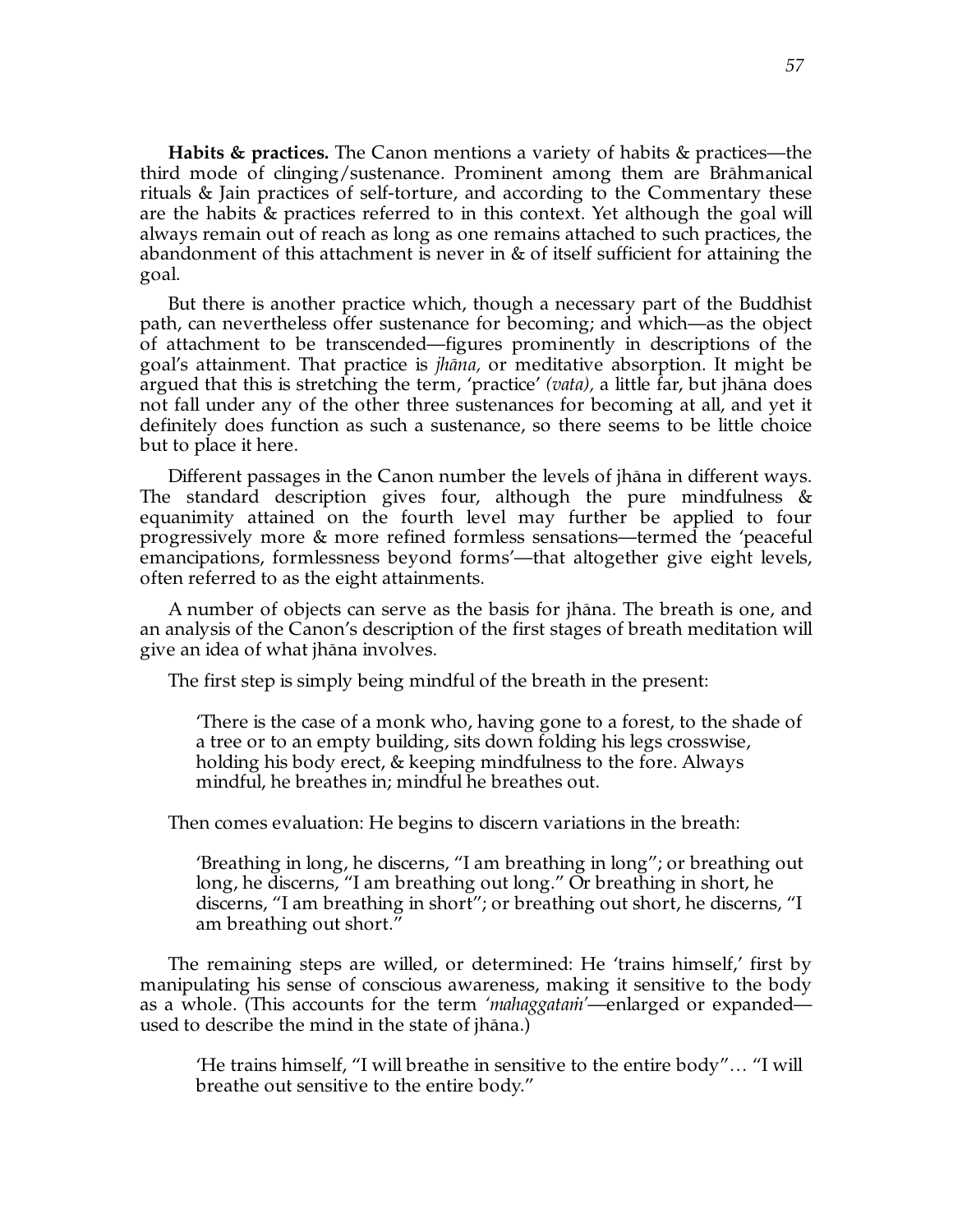Now that he is aware of the body as a whole, he can begin to manipulate the physical sensations of which he is aware, calming them—i.e., calming the breath—so as to create a sense of rapture & ease.

'He trains himself, "I will breathe in calming bodily fabrication"… "I will breathe out calming bodily fabrication." He trains himself, "I will breathe in sensitive to rapture"… "I will breathe out sensitive to rapture." He trains himself, "I will breathe in sensitive to pleasure"… "I will breathe out sensitive to pleasure."

(As we will see below, he maximizes this sense of rapture & pleasure, making it suffuse the entire body.)

Now that bodily processes are stilled, mental processes become apparent as they occur. These too are calmed, leaving—as we will see below—a radiant awareness of the mind itself.

'He trains himself, "I will breathe in sensitive to mental fabrication"… "I will breathe out sensitive to mental fabrication." He trains himself, "I will breathe in calming mental fabrication"… "I will to breathe out calming mental fabrication." He trains himself, "I will breathe in sensitive to the mind"… "I will to breathe out sensitive to the mind"'….

### *MN 118*

The standard description of jhāna, however, does not refer to any particular object as its basis, but simply divides it into four levels determined by the way the mind relates to the object as it becomes more & more absorbed in it.

'Furthermore, monks, the monk—quite secluded from sensuality, secluded from unskillful qualities—enters and remains in the first jhāna: rapture & pleasure born of seclusion, accompanied by directed thought & evaluation. He permeates & pervades, suffuses & fills this very body with the rapture & pleasure born of seclusion, so that nothing of his entire body is unpervaded by rapture & pleasure born from seclusion.

'Just as an adept bathman or bathman's apprentice would pour bath powder into a brass basin and knead it together, sprinkling it again & again with water, so that his ball of bath powder—saturated, moistureladen, permeated within & without—would nevertheless not drip; even so, monks, the monk permeates… this very body with the rapture & pleasure born of seclusion. And as he remains thus earnest, ardent,  $\&$ intent, any longings related to the household life are abandoned, and with their abandoning his mind gathers & settles inwardly, unified & composed. That is how a monk develops mindfulness immersed in the body.

'And furthermore, with the stilling of directed thoughts & evaluations, he enters  $\&$  remains in the second jhana: rapture  $\&$  pleasure born of concentration, unification of awareness free from directed thought & evaluation—internal assurance. He permeates & pervades, suffuses & fills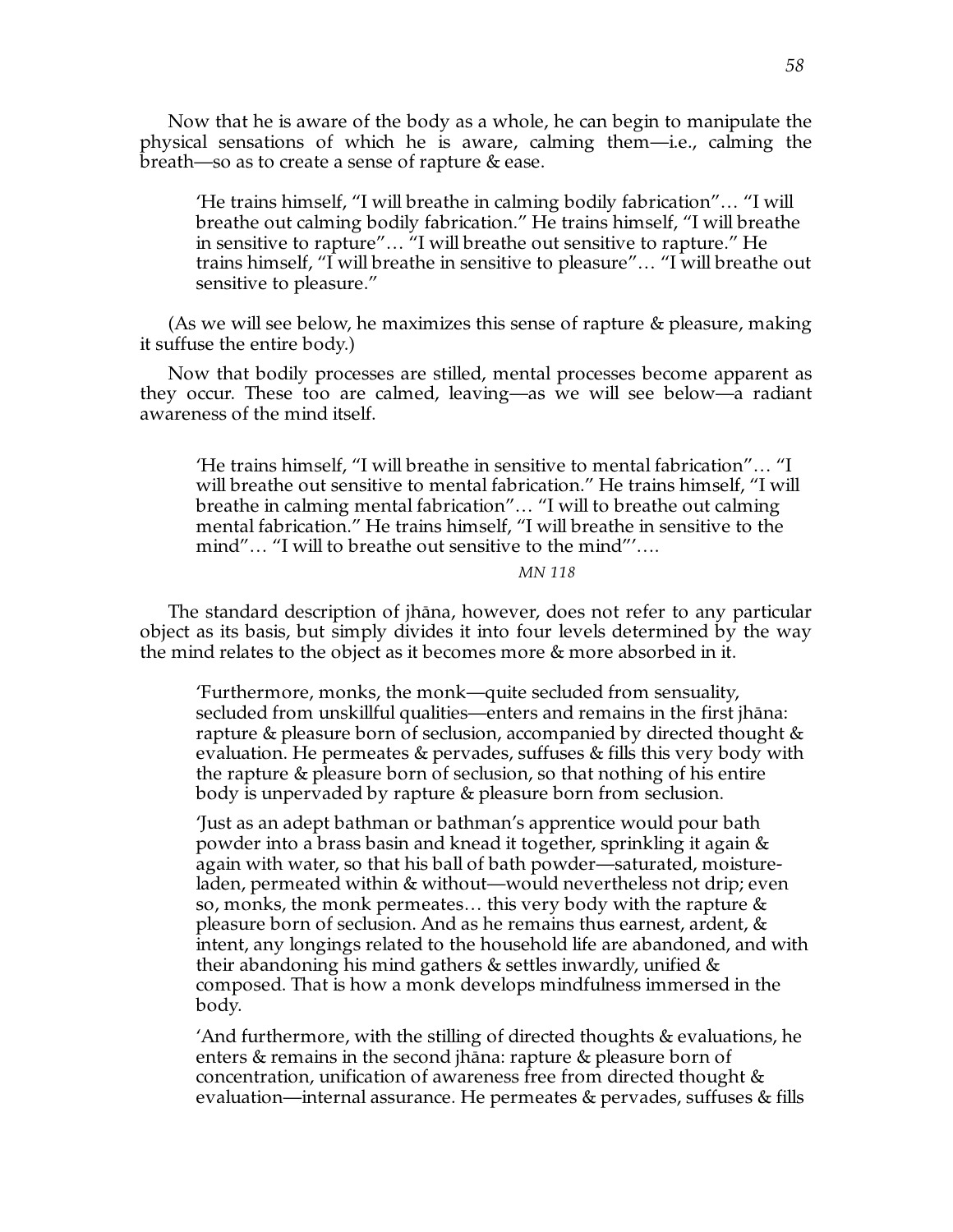this very body with the rapture & pleasure born of concentration, so that nothing of his entire body is unpervaded by rapture & pleasure born of concentration.

'Just like a lake with spring-water welling up from within, having no inflow from east, west, north, or south, and with the skies periodically supplying abundant showers, so that the cool fount of water welling up from within the lake would permeate & pervade, suffuse & fill it with cool waters, there being no part of the lake unpervaded by the cool waters; even so monks, the monk permeates... this very body with the rapture  $\&$ pleasure born of concentration. And as he remains thus earnest, ardent & intent… he develops mindfulness immersed in the body.

'And furthermore, with the fading of rapture, he remains equanimous, mindful, & alert, and senses pleasure with the body. He enters & remains in the third jhāna, of which the noble ones declare, "Equanimous  $\&$ mindful, he has a pleasant abiding." He permeates & pervades, suffuses & fills this very body with the pleasure divested of rapture, so that nothing of his entire body is unpervaded by pleasure divested of rapture.

'Just as in a blue-, white-, or red-lotus pond, there may be some of the blue, white, or red lotuses that, born & growing in the water, stay immersed in the water and flourish without standing up out of the water, so that they are permeated & pervaded, suffused & filled with cool water from their roots to their tips, there being nothing of those blue, white, or red lotuses unpervaded by cool water; even so, monks, the monk permeates… this very body with the pleasure divested of rapture. And as he remains thus earnest, ardent & intent… he develops mindfulness immersed in the body.

'And furthermore, with the abandoning of pleasure & pain—as with the earlier disappearance of joys & distress—he enters & remains in the fourth jhāna: purity of equanimity  $\&$  mindfulness, neither pleasure nor stress. He sits, permeating the body with a pure, bright awareness, so that nothing of his entire body is unpervaded by pure, bright awareness.

'Just as if a man were sitting covered from head to foot with a white cloth so that there would be no part of his body to which the white cloth did not extend; even so, monks, the monk sits, permeating the body with a pure, bright awareness. And as he remains thus earnest, ardent, & intent… he develops mindfulness immersed in the body.'

*MN 119*

'Directed thought' mentioned in the reference to the first level of jhana corresponds, in the description of breath meditation, to the mindfulness directed to the breath in the present. 'Evaluation' corresponds to the discernment of variations in the breath, and to the manipulation of awareness & the breath so as to create a sense of rapture & pleasure throughout the body (the bathman kneading moisture throughout the ball of bath powder). The still waters in the simile for the third level of jhāna, as opposed to the spring waters welling up in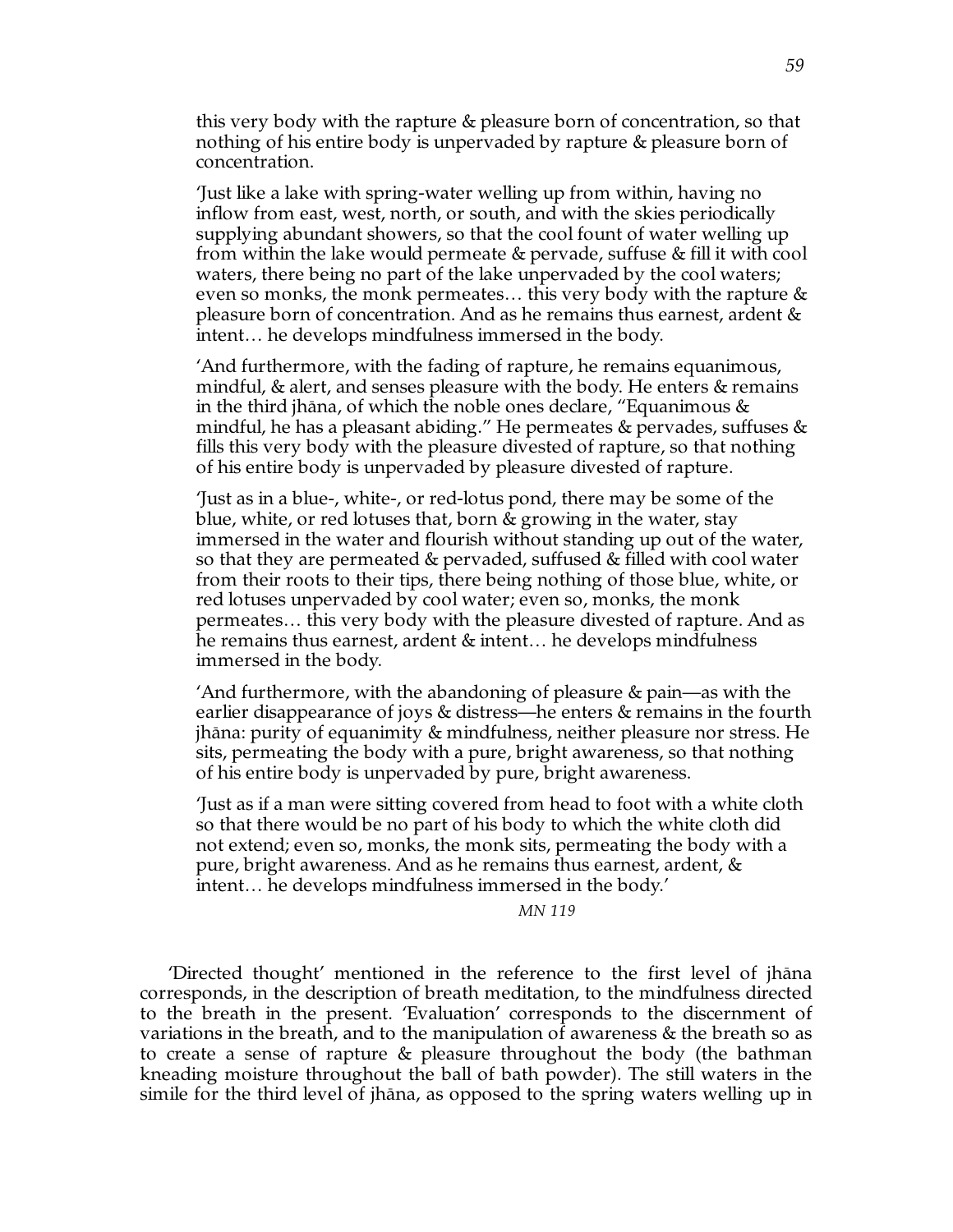the second level, correspond to the stilling of mental fabrications. And the pure, bright awareness in the fourth level corresponds to the stage of breath meditation where the meditator is sensitive to the mind.

Thus as the mind progresses through the first four levels of jhana, it sheds the various mental activities surrounding its one object: Directed thought & evaluation are stilled, rapture fades, and pleasure is abandoned. After reaching a state of pure, bright, mindful, equanimous awareness in the fourth level of jhāna, the mind can start shedding its perception (mental label) of the form of its object, the space around its object, itself,  $\&$  the lack of activity within itself. This process takes four steps—the four formlessnesses beyond form—culminating in a state where perception is so refined that it can hardly be called perception at all.

'With the complete transcending of perceptions of form, and the passing away of perceptions of resistance, and not attending to perceptions of diversity, (perceiving,) "Infinite space," one enters & remains in the dimension of the infinitude of space….

'With the complete transcending of the dimension of the infinitude of space, (perceiving,) "Infinite consciousness," one enters & remains in the dimension of the infinitude of consciousness….

'With the complete transcending of the dimension of the infinitude of consciousness, (perceiving,) "There is nothing," one enters & remains in the dimension of nothingness….

'With the complete transcending of the dimension of nothingness, one enters & remains in the dimension of neither perception nor nonperception.

*DN 15*

To abandon attachment to jhāna as a sustenance for becoming means, not to stop practicing it, but rather to practice it without becoming engrossed in the sense of pleasure or equanimity it affords, so that one can discern its true nature for what it is.

When this had been said, Venerable Ananda asked the Blessed One: 'In the case, lord, where a monk has reached the point that—(perceiving,) "It should not be, it should not occur to me; it will not be, it will not occur to me. What is, what has come to be, that I abandon"—he obtains equanimity. Would this monk be totally unbound, or not?'

'A certain such monk might, Ananda, and another might not.'

'What is the cause, what is the reason, whereby one might and another might not?'

There is the case, Ananda, where a monk has reached the point that— (perceiving,) "It should not be, it should not occur to me; it will not be, it will not occur to me. What is, what has come to be, that I abandon"—he obtains equanimity. He relishes that equanimity, welcomes it, remains fastened to it. As he does so, his consciousness is dependent on it,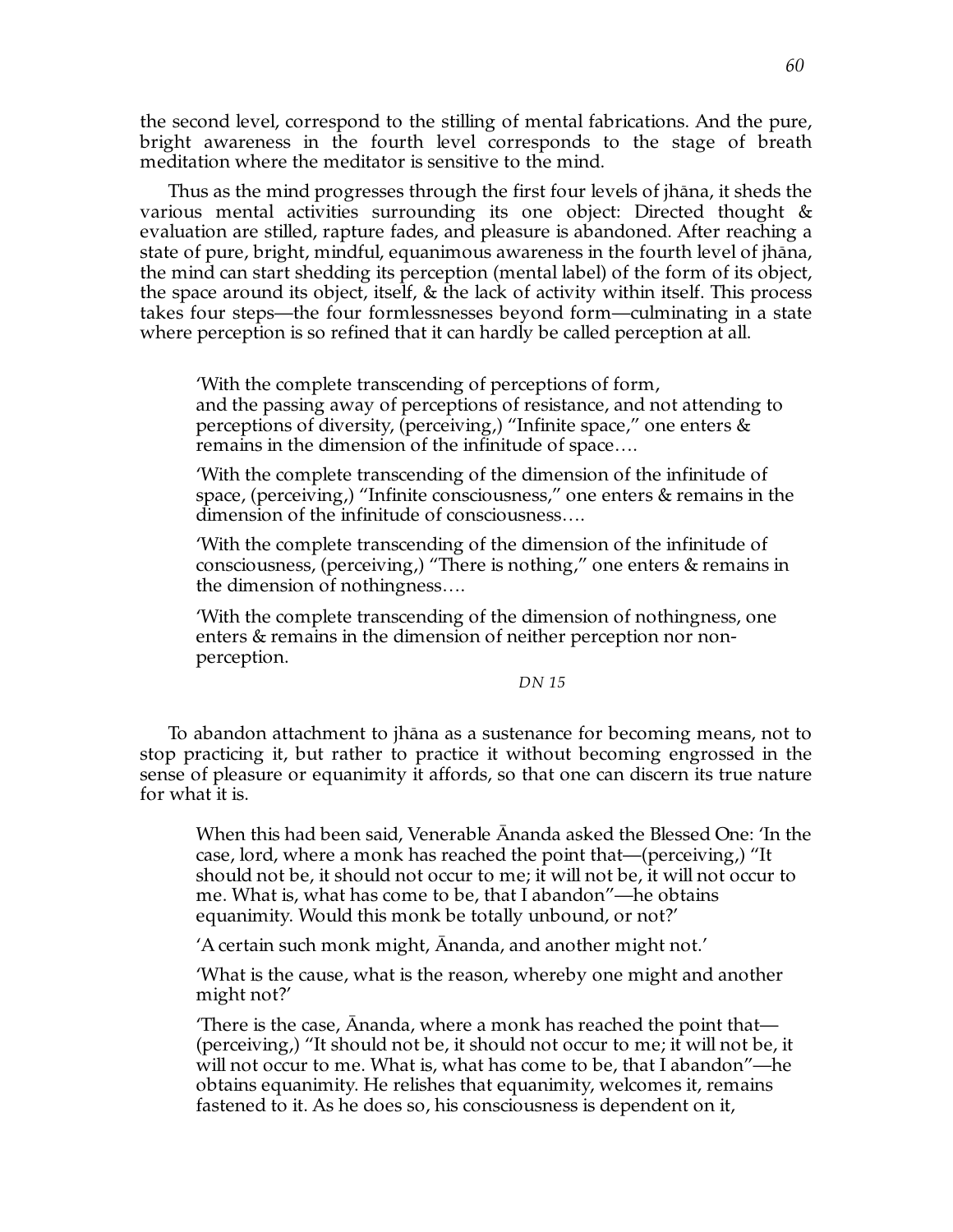sustained by it. With sustenance, finanda, a monk is not totally unbound.'

'Being sustained, where is that monk sustained?'

'The dimension of neither perception nor non-perception.'

'Then, indeed, being sustained, he is sustained by the supreme sustenance.'

'Being sustained, Ananda, he is sustained by the supreme sustenance; for this—the dimension of neither perception nor non-perception—is the supreme sustenance. There is [however] the case where a monk…reaches equanimity. He does not relish that equanimity, does not welcome it, does not remain fastened to it. Such being the case, his consciousness is not dependent on it, is not sustained by it. Without sustenance, Ananda, a monk is totally unbound.'

*MN 106*

Once the mind can detach itself from the pleasure & equanimity offered by jhāna, it can be inclined toward that which transcends jhāna—the unconditioned quality of deathlessness.

There is the case,  $\bar{A}$ nanda, where a monk... enters & remains in the first jhāna: rapture & pleasure born of seclusion, accompanied by directed thought & evaluation. He regards whatever phenomena there that are connected with form, feeling, perception, fabrications, & consciousness as inconstant, stressful, a disease, a cancer, an arrow, painful, an affliction, alien, a dissolution, empty, not-self. He turns his mind away from those phenomena and, having done so, inclines it to the phenomenon *[dhamma]* of deathlessness: "This is peace, this is exquisite—the resolution of all fabrications; the relinquishing of all acquisitions; the ending of craving; dispassion; stopping; Unbinding."

'Staying right there, he reaches the ending of effluents. Or, if not, then through this very Dhamma-passion, this very Dhamma-delight, and from the total wasting away of the first five fetters\*—he is due to be reborn [in the Pure Abodes], there to be totally unbound, never again to return from that world. [Similarly with the other levels of jhāna up through the dimension of nothingness.]'

### *MN 64*

The fact that the various levels of jhāna are nurtured  $\&$  willed, and thus dependent on conditions, is important: A realization of exactly how they are nurtured—a realization acquired only through practical experience with them can give insight into the conditioned nature of all mental events and is one of the ways in which the attachment to jhāna, as sustenance for becoming, can be abandoned.

An indication of how this happens is given in outline form in the Discourse on Mindfulness of In & Out Breathing. To take up the description of breath meditation where we left off: Once there is direct awareness of the mind itself,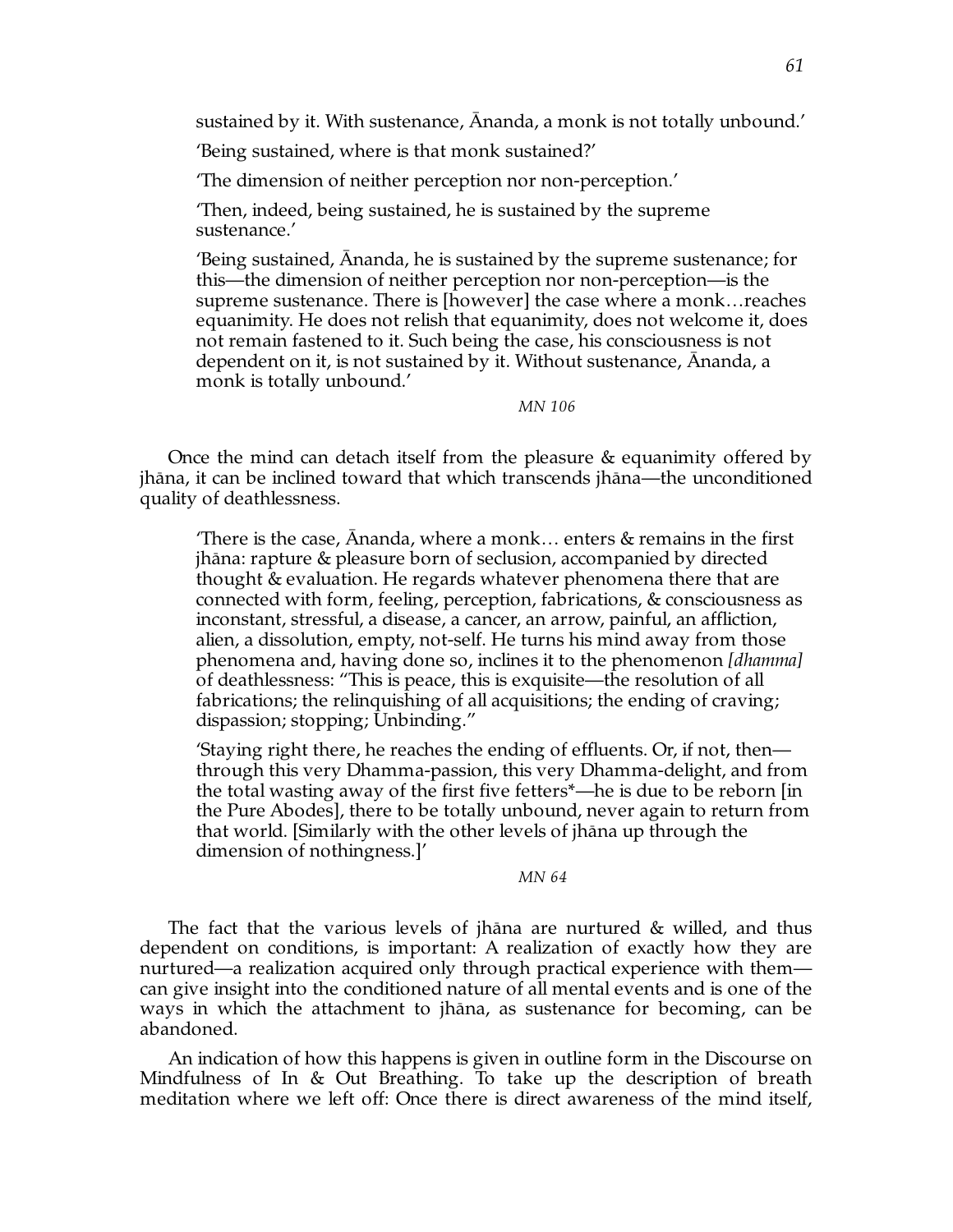the various levels of jhana are reviewed. Now, however, primary attention is focused, not on the object, but on the mind as it relates to the object—the different ways in which it can be satisfied & steadied, and the different factors from which it can be released by taking it through the different levels (e.g., releasing it from directed thought & evaluation by taking it from the first to the second level, and so forth).

'He trains himself, "I will breathe in…& out gladdening the mind." He trains himself, "I will breathe in…& out steadying the mind." He trains himself, "I will breathe in...& out releasing the mind."

The states of gladdening, steadiness, & release experienced on these levels, though, are willed and therefore conditioned. The next step is to focus on the fact that these qualities, being conditioned, are inconstant. Once the mind sees directly that inconstancy is inherent both in the pleasure offered by jhana and in the act of will that brings it about, one becomes dispassionate toward it, stops craving it, and can relinquish any & all attachment to it.

'He trains himself, "I will breathe in…& out focusing on inconstancy." He trains himself, "I will breathe in…& out focusing on dispassion." He trains himself, "I will breathe in…& out focusing on stopping." He trains himself, "I will breathe in...& out focusing on relinquishing."

*MN 118*

At the conclusion to the discourse, the Buddha states that breath meditation, when practiced often & repeatedly in this way, results in the maturation of clear knowledge & release.

A more vivid description of how mastery of jhāna can lead to the insight that transcends it, is given in the Discourse on the Analysis of the Properties:

'[On attaining the fourth level of jhana] there remains only equanimity: pure & bright, pliant, malleable & luminous. Just as if a skilled goldsmith or goldsmith's apprentice were to prepare a furnace, heat up a crucible, and, taking gold with a pair of tongs, place it in the crucible. He would blow on it time & again, sprinkle water on it time & again, examine it time & again, so that the gold would become refined, well-refined, thoroughly refined, flawless, free from dross, pliant, malleable & luminous. Then whatever sort of ornament he had in mind—whether a belt, an earring, a necklace, or a gold chain—it would serve his purpose. In the same way, there remains only equanimity: pure & bright, pliant, malleable  $\&$ luminous. He [the meditator] discerns that "If I were to direct equanimity as pure & bright as this toward the dimension of the infinitude of space, I would develop the mind along those lines, and thus this equanimity of mine—thus supported, thus sustained—would last for a long time. [Similarly with the remaining formless states.]"

'He discerns that "If I were to direct equanimity as pure & bright as this toward the dimension of the infinitude of space and to develop the mind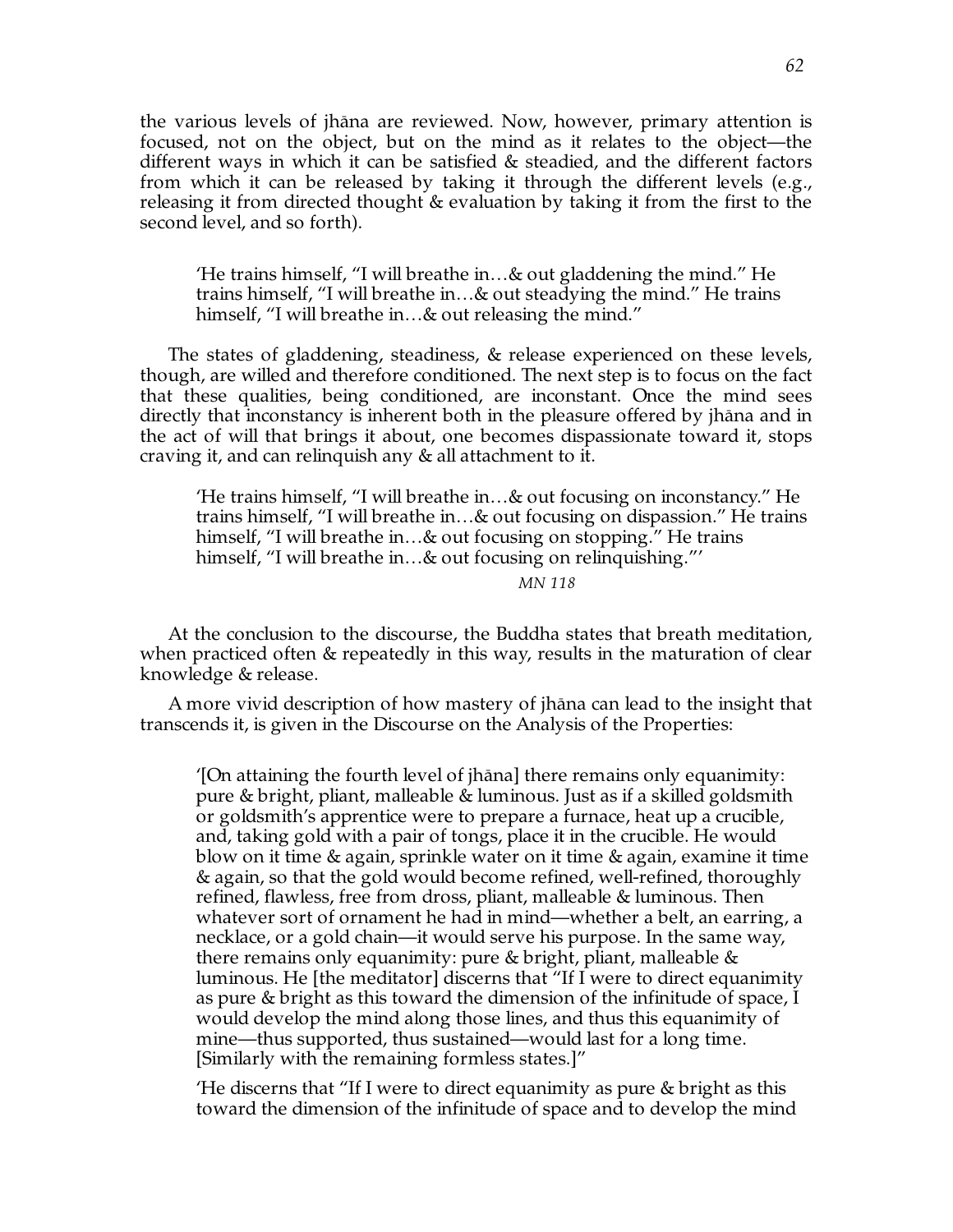along those lines, that would be fabricated. [Similarly with the remaining formless states.]" He neither fabricates nor mentally fashions for the sake of becoming or un-becoming. This being the case, he is not sustained by anything in the world [does not cling to anything in the world]. Unsustained, he is not agitated. Unagitated, he is totally unbound right within. He discerns that "Birth is ended, the holy life fulfilled, the task done. There is nothing further for this world."'

*MN 140*

**Doctrines of the self** form the fourth mode of clinging/ sustenance. The Canon reports a wide variety of such doctrines current in the Buddha's time, only to reject them out-of-hand for two major reasons. The first is that even the least articulated sense of self or self-identification inevitably leads to stress & suffering.

'Monks, do you see any clinging/sustenance in the form of a doctrine of self which, in clinging to, there would not arise sorrow, lamentation, pain, distress, & despair?'

'No, lord.'

'…Neither do I…. How do you construe this, monks: If a person were to gather or burn or do as he likes with the grass, twigs, branches, & leaves here in Jeta's Grove, would the thought occur to you, "It's us that this person is gathering, burning, or doing with as he likes"?'

'No, lord. Why is that? Because those things are not our self and do not pertain to our self.'

'Even so, monks, whatever is not yours: Let go of it. Your letting go of it will be for your long-term happiness & benefit. And what is not yours? Form is not yours…. Feeling is not yours…. Perception…Fabrications…. Consciousness is not yours. Let go of it. Your letting go of it will be for your long-term happiness & benefit.'

### *MN 22*

The second reason for rejecting doctrines of the self is that, whatever form they take, they all contain inherent inconsistencies. The Buddha's most systematic treatment of this point is in the Great Discourse on Causation, where he classifies all theories of the self into four major categories: those describing a self (a) possessed of form & finite; (b) possessed of form & infinite; (c) formless & finite; and (d) formless & infinite. The text gives no examples for the categories, but we might cite the following as illustrations: (a) theories that deny the existence of a soul, and identify the self with the body; (b) theories that identify the self with all being or with the universe; (c) theories of discrete souls in individual beings; (d) theories of a unitary soul or identity immanent in all things.

Discussing these various categories, the Buddha states that people who adhere to any of them will state that the self already is of such a nature, that it is destined to acquire such a nature after death, or that it can be made into such a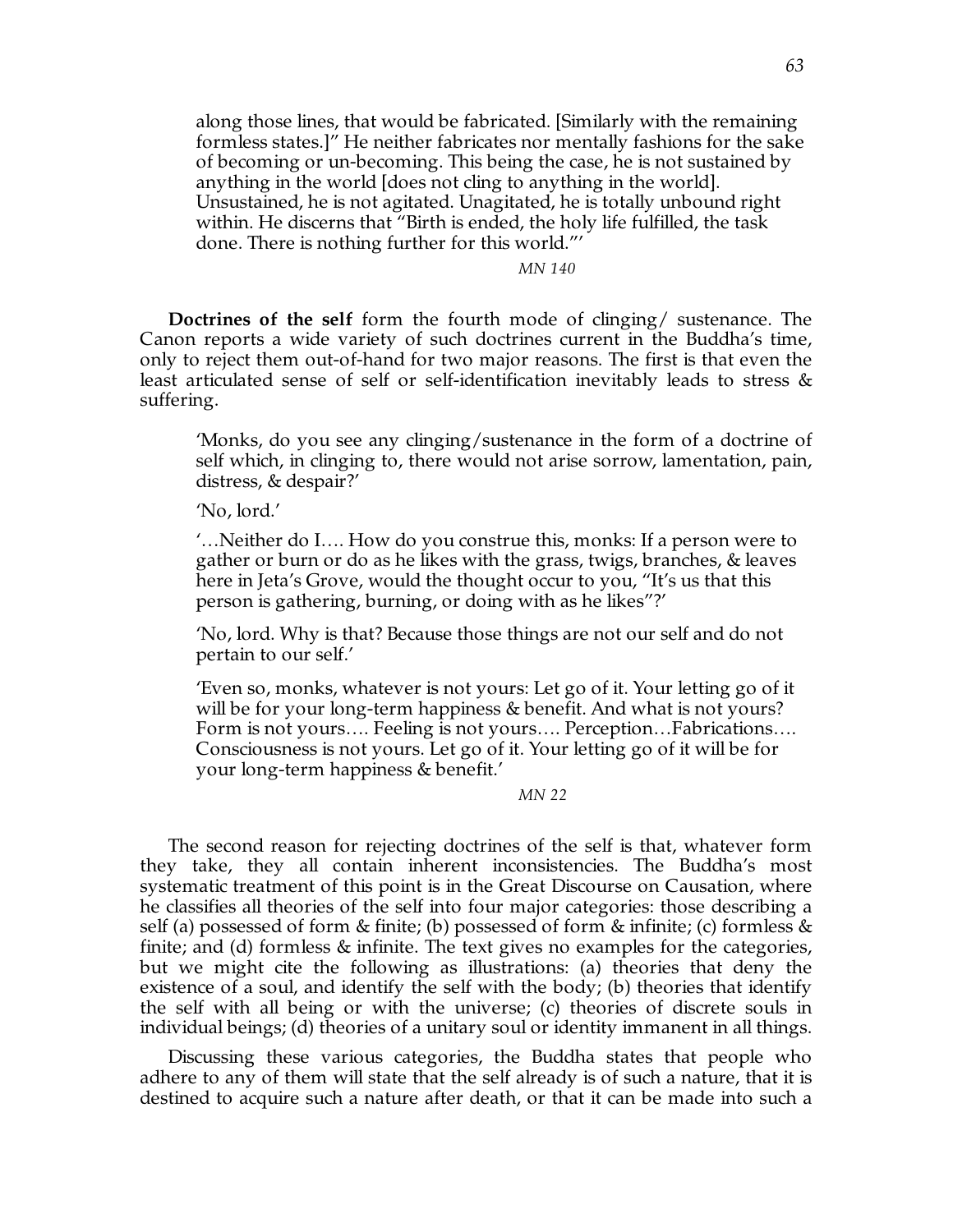nature by various practices. He then goes on to discuss the various ways people assume a self as defined in relation to feeling.

'In what respect, Ananda, does one assume when assuming a self? Assuming feeling to be the self, one assumes that "Feeling is my self" [or] "Feeling is not my self: My self is oblivious [to feeling]" [or] "Neither is feeling my self, nor is my self oblivious to feeling, but rather my self feels, in that my self is subject to feeling."

'Now, one who says, "Feeling is my self," should be addressed as follows: "There are these three feelings, my friend—feelings of pleasure, feelings of pain, & feelings of neither pleasure nor pain. Which of these three feelings do you assume to be the self? At a moment when a feeling of pleasure is sensed, no feeling of pain or of neither pleasure nor pain is sensed. Only a feeling of pleasure is sensed at that moment. At a moment when a feeling of pain is sensed, no feeling of pleasure or of neither pleasure nor pain is sensed. Only a feeling of pain is sensed at that moment. At a moment when a feeling of neither pleasure nor pain is sensed, no feeling of pleasure or of pain is sensed. Only a feeling of neither pleasure nor pain is sensed at that moment.

'"Now, a feeling of pleasure is inconstant, fabricated, dependent on conditions, subject to passing away, dissolution, fading, & stopping. A feeling of pain…A feeling of neither pleasure nor pain is inconstant…subject to stopping. Having sensed a feeling of pleasure as 'my self,' then with the stopping of one's very own feeling of pleasure, 'my self' has perished. Having sensed a feeling of pain as 'my self'… Having sensed a feeling of neither pleasure nor pain as 'my self,' then with the stopping of one's very own feeling of neither pleasure nor pain, 'my self' has perished."

'Thus he assumes, assuming in the immediate present a self inconstant, entangled in pleasure & pain, subject to arising & passing away, he who says, "Feeling is my self." Thus in this manner, Ananda, one does not see fit to assume feeling to be the self.

'As for the person who says, "Feeling is not the self: My self is oblivious [to feeling]," he should be addressed as follows: "My friend, where nothing whatsoever is sensed [experienced] at all, would there be the thought, 'I am'?"'

'No, lord.'

Thus in this manner, Ananda, one does not see fit to assume that "Feeling" is not my self: My self is oblivious [to feeling]."

'As for the person who says, "Neither is feeling my self, nor is my self oblivious to feeling, but rather my self feels, in that my self is subject to feeling," he should be addressed as follows: "My friend, should feelings altogether and every way stop without remainder, then with feeling completely not existing, owing to the stopping of feeling, would there be the thought, 'I am'?"'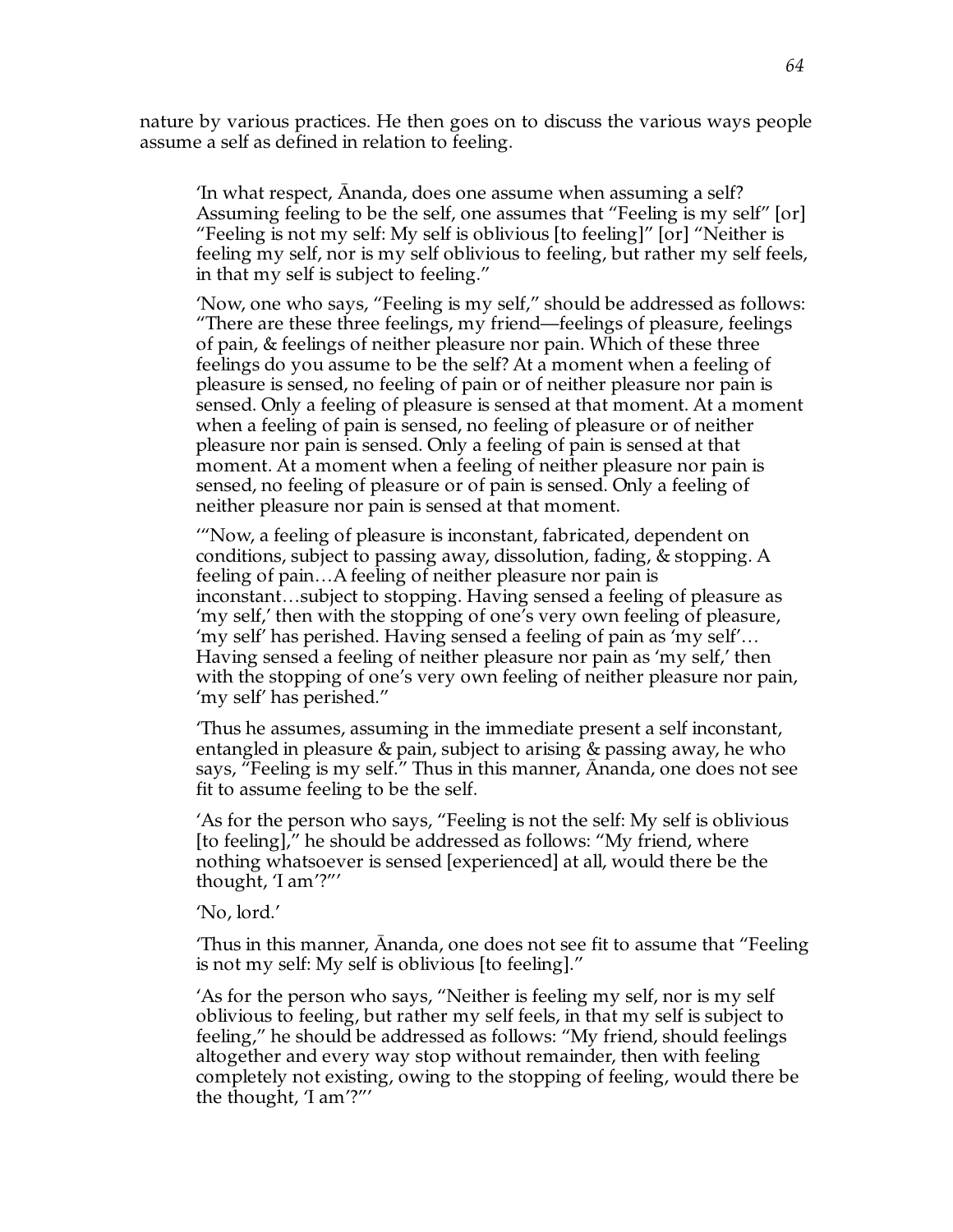'No, lord.'

Thus in this manner,  $\bar{A}$ nanda, one does not see fit to assume that "Neither is feeling my self, nor is my self oblivious to feeling, but rather my self feels, in that my self is subject to feeling."

'Now, Ananda, in as far as a monk does not assume feeling to be the self, nor the self as oblivious, nor that "My self feels, in that my self is subject to feeling," then, not assuming in this way, he is not sustained by anything in the world. Unsustained, he is not agitated. Unagitated, he is totally unbound right within. He discerns that "Birth is ended, the holy life fulfilled, the task done. There is nothing further for this world."

'If anyone were to say with regard to a monk whose mind is thus released that "The Tathāgata exists after death," is his view, that would be mistaken; that "The Tathāgata does not exist after death"...that "The Tathāgata both exists & does not exist after death"...that "The Tathāgata neither exists nor does not exist after death" is his view, that would be mistaken. Why? Having directly known the extent of designation and the extent of the objects of designation, the extent of expression and the extent of the objects of expression, the extent of description and the extent of the objects of description, the extent of discernment and the extent of the objects of discernment, the extent to which the cycle revolves: Having directly known that, the monk is released. [To say that,] "The monk released, having directly known that, does not see, does not know is his opinion," that would be mistaken.' [This last sentence means that the monk released is not an agnostic concerning what lies beyond the extent of designation, and so forth. He does know & see what lies beyond, even though—as Ven. Sāriputta said to Ven. MahaKotthita—he cannot express it, inasmuch as it lies beyond objectification. See the discussion of SN 35:23, AN 4:173, & SN 35:117 in Chapter One.]

### *DN 15*

Views of the self can center around not only feeling, but also physical form, perception, fabrications, & consciousness—the five aggregates for sustenance which, according to another passage in the above discourse, cover the extent of what can be designated, expressed, & described, but none of which, on investigation, can rightfully be designated as self.

I have heard that on one occasion the Blessed One was staying at Vārānasi, in the Game Refuge at Isipatana. There he addressed the group of five monks:

'Form, monks, is not-self. If form were the self, this form would not lend itself to dis-ease. One could get form to be like this and not be like that. But precisely because form is not-self, it lends itself to dis-ease. And one cannot get form to be like this and not be like that.

'Feeling is not-self…. Perception is not-self…. Fabrications are not-self….

'Consciousness is not-self. If consciousness were the self, this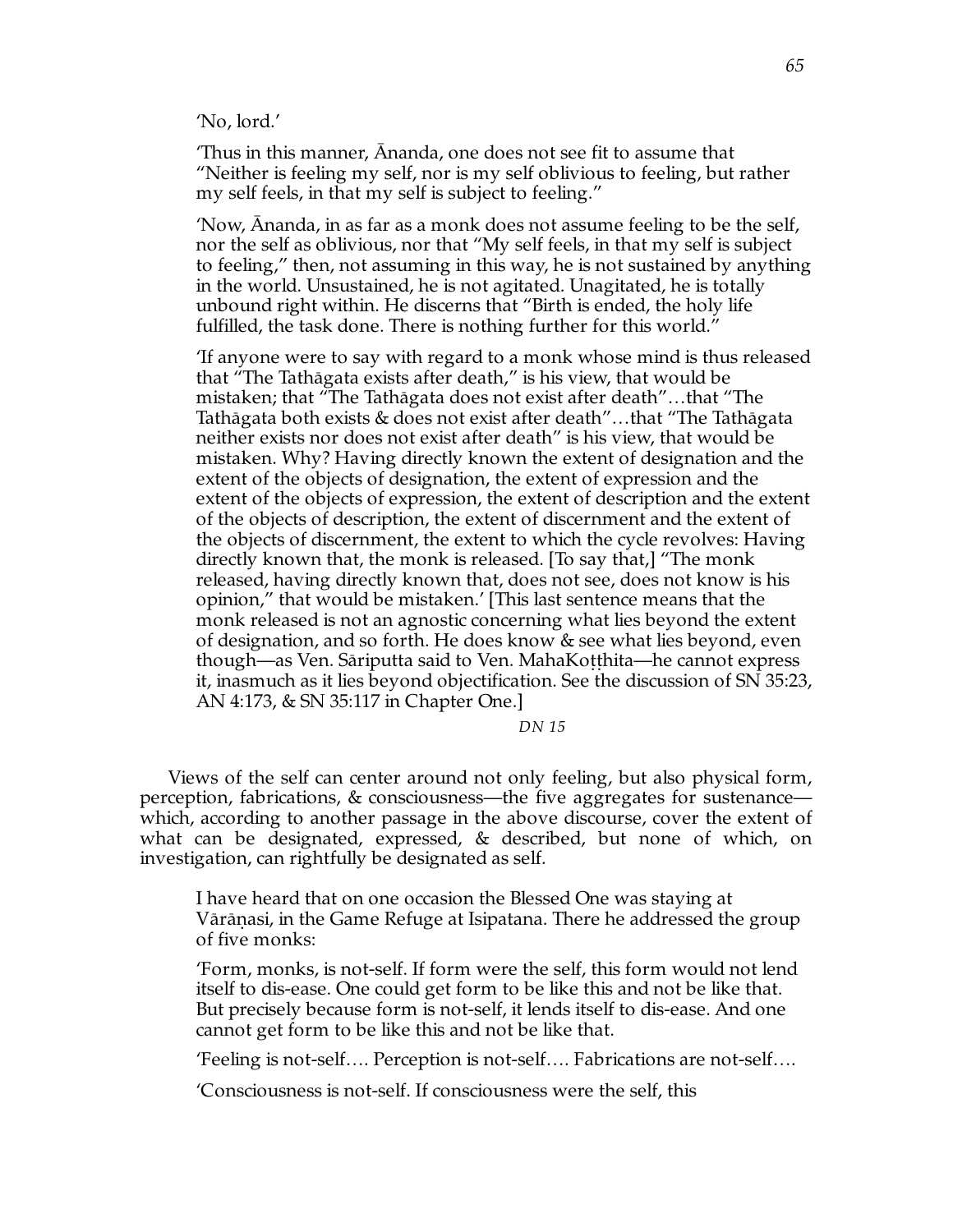consciousness would not lend itself to dis-ease. One could get consciousness to be like this and not be like that. But precisely because consciousness is not-self, it lends itself to dis-ease. And one cannot get consciousness to be like this and not be like that.

'How do you construe thus, monks—Is form constant or inconstant?'— 'Inconstant, lord.'—'And whatever is inconstant: Is it easeful or stressful?'—'Stressful, lord.'—'And is it right to assume with regard to whatever is inconstant, stressful, subject to change, that "This is mine. This is my self. This is what I am"?'—'No, lord.'

'….Is feeling constant or inconstant?…Is perception constant or inconstant?…Are fabrications constant or inconstant?…

'Is consciousness constant or inconstant?'—'Inconstant, lord.'—'And whatever is inconstant: Is it easeful or stressful?'—'Stressful, lord.'—'And is it right to assume with regard to whatever is inconstant, stressful, subject to change, that "This is mine. This is my self. This is what I am"?'— 'No, lord.'

'Thus, monks, any form whatsoever that is past, future, or present; internal or external; blatant or subtle; common or sublime; far or near: every form is to be seen as it has come to be with right discernment as: "This is not mine. This is not my self. This is not what I am."

'Any feeling whatsoever.… 'Any perception whatsoever.… 'Any fabrications whatsoever.…

'Any consciousness whatsoever that is past, future, or present; internal or external; blatant or subtle; common or sublime; far or near: every consciousness is to be seen as it has come to be with right discernment as: "This is not mine. This is not my self. This is not what I am."

'Seeing thus, the instructed noble disciple grows disenchanted with form, disenchanted with feeling, disenchanted with perception, disenchanted with fabrications, disenchanted with consciousness. Disenchanted, he grows dispassionate. Through dispassion, he is released. With release, there is the knowledge, "Released." He discerns that "Birth is ended, the holy life fulfilled, the task done. There is nothing further for this world."'

That is what the Blessed One said. Gratified, the group of five monks delighted at his words. And while this explanation was being given, the hearts of the group of five monks, through not clinging [not being sustained], were released from effluents.

*SN 22:59*

On the surface, doctrines about the self would appear simply to be another variety of speculative view. They deserve separate treatment, though, because they all come down to a deeply rooted sense of 'I am'—a conceit coloring all perception at the most fundamental level.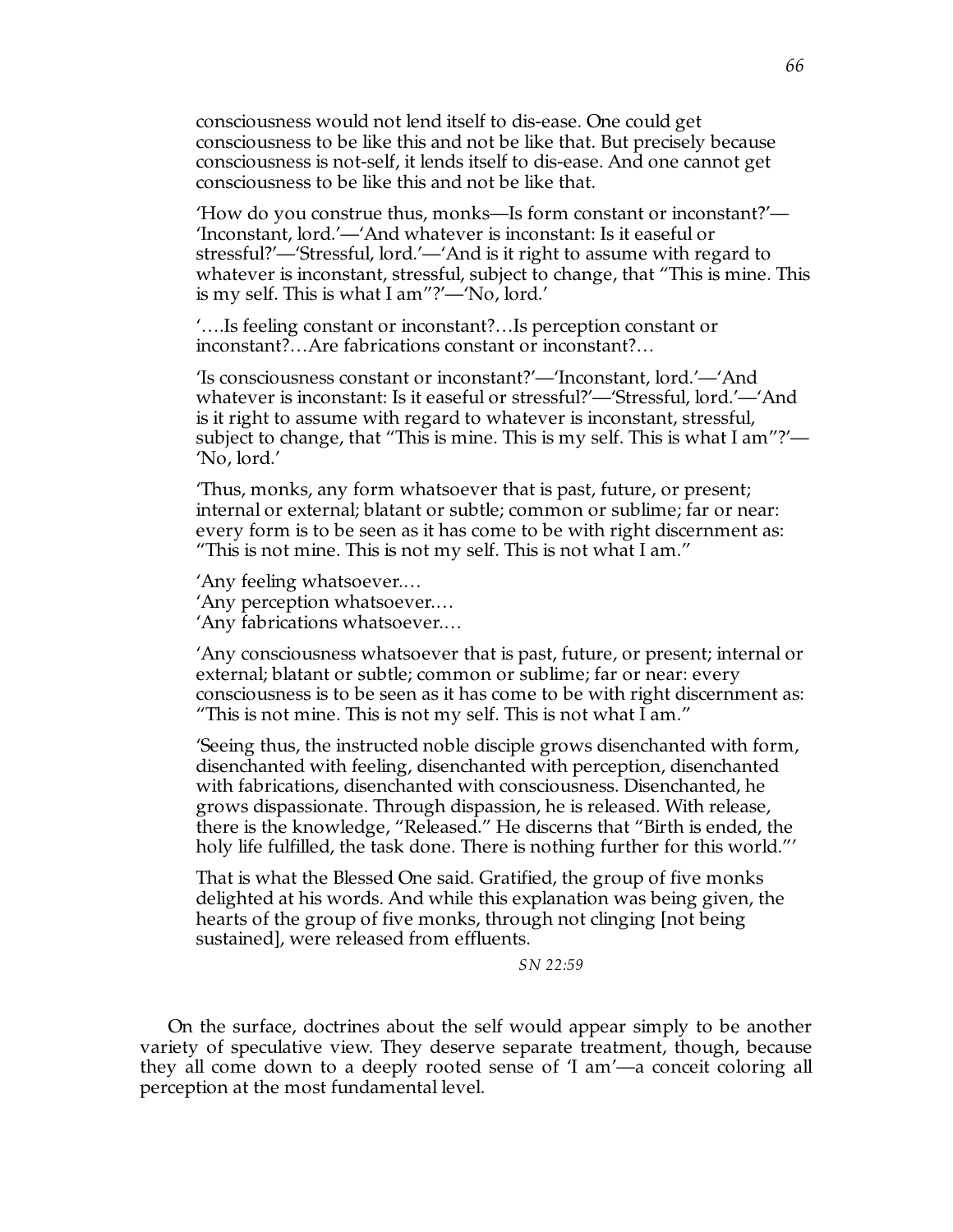'Monks, any contemplatives or brāhmans who assume in various ways when assuming a self, all assume the five aggregates for sustenance or a certain one of them. Which five? There is the case where an uninstructed, run-of-the-mill person…assumes form to be the self, or the self as possessing form, form as in the self, or the self as in form. He assumes feeling to be the self… perception to be the self… fabrications to be the self… He assumes consciousness to be the self, or the self as possessing consciousness, consciousness as in the self, or the self as in consciousness.

'Thus, both this assumption & the understanding, "I am," occur to him. And so it is with reference to the understanding "I am" that there is the appearance of the five faculties—eye, ear, nose, tongue, & body [the senses of vision, hearing, smell, taste, & touch].

'Now, there is the intellect, there are ideas [mental qualities], there is the property of ignorance. To an uninstructed, run-of-the-mill person, touched by experience born of the contact of ignorance, there occur [the thoughts]: "I am," "I am thus," "I will be," "I will not be," "I will be possessed of form," "I will be formless," "I will be percipient [conscious]," "I will be non-percipient," or "I will be neither percipient nor nonpercipient."

'The five faculties, monks, continue as they were. And with regard to them the instructed noble disciple abandons ignorance and gives rise to clear knowing. Owing to the fading of ignorance and the arising of clear knowing, [the thoughts]—"I am," "I am this,"… "I will be neither percipient nor non-percipient"—do not occur to him.'

*SN 22:47*

The sense of 'I am' can prevent a person from reaching the goal, even when he feels that he has abandoned attachment to sensuality, speculative views, & the experience of jhāna.

'There is the case, monks, where a certain contemplative or brāhman, with the relinquishing of speculations about the past and the relinquishing of speculations about the future, from being totally not determined on the fetters of sensuality, and from the surmounting of the rapture of seclusion [in the first jhana], of pleasure not-of-the-flesh,  $\&$  of the feeling of neither pleasure nor pain [in the fourth jhāna], thinks, "I am at peace, I am unbound, I am without clinging/sustenance!"

'With regard to this, the Tathāgata discerns: "This venerable contemplative or brāhman, with the relinquishing of speculations about the past... thinks, 'I am at peace, I am unbound, I am without clinging/sustenance!' Yes, he affirms a practice conducive to Unbinding. But still he clings, clinging to a speculation about the past or… a speculation about the future… or a fetter of sensuality… or the rapture of seclusion… or pleasure not-of-the-flesh… or a feeling of neither pleasure nor pain. And the fact that he thinks, 'I am at peace, I am unbound, I am without clinging/sustenance!'—that in itself points to his clinging."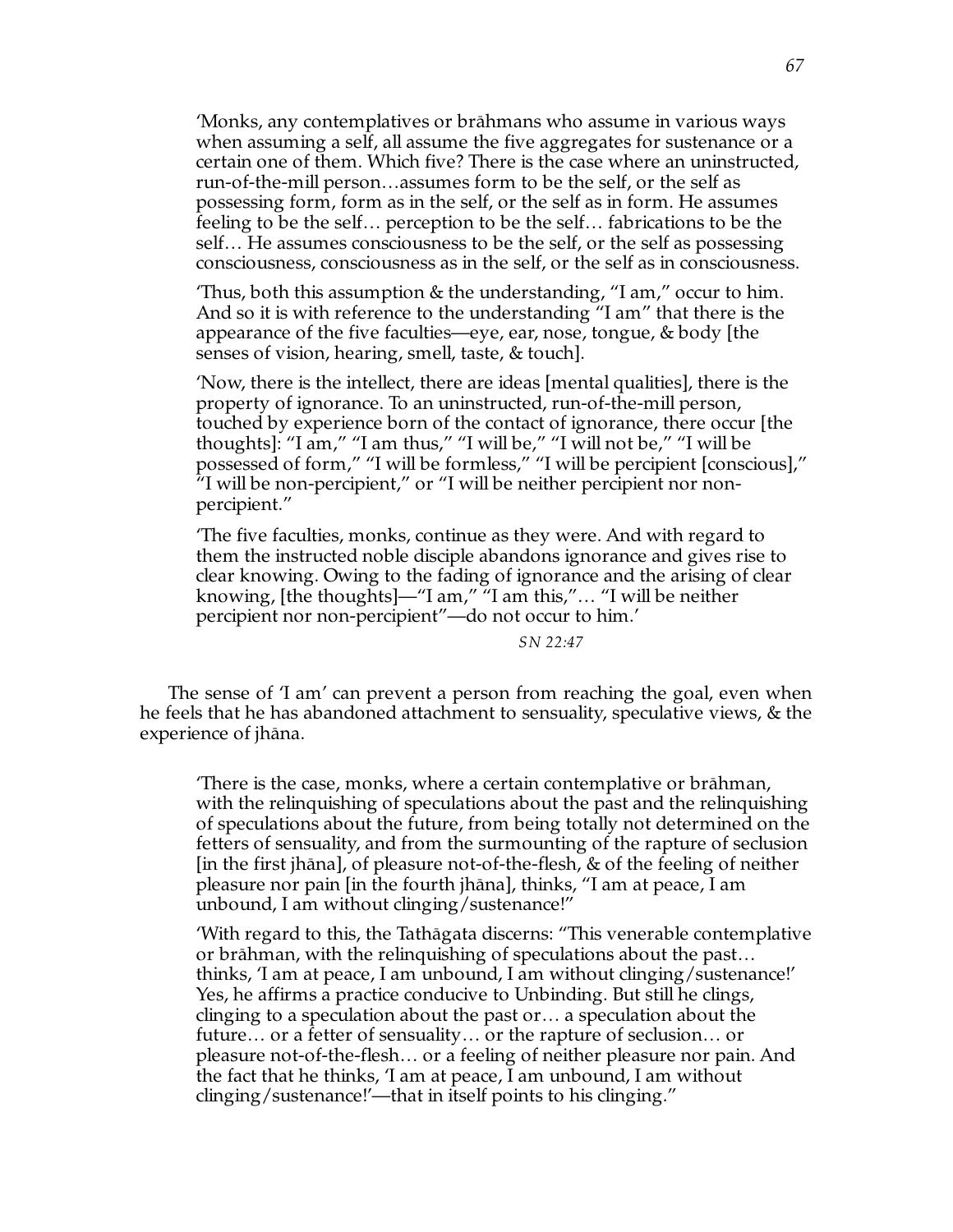'With regard to this—fabricated, gross—there is still the cessation of fabrications. Knowing, "There is that," seeing the escape from it, the Tathāgata has gone beyond it.'

#### *MN 102*

Whereas the contemplative or brahman under discussion in this passage reads an 'I' into what he is experiencing, the Buddha simply observes that 'There is this….' This unadorned observation—which simply sees what is present in an experience as present, and what is absent as absent—is treated in detail in the Lesser Discourse on Emptiness. There the Buddha describes how to develop it methodically, in ascending stages passing through the levels of jhāna—in this case based on the object 'earth', or solidity—and leading ultimately to Awakening.

'Ananda, just as this palace of Migara's mother  $\lim_{h \to 0}$  the monastery constructed by Lady Visākhā near Sāvatthi] is empty of elephants, cattle, & mares, empty of gold & silver, empty of assemblies of women & men, and there is only this non-emptiness—the singleness based on the community of monks; even so, finanda, a monk—not attending to the perception [mental label] of village, not attending to the perception of human being—attends to the singleness based on the perception of wilderness. His mind takes pleasure, finds satisfaction, settles, & indulges in its perception of wilderness.

'He discerns that "Whatever disturbances that would exist based on the perception of village… that would exist based on the perception of human being, are not present. There is only this modicum of disturbance: the singleness based on the perception of wilderness." He discerns that "This mode of perception is empty of the perception of village. This mode of perception is empty of the perception of human being. There is only this non-emptiness: the singleness based on the perception of wilderness." Thus he regards it as empty of whatever is not there. Whatever remains, he discerns as present: "There is this." And so this, his entry into emptiness, accords with actuality, is undistorted in meaning, & pure.

'Further, finanda, the monk—not attending to the perception of human being, not attending to the perception of wilderness—attends to the singleness based on the perception of earth. His mind takes pleasure, finds satisfaction, settles, & indulges in its perception of earth. Just as a bull's hide is stretched free from wrinkles with a hundred stakes, even so without attending to all the ridges & hollows, the river ravines, the tracts of stumps & thorns, the craggy irregularities of this earth—he attends to the singleness based on the perception of earth. His mind… settles & indulges in its perception of earth.

'He discerns that "Whatever disturbances that would exist based on the perception of human being… that would exist based on the perception of wilderness, are not present. There is only this modicum of disturbance: the singleness based on the perception of earth." He discerns that "This mode of perception is empty of the perception of human being… empty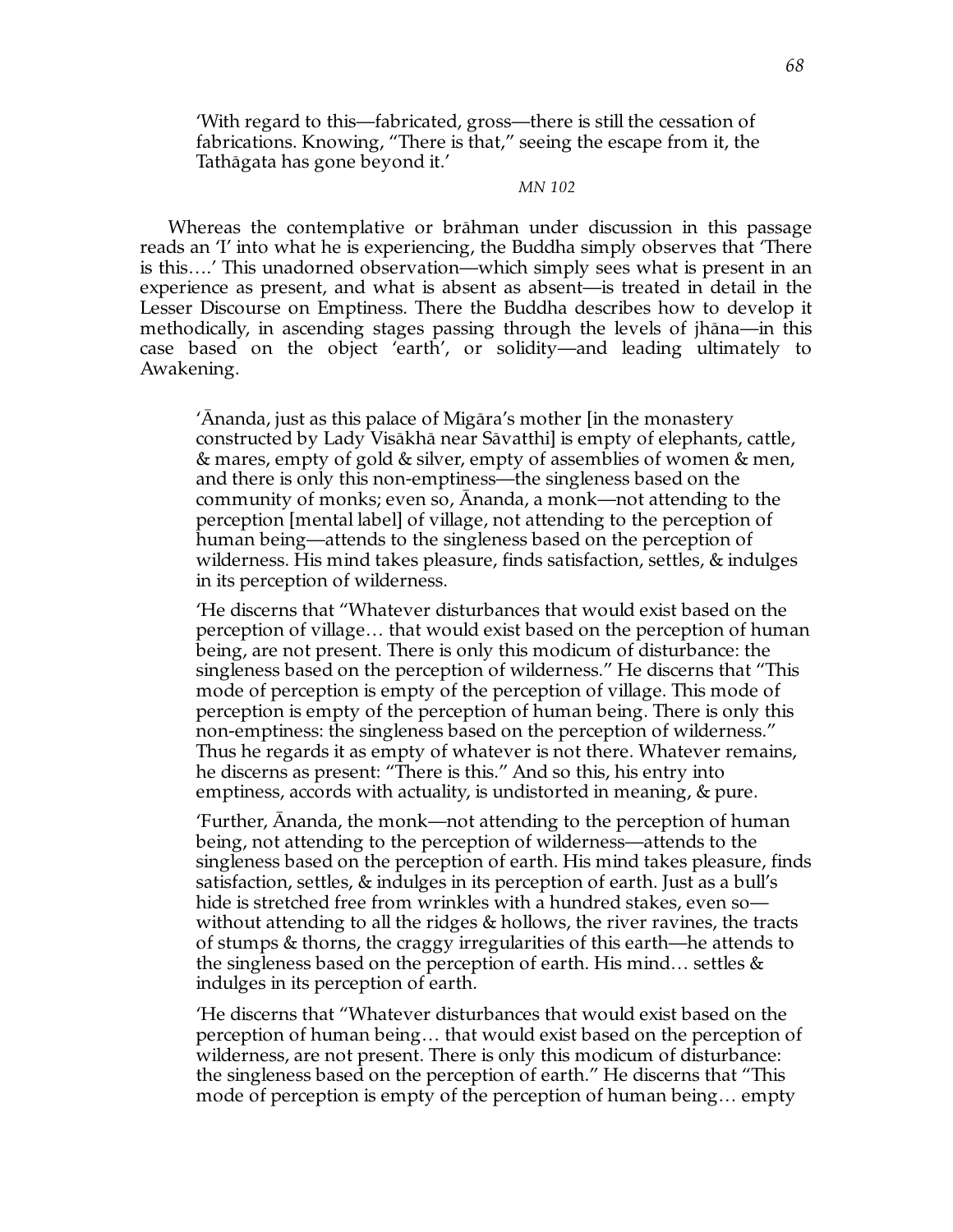of the perception of wilderness. There is only this non-emptiness: the singleness based on the perception of earth." Thus he regards it as empty of whatever is not there. Whatever remains, he discerns as present: "There is this." And so this, his entry into emptiness, accords with actuality, is undistorted in meaning, & pure.

'Further, Ananda, the monk—not attending to the perception of wilderness, not attending to the perception of earth—attends to the singleness based on the perception of the dimension of the infinitude of space.... [and so on through the four levels of formless jhāna. Then:]

'Further, finanda, the monk—not attending to the perception of the dimension of nothingness, not attending to the perception of the dimension of neither perception nor non-perception—attends to the singleness based on the signless concentration of awareness. His mind takes pleasure, finds satisfaction, settles, & indulges in its signless concentration of awareness.

'He discerns that "Whatever disturbances that would exist based on the perception of the dimension of nothingness… that would exist based on the perception of the dimension of neither perception nor non-perception, are not present. And there is only this modicum of disturbance: that connected with the six sensory spheres, dependent on this very body with life as its condition." He discerns that "This mode of perception is empty….[etc.]"

'Further, finanda, the monk—not attending to the perception of the dimension of nothingness, not attending to the perception of the dimension of neither perception nor non-perception—attends to the singleness based on the signless concentration of awareness. His mind takes pleasure, finds satisfaction, settles, & indulges in its signless concentration of awareness.

'He discerns that "This signless concentration of awareness is fabricated & mentally fashioned." And he discerns that "Whatever is fabricated & mentally fashioned is inconstant & subject to stopping." For him—thus knowing, thus seeing—the mind is released from the effluent of sensuality, the effluent of becoming, the effluent of ignorance. With release, there is the knowledge, "Released." He discerns that "Birth is ended, the holy life fulfilled, the task done. There is nothing further for this world."

'He discerns that "Whatever disturbances that would exist based on the effluent of sensuality… the effluent of becoming… the effluent of ignorance, are not present. And there is only this modicum of disturbance: that connected with the six sensory spheres, dependent on this very body with life as its condition." He discerns that "This mode of perception is empty of the effluent of sensuality… the effluent of becoming… the effluent of ignorance. And there is just this non-emptiness: that connected with the six sensory spheres, dependent on this very body with life as its condition." Thus he regards it as empty of whatever is not there. Whatever remains, he discerns as present: "There is this." And so this, his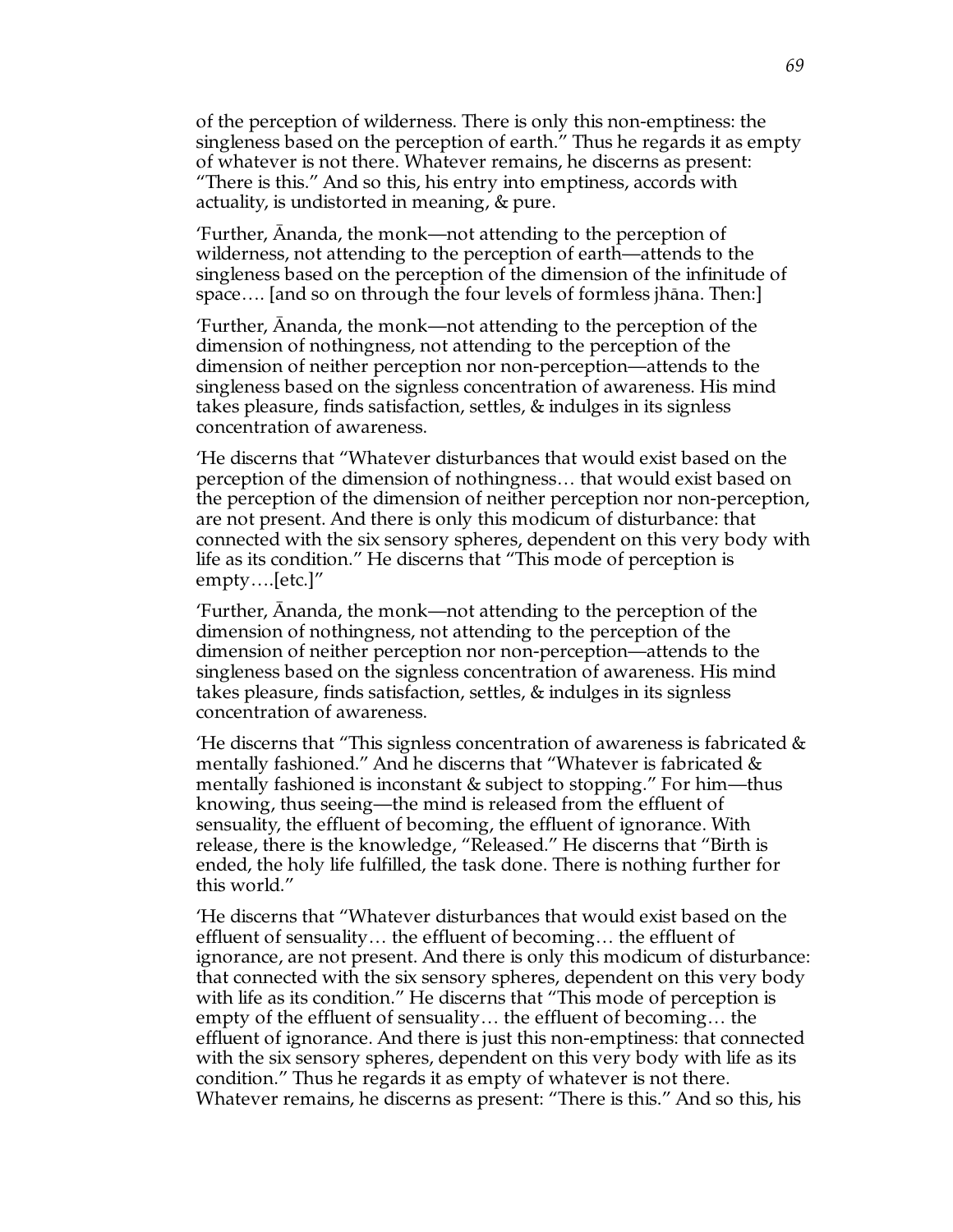entry into emptiness, accords with actuality, is undistorted in meaning, pure—

> superior & unsurpassed.' *MN 121*

Ven. Ananda: 'It's said that the world is empty, the world is empty, lord. To what extent is it said that the world is empty?'

The Buddha: 'Insofar as it is empty of self or of anything pertaining to self: Thus it is said that the world is empty. And what is empty of self or of anything pertaining to self? The eye is empty of self or of anything pertaining to self. Forms…Eye-consciousness…Eye-contact is empty of self or of anything pertaining to self.

'The ear… The nose… The tongue… The body…

'The intellect is empty of self or of anything pertaining to self. Ideas…Intellect-consciousness…Intellect-contact is empty of self or of anything pertaining to self. Thus it is said that the world is empty.'

*SN 35:85*

In abandoning the notion of self with regard to the world—here defined in the same terms as the 'All' (page 31, above)—the Buddha did not, however, hold to a theory that there is no self.

Having sat to one side, Vacchagotta the wanderer said to the Blessed One, 'Now then, Venerable Gotama, is there a self?' When this was said, the Blessed One was silent.

'Then is there no self?' Again, the Blessed One was silent.

Then Vacchagotta the wanderer got up from his seat and left.

Then, not long after Vacchagotta the wanderer had left, Venerable Ananda said to the Blessed One, 'Why, lord, did the Blessed One not answer when asked a question by Vacchagotta the wanderer?'

'finanda, if I, being asked by Vacchagotta the wanderer if there is a self, were to answer that there is a self, that would be conforming with those contemplatives  $\&$  brāhmans who are exponents of eternalism [i.e., the view that there is an eternal soul]. And if I…were to answer that there is no self, that would be conforming with those contemplatives & brāhmans who are exponents of annihilationism [i.e. that death is the annihilation of consciousness]. If I…were to answer that there is a self, would that be in keeping with the arising of knowledge that all phenomena are not-self?

'No, lord.'

'And if I…were to answer that there is no self, the bewildered Vacchagotta would become even more bewildered: "Does the self that I used to have, now not exist?"'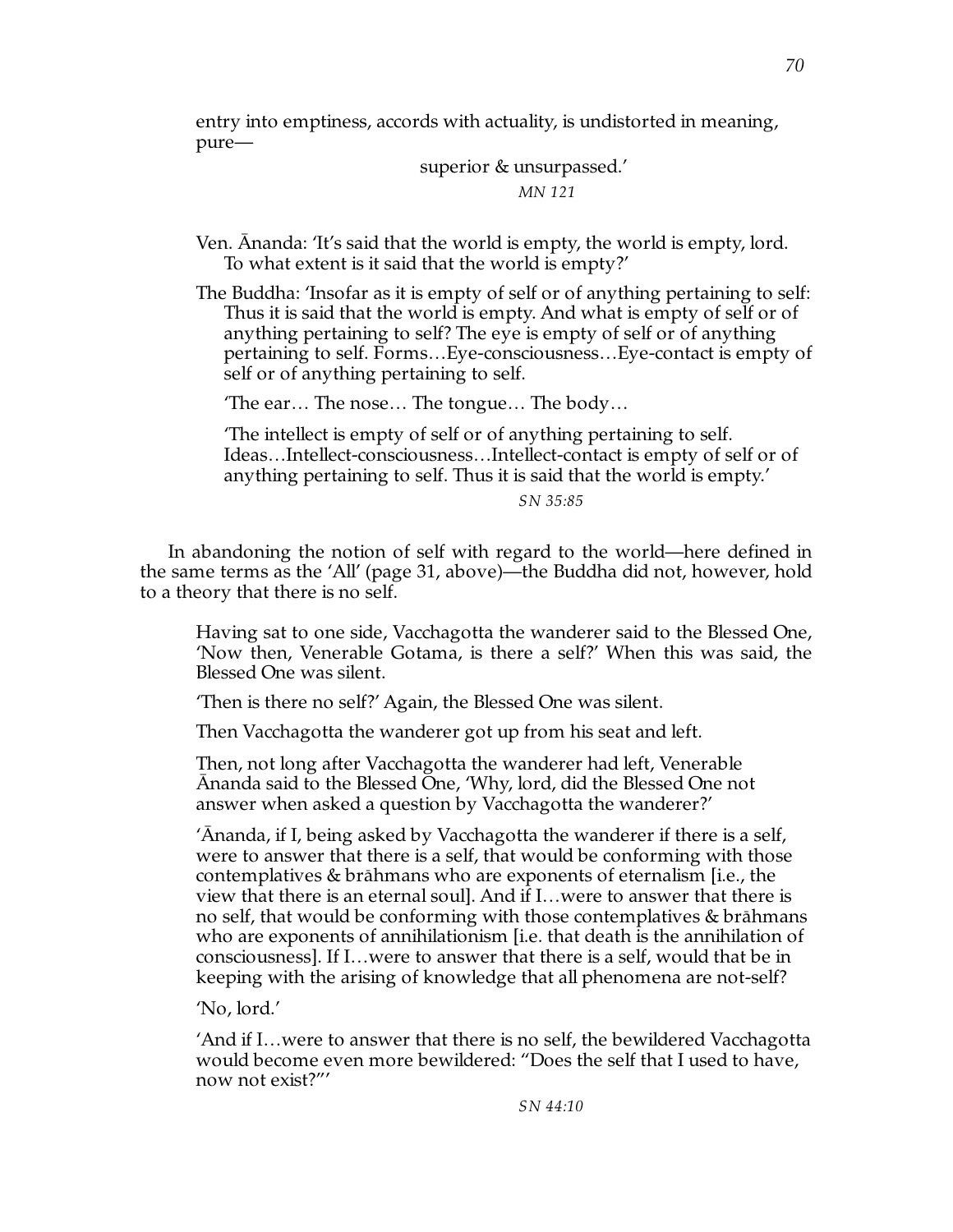This dialogue is one of the most controversial in the Canon. Those who hold that the Buddha took a position one way or the other on the question of whether or not there is a self have to explain away the Buddha's silence, and usually do so by focusing on his final statement to Ananda. If someone else more spiritually mature than Vacchagotta had asked the question, they say, the Buddha would have revealed his true position.

This interpretation, though, ignores the fact that of the Buddha's four express reasons for not answering the question, only the last is specific to Vacchagotta. The first two hold true no matter who is asking the question: To say that there is or is not a self would be to fall into one of two philosophical positions that the Buddha frequently attacked as incompatible with his teaching. As for his third reason, the Buddha wanted to be consistent with 'the arising of knowledge that all phenomena are not-self,' not because he felt that this knowledge was worth holding onto in & of itself (cf. his statement to Upasıva, Sn 5:6, that in the experience of the goal all phenomena are done away with), but because he saw that the arising of such knowledge could, through causing the mind to let go of all forms of clinging/sustenance, lead to liberation.

This point becomes clear when we compare the exchange with Vacchagotta, given above, to this one with Mogharāja:

*Mogharāja*:

How does one view the world so as not to be seen by Death's king?

*The Buddha:*

View the world, Mogharaja,

as empty—

always mindful, to have removed any view about self. This way one is above & beyond death. This is how one views the world so as not to be seen by Death's king.

*Sn 5:15*

The fundamental difference between this dialogue & the preceding one lies in the questions asked: In the first, Vacchagotta asks the Buddha to take a position on the metaphysical question of whether or not there is a self, and the Buddha remains silent. In the second, Mogharaja asks for a way to view the world so that one can go beyond death, and the Buddha speaks, teaching him to view the world without reference to the notion of self.

This suggests that, instead of being a metaphysical assertion that there is no self, the teaching on not-self is more a strategy, a technique of perception aimed at leading beyond death to Unbinding—a way of perceiving things that involves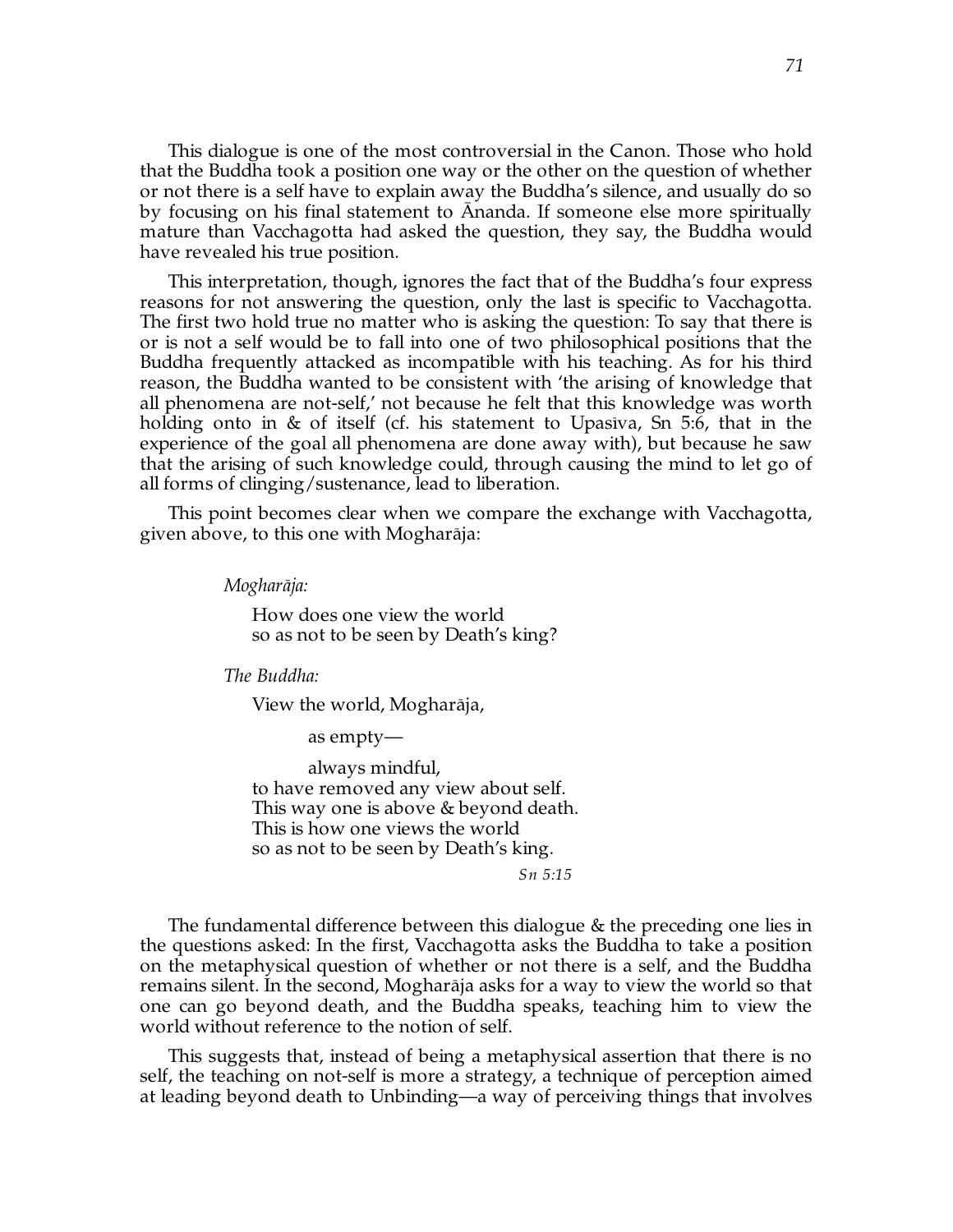no self-identification, no sense that 'I am', no attachment to 'I' or 'mine.' And this would be in keeping with the discernment the Buddha recommends in the Discourse on the Supreme Net (DN 1): one that judges views not in terms of their content, but in terms of where they come from and where they lead.

If a person aiming at Unbinding is not to view the world in terms of self, then in what terms should he or she view it? The Buddha's comment to Anurādha (page 27)—'It is only stress that I describe, and the stopping of stress'—suggests an answer, and this answer is borne out by a series of other passages in the Canon.

'Lord, "Right view, right view," it is said. To what extent is there right view?'

'By & large, Kaccāyana, this world is supported by [takes as its object] a polarity, that of existence & non-existence. But when one sees the origination of the world as it has come to be with right discernment, "non-existence" with reference to the world doesn't occur to one. When one sees the stopping of the world as it has come to be with right discernment, "existence" with reference to the world doesn't occur to one.

'By  $\&$  large, Kaccāyana, this world is in bondage to attachments, clingings [sustenances], & biases. But one such as this doesn't get involved with or cling to these attachments, clingings, fixations of awareness, biases, or obsessions; nor is he resolved on "my self." He has no uncertainty or doubt that mere stress, when arising, is arising; stress, when passing away, is passing away. In this, his knowledge is independent of others. It's to this extent, Kaccāyana, that there is right view.'

*SN 12:15*

'There is the case where an uninstructed, run-of-the-mill person…does not discern what ideas are fit for attention, or what ideas are unfit for attention. This being so, he doesn't attend to ideas fit for attention, and attends [instead] to ideas unfit for attention…. This is how he attends inappropriately: "Was I in the past? Was I not in the past? What was I in the past? How was I in the past? Having been what, what was I in the past? Will I be in the future? Will I not be in the future? What will I be in the future? How will I be in the future? Having been what, what will I be in the future?" Or else he is inwardly perplexed about the immediate present: "Am I? Am I not? What am I? How am I? Where has this being come from? Where is it bound?"

'As this person attends inappropriately in this way, one of six kinds of view arises in him: The view *I have a self* arises in him as true & established, or the view *I have no self*…or the view *It is precisely because of self that I perceive self*…or the view *It is precisely because of self that I perceive notself*…or the view *It is precisely because of not-self that I perceive self* arises in him as true & established, or else he has a view like this: *This very self of mine—the knower that is sensitive here & there to the ripening of good & bad actions—is the self of mine that is constant, everlasting, eternal, not subject to*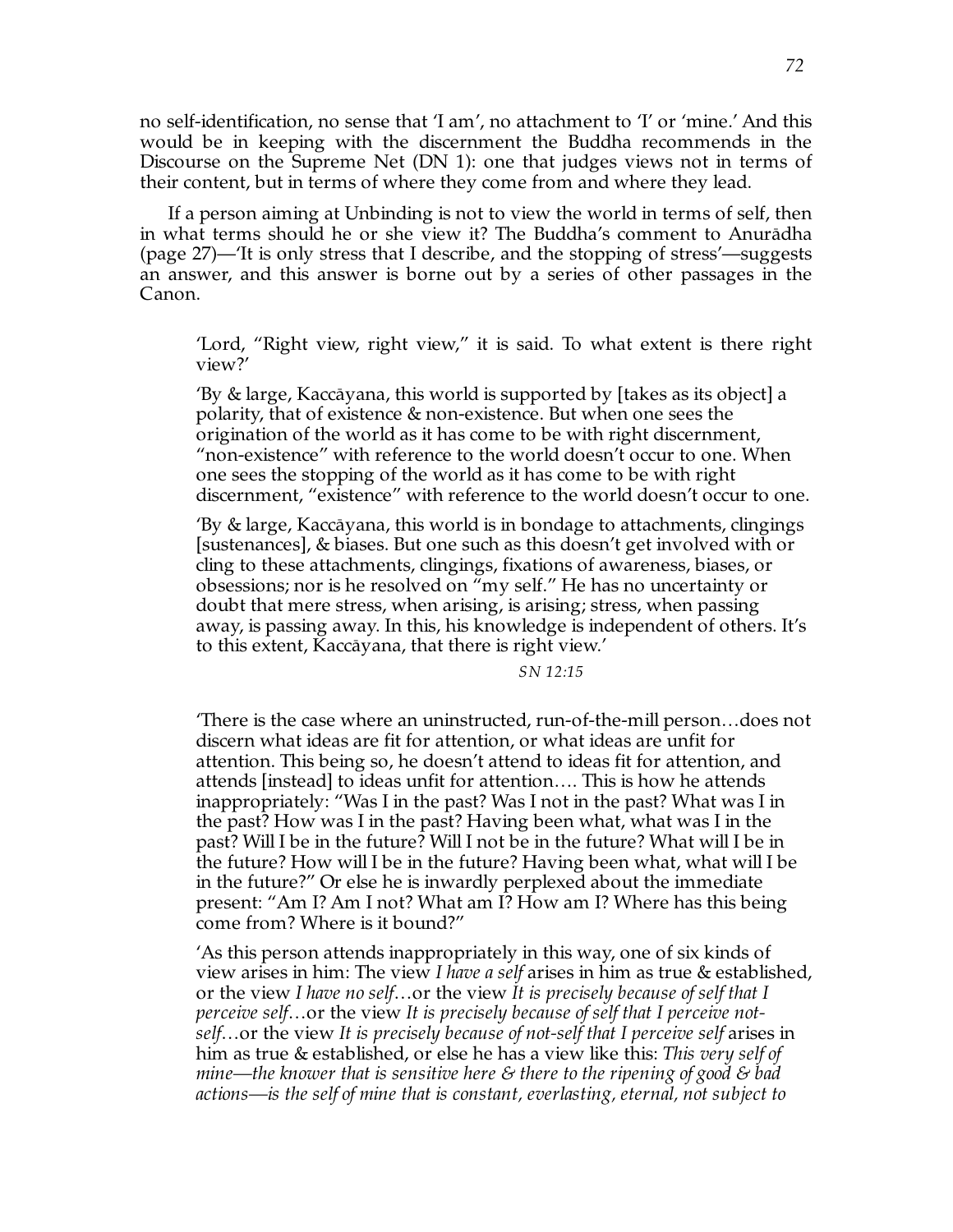*change, and will endure as long as eternity.* This is called a thicket of views, a wilderness of views, a contortion of views, a writhing of views, a fetter of views. Bound by a fetter of views, the uninstructed run-of-the-mill person is not freed from birth, aging, & death, from sorrow, lamentation, pain, distress, & despair. He is not freed from stress, I say.

'The well-taught noble disciple…discerns what ideas are fit for attention, and what ideas are unfit for attention. This being so, he doesn't attend to ideas unfit for attention, and attends (instead) to ideas fit for attention….He attends appropriately, This is stress…This is the origin of stress…This is the stopping of stress…This is the way leading to the stopping of stress. As he attends appropriately in this way, three fetters are abandoned in him: identity-view, uncertainty,  $\&$  grasping at habits  $\&$ practices.'

*MN 2*

'Now this, monks, is the noble truth of stress: Birth is stress, aging is stress, death is stress; sorrow, lamentation, pain, distress, & despair are stress; association with the unbeloved is stress, separation from the loved is stress, not getting what is wanted is stress. In short, the five aggregates for sustenance are stress.

'And this, monks, is the noble truth of the origination of stress: the craving that makes for further becoming—accompanied by passion  $&$ delight, relishing now here & now there—i.e., craving for sensual pleasure, craving for becoming, craving for non-becoming.

'And this, monks, is the noble truth of the stopping of stress: the remainderless fading & stopping, renunciation, relinquishment, release, & letting go of that very craving.

'And this, monks, is the noble truth of the way leading to the stopping of stress: precisely this noble eightfold path—right view, right resolve, right speech, right action, right livelihood, right effort, right mindfulness, right concentration.

'Vision arose, insight arose, discernment arose, knowledge arose, illumination arose within me with regard to things never heard before: "This is the noble truth of stress"…. "This noble truth of stress is to be comprehended"…. "This noble truth of stress has been comprehended"…. "This is the noble truth of the origination of stress"…. "This noble truth of the origination of stress is to be abandoned"…. "This noble truth of the origination of stress has been abandoned"…. "This is the noble truth of the stopping of stress"…. "This noble truth of the stopping of stress is to be realized"…. "This noble truth of the stopping of stress has been realized"…. "This is the noble truth of the way leading to the stopping of stress"…. "This noble truth of the way leading to the stopping of stress is to be developed"…. "This noble truth of the way leading to the stopping of stress has been developed."

'And, monks, as long as this three-round, twelve-permutation knowledge & vision of mine concerning these four noble truths as they have come to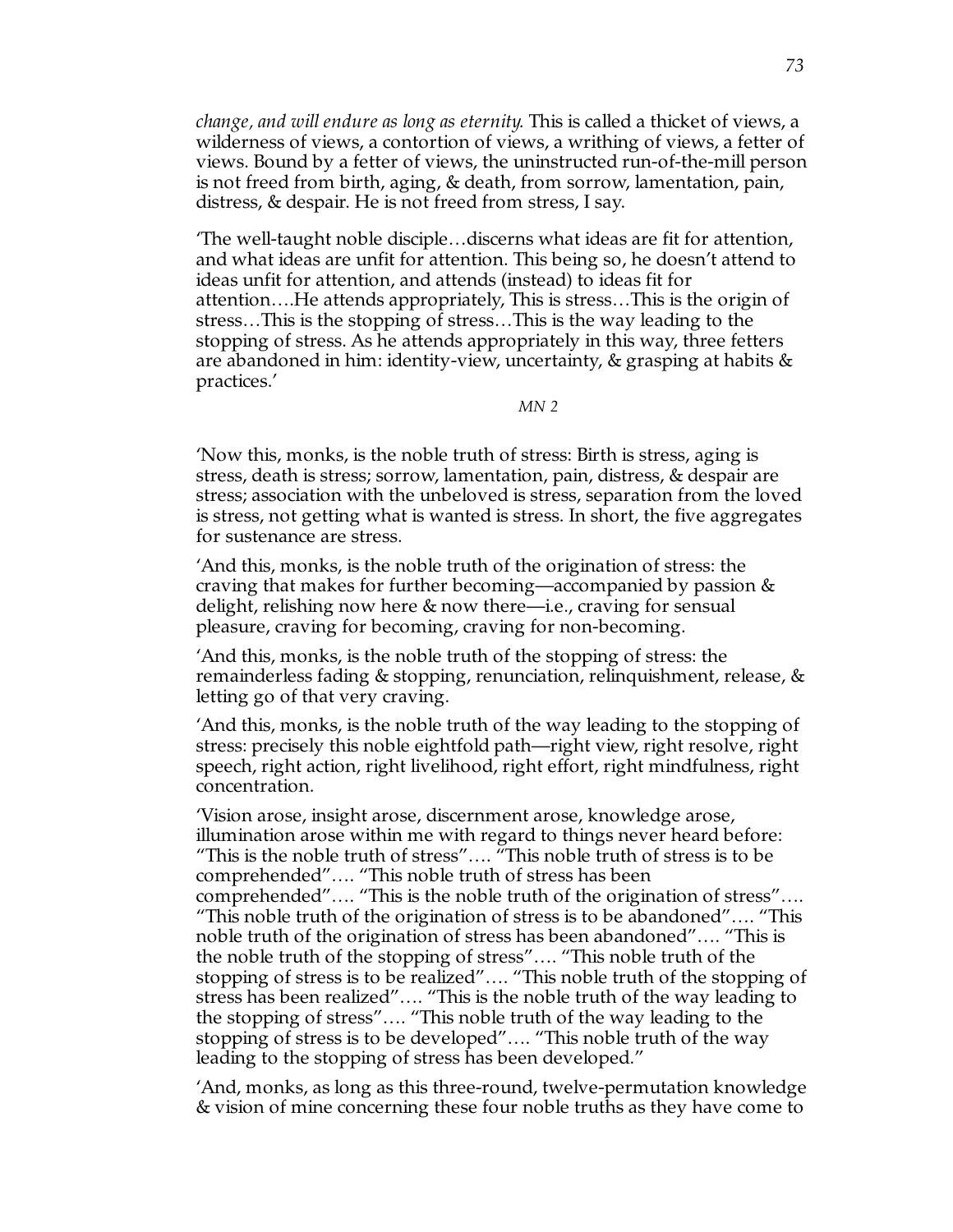be was not pure, I did not claim to have directly awakened to the unexcelled right self-awakening….But as soon as this three-round, twelvepermutation knowledge & vision of mine concerning these four noble truths as they have come to be was truly pure, then did I claim to have directly awakened to the unexcelled right self-awakening….Knowledge & vision arose in me: "Unprovoked is my release. This is the last birth. There is now no further becoming."'

*SN 56:11*

'Just as if there were a pool of water in a mountain glen—clear, limpid, & unsullied—where a man with good eyes standing on the bank could see shells, gravel, & pebbles, and also shoals of fish swimming about  $\&$ resting, and it would occur to him, "This pool of water is clear, limpid & unsullied. Here are these shells, gravel & pebbles, and also these shoals of fish swimming about & resting." So too, the monk discerns as it has come to be that "This is stress….This is the origination of stress….This is the stopping of stress…. This is the way leading to the stopping of stress….These are effluents….This is the origination of effluents….This is the stopping of effluents…. This is the way leading to the stopping of effluents." His heart, thus knowing, thus seeing, is released from the effluent of sensuality, released from the effluent of becoming, released from the effluent of ignorance. With release, there is the knowledge, "Released." He discerns that "Birth is ended, the holy life fulfilled, the task done. There is nothing further for this world."

'This, great king, is a fruit of the contemplative life, visible here & now, more excellent than the previous ones and more sublime. And as for another visible fruit of the contemplative life, higher & more sublime than this, there is none.'

*DN 2*

Thus for the person who aims at Unbinding, the Buddha recommends a technique of perception that regards things simply in terms of the four truths concerning stress, with no self-identification, no sense that 'I am', no attachment to 'I' or 'mine' involved. Although, as the following passage states, there may be a temporary, functional identity to one's range of perception, this 'identity' goes no further than that. One recognizes it for what it is: inconstant & conditioned, and thus not worthy of being taken as a self—for in transcending attachment to it, there is the realization of deathlessness.

- Ven. Ananda: 'It's amazing, lord; it's astounding. For truly, the Blessed One has pointed out the way to cross over the flood by going from one support to the next. But what then, lord, is the noble liberation?'
- The Buddha: 'There is the case, Ananda, where a noble disciple considers that "Sensual pleasure here & now and in lives to come; form here & now and in lives to come; perceptions of form here & now and in lives to come; perceptions of imperturbability, perceptions of the dimension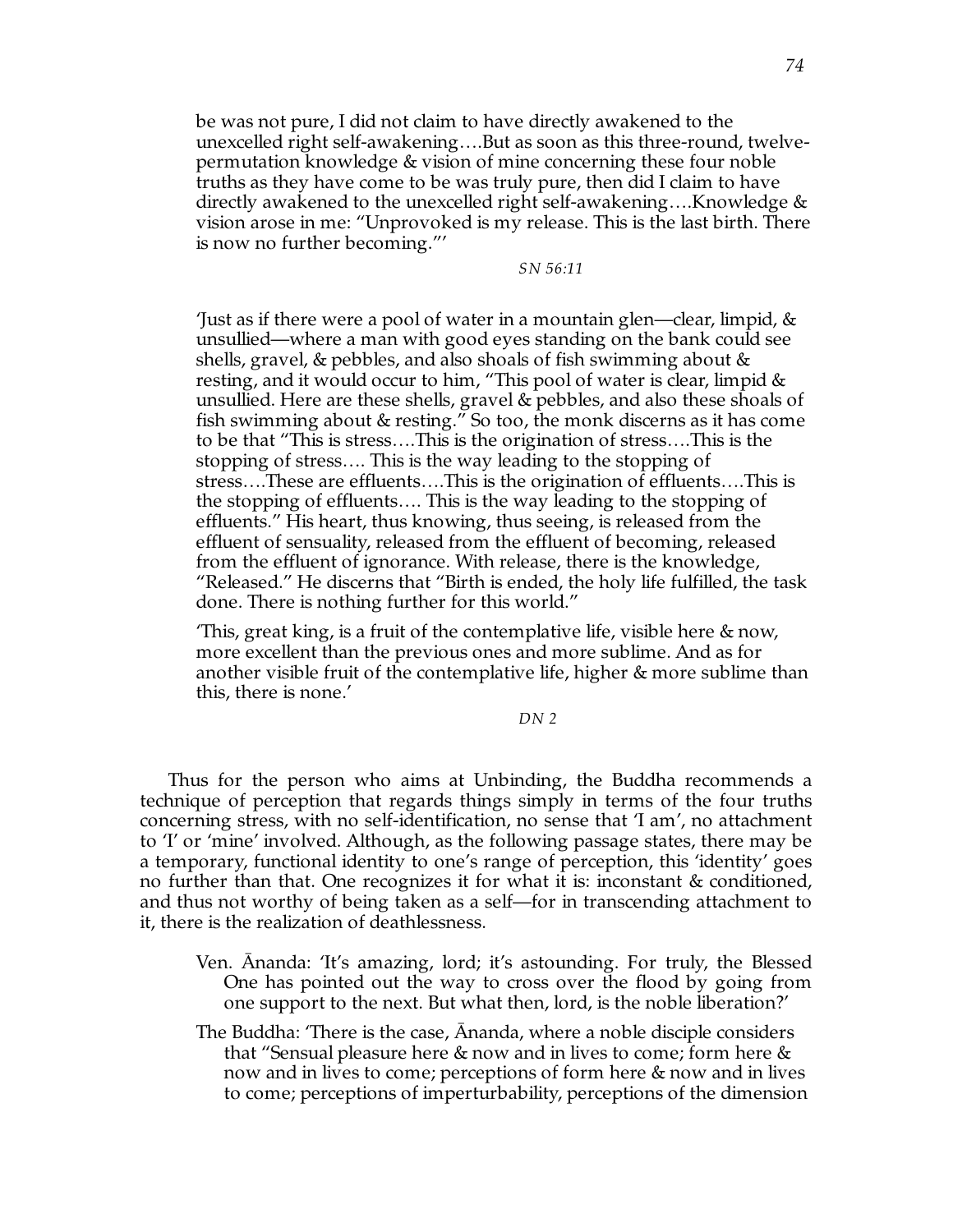of nothingness, perceptions of the dimension of neither perception nor non-perception: [All] that is an identity, to the extent that there is identity. [But] this is deathless: the liberation of the mind through lack of clinging/sustenance."'

*MN 106*

Once the sense of self is transcended, its polar opposite—the sense of something standing in contradistinction to a self—is transcended as well. In the Discourse at Kālaka's Park, the Buddha expresses this lack of a self/non-self polarity directly in terms of sensory experience. For a person who has attained the goal, experience occurs with no 'subject' or 'object' superimposed on it, no construing of experience or thing experienced. There is simply the experience in & of itself.

'Monks, whatever in this world—with its gods, Māras & Brahmās, its generations complete with contemplatives & brāhmans, princes & men is seen, heard, sensed, cognized, attained, sought after, pondered by the intellect: That do I know. Whatever in this world…is seen, heard, sensed, cognized, attained, sought after, pondered by the intellect: That I directly know. That is known by the Tathāgata, but in the Tathāgata it has not been established ….

'Thus, monks, the Tathāgata, when seeing what is to be seen, doesn't construe [an object as] seen, doesn't construe an unseen, doesn't construe [an object] to-be-seen, doesn't construe a seer.

'When hearing.… 'When sensing.…

'When cognizing what is to be cognized, he doesn't construe [an object as] cognized, doesn't construe an uncognized, doesn't construe [an object] tobe-cognized, doesn't construe a cognizer.

'Thus, monks, the Tathāgata—being such-like with regard to all phenomena that can be seen, heard, sensed, & cognized—is "Such." And I tell you: There is no other "Such" higher or more sublime.

'Whatever is seen or heard or sensed and fastened onto as true by others, One who is Such—among the self-fettered wouldn't further claim to be true or even false. Having seen well in advance that arrow where generations are fastened & hung

—"I know, I see, that's just how it is!"—

there's nothing of the Tathagata fastened.'

*AN 4:24*

A view is true or false only when one is judging how accurately it refers to something else. If one is regarding it simply as an event in & of itself, true & false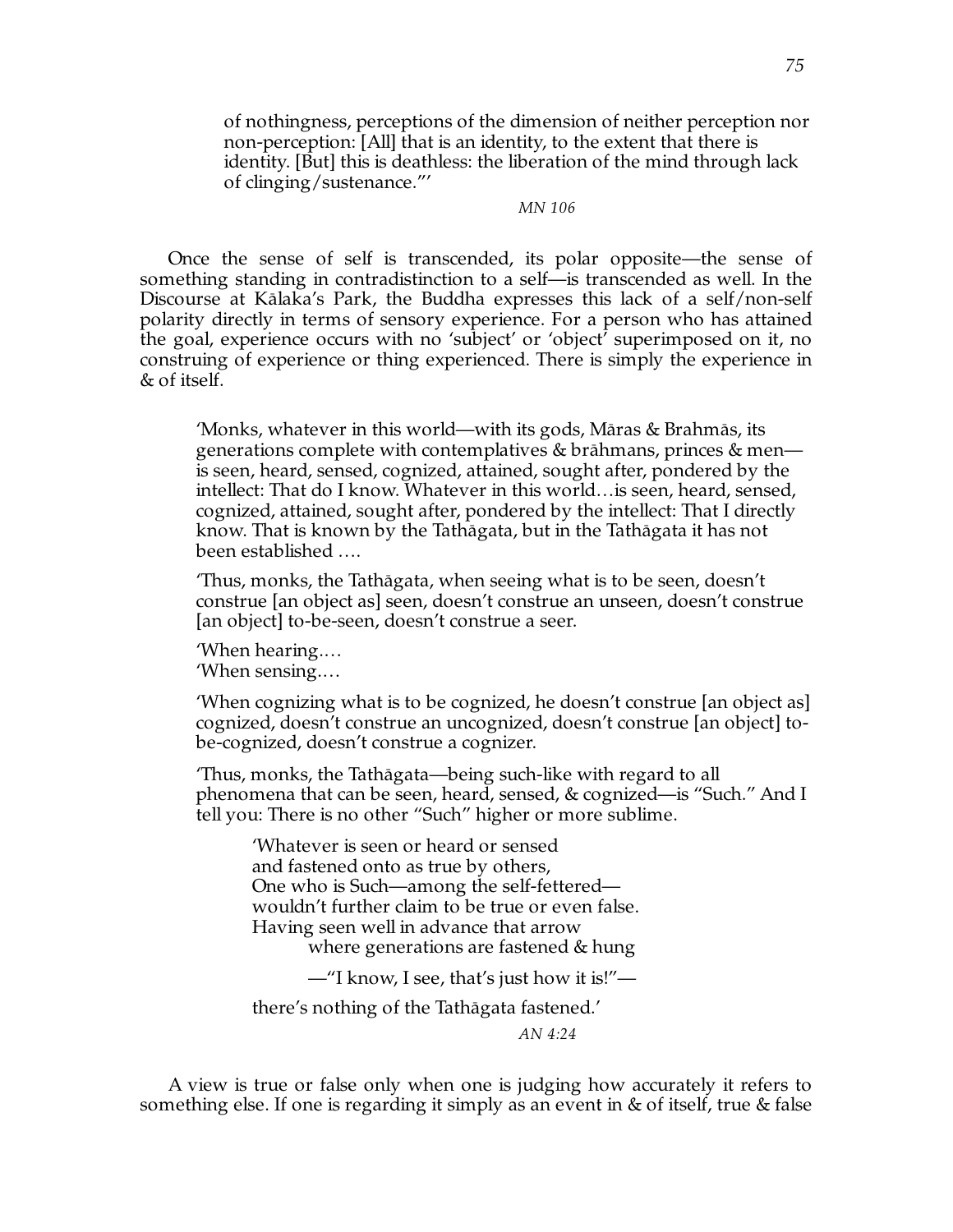no longer apply. Thus for the Tathagata—who no longer needs to impose notions of subject or object on experience, and can regard sights, sounds, feelings, & thoughts purely in & of themselves—views are not necessarily true or false, but can simply serve as phenomena to be experienced. With no notion of subject, there is no grounds for 'I know, I see;' with no notion of object, no grounds for 'That's just how it is.' So—although a Tathagata may continue using 'true' & 'false' in the course of teaching others, and may continue reflecting on right view as a means of abiding mindfully & comfortably in the present notions of true, false, self, & not self have lost all their holding power over the mind. As a result, the mind can see conditioned events in their suchness—'such are the aggregates, such their origin, such their disappearance'—and is left free to its own Suchness: unrestrained, uninfluenced by anything of any sort.

\* \* \*

This concludes our survey of the four modes of clinging/ sustenance passion & delight for sensuality, for views, for habits & practices, and for doctrines of the self—and should be enough to give a sense of what is loosed in the Unbinding of the mind. All that remains now is the question of how.

Many of the passages we have considered seem to suggest that total Unbinding may be realized by letting go of any one of these four modes of sustenance. What most likely happens in such cases, though, is that the abandoning of one mode immediately triggers an abandoning of the remaining three, for there are other cases reported in the Canon where the experience of Unbinding comes in stages spread over time: the arising of the eye of Dhamma, which frees one from passion & delight for identity views, uncertainty, and grasping at habits & practices; the attainment of Non-returning, which frees one from passion & delight for sensuality; and the attainment of Arahantship, which frees one from passion & delight for all views, the practice of jhana,  $\&$  the conceit 'I am.' Why these stages happen in this order, and how they relate to the practices meant to induce them, is what we will take up next.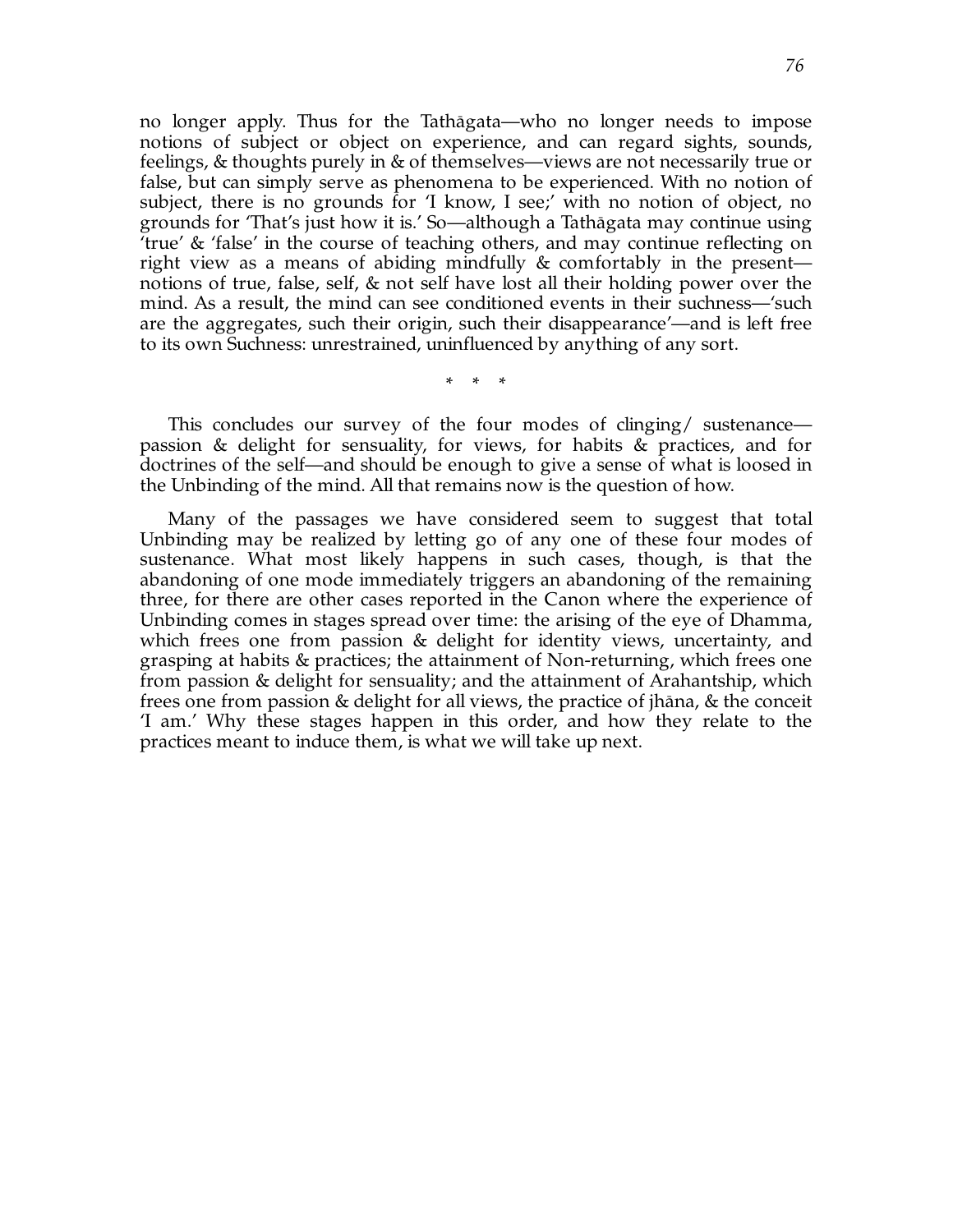## CHAPTER IV

# *"And taking a pin, I pulled out the wick."*

A THEME recurrent in the passages we have been considering is that the abandonment of clinging/sustenance is effected through knowledge.

'These four [modes of] sustenance have what as their cause, what as their origin, from what are they born, from what do they arise? These four [modes of] sustenance have craving as their cause, craving as their origin, are born from craving, and arise from craving.

'And what does craving have as its cause…?… feeling…. And what does feeling have as its cause…?… contact…. And what does contact have as its cause…?…the six sense spheres…. And what do the six sense spheres have as their cause...?... name & form.... And what do name  $\&$  form have as their cause…?… consciousness…. And what does consciousness have as its cause…?… fabrications…. And what do fabrications have as their cause…?… ignorance….

'And, monks, as soon as ignorance is abandoned in a monk, and clear knowing arises, he—from the fading of ignorance and the arising of clear knowing—clings neither to sensuality as sustenance, nor to views as sustenance, nor to habits & practices as sustenance, nor to doctrines of the self as sustenance. Not clinging [unsustained], he is not agitated. Unagitated, he is totally unbound right within. He discerns that "Birth is ended, the holy life fulfilled, the task done. There is nothing further for this world."'

*MN 11*

The word *'vijjā'*—translated here as clear knowing—also means 'science.' And just as science implies a method, there is a method—a discipline—underlying the knowledge that leads to Unbinding. That method is described from a number of perspectives in the Canon, each description stressing different aspects of the steps involved. The standard formula, though, is the noble eightfold path, also known as the middle way.

'There are these two extremes that one who has gone forth is not to indulge in. Which two? That which is devoted to sensuality with reference to sensual objects: base, vulgar, common, ignoble, unprofitable; and that which is devoted to self-affliction: painful, ignoble, unprofitable. Avoiding both of these extremes, the middle way realized by the Tathāgata producing vision, producing knowledge—leads to calm, to direct knowledge, to self-awakening, to Unbinding.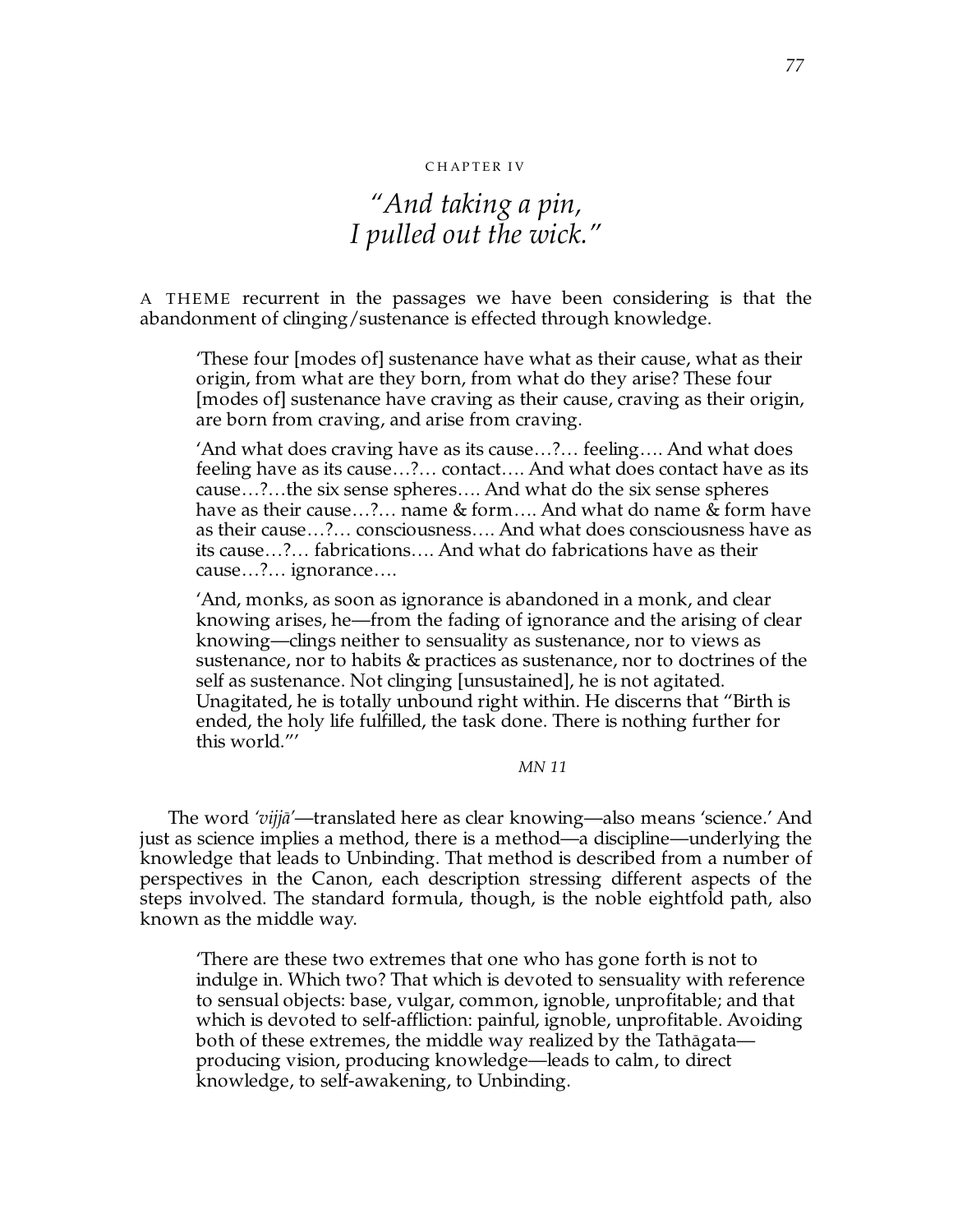'And what is the middle way realized by the Tath $\bar{a}$ gata that—producing vision, producing knowledge—leads to calm, to direct knowledge, to selfawakening, to Unbinding? Precisely this noble eightfold path: right view, right resolve, right speech, right action, right livelihood, right effort, right mindfulness, right concentration.'

### *SN 56:11*

The eight factors of the path fall under three headings, the first two factors coming under discernment, the next three under virtue, and the final three under concentration. These three headings are called the threefold training; the dynamic among them, leading to the knowledge & vision of release, is one of natural cause & effect.

'It's natural that in a virtuous person, one of consummate virtue, freedom from remorse will arise…. It's natural that in a person free from remorse gladness will arise… that in a glad person rapture will arise… that for an enraptured person the body will be calmed… that a person of calmed body will feel pleasure… that the mind of a person feeling pleasure will become concentrated… that a person whose mind is concentrated will see things as they have come to be… that a person seeing things as they have come to be will grow disenchanted… that a disenchanted person will grow dispassionate… that a dispassionate person will realize the knowledge & vision of release.'

# *AN 11:2*

According to the standard description of the noble eightfold path, the heading of discernment includes seeing things in terms of the four noble truths about stress, and maintaining the resolve to release oneself from sensuality, to abandon ill will, and to avoid doing harm. Virtue includes abstaining from lying, from divisive speech, from harsh speech,  $\&$  from idle chatter; from killing, stealing, & having illicit sex; and from engaging in dishonest or abusive forms of making a living, such as dealing in poison, slaves, weapons, intoxicants, or animal flesh.

The factors that go into concentration, though, are somewhat more complex.

'And what, monks is right effort? There is the case where a monk generates desire, endeavors, arouses persistence, upholds & exerts his intent for the sake of the non-arising of evil, unskillful qualities that have not yet arisen… for the sake of the abandoning of evil, unskillful qualities that have arisen… for the sake of the arising of skillful qualities that have not yet arisen… (and) for the maintenance, non-confusion, increase, plenitude, development, & culmination of skillful qualities that have arisen. This, monks, is right effort.

'And what is right mindfulness? There is the case where a monk remains focused on the body in & of itself—ardent, alert, & mindful—subduing greed & distress with reference to the world. He remains focused on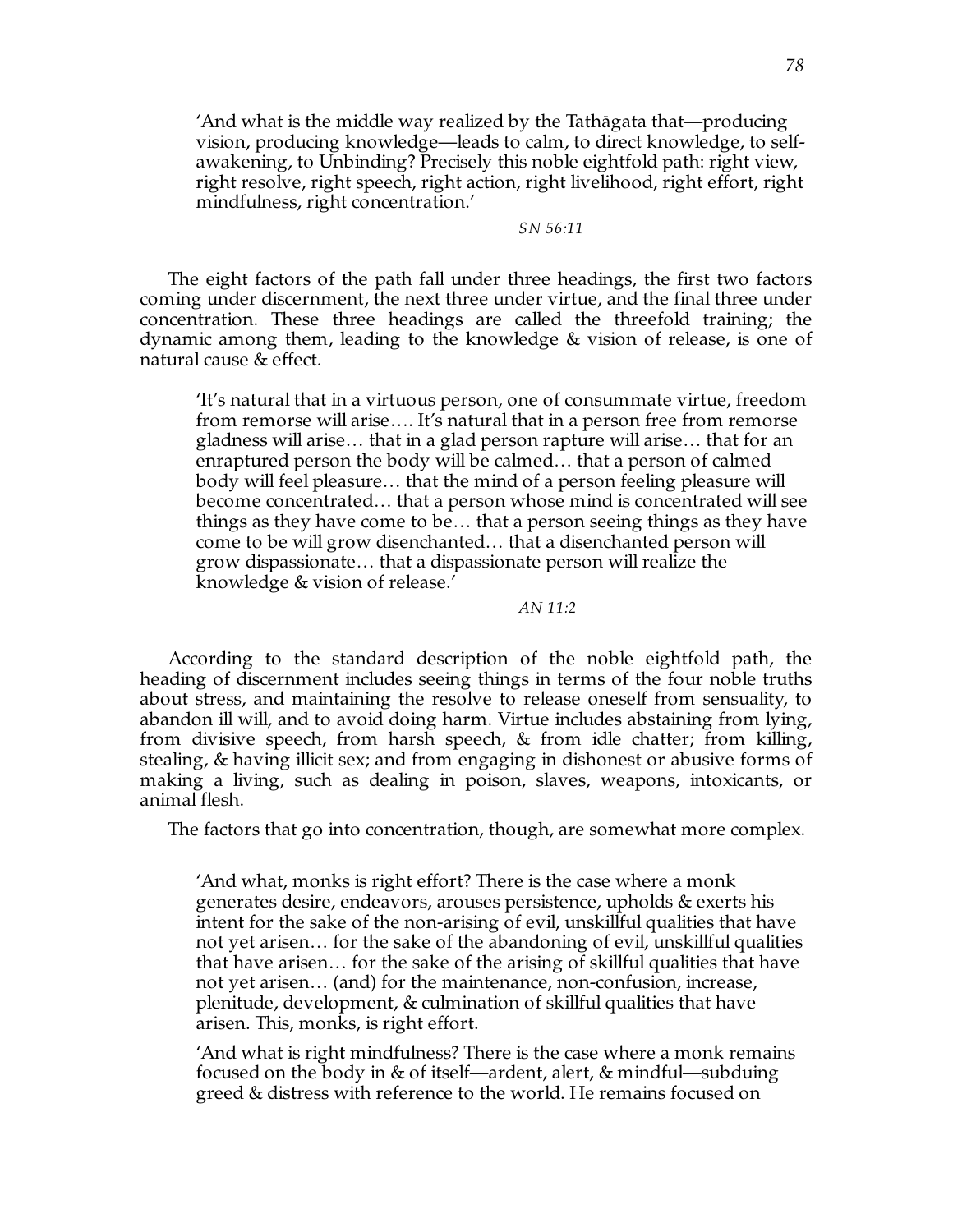feelings in & of themselves…. He remains focused on the mind in & of itself…. He remains focused on mental qualities in & of themselves ardent, alert, & mindful—subduing greed & distress with reference to the world.

'Thus either internally he remains focused on the body in & of itself, or externally… or both internally & externally… or else he remains focused on the phenomenon of origination with reference to the body… or the phenomenon of passing away with reference to the body… or the phenomenon of origination & passing away with reference to the body. Or his mindfulness that "There is a body," is maintained just to the extent of knowledge & recollection. And he remains independent, not sustained by [clinging to] anything in the world. [Similarly with feelings, mind & mental qualities.]'

*DN 22*

(See Ud 1:10 above, instructions to Bahiya.)

Right concentration is the practice of the four basic levels of jhana.

These three factors are component parts of a single whole. In fact, their balanced interrelatedness is what makes them 'right.' The first level of jhāna requires the abandoning of unskillful mental qualities (the hindrances\*), which is part of the duty of right effort; and, as we saw in the description of breath meditation, jhāna begins with mindfulness of the present. As jhāna is practiced  $\&$ mastered, skillful qualities (such as the factors for Awakening\*) are fostered & maintained; physical processes are stilled so that mental qualities may become clearly apparent as they occur; mindfulness is made pure on the attainment of the fourth level of jhana; and all four of the establishings of mindfulness are developed.

'On whatever occasion, monks, a monk breathing in long discerns that he is breathing in long; or breathing out long, discerns that he is breathing out long; or breathing in short discerns that he is breathing in short; or breathing out short, discerns that he is breathing out short; trains himself to breathe in…&…out sensitive to the entire body; trains himself to breathe in…&…out calming bodily fabrication: On that occasion, monks, the monk remains focused on the body in & of itself—ardent, alert, & mindful—subduing greed & distress with reference to the world….

'On whatever occasion a monk trains himself to breathe in… &…out sensitive to rapture; trains himself to breathe in…&… out sensitive to pleasure; trains himself to breathe in…&…out sensitive to mental fabrication; trains himself to breathe in... &...out calming mental fabrication: On that occasion the monk remains focused on feelings in & of themselves—ardent, alert, & mindful—subduing greed & distress with reference to the world….

'On whatever occasion a monk trains himself to breathe in… &…out sensitive to the mind; trains himself to breathe in… &…out gladdening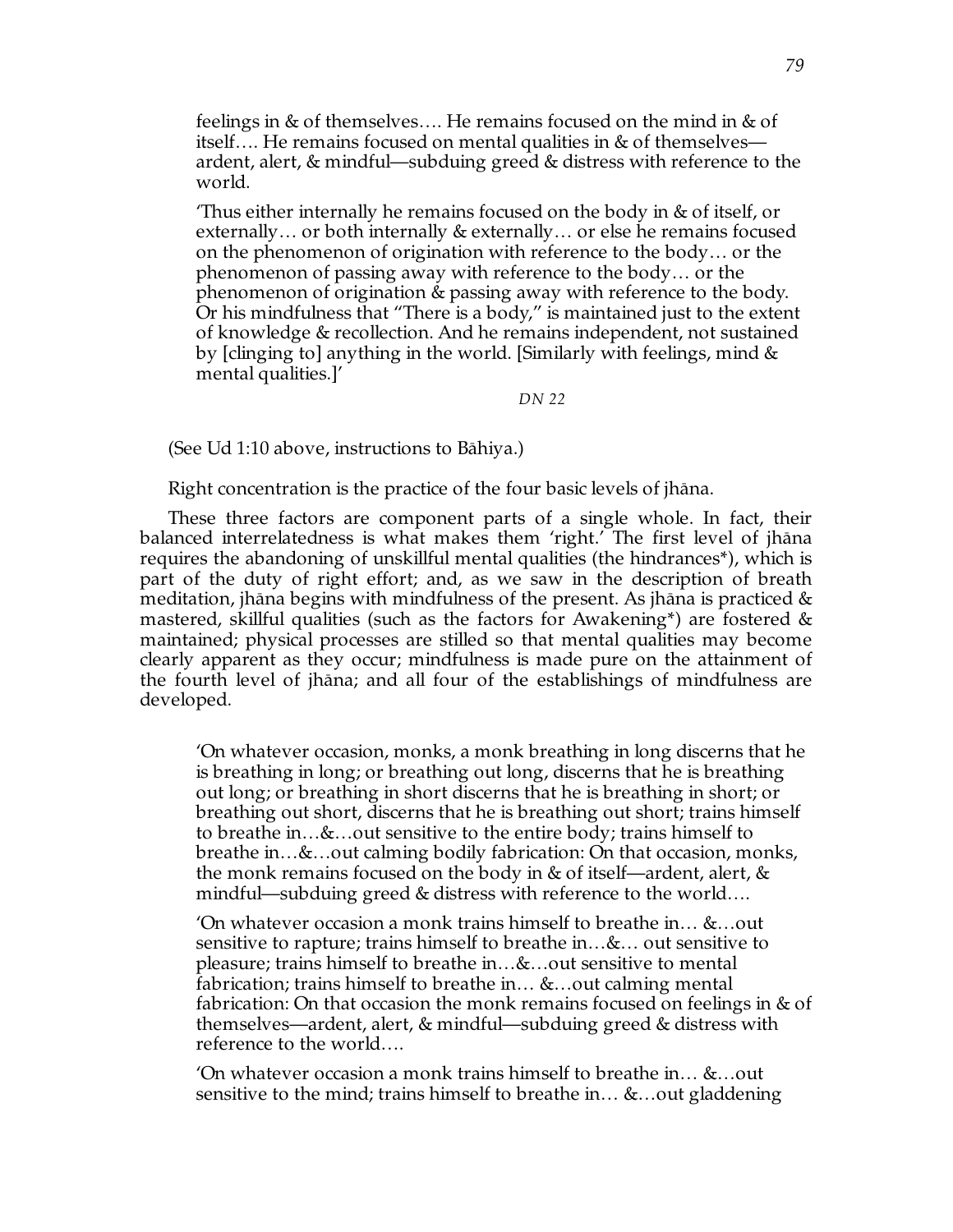the mind; trains himself to breathe in… &…out steadying the mind; trains himself to breathe in…&… out releasing the mind: On that occasion the monk remains focused on the mind in & of itself—ardent, alert, & mindful—subduing greed & distress with reference to the world….

'On whatever occasion a monk trains himself to breathe in… &…out focusing on inconstancy; trains himself to breathe in…&…out focusing on dispassion; trains himself to breathe in…&…out focusing on stopping; trains himself to breathe in…&…out focusing on relinquishing: On that occasion the monk remains focused on mental qualities in & of themselves—ardent, alert, & mindful—subduing greed & distress with reference to the world.'

*MN 118*

In the Great Discourse on the Establishings of Mindfulness, the Buddha describes mindfulness of mental qualities in & of themselves, in part, in terms of the hindrances and the factors for Awakening, qualities that are respectively set aside  $&$  fostered in the practice of jhana.

'And how does a monk remain focused on mental qualities in  $\&$  of themselves with reference to the five hindrances? There is the case where, there being sensual desire present within, a monk discerns, "There is sensual desire present within me." Or, there being no sensual desire present within, he discerns, "There is no sensual desire present within me." He discerns how there is the arising of unarisen sensual desire. And he discerns how there is the abandoning of sensual desire once it has arisen. And he discerns how there is no further appearance in the future of sensual desire that has been abandoned. [The same formula is repeated for the remaining hindrances: ill will, sloth & torpor, restlessness & anxiety, and uncertainty.]….

'And how does a monk remain focused on mental qualities in  $\&$  of themselves with reference to the seven factors for Awakening? There is the case where, there being mindfulness as a factor for Awakening present within, a monk discerns that "Mindfulness as a factor for Awakening is present within me." Or, there being no mindfulness as a factor for Awakening present within, a monk discerns that "Mindfulness as a factor for Awakening is not present within me." He discerns how there is the arising of unarisen mindfulness as a factor for Awakening. And he discerns how there is the development & consummation of mindfulness as a factor for Awakening once it has arisen. [The same formula is repeated for the remaining factors for Awakening: investigation of phenomena, persistence, rapture, serenity, concentration & equanimity.]'

*DN 22*

Thus the practice of right mindfulness does not repress undesirable mental qualities—i.e., it does not deny their presence. Rather, it notices them as they occur so that the phenomenon of their occurrence can be understood. Once they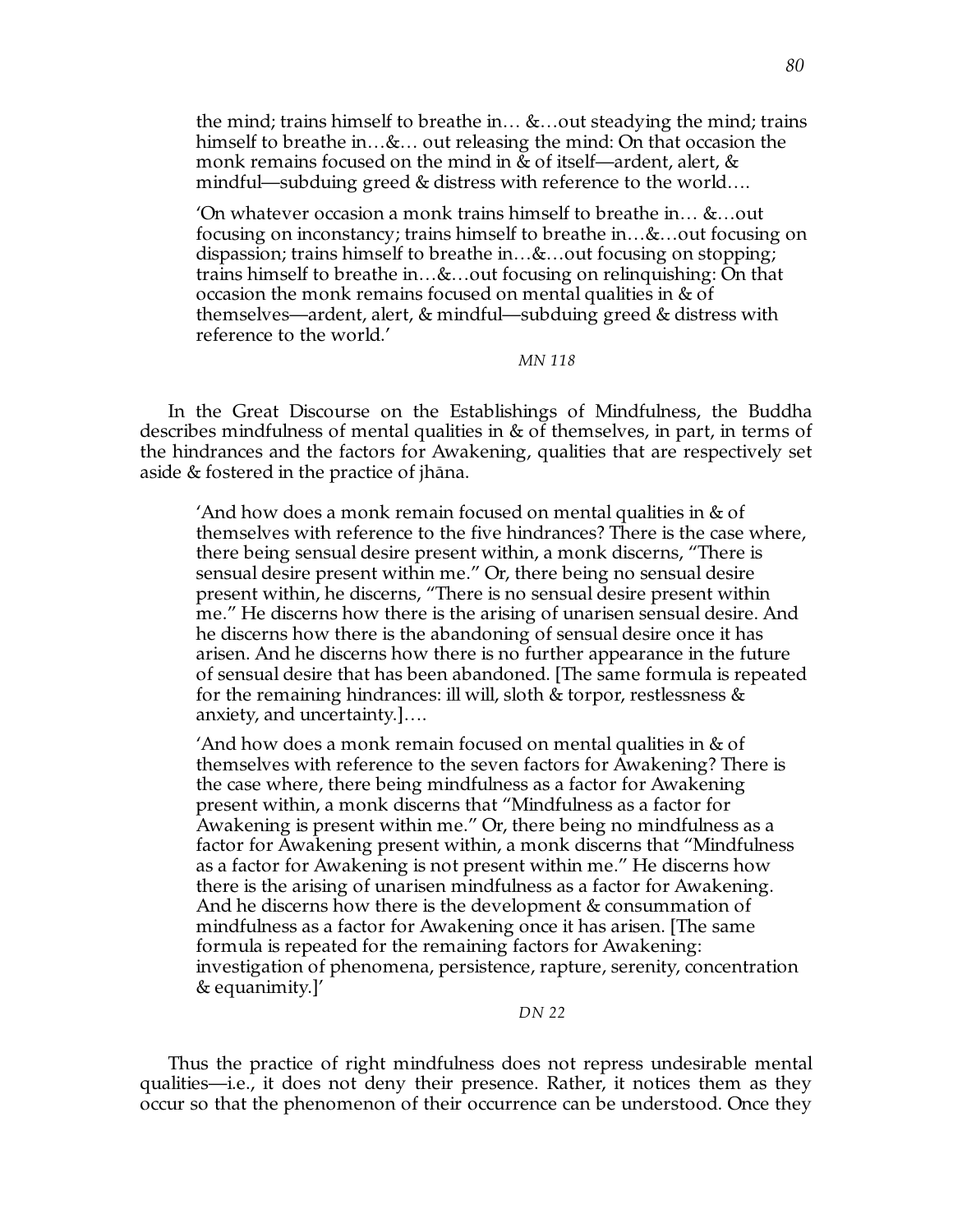are understood for what they are as phenomena, they lose their power and can be abandoned.

However, the practice of right mindfulness focuses, not on the haphazard occurrence of mental qualities, but on the elimination of undesirable qualities the hindrances—that obstruct jhāna, and on the development of desirable qualities—the factors for Awakening—that jhāna fosters. As these factors are strengthened through the continued practice of jhana, they make possible a clearer awareness of sensory processes as they occur. The factors of rapture, serenity, & equanimity, existing independently of the input of the five senses, make the mind less involved in sensory pleasures, less inclined to search for emotional satisfaction from them; the factors of mindfulness, investigation of phenomena, persistence, & concentration enable clear insight into the events that make up sensory perception.

To see events in the body & mind simply as that—events, conditioned, arising & passing away—creates a further sense of distance, disenchantment, & deidentification.

'Knowing & seeing the eye as it has come to be, knowing & seeing forms…eye-consciousness…eye-contact as they have come to be, knowing & seeing whatever arises conditioned by eye-contact experienced as pleasure, pain, or neither pleasure nor pain—as it has come to be, one is uninfatuated with the eye… forms… eye-consciousness… eye-contact… whatever arises conditioned by eye-contact and is experienced as pleasure, pain, or neither pleasure nor pain….

'Knowing & seeing the ear…. Knowing & seeing the nose…. Knowing & seeing the tongue…. Knowing & seeing the body….

'Knowing & seeing the intellect as it has come to be, knowing & seeing ideas… intellect-consciousness… intellect-contact as they have come to be, knowing & seeing whatever arises conditioned by mental contact experienced as pleasure, pain, or neither pleasure nor pain—as it has come to be, one is uninfatuated with the intellect… ideas… intellectconsciousness… intellect-contact… whatever arises conditioned by intellect-contact and is experienced as pleasure, pain, or neither pleasure nor pain.

'For him—remaining uninfatuated, unconjoined, unconfused—the five aggregates for sustenance head toward future diminution. The craving that makes for further becoming—accompanied by passion & delight, relishing now here & now there—is abandoned by him. His bodily disturbances & mental disturbances are abandoned. His bodily torments & mental torments are abandoned. His bodily distresses & mental distresses are abandoned. He is sensitive both to ease of body & ease of awareness.

'Any view belonging to one who has come to be like this is his right view. Any resolve, his right resolve. Any effort, his right effort. Any mindfulness, his right mindfulness. Any concentration, his right concentration: just as earlier his actions, speech, & livelihood were already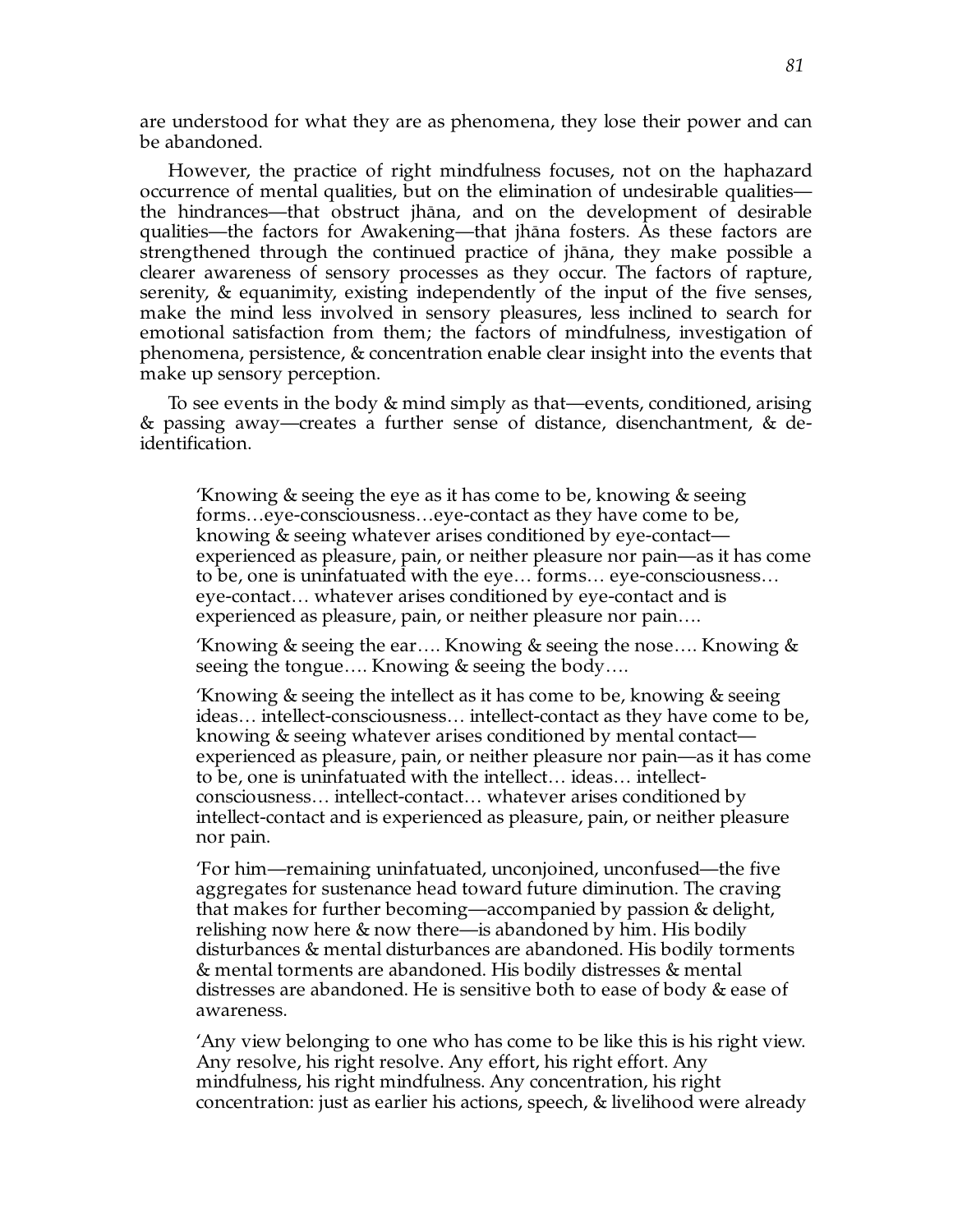well-purified. Thus for him the noble eightfold path goes to the culmination of its development…the four establishings of mindfulness go to the culmination of their development… the seven factors for Awakening go to the culmination of their development. [And] for him these two qualities occur in tandem: calm & insight.'

*MN 149*

With the union of calm & insight at the culmination of the path, Awakening occurs. The Canon records many instances where Awakening is sudden & total, and many where it occurs in stages: The reason for the difference isn't stated, but perhaps in sudden Awakening the mind goes through the various stages in quick succession. At any rate, a brief look at the stages will give something of an idea of the dynamics of the mind's Unbinding.

The standard list of the stages gives four, and describes them in terms of how many of the ten Fetters the mind sheds: (1) identity-views, (2) uncertainty, (3) grasping at habits & practices, (4) sensual passion, (5) irritation, (6) passion for form, (7) passion for formlessness, (8) conceit, (9) restlessness,  $\&(10)$  ignorance.

'There are in this community of monks, monks who, with the total ending of [the first] three fetters, are Stream-winners, steadfast, never again destined for states of woe, headed for self-awakening….

'There are…monks who, with the total ending of [the first] three fetters and the waning of passion, aversion, & delusion, are Once-returners. After returning only once to this world they will put an end to stress….

'There are…monks who, with the total ending of the first five fetters, are due to be reborn [in the Pure Abodes], there to be totally unbound, never again to return from that world….

'There are…monks who are Arahants, whose effluents are ended, who have reached fulfillment, done the task, laid down the burden, attained the true goal, totally destroyed the fetter of becoming, and who are released through right gnosis.'

*MN 118*

An alternative way of classifying the stages lists three:

'There is the case of the monk who has attained full accomplishment with regard to virtue, a modicum of accomplishment with regard to concentration, and a modicum with regard to discernment….

'There is the case of the monk who has attained full accomplishment with regard to virtue, full accomplishment with regard to concentration, and a modicum of accomplishment with regard to discernment….

'There is the case of the monk who has attained full accomplishment with regard to virtue, full accomplishment with regard to concentration, and full accomplishment with regard to discernment. With the ending of the effluents, he remains in the effluentless release of awareness & release of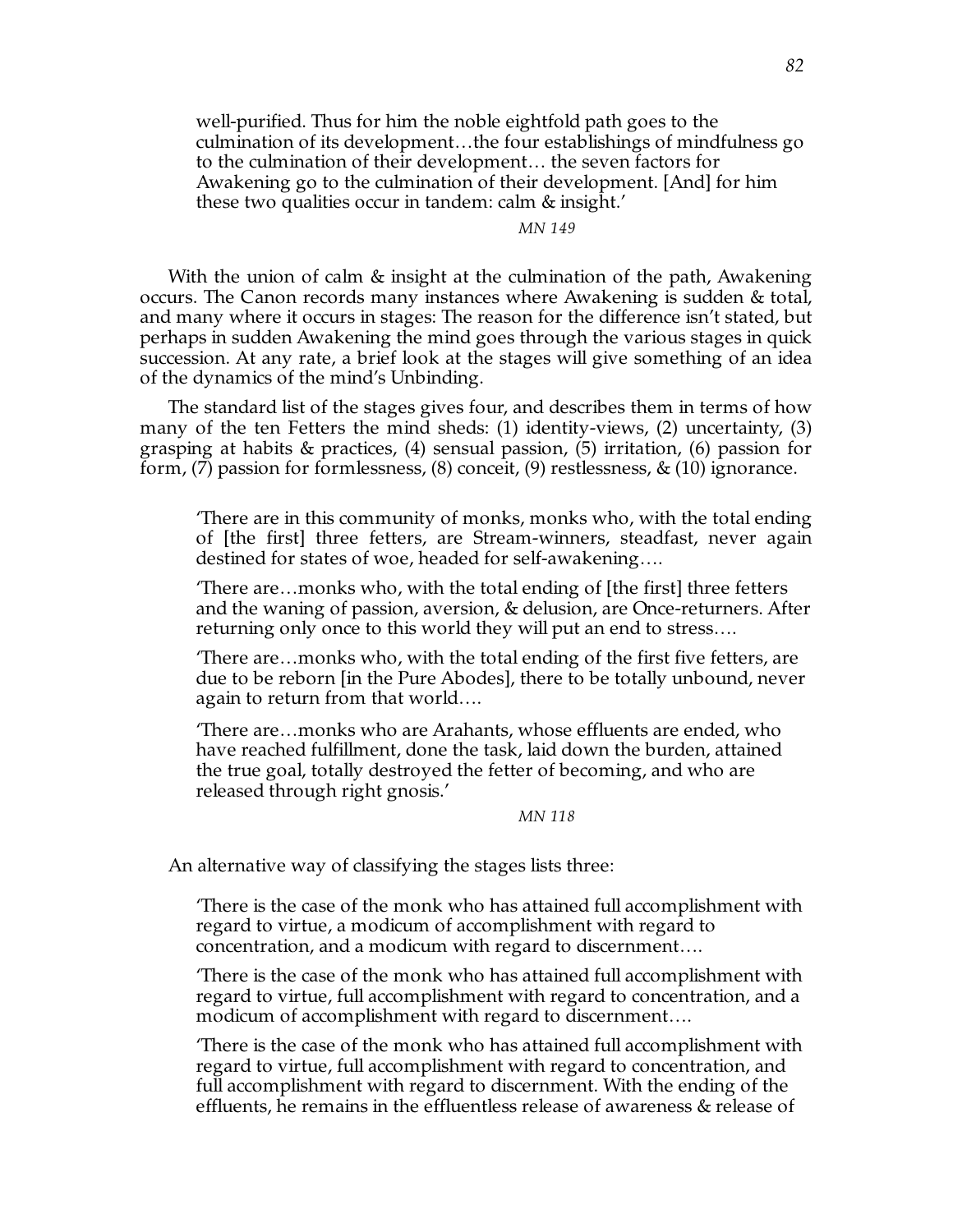discernment, having known and made them manifest for himself right in the present.'

#### *AN 3:88*

As the text makes clear, Stream-winners and Once-returners are those who have fully developed virtue, Non-returners are those who have fully developed virtue & concentration, and Arahants are those who have fully developed all three parts of the path: virtue, concentration, & discernment.

This is not to say, however, that Stream-winners have not developed discernment to a fairly high degree. In fact, the unvarying definition of Streamwinners is that they have 'seen with discernment,' and their level of Awakening is called the arising of the Dhamma eye. What they see with this Dhamma eye is always expressed in the same terms:

Then Ven. Assaji gave this exposition of Dhamma to Sāriputta the wanderer:

'Whatever phenomena arise from a cause: their cause & their cessation. Such is the teaching of the Tathāgata, the Great Contemplative.'

Then to Sariputta the wanderer, as he heard this exposition of Dhamma, there arose the dustless, stainless Dhamma eye: Whatever is subject to origination is all subject to cessation.

*Mv I.23.5*

For this realization to occur, it must follow on a glimpse of what stands in opposition to 'all that is subject to origination,' i.e., a glimpse of the Unconditioned—deathlessness.

[Immediately after winning to the Stream] Sariputta the wanderer went to Moggallāna the wanderer. Moggallāna the wanderer saw him coming from afar and, on seeing him. said, 'Bright are your faculties, my friend; pure your complexion, & clear. Could it be that you have attained the Deathless?'

'Yes, my friend, I have….'

### *Mv I.23.5*

Although their Awakening is not yet complete, Stream-winners see enough of the Deathless to remove all uncertainty about the Buddha's teachings.

To Upali the householder, as he was sitting right there, there arose the dustless, stainless Dhamma eye: Whatever is subject to origination is all subject to cessation. Then—having seen the Dhamma, having reached the Dhamma, known the Dhamma, gained a footing in the Dhamma, having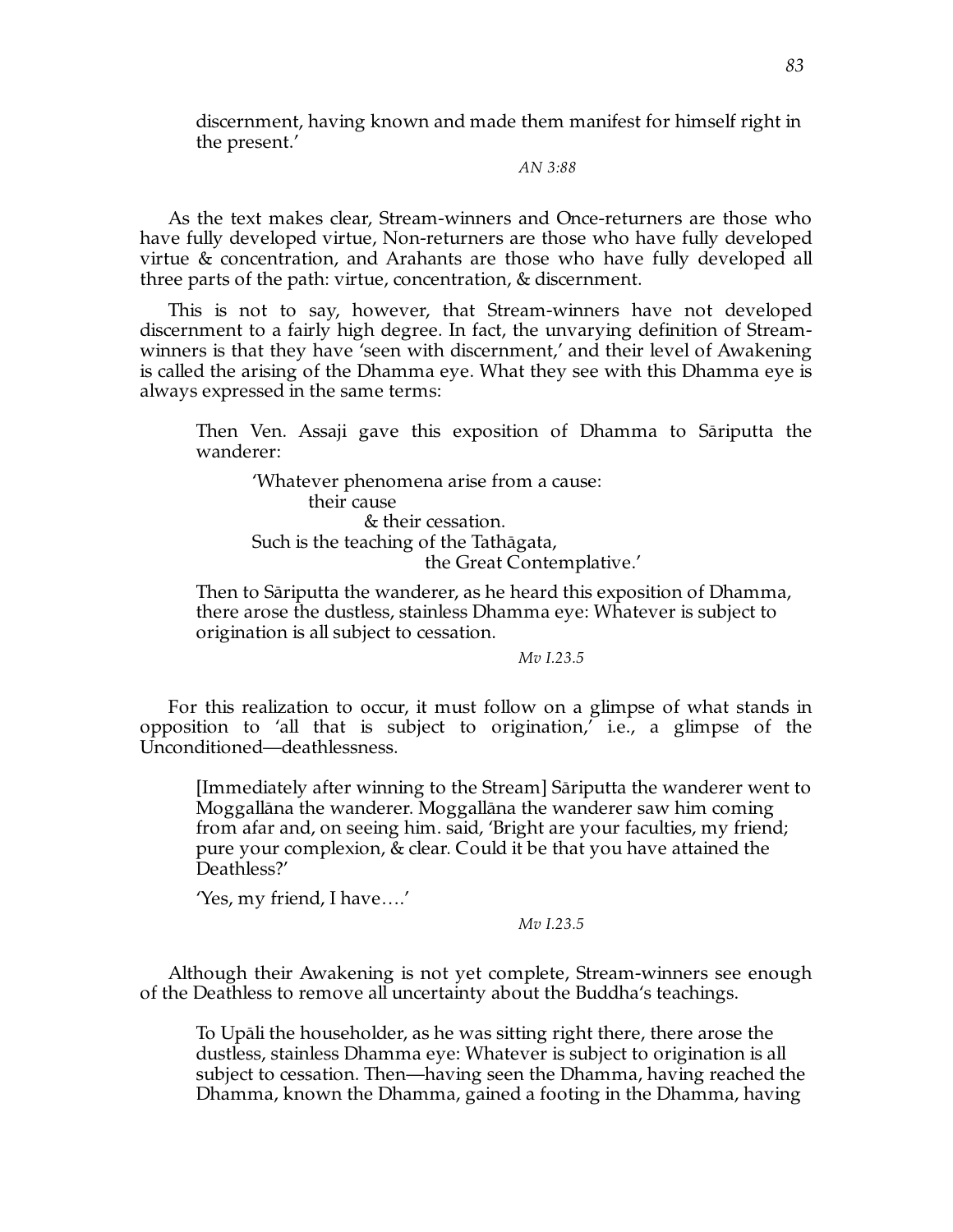crossed over & beyond uncertainty, having had no more questioning— Upali the householder gained fearlessness and became independent of others with regard to the Teacher's message.

*MN 56*

Their glimpse of deathlessness is also enough to convince Stream-winners of the worthlessness of identity views that center on the five aggregates of sustenance, all of which come under the category of 'all that is subject to origination.'

'Māgandiya, it is just as if there were a blind man who couldn't see black objects…white… blue… yellow… red… the sun or the moon. Now suppose that a certain man were to take a grimy, oil-stained rag and fool him, saying, "Here, my good man, is a white cloth—beautiful, spotless, & clean." The blind man would take it and wear it.

'Then suppose his friends, companions, & relatives took him to a doctor, and the doctor treated him with medicine: purges from above & purges from below, ointments & counter-ointments, and treatments through the nose. And thanks to the medicine his eyesight would appear & grow clear. Then together with the arising of his eyesight, he would abandon whatever passion & delight he felt for that grimy, oil-stained rag. And he would regard that man as an enemy & no friend at all, and think that he deserved to be killed. "My gosh, how long have I been fooled, cheated, & deceived by that man & his grimy, oil-stained rag!—'Here, my good man, is a white cloth—beautiful, spotless, & clean.'"

'In the same way, Māgandiya, if I were to teach you the Dhamma—this freedom from Disease, this Unbinding—and you on your part were to understand that freedom from Disease and see that Unbinding, then together with the arising of your eyesight, you would abandon whatever passion & delight you felt with regard for the five aggregates for sustenance. And it would occur to you, "My gosh, how long have I been fooled, cheated, & deceived by this mind! For in clinging, it was just form that I was clinging to…it was just feeling…just perception…just fabrications… just consciousness that I was clinging to. With my clinging as condition, there is becoming….birth…aging & death…sorrow, lamentation, pains, distresses, & despairs all come into play. And thus is the origination of this entire mass of stress."'

*MN 75*

 Because they realize that their glimpse of the goal came through an act of discernment, Stream-winners no longer grasp at habits & practices. What this means is that they no longer view mere adherence to habits & practices as a sufficient means to the goal in & of itself, although they continue to abide by the habits of right speech, action,  $\&$  livelihood and by the practice of jhāna that fostered their discernment to begin with. Having seen the efficacy of their own actions, they will never intentionally do evil again. This is what perfects their virtue. Still, they have yet to fully comprehend the practice of jhāna, and so their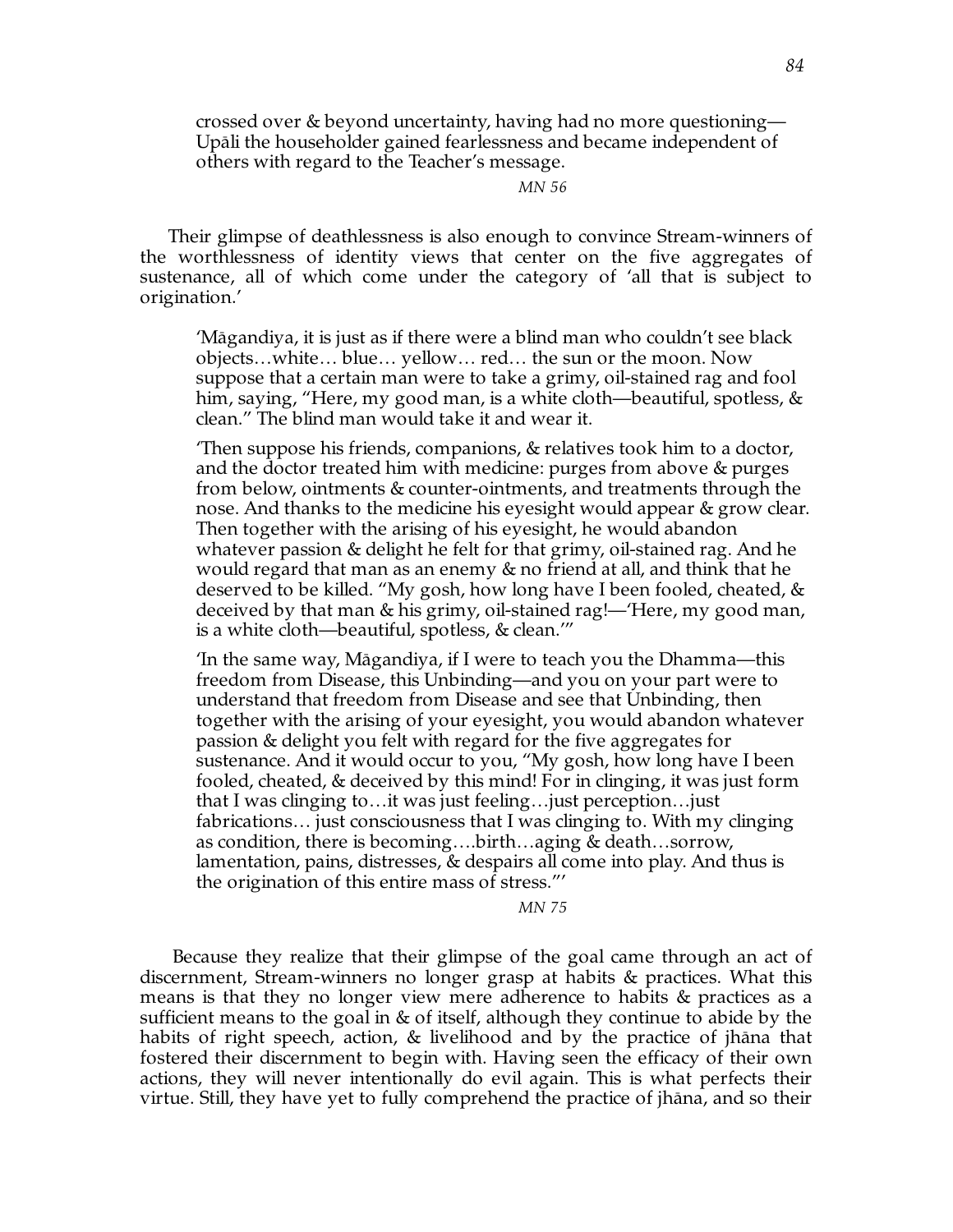minds remain attached to the phenomena—with & without form—on which that practice is based. As the texts say, they are bound by their incomplete mastery of concentration & discernment, and by seven remaining Fetters to the cycle of birth & death.

As for Non-returners, they have mastered jhāna to the extent that they can use it as a vantage point for watching the arising & passing away that occurs in reference to the five senses, while the pleasure, rapture, & equanimity it offers serve them as a fulcrum point for uprooting any desire for the pleasures of those five senses, together with all feelings of irritation that come when such desires are not met.

They, too, have seen the Deathless, but as with Stream-winners, their discernment is not yet fully comprehensive: They have yet to turn it on the act of seeing: the tools—calm & insight—that lead to that discernment, and the subtle levels of passion & delight that accompany it.

The texts express this point in a variety of ways. Some passages simply list the Fetters that Non-returners have yet to abandon: passion for form, passion for formlessness, conceit, restlessness, & ignorance. Others give more experiential accounts of what is happening in a Non-returner's mind. From reading these latter accounts it is possible to see how the five Fetters in the list are interconnected: Although Non-returners shed attachment to identity views back when they attained Stream entry, they still have a lingering sense of the conceit 'I am', associated with the five aggregates for sustenance—possessing form & formless—as they function subtly in the arising of calm & insight as a process of becoming. And while they have gained enough insight into the five senses to let go of any attachment to them, they still suffer from a certain amount of ignorance concerning the subtler level of becoming inherent in that conceit. This leads to refined forms of passion & delight that keep them restless  $\&$ bound to the sixth sense: the mind.

There is the case, Ananda, where a monk...enters  $\&$  remains in the first jhāna: rapture & pleasure born of seclusion, accompanied by directed thought & evaluation. He regards whatever phenomena there that are connected with form, feeling, perceptions, fabrications, & consciousness as inconstant, stressful, a disease, a cancer, an arrow, painful, an affliction, alien, a dissolution, empty, not self.

'He turns his mind away from those phenomena, and having done so, inclines his mind to the phenomenon *[dhamma]* of deathlessness: "This is peace, this is exquisite—the resolution of all fabrications; the relinquishing of all acquisitions; the ending of craving; dispassion; stopping; Unbinding." Staying right there, he reaches the ending of the effluents. Or, if not, then—through this very Dhamma-passion, this very Dhammadelight, and from the total ending of the first five Fetters—he is due to be reborn [in the Pure Abodes], there to be totally unbound, never again to return from that world. [Similarly with each of the remaining levels of jhāna.]'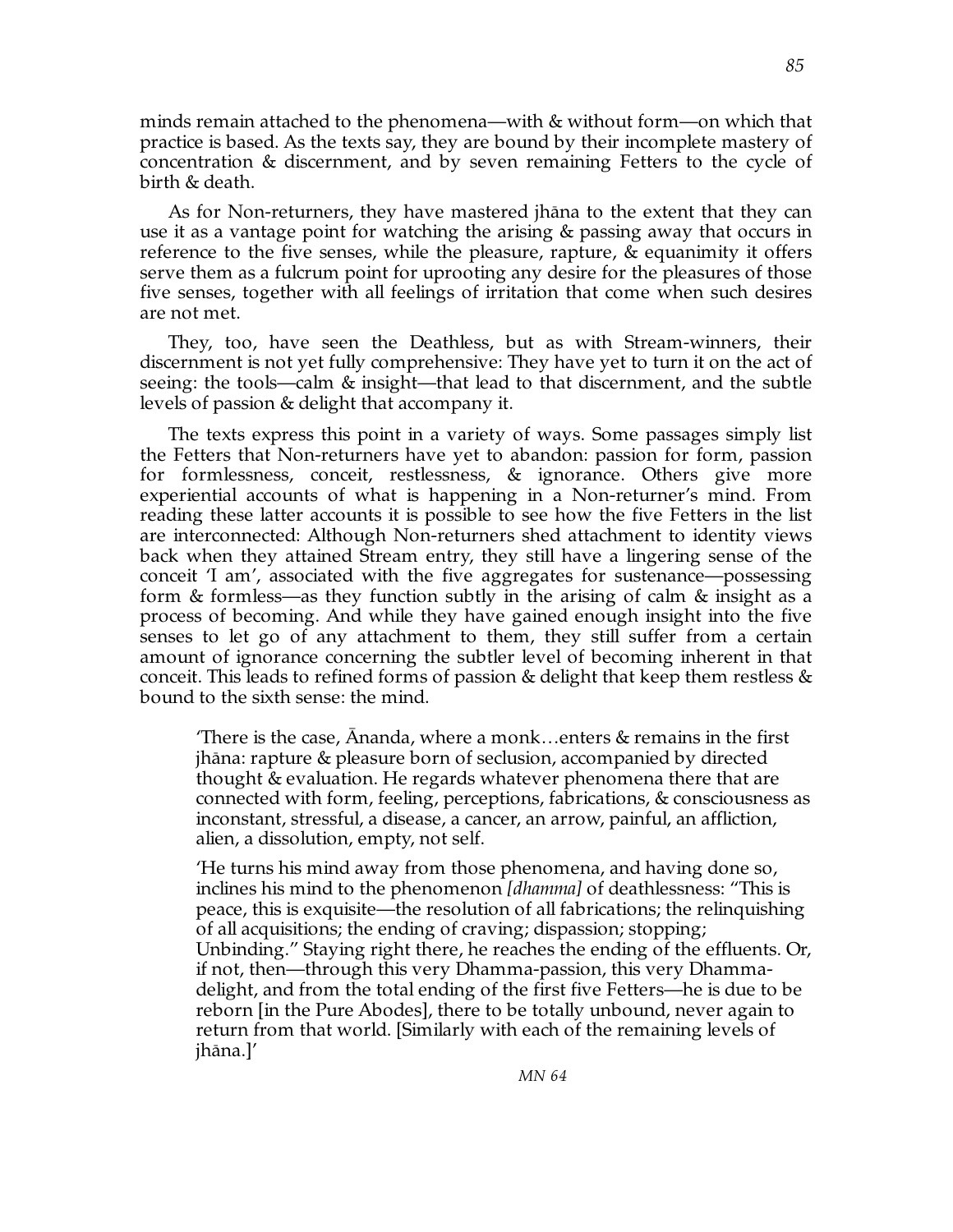Several strands of our discussion converge at this passage. To begin with, the act of discernment described here—inclining the mind to the Deathless—is identical with the object of concentration described by the Buddha at AN 10:6 (see page 34). This would thus be an instance of calm occurring in concert with insight (see page 83).

Secondly, as the passage points out, the crucial difference between Arahants and Non-returners is whether or not the mind feels passion & delight for this act of discernment. Here the distinctions concerning sustenance & clinging raised at the beginning of Chapter III (see page 41) come subtly into play. Any act of discernment, even on this level, comes under the five aggregates for sustenance, as composed of perception, fabrications, & consciousness. If not fully seen for what it is, it can thus act as a phenomenon offering sustenance (or as a clingable phenomenon). Any passion & delight for it—and these themselves are perceptions & fabrications—function as refined sustenance/clinging in the modes of views (of inferior/superior), mental absorption, & a sense of 'I am' involved in the act of discerning. Thus the mind still contains the conditions for becoming on a refined level, and this stands in the way of its total freedom.

> Tied by both the yoke of sensuality & the yoke of becoming, beings continue in transmigration, leading to birth & death. Those who have abandoned sensuality without reaching the ending of effluents,

are tied by the yoke of becoming: are said to benon-returners. While those who have cut off uncertainty have no more conceit

or further becoming. They who have reached the ending of effluents,

while in the world, have gone beyond.

*Iti 96* 

Ven. Khemaka, a Non-returner, speaks shortly before he attains Arahantship: 'Just like the scent of a blue, red, or white lotus: If someone were to call it the scent of a petal or the scent of the color or the scent of a filament, would he be speaking correctly?'

'No, friend.'

'Then how would he describe it if he were describing it correctly?'

'…As the scent of the flower.'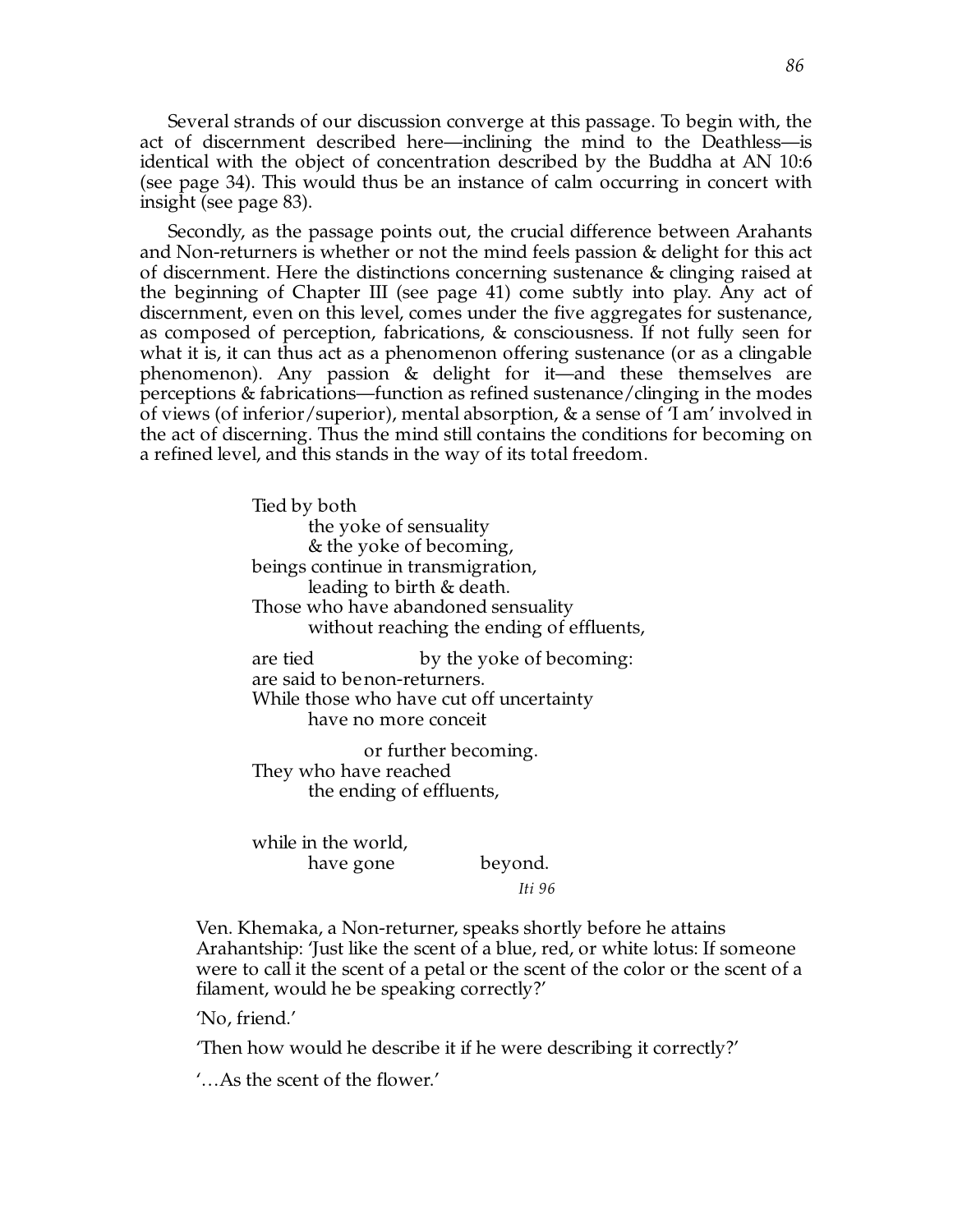'In the same way, friends, I don't say that this "I am" is form, nor that this "I am" is other than form. I don't say that this "I am" is feeling…perception…fabrications….I don't say that this "I am" is consciousness, nor that this "I am" is other than consciousness. It's just that for me the "I am" with regard to the five aggregates for sustenance has not been removed, although I don't regard them as "This is me."

'…Just like a cloth, spotted & stained, whose owners give it over to a washerman: The washerman scrubs it with salt earth or lye or cow dung and then rinses it in clear water. Now even though the cloth is clean and spotless, it still has a slight, lingering residual scent of salt earth or lye or cow dung. The washerman gives it to the owners, the owners put it away in a wicker box filled with incense, and its slight, lingering residual scent of salt earth, lye, or cow dung disappears.

'In the same way, even though a noble disciple has abandoned the five lower Fetters, he still has with regard to the five aggregates for sustenance a slight, lingering residual "I am" conceit, an "I am" desire, an "I am" obsession. But at a later time he keeps focusing on the phenomena of arising & passing away with regard to the five aggregates of sustenance: "Such is form, such its origination, such its disappearance. Such is feeling…. Such is perception…. Such are fabrications…. Such is consciousness, such its origination, such its disappearance." As he keeps focusing on the arising & passing away of these five aggregates for sustenance, the slight, lingering residual "I am" conceit, "I am" desire, "I am" obsession he had with regard to them disappears.'

*SN 22:89*

Only when discernment is so fully developed & totally comprehensive that it has no lingering conceits, desires, or obsessions for anything—not even for the fabrications of passion & delight that condition subtle levels of becoming around the experience of the deathless—can it complete its emancipation from the six spheres of sensory contact that make up the All.

Ven. Moggallāna [shortly before becoming an Arahant]: 'Briefly, lord, to what extent is a monk—released through the ending of craving utterly complete, utterly free from bonds, a follower of the utterly holy life, utterly consummate: foremost among human & heavenly beings?'

The Buddha: 'There is the case, Moggallana, of the monk who has heard, "All things are unworthy of attachment." Having heard that all things are unworthy of attachment, he fully knows every thing. Fully knowing every thing, he fully comprehends every thing. Fully comprehending every thing, then whatever feeling he experiences pleasure, pain, neither pleasure nor pain—he keeps focusing on inconstancy with regard to it, keeps focusing on dispassion, focusing on stopping, focusing on relinquishing. As he keeps focusing on inconstancy… dispassion…stopping…relinquishing with regard to that feeling, he is unsustained by [does not cling to] anything in the world.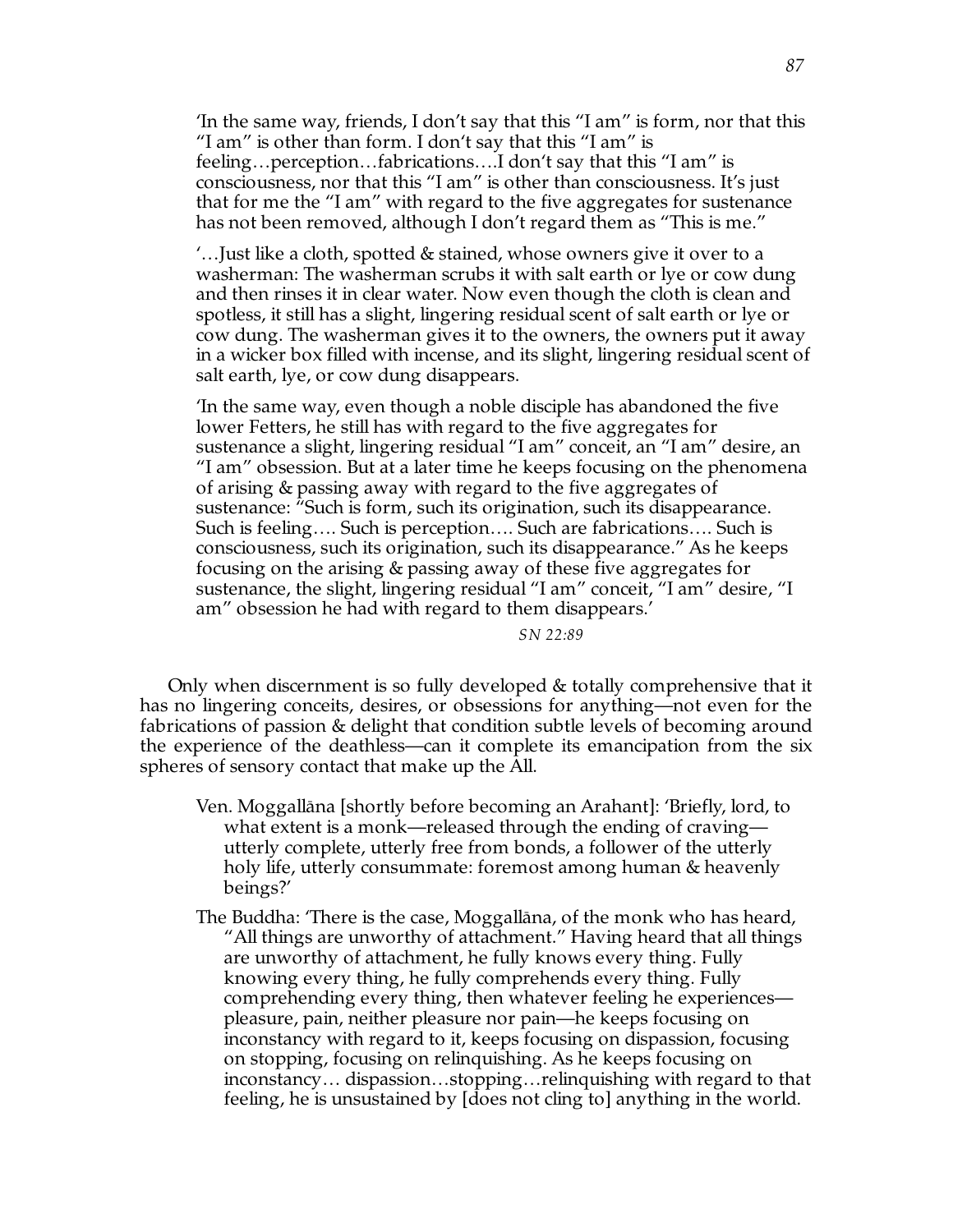Unsustained, he is not agitated. Unagitated, he is unbound right within. He discerns: "Birth is ended, the holy life fulfilled, the task done. There is nothing further for this world."

'It's to this extent, Moggallana, that a monk, in brief, is released through the ending of craving, utterly complete, utterly free from bonds, a follower of the utterly holy life, utterly consummate: foremost among human & heavenly beings.'

*AN 7:58*

Knowing the All from all around, not passionate for any aims at all: He, having comprehended the All, has gone beyond all stress.

*Iti 7*

'Now when a monk discerns—as they have come to be—the origin & passing away of the six spheres of (sensory) contact, their allure, their drawbacks, & the escape from them, then he discerns what is superior to all these things.'

*DN 1*

'With ignorance as condition, there occur fabrications; with fabrications as condition, [sensory] consciousness; with [sensory] consciousness as condition, name & form; with name & form as condition, the six sense spheres….

'But with the remainderless fading & stopping of ignorance, fabrications stop. With the stopping of fabrications, [sensory] consciousness stops. With the stopping of [sensory] consciousness, name & form… the six sense spheres… contact… feeling… craving… clinging… becoming… birth stops. With the stopping of birth, then aging & death, sorrow, lamentation, pain, & distress all stop. Thus is the stopping of this entire mass of stress.'

*MN 115*

'That which arises in dependence on the eye as pleasure or joy, that is the allure of the eye. Whatever [aspects] of the eye are inconstant, stressful, & subject to change, that is the drawback of the eye. Whatever is the subduing of passion & desire, the abandoning of passion & desire for the eye, that is the escape from the eye. [Similarly with the ear, nose, tongue, body, & intellect, and with forms, sounds, aromas, flavors, tactile sensations, & ideas.]'

*SN 35:13-14*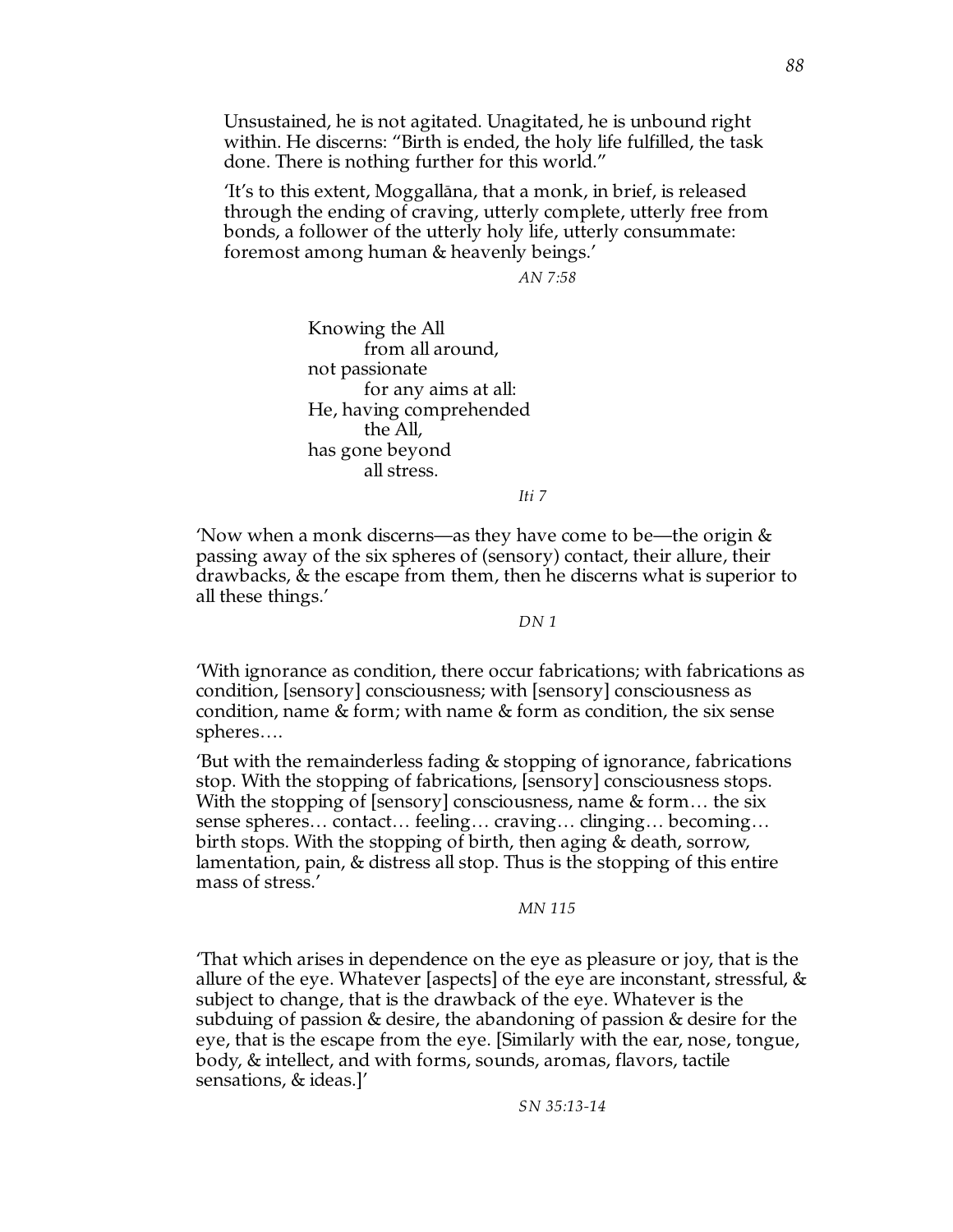'This, the unsurpassed, foremost state of peace, has been realized by the Tathāgata: liberation, through lack of clinging/sustenance, having known, as they have come to be, the origin, the passing away, the allure, the drawbacks of—and the escape from—the six spheres of (sensory) contact.'

*MN 102*

This unsurpassed, foremost state of peace that comes as the mind realizes emancipation from the All, is totally unconditioned.

'There is, monks, an unborn—unbecome—unmade—unfabricated. If there were not that unborn—unbecome—unmade— unfabricated, there would not be the case that escape from the born—become—made fabricated would be discerned. But precisely because there is an unborn unbecome—unmade— unfabricated, escape from the born—become made—fabricated is thus discerned.'

*Ud 8:3*

Where water, earth, fire and wind have no footing: There the stars do not shine, the sun is not visible,, the moon does not appear, darkness is not found. And when a brāhman, a sage through sagacity, has known [this] for himself,

then from form & formless, from pleasure & pain, he is freed.

*Ud 2:10*

Having fully realized the unconditioned, the mind no longer falls under the sway of stress & inconstancy. No longer engrossed, it finds that its sense of participation & engagement in all the processes of experience disbands once & for all.

Ven. Nandaka: 'Sisters, it is just as if an adept butcher or butcher's apprentice, having killed a cow, were to carve it up with a sharp carving knife so that—without damaging the substance of the inner flesh, without damaging the substance of the outer hide—he would cut, sever, & detach only the skin muscles, connective tissues, & attachments in between; and having cut, severed, & detached the outer skin, and then covering the cow again with that very skin, he were to say that the cow was actually joined to the skin: Would he be speaking rightly?'

'No, sir. Why is that?…because no matter how much he might say that the cow was actually joined to the skin, the cow would still be disjoined from the skin.'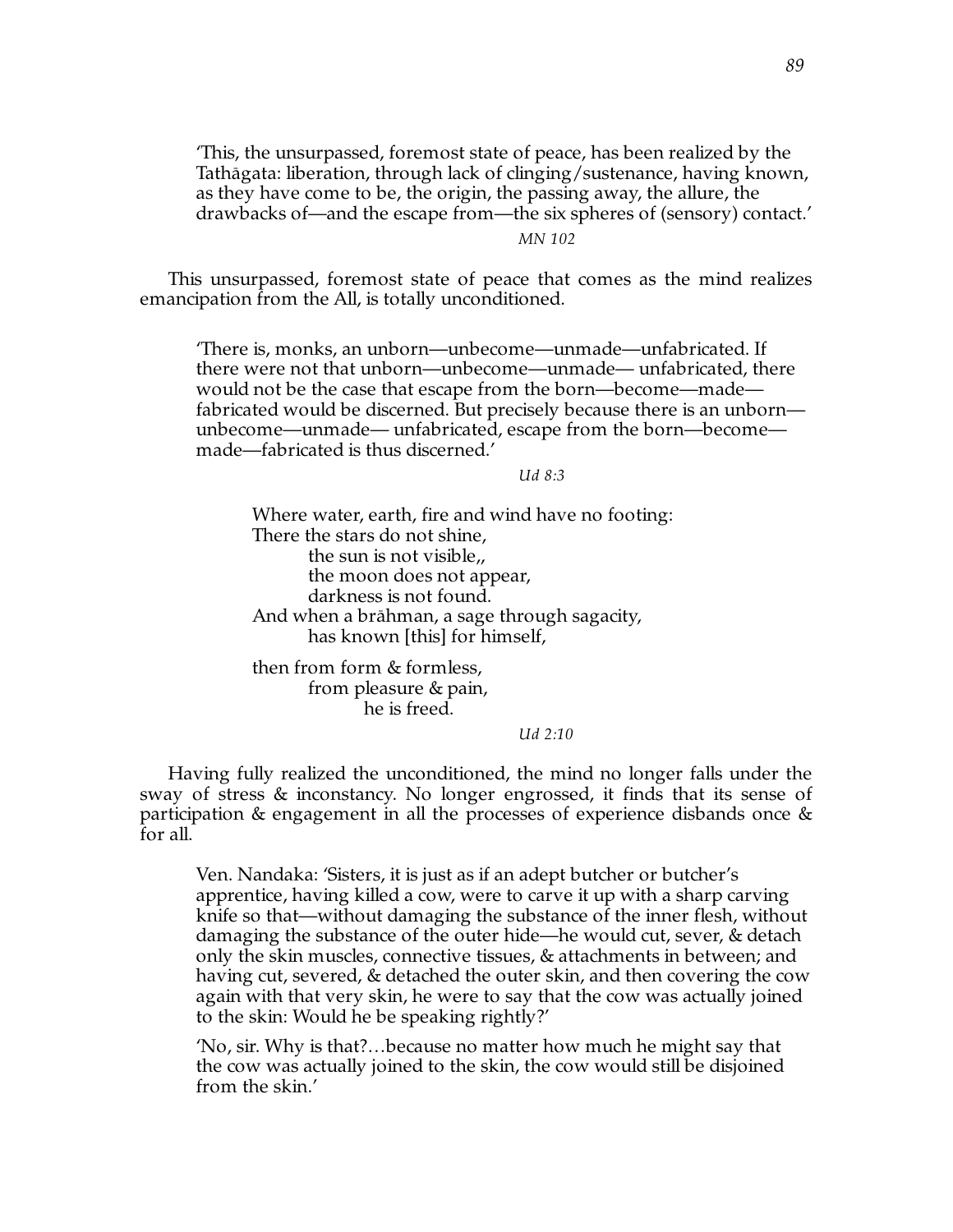'This simile, sisters, I have given to convey a message. The message is this: The substance of the inner flesh stands for the six inner sense spheres [the senses]; the substance of the outer hide stands for the six outer sense spheres [their objects]. The skin muscles, connective tissues, & attachments in between stand for passion & delight. And the sharp knife stands for noble discernment, which cuts, severs, & detaches the defilements, fetters, & attachments in between.'

*MN 146*

Although the senses & their objects are there just as before, the fundamental affective link that ties the mind to sensations has been cut. And its cutting means unconditional freedom for the mind.

Ven. MahāKaccāyana: 'Concerning the brief statement the Blessed One made, after which he entered his dwelling without expounding the detailed meaning—i.e., "A monk should investigate in such a way that, his consciousness neither externally scattered & diffused, nor internally fixated, he would from lack of clinging/sustenance be unagitated. When…from lack of clinging/sustenance he would be unagitated, there is no seed for the conditions of future birth, aging, death, or stress"—I understand the detailed meaning of this statement to be this:

'How is consciousness said to be scattered & diffused? There is the case where a form is seen with the eye, and consciousness follows the drift of [lit.: 'flows after'] the image of the form, is tied to the attraction of the image of the form, is chained to the attraction of the image of the form, is fettered & joined to the attraction of the image of the form: Consciousness is said to be externally scattered & diffused. [Similarly with the remaining senses.]

'And how is consciousness said not to be externally scattered & diffused? There is the case where a form is seen with the eye, and consciousness does not follow the drift of the image of the form, is not tied to…chained to…fettered, or joined to the attraction of the image of the form: Consciousness is said not to be externally scattered & diffused. [Similarly with the remaining senses.]

'And how is the mind said to be internally fixated? There is the case where a monk... enters & remains in the first jhāna. His consciousness follows the drift of the rapture & pleasure born of seclusion, is tied to… chained… fettered, & joined to the attraction of the rapture & pleasure born of seclusion. Or further... he enters & remains in the second jhāna. His consciousness follows the drift of the rapture & pleasure born of concentration, is tied to… chained… fettered, & joined to the attraction of the rapture & pleasure born of concentration. Or further... he enters  $\&$ remains in the third jhana.... His consciousness follows the drift of the equanimity & pleasure…. Or further…he enters & remains in the fourth jhāna. His consciousness follows the drift of the neither pleasure nor pain, is tied to… chained to… fettered,  $\&$  joined to the attraction of the neither pleasure nor pain: The mind is said to be internally fixated.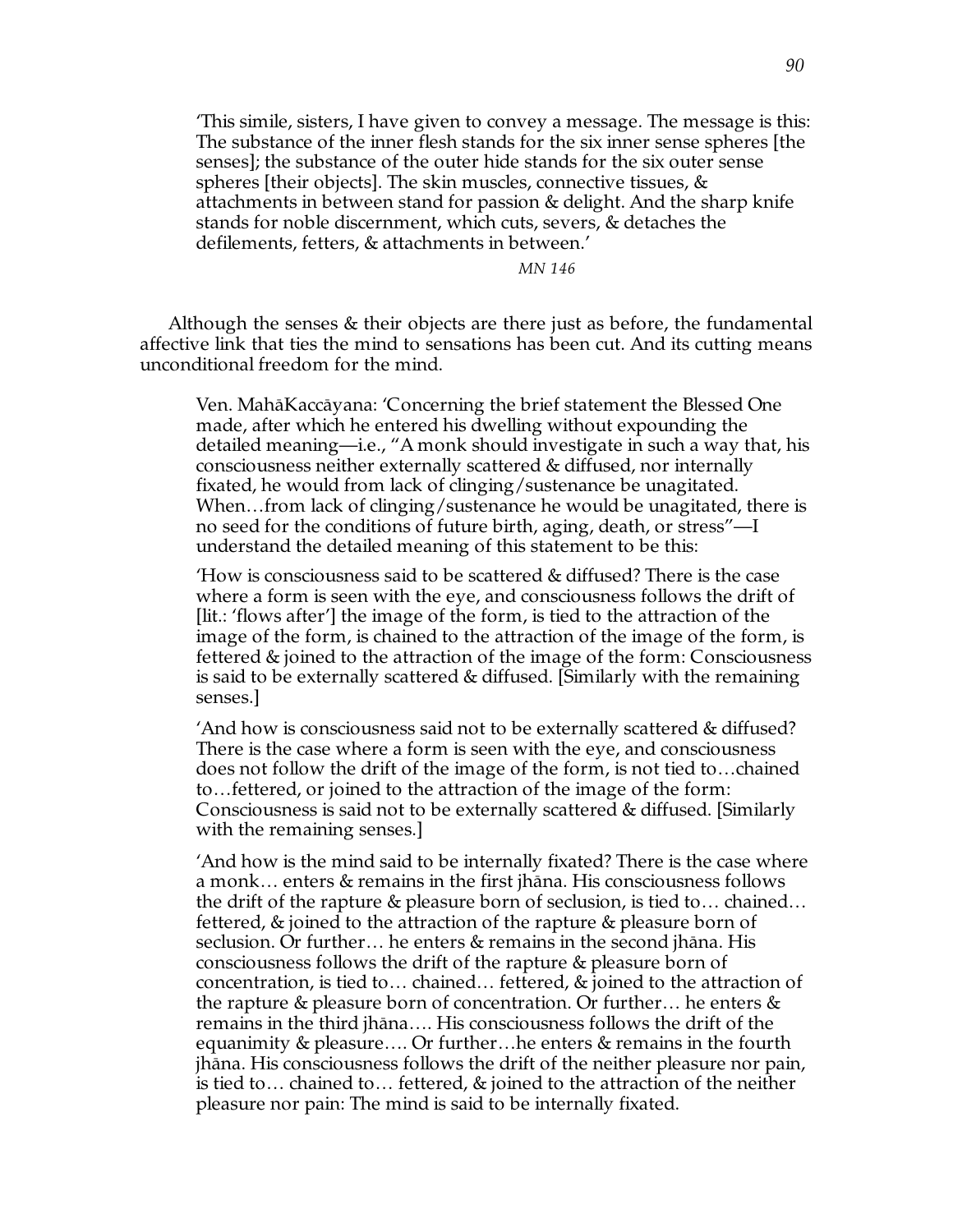'And how is the mind said not to be internally fixated? There is the case where a monk... enters & remains in the first jhana. His consciousness does not follow the drift of the rapture & pleasure born of seclusion, is not tied to… chained to… fettered, or joined to the rapture & pleasure born of seclusion. [Similarly with the remaining levels of jhāna.]

'And how is agitation caused by clinging/sustenance? There is the case of an uninstructed, run-of-the-mill person…who assumes form to be the self, or the self as possessing form, or form as in the self, or the self as in form. His form changes & is unstable. Because of the change & instability of his form, consciousness alters in accordance with the change in the form. With the concomitant arising of agitation born from this alteration, the mind stays consumed. And because of the consumption of awareness, he feels fearful, threatened, & solicitous. It is thus, friends, that agitation is caused by clinging/sustenance. [Similarly with feeling, perception, fabrications, & consciousness.]

'And how is non-agitation caused by lack of clinging/ sustenance? There is the case of an instructed noble disciple… who does not assume form to be the self, or the self as possessing form, or form as in the self, or the self as in form. His form changes & is unstable, but consciousness does not for that reason alter in accordance with the change in form. His mind is not consumed with any concomitant agitation born from such a change. Because his awareness is not consumed, he does not feel fearful, threatened, or solicitous. It is thus, friends, that non-agitation is caused by lack of clinging/sustenance. [Similarly with feeling, perception, fabrications & consciousness.]'

*MN 138*

'One who is dependent has wavering. One who is independent has no wavering. There being no wavering, there is calm. There being calm, there is no desire. There being no desire, there is no coming or going. There being no coming or going, there is no passing away or arising. There being no passing away or arising, there is neither a here nor a there nor a between-the-two. This, just this, is the end of stress.'

*Ud 8:4*

'Sensing a feeling of pleasure, he [a person who has reached the goal: This is the continuation of MN 140, quoted in Chapter Three] discerns that it is fleeting, not grasped at, not relished. Sensing a feeling of pain…. Sensing a feeling of neither pleasure nor pain, he discerns that it is fleeting, not grasped at, not relished. Sensing a feeling of pleasure, he senses it disjoined from it. Sensing a feeling of pain…. Sensing a feeling of neither pleasure nor pain, he senses it disjoined from it. When sensing a feeling limited to the body, he discerns that "I am sensing a feeling limited to the body." When sensing a feeling limited to life, he discerns that "I am sensing a feeling limited to life." He discerns that "With the break-up of the body, after the termination of life, all that is experienced, not being relished, will grow cold right here."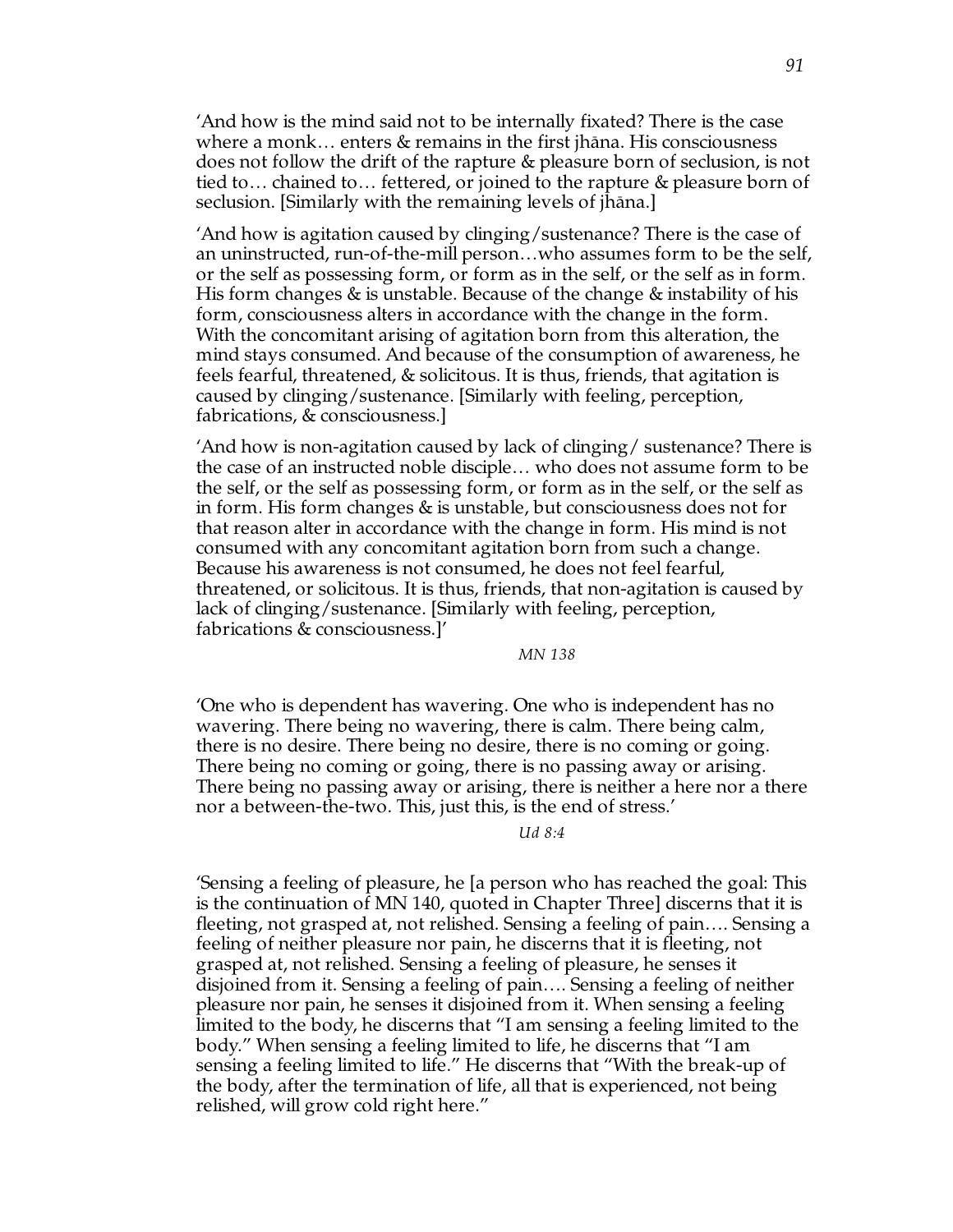'Just as an oil lamp burns in dependence on oil & wick; and from the termination of the oil & wick—and from not being provided any other sustenance—it goes out unnourished; even so, when sensing a feeling limited to the body, he discerns that "I am sensing a feeling limited to the body." When sensing a feeling limited to life, he discerns that "I am sensing a feeling limited to life." He discerns that "With the break-up of the body, after the termination of life, all that is sensed, not being relished, will grow cold right here."

'Thus a monk so endowed is endowed with the highest resolve for discernment, for this—the knowledge of the ending of all stress—is the highest noble discernment.

'His release, being founded on truth, does not fluctuate, for whatever is deceptive is false; Unbinding—the undeceptive—is true. Thus a monk so endowed is endowed with the highest resolve for truth, for this— Unbinding, the undeceptive—is the highest noble truth.

'Whereas formerly he foolishly had taken on & brought to completion (mental) acquisitions, he has now abandoned them, their root destroyed, made like a palmyra stump, deprived of the conditions of development, not destined for future arising. Thus a monk so endowed is endowed with the highest resolve for relinquishing, for this—the renunciation of all acquisitions—is the highest noble relinquishing.

'Whereas formerly he foolishly had greed—as well as desire & infatuation—he has now abandoned them, their root destroyed… not destined for future arising. Whereas formerly he foolishly had malice—as well as ill-will & hatred—he has now abandoned them…. Whereas formerly he foolishly had ignorance—as well as delusion & confusion—he has now abandoned them, their root destroyed, made like a palmyra stump, deprived of the conditions of development, not destined for future arising. Thus a monk so endowed is endowed with the highest resolve for calm, for this—the calming of passions, aversions, & delusions—is the highest noble calm. "One should not be negligent of discernment, should guard the truth, be devoted to relinquishing, and train only for calm." Thus it was said, and in reference to this was it said.

'"He has been stilled where the currents of construing do not flow. And when the currents of construing do not flow, he is said to be a sage at peace": Thus it has been said. With reference to what was it said? "I am" is a construing. "I am this" is a construing. "I will be" is a construing. "I will not be"… "I will be possessed of form"… "I will not be possessed of form"… "I will be percipient"… "I will not be percipient"… "I will be neither percipient nor non-percipient" is a construing. Construing is a disease, construing is a cancer, construing is an arrow. By going beyond all construing, he is called a sage at peace.

'Furthermore, a sage at peace isn't born, doesn't age, doesn't die, is unagitated and free from longing. He doesn't have anything whereby he would be born. Not being born, will he age? Not aging, will he die? Not dying, will he be agitated? Not being agitated, for what will he long? It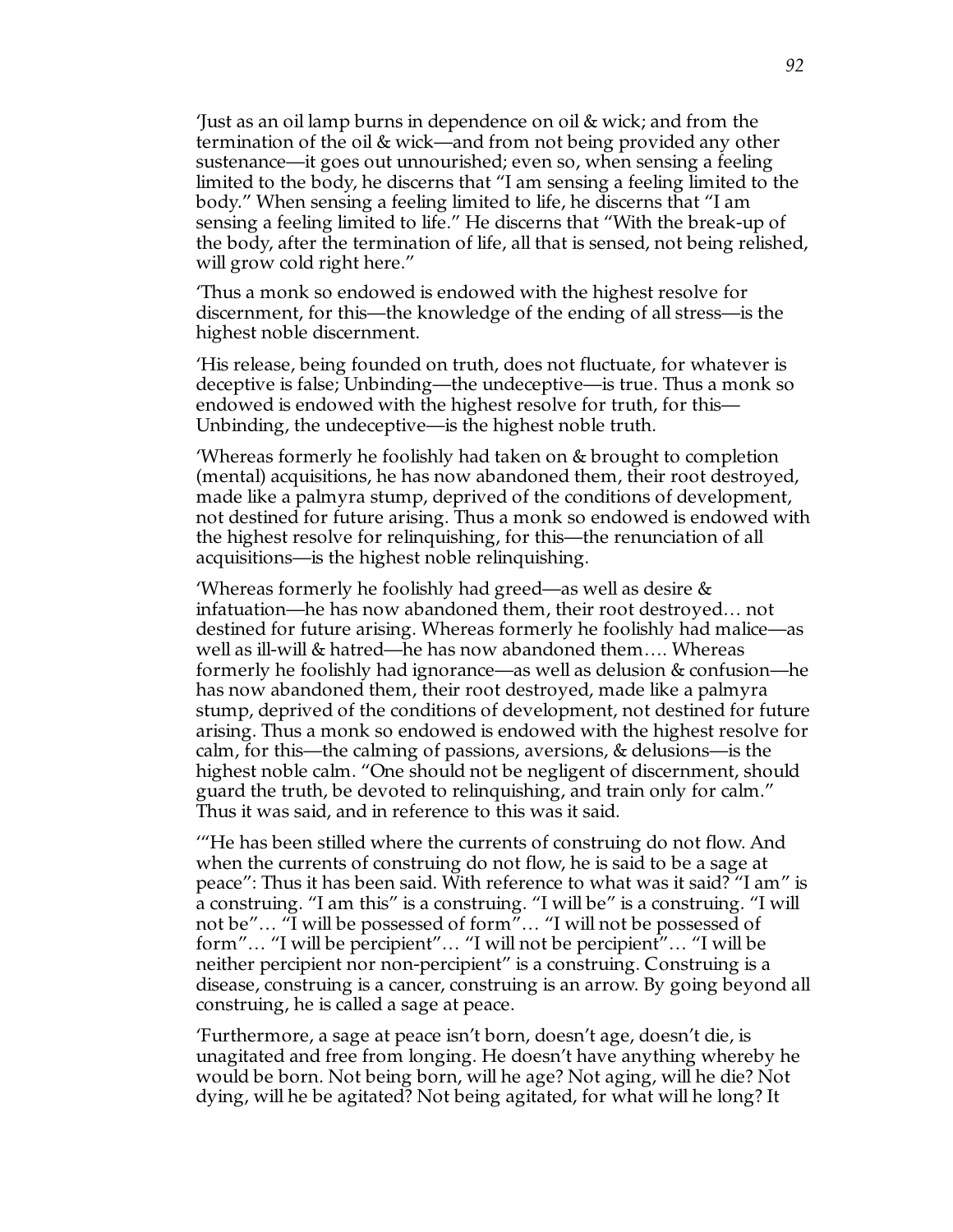was in reference to this that it was said, "He has been stilled where the currents of construing do not flow. And when the currents of construing do not flow, he is said to be a sage at peace."'

*MN 140*

Ven. Sariputta: 'And how, my friend, is a monk's mind well-composed by means of awareness? "My mind is without passion"—his mind is wellcomposed by means of awareness. "My mind is without aversion"…. "My mind is without delusion"…. "My mind is not subject to passion"… "to aversion"… "to delusion"—his mind is well-composed by means of awareness. "My mind is destined not to return to states of sensuality"… "to states of form"… "to formless states"—his mind is well-composed by means of awareness.

'Even if powerful forms cognizable by the eye come into the visual range of a monk whose mind is thus rightly released, his mind is neither overpowered nor even engaged. Being still, having reached imperturbability, he focuses on their passing away. And even if powerful sounds… aromas… flavors… tactile sensations…. Even if powerful ideas cognizable by the intellect come into the mental range of a monk whose mind is thus rightly released, his mind is neither overpowered nor even engaged. Being still, having reached imperturbability, he focuses on their passing away.

'Just as if there were a stone column, sixteen spans tall, of which eight spans were rooted below ground, and then from the east there were to come a powerful wind storm: The column would not shiver nor quiver nor quake. And then from the west… the north… the south there were to some a powerful wind storm: The column would not shiver nor quiver nor quake. Why? Because of the depth of the root and the well-buriedness of the stone column. In the same way, my friend, even if powerful forms cognizable by the eye come into the visual range of a monk whose mind is thus rightly released… etc…. his mind is neither overpowered nor even engaged.'

*AN 9:26*

Everywhere the sage independent holds nothing dear or undear. In him lamentation & selfishness

like water on a white lotus do not adhere. As a water bead on a lotus leaf, as water on a red lily,

doesn't adhere,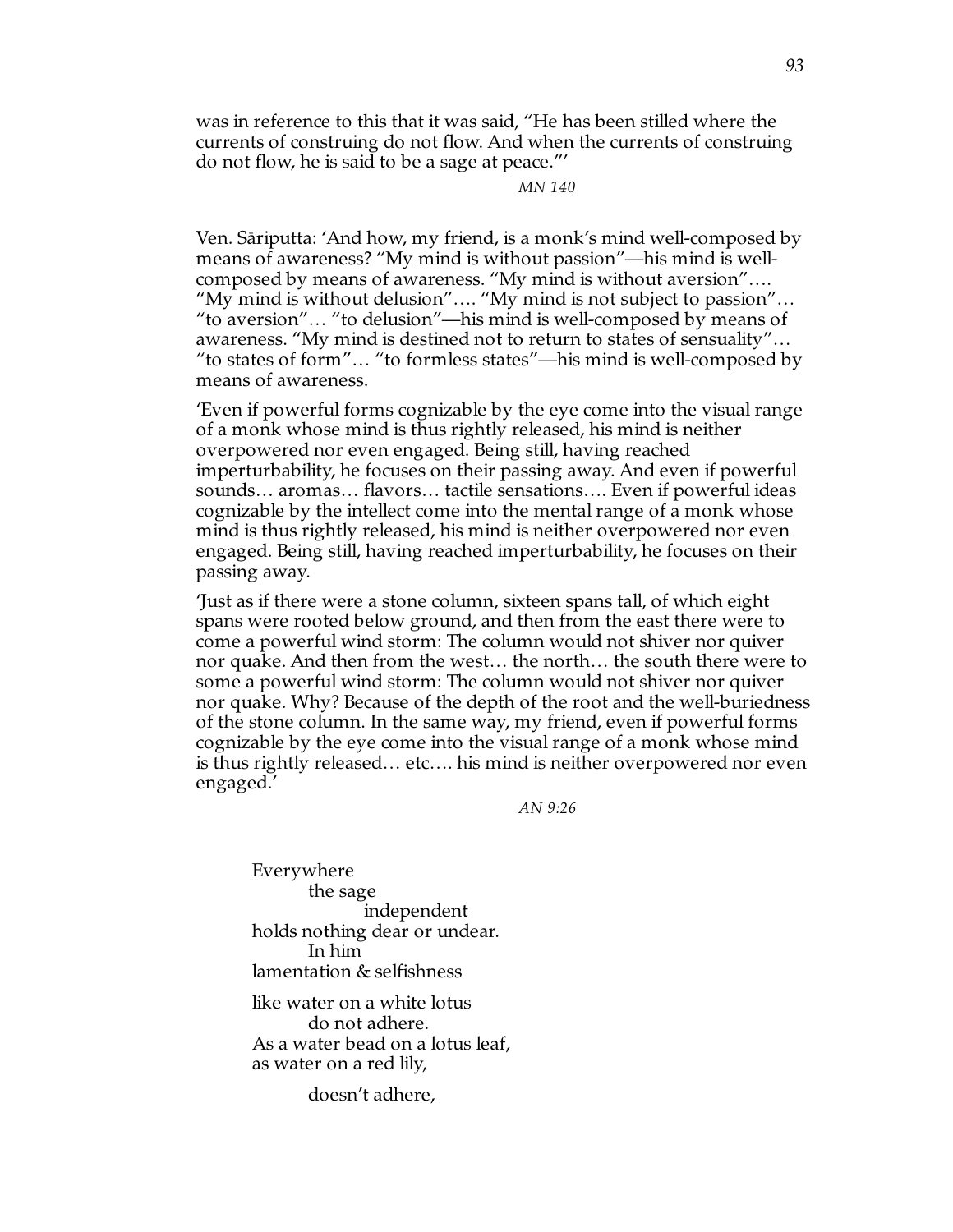so the sage doesn't adhere

in connection with the seen, the heard, or the sensed; for, cleansed, he doesn't construe

by means of the seen, the heard, or the sensed. In no other way does he wish for purity,

for he neither takes on passion nor puts it away.

*Sn 4:6*

This radical freedom—unattached to sensation, untouched by the power of passion, aversion, & delusion—is the Unbinding experienced in the present life.

> *Sister P›˛›c›r›:* Washing my feet, I noticed the water.

And in watching it flow from high to low,

> my heart was composed like a fine thoroughbred steed.

Then taking a lamp, I entered the hut, checked the bedding, sat down on the bed.

And taking a pin, I pulled out the wick: Like the flame's unbinding

> was the liberation of awareness.

> > *Thig 5:10*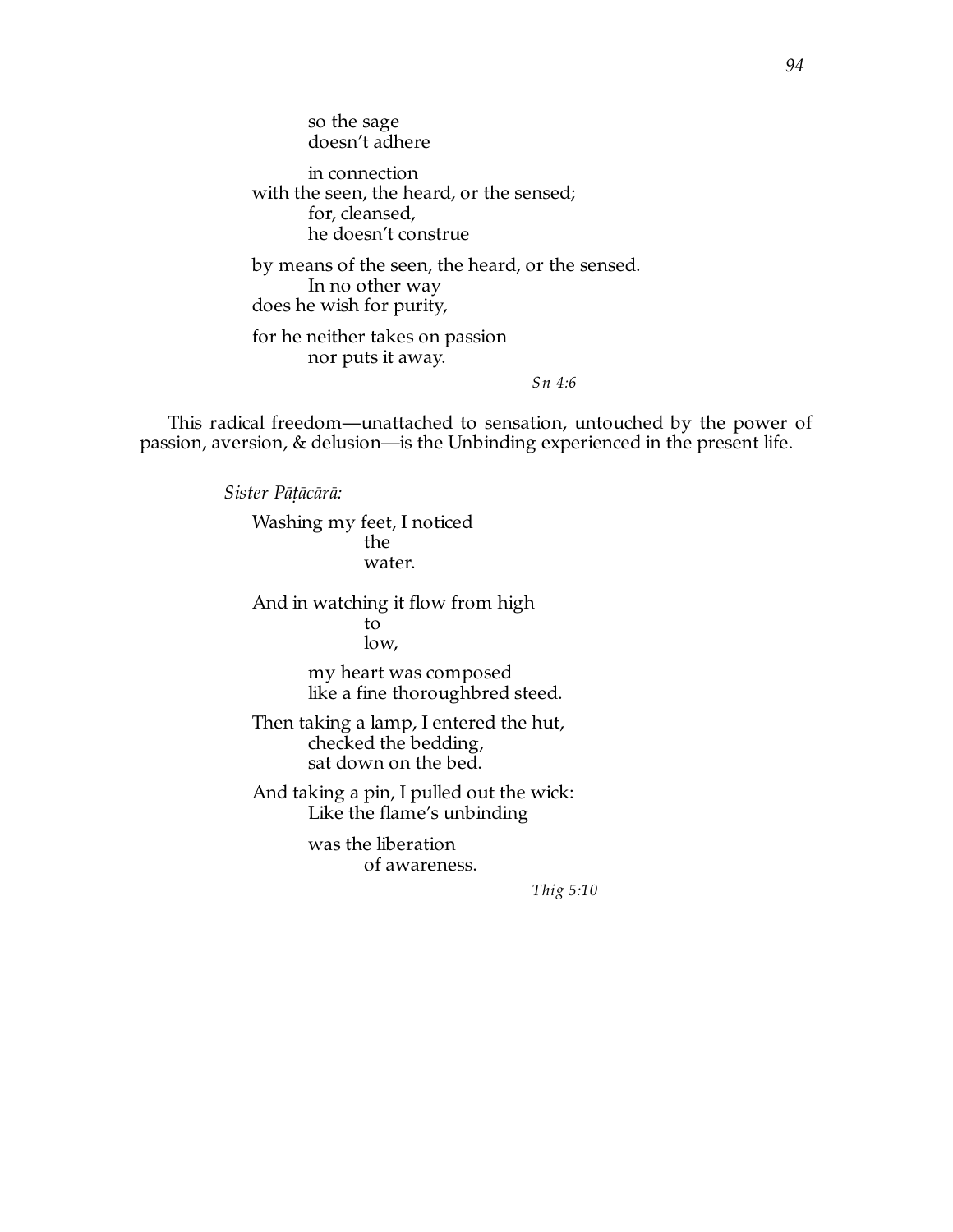# *End Notes*

**Becoming** *(bhava):* States of sensuality, form, & formlessness that can develop from craving & clinging, and provide the condition for birth on both the internal & external levels.

**Binding** (vāna): Related terms (cf. nibbāna—nibbuta) would be vivata, open; *sanvuta,* closed, restrained, tied up; & *parivuta*, surrounded. See PTS Dictionary, *\*Varati* and *\*Vu˚›ti.*

**Brāhman:** The brāhmans of India have long maintained that they, by their birth, are worthy of the highest respect. Buddhists borrowed the term, 'brāhman,' to apply to those who have attained the goal, to show that respect is earned not by birth, race, or caste, but by spiritual attainment.

**Effluent** ( $\bar{a}$ *sava*): Four qualities—sensuality, views, becoming, & ignorance that 'flow out' of the mind and create the flood *(ogha)* of the round of death & rebirth. Alternative translation: fermentation.

**Factors for Awakening** *(sambojjhanga)***:** The seven qualities, developed through jhāna, that lead the mind to Awakening are  $(1)$  mindfulness,  $(2)$  analysis of phenomena, (3) persistence, (4) rapture, (5) serenity, (6) concentration,  $\&(7)$ equanimity.

**Fetters** *(sanyojana)***:** The ten fetters that bind the mind to the round of death & rebirth are (1) identity views, (2) uncertainty, (3) grasping at habits & practices, (4) sensual passion, (5) irritation, (6) passion for form, (7) passion for formlessness, (8) conceit, (9) restlessness, & (10) ignorance.

**Hindrances** *(nivarana)*: The five hindrances that prevent the mind from gaining concentration are (1) sensual desire, (2) ill will, (3) sloth & torpor, (4) restlessness & anxiety, and (5) uncertainty.

**Kinsman of the Heedless:** An epithet for Māra.

**Mara:** The personification of evil & temptation.

**Nāga:** A term commonly used to refer to strong, stately, & heroic animals, such as elephants & magical serpents. In Buddhism, it is also used to refer to those who have attained the goal.

**Stress** *(dukkha): Dukkha,* which is traditionally translated in the Commentaries as, 'that which is hard to bear,' is notorious for having no truly adequate equivalent in English, but 'stress'—in its basic sense as a strain on body or mind—seems to be as close as English can get. In the Pali Canon, *dukkha* applies both to physical & to mental phenomena, ranging from the intense stress of acute anguish or pain to the innate burdensomeness of even the most subtle mental or physical fabrications.

**Such** *(tādin)*: An adjective to describe one who has attained the goal. It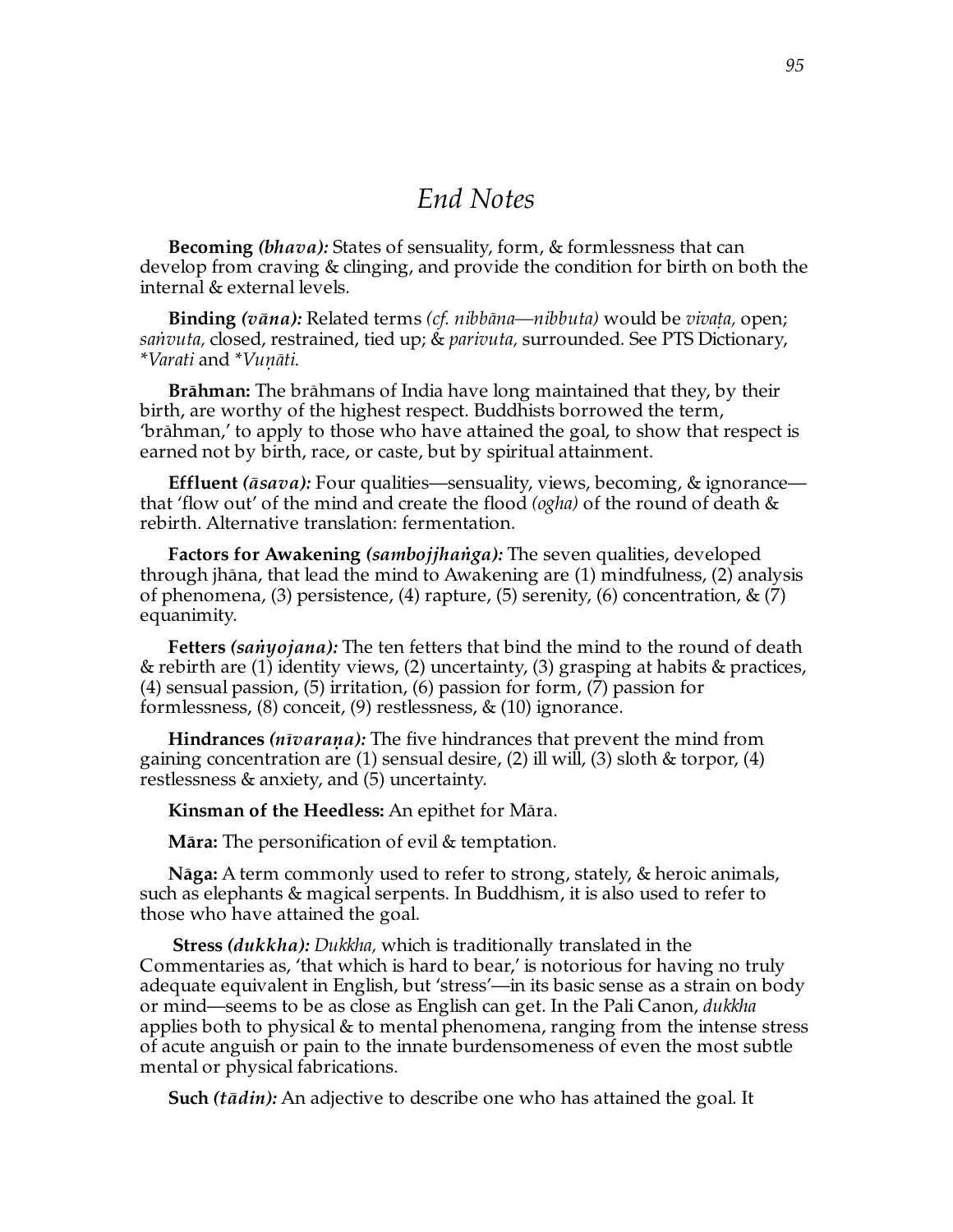indicates that the person's state is indefinable but not subject to change or influences of any sort.

Tathāgata: Literally, 'one who has become real *(tatha-āgata)'* or 'one who has truly gone *(tathā-gata)*, an epithet used in ancient India for a person who has attained the highest religious goal. In Buddhism, it usually refers specifically to the Buddha, although occasionally it also refers to any of his disciples who have attained the Buddhist goal.